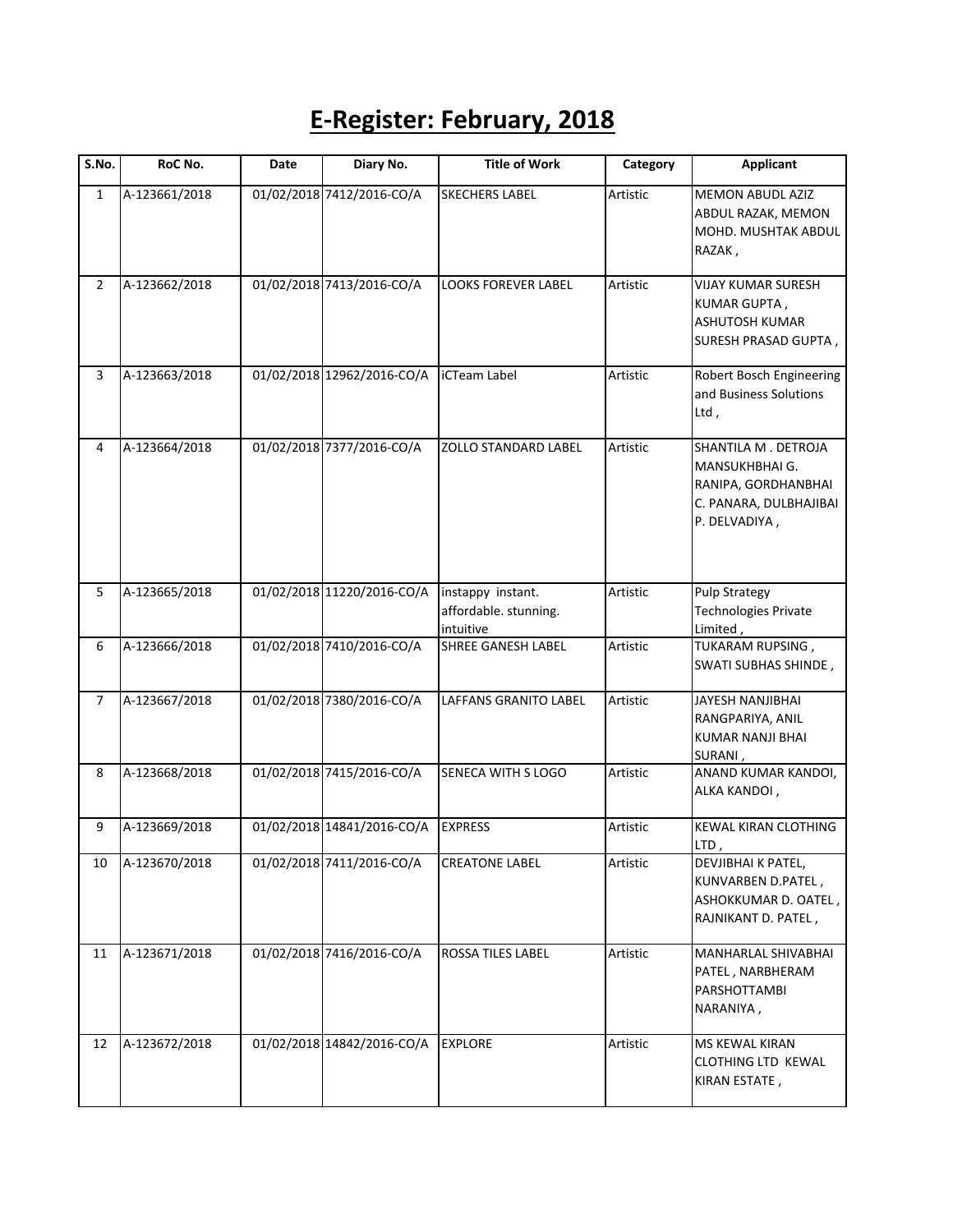| S.No. | RoC No.       | Date | Diary No.                  | <b>Title of Work</b>     | Category | <b>Applicant</b>                                                                                                        |
|-------|---------------|------|----------------------------|--------------------------|----------|-------------------------------------------------------------------------------------------------------------------------|
| 13    | A-123673/2018 |      | 01/02/2018 4867/2016-CO/A  | HI FI                    | Artistic | 1. MOHAMEDUSUF M.<br>CHHIPA 2. MOHD. SHOAIB<br>MOHD SAFI CHIPPA,                                                        |
| 14    | A-123674/2018 |      | 01/02/2018 8064/2017-CO/A  | DASS                     | Artistic | MR. S. BALJIT SINGH,<br>MR. S. CHARANJIT SINGH<br>Mr. S. INDERJIT SINGH,                                                |
| 15    | A-123675/2018 |      | 01/02/2018 8065/2017-CO/A  | TULSI 51                 | Artistic | SH.RAJESH MADHOK,                                                                                                       |
| 16    | A-123676/2018 |      | 01/02/2018 4869/2016-CO/A  | <b>TULSI LACE</b>        | Artistic | 1. RATANSINGH<br>SULTANSINGH<br>CHAUHAN2.RAJUSIGH<br><b>SULTANSINGH CHAUHAN</b><br>3. KIRANSINGH<br>SULTANSINGH CHAUHAN |
| 17    | A-123677/2018 |      | 01/02/2018 5330/2016-CO/A  | ITC INDO TEX CHEM LABEL  | Artistic | HARSUKHLAL J. VEKARIA,<br>KIRITBHAI JADAVBHAI<br>VAGHASIA, KISHORBHAI<br>V. RAKHOLIA, KANUBHAI<br>H. DUDHAT,            |
| 18    | A-123678/2018 |      | 01/02/2018 2739/2016-CO/A  | <b>ELITE TILE</b>        | Artistic | SUNIL KUMAR, SUDHIR<br>KUMAR, SANJAY KUMAR,<br>PARVESH CHANDER<br>KAPOOR, MUNEES<br>KAPOOR, RAJIV KUMAR,                |
| 19    | A-123679/2018 |      | 01/02/2018 9812/2017-CO/A  | SHIVAJI BRAND V.I.P.RICE | Artistic | R. VENKATESAN, SOLE<br>PROPRIETOR, TRADING<br>AS V.K.R. PRAKASH<br>MODERN RICE MILL,                                    |
| 20    | A-123680/2018 |      | 01/02/2018 4434/2016-CO/A  | <b>NEOLAXE</b>           | Artistic | MILAN P. ADROJA,<br>INDRAJIT K. GADHIYA,<br>JIGNESH H. PATEL AND<br>HARSH S. DALSANIYA,                                 |
| 21    | A-123681/2018 |      | 01/02/2018 4433/2016-CO/A  | <b>REOLAXE</b>           | Artistic | MILAN P. ADROJA,<br>INDRAJIT K. GADHIYA,<br>JIGNESH H. PATEL AND<br>HARSH S. DALSANIYA,                                 |
| 22    | A-123682/2018 |      | 01/02/2018 14843/2016-CO/A | <b>FLIRT</b>             | Artistic | <b>MS KEWAL KIRAN</b><br><b>CLOTHING LTD,</b>                                                                           |
| 23    | A-123683/2018 |      | 01/02/2018 1579/2017-CO/A  | LEVO SPORTS              | Artistic | M/S.LEVO SPORTS REPD<br>BY ITS PARTNER OF<br>SHRI.GOWRI<br>GURUSWAMY,<br>SHRI.KUNAPA REDDY AND<br>VIJAYAKUMARI,         |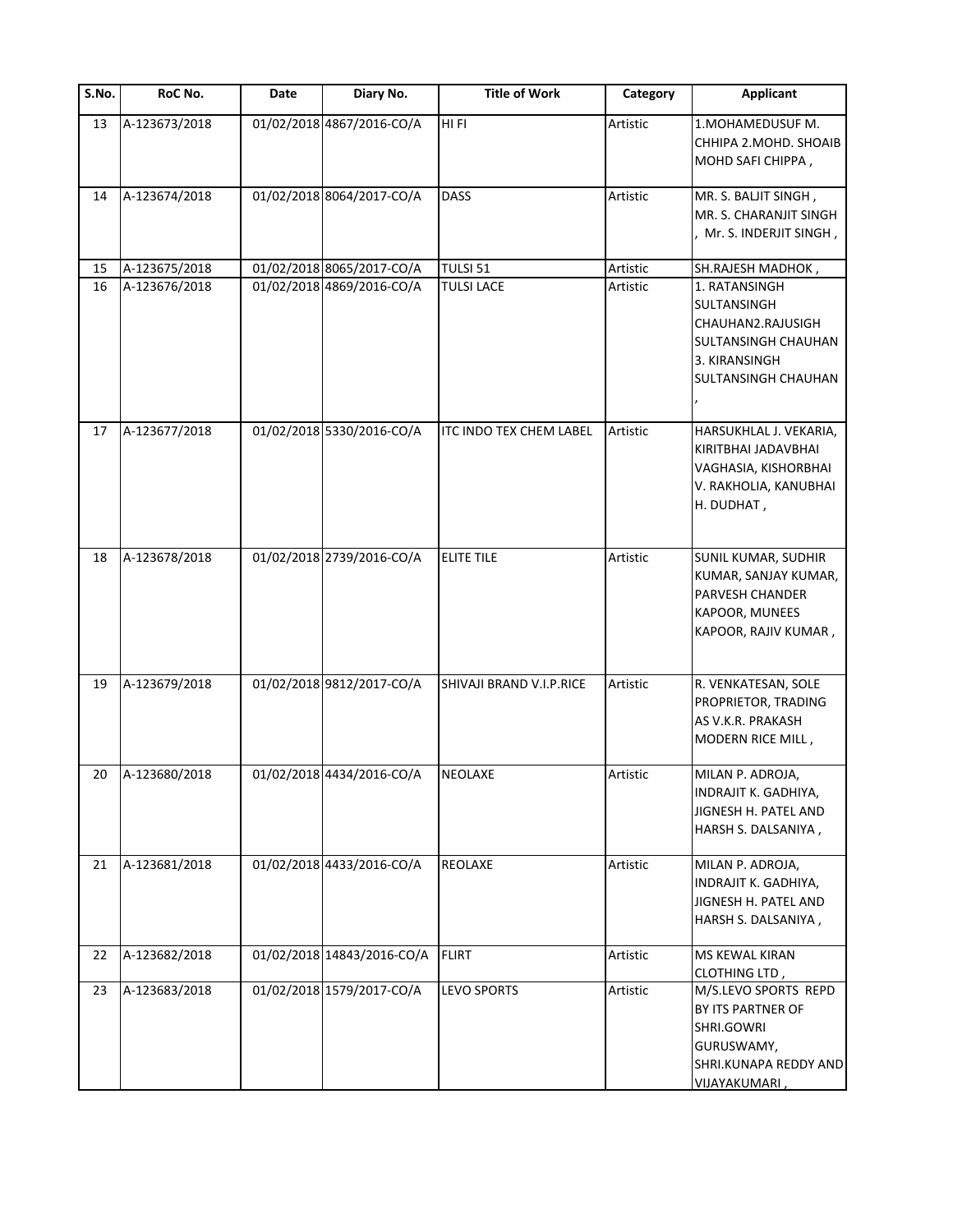| $\overline{\mathsf{S}}$ . No. | RoC No.       | Date | Diary No.                  | <b>Title of Work</b>                                                                                                                                                                            | Category | <b>Applicant</b>                                                                                                            |
|-------------------------------|---------------|------|----------------------------|-------------------------------------------------------------------------------------------------------------------------------------------------------------------------------------------------|----------|-----------------------------------------------------------------------------------------------------------------------------|
| 24                            | A-123684/2018 |      | 01/02/2018 4435/2016-CO/A  | <b>BRILLIANT SANITARY WARE</b>                                                                                                                                                                  | Artistic | CHANDRAKANT K.<br>DETROJA, JITESHBHAI D.<br>DTEROJA, HITESH V.<br>KAILA AND MANSUKBHAI<br>M. KAILA,                         |
| 25                            | A-123685/2018 |      | 01/02/2018 4286/2017-CO/A  | MANYATA RUNNER (DEVICE Artistic<br>OF HUMAN CARICATURE)                                                                                                                                         |          | MR. AKASH NAGWANI<br>(PROPRIETOR),                                                                                          |
| 26                            | A-123686/2018 |      | 01/02/2018 4314/2017-CO/A  | DEVICE OF CONTAINER                                                                                                                                                                             | Artistic | M/S BASSEIN METAL<br>INDUSTRIES,                                                                                            |
| 27                            | A-123687/2018 |      | 01/02/2018 4321/2017-CO/A  | DIVINE YOGARPANA EKA<br>TATTVA ABHYASAH                                                                                                                                                         | Artistic | M/S DIVINE YOGARPANA                                                                                                        |
| 28                            | A-123688/2018 |      | 01/02/2018 4322/2017-CO/A  | MTP                                                                                                                                                                                             | Artistic | M/S DHANLAXMI<br>INDUSTRIES,                                                                                                |
| 29                            | A-123689/2018 |      | 01/02/2018 4323/2017-CO/A  | TENNIS BALL BUBBLE GUM                                                                                                                                                                          | Artistic | MR. MURLI RUPANI<br>(PROPRIETOR),                                                                                           |
| 30                            | A-123690/2018 |      | 01/02/2018 4439/2016-CO/A  | <b>XPRESS</b>                                                                                                                                                                                   | Artistic | PRAMOD S. PUROHIT,<br>SATISH R. TANK AND<br>PALLAVI P. PUROHIT.<br>TRADING AS -XPRESS<br>PROFESSIONAL<br><u>CONSULTANT,</u> |
| 31                            | A-123691/2018 |      | 01/02/2018 9355/2017-CO/A  | <b>SCHEMATIC FOR SLIP</b><br>STREAM TESTING OF<br>SELECTIVE CATALYTIC<br>REDUCTION (SCR) SYSTEM<br><b>UNDER HIGH DUST</b><br>CONDITION IN COAL FIRED<br>POWER PLANTS (DWG NO:<br>1-00-SCR-8000) | Artistic | <b>BHARAT HEAVY</b><br>ELECTRICALS LIMITED,                                                                                 |
| 32                            | A-123692/2018 |      | 01/02/2018 4438/2016-CO/A  | SAPATH                                                                                                                                                                                          | Artistic | NATHALAL C. BAVARVA,<br>SHARDBEN, N. BAVARVA,<br>JAY PRAKASH N.<br>BAVARVA AND GEETABEN<br>J. BAVARVA,                      |
| 33                            | A-123693/2018 |      | 01/02/2018 12708/2017-CO/A | A K CHAND TARA MARKA<br>GUL                                                                                                                                                                     | Artistic | SAJID ALAM,                                                                                                                 |
| 34                            | A-123694/2018 |      | 01/02/2018 12966/2016-CO/A | <b>DIXON LABEL</b>                                                                                                                                                                              | Artistic | M/S. WHITE WATER<br><b>DISTILLERIES PRIVATE</b><br>LIMITED,                                                                 |
| 35                            | A-123695/2018 |      | 01/02/2018 12971/2016-CO/A | <b>BOTTOMS UP LABEL</b>                                                                                                                                                                         | Artistic | M/S. WHITE WATER<br>DISTILLERIES PRIVATE<br>LIMITED,                                                                        |
| 36                            | A-123696/2018 |      | 01/02/2018 11082/2016-CO/A | <b>TRYCONE LABEL</b>                                                                                                                                                                            | Artistic | ANIK K. PATEL AND<br>CHANDRIKA A. PATEL,                                                                                    |
| 37                            | A-123697/2018 |      | 01/02/2018 9078/2017-CO/A  | PLANT GUARD                                                                                                                                                                                     | Artistic | Ashapura Overseas Pvt.<br>Ltd ,                                                                                             |
| 38                            | A-123698/2018 |      | 01/02/2018 12969/2016-CO/A | <b>OLD HABBIT LABEL</b>                                                                                                                                                                         | Artistic | M/S. WHITE WATER<br>DISTILLERIES PVT.<br>LIMITED,                                                                           |
| 39                            | A-123699/2018 |      | 01/02/2018 18363/2017-CO/A | <b>FARMBERS</b>                                                                                                                                                                                 | Artistic | HAR AMRIT PAL SINGH<br>DHILLON,                                                                                             |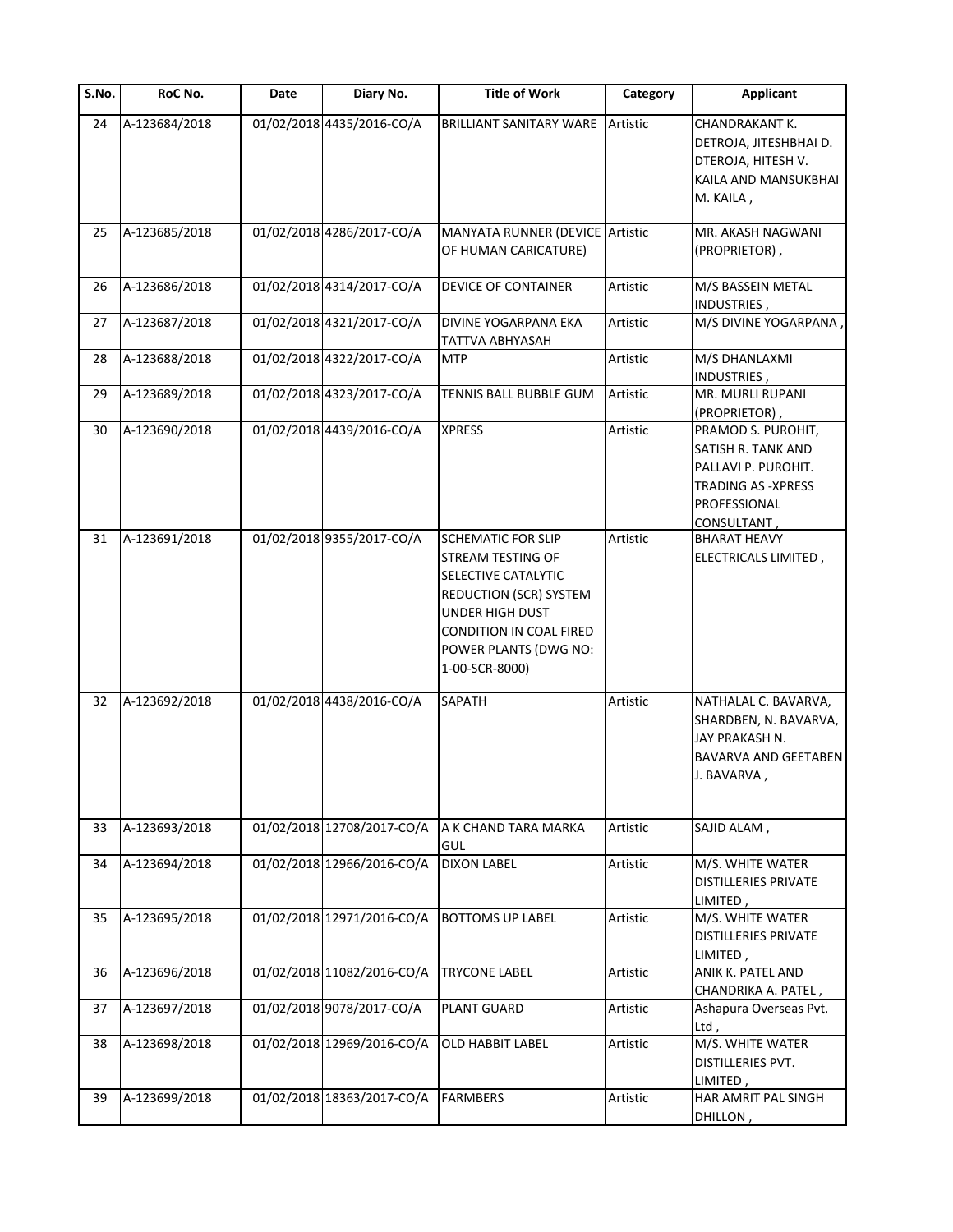| $\overline{S}$ . No. | RoC No.       | Date | Diary No.                  | <b>Title of Work</b>                           | Category | <b>Applicant</b>                                                                                                               |
|----------------------|---------------|------|----------------------------|------------------------------------------------|----------|--------------------------------------------------------------------------------------------------------------------------------|
| 40                   | A-123700/2018 |      | 01/02/2018 11086/2016-CO/A | OLWIN GRANITO O LABEL                          | Artistic | CHANDULAL D. KORINGN<br>KIRITBAHI N. MERAJA,<br>PRAVINBHAI R. KAVAR<br>AND DIPAKBHAI M. GAMI                                   |
| 41                   | A-123701/2018 |      | 01/02/2018 11085/2016-CO/A | <b>INDO GARDEN LABEL</b>                       | Artistic | <b>LALIT MURLIDHAR</b><br>ISRANI, ANIL MURLIDHAR<br>ISRANI AND KAMLESH<br>MURLIDHAR ISRANI,                                    |
| 42                   | A-123702/2018 |      | 01/02/2018 14948/2016-CO/A | <b>CROCK</b>                                   | Artistic | Born Crafties Pvt. Ltd.,                                                                                                       |
| 43                   | A-123703/2018 |      | 01/02/2018 11069/2016-CO/A | <b>RIONA LABEL</b>                             | Artistic | KISHAN B. BHALODIYA<br>AND JAYDEEP R. KANANI,                                                                                  |
| 44                   | A-123704/2018 |      | 01/02/2018 10413/2017-CO/A | SP SWADESH LOGO                                | Artistic | SWADESH PLYWOOD PVT<br>LTD,                                                                                                    |
| 45                   | A-123705/2018 |      | 01/02/2018 11084/2016-CO/A | <b>GRANICER LABEL</b>                          | Artistic | PINTUBHAI S. PADALIYA,<br>PRASHANTBHAI V.<br>BHALODIA, DEVSHIBHAI<br>V. BHALODIA,<br>SHILESHBHAI D.<br>BHALODIA,               |
| 46                   | A-123706/2018 |      | 01/02/2018 10313/2017-CO/A | RAJARAM'S GROUNDNUT<br><b>SWEETS</b>           | Artistic | INDIA SWEET CO PVT.<br>$LTD.$ ,                                                                                                |
| 47                   | A-123707/2018 |      | 01/02/2018 11070/2016-CO/A | PIPE LINE UP CLAMP                             | Artistic | RAJNIKANT PRAVINBHAI<br>PATEL,                                                                                                 |
| 48                   | A-123708/2018 |      | 01/02/2018 11073/2016-CO/A | PIPE BENDING SHOES BAREL Artistic<br>PU COATEA |          | RAJNIKANT PRAVINBHAI<br>PATEL,                                                                                                 |
| 49                   | A-123709/2018 |      | 01/02/2018 9388/2017-CO/A  | LeadSquared                                    | Artistic | MarketXpander Services<br>Pvt Ltd,                                                                                             |
| 50                   | A-123710/2018 |      | 01/02/2018 9496/2017-CO/A  | Leadsquared                                    | Artistic | MarketXpander Services<br>Pvt Ltd,                                                                                             |
| 51                   | A-123711/2018 |      | 01/02/2018 9068/2016-CO/A  | <b>SHREE MUKT JEWELLERS</b><br>LABEL           | Artistic | <b>RASHMIKANT B SONI</b><br>RASIK B SONI NITABEN B<br>SONI JAYSHREEBEN R<br>CHOKSHI MITAL R<br><b>СНОКЅНІ,</b>                 |
| 52                   | A-123712/2018 |      | 01/02/2018 9069/2016-CO/A  | <b>SAVEX</b>                                   | Artistic | SANJAYBHAI S PATODIYA<br><b>VIJAY S. PATODIYA</b><br><b>CHETNABENY V</b><br>PATODIAY VARSHABEN P<br>PATOLIYA AND<br>ASMITABEN, |
| 53                   | A-123713/2018 |      | 01/02/2018 9070/2016-CO/A  | SHITAL ELECTRICALS WITH<br>SE LOGO             | Artistic | THAKOR UDAYSING<br>DEVUJI AND DESAI<br>SHRADBHAI KESHUBHAI,                                                                    |
| 54                   | A-123714/2018 |      | 01/02/2018 9073/2016-CO/A  | SMART MICA WITH S LOGO                         | Artistic | KISHAN B BHALODIYA<br>AND JAYDEEP R. KANANI,                                                                                   |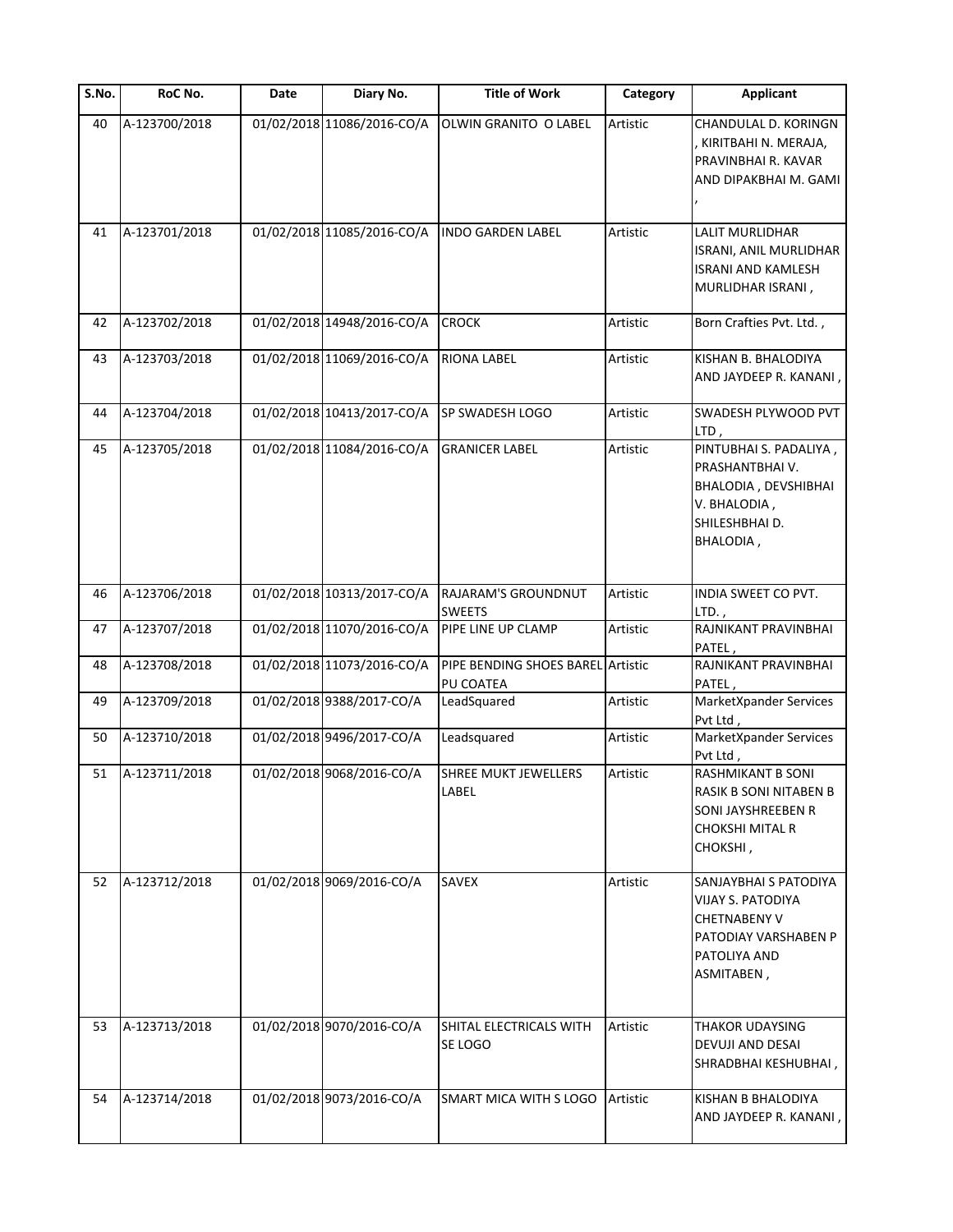| S.No. | RoC No.       | Date | Diary No.                  | <b>Title of Work</b>                                   | Category | <b>Applicant</b>                                                                                                           |
|-------|---------------|------|----------------------------|--------------------------------------------------------|----------|----------------------------------------------------------------------------------------------------------------------------|
| 55    | A-123715/2018 |      | 01/02/2018 9074/2016-CO/A  | BEAUTICA LAM LABEL                                     | Artistic | KISHABN B BHALODIYA<br>AND JAYDEEP RL KANANI                                                                               |
| 56    | A-123716/2018 |      | 01/02/2018 11077/2016-CO/A | PNEUMATIC HYDRAULIC<br><b>CYLINDER</b>                 | Artistic | PRAVINBHAI LALJIBHAI<br>PATEL,                                                                                             |
| 57    | A-123717/2018 |      | 01/02/2018 11078/2016-CO/A | PIPE LIFTING CHOKER BELT                               | Artistic | RAJNIKANT PRAVINBHAI<br>PATEL,                                                                                             |
| 58    | A-123718/2018 |      | 01/02/2018 11076/2016-CO/A | PIPE LOWERING CRADLE                                   | Artistic | RAJNIKANT PRAVINBHAI<br>PATEL,                                                                                             |
| 59    | A-123719/2018 |      | 01/02/2018 6327/2016-CO/A  | PIPE ALIGNMENT CLAMP<br><b>HYDRAULIC INNER</b>         | Artistic | PRAVINCHANDRA<br>SHANKARBHAI PATEL,                                                                                        |
| 60    | A-123720/2018 |      | 01/02/2018 6329/2016-CO/A  | PIPE CUTTING CRAWLER<br>WITH TRACK MANUAL<br>MOTORIZED | Artistic | PRAVINCHANDRA<br>SHANKARBHAI PATEL,                                                                                        |
| 61    | A-123721/2018 |      | 01/02/2018 6328/2016-CO/A  | PIPE WELDING PNEUMATIC<br><b>CLAMP</b>                 | Artistic | PRAVINCHANDRA<br>SHANKARBHAI PATEL,                                                                                        |
| 62    | A-123722/2018 |      | 01/02/2018 6324/2016-CO/A  | PIPE JOINT INTERNAL<br><b>CLAMP MANUAL</b>             | Artistic | PRAVINCHANDRA<br>SHANKARBHAI PATEL,                                                                                        |
| 63    | A-123723/2018 |      | 01/02/2018 8600/2016-CO/A  | golgoli                                                | Artistic | M/s. BAJAJ & CO. Indian<br>Partnership firm,                                                                               |
| 64    | A-123724/2018 |      | 01/02/2018 13286/2017-CO/A | <b>FOODIX</b>                                          | Artistic | ANGEL STARCH & FOOD<br>PVT. LTD.,                                                                                          |
| 65    | A-123725/2018 |      | 01/02/2018 5170/2015-CO/A  | MINI CHOCO                                             | Artistic | M/S. SHIVANI FOOD<br>PRODUCTS,                                                                                             |
| 66    | A-123726/2018 |      | 02/02/2018 18438/2017-CO/A | <b>MAHARANI</b>                                        | Artistic | Patwa Brothers Textile<br>Private Limited,                                                                                 |
| 67    | A-123727/2018 |      | 02/02/2018 1500/2017-CO/A  | REAL SNACKS KRACKERS<br><b>TOMATO TWIST</b>            | Artistic | LAXMI SNACKS PRIVATE<br>LIMITED,                                                                                           |
| 68    | A-123728/2018 |      | 02/02/2018 7342/2016-CO/A  | SIMCO (LABEL)                                          | Artistic | Simla Chemicals Pvt. Ltd.,                                                                                                 |
| 69    | A-123729/2018 |      | 02/02/2018 7343/2016-CO/A  | SIMCO (LABEL)                                          | Artistic | Simla Chemicals Pvt. Ltd.,                                                                                                 |
| 70    | A-123730/2018 |      | 02/02/2018 7344/2016-CO/A  | <b>SIMCO SUPREME HAIR</b><br>FIXER (LABEL)             | Artistic | Simla Chemicals Pvt. Ltd.,                                                                                                 |
| 71    | A-123731/2018 |      | 02/02/2018 7345/2016-CO/A  | SIMCO CLASSIC HAIR FIXER<br>(LABEL)                    | Artistic | Simla Chemicals Pvt. Ltd.,                                                                                                 |
| 72    | A-123732/2018 |      | 02/02/2018 15549/2017-CO/A | <b>CLASSIC PRIYA (LABEL)</b>                           | Artistic | Premium Gramoudyog<br>Sewa Sansthan,                                                                                       |
| 73    | A-123733/2018 |      | 02/02/2018 7346/2016-CO/A  | SIMCO PREMIUM HAIR<br>FIXER (LABEL)                    | Artistic | Simla Chemicals Pvt. Ltd.                                                                                                  |
| 74    | A-123734/2018 |      | 02/02/2018 266/2017-CO/A   | <b>EMAMI GOLDEN BEAUTY</b><br><b>TALC</b>              | Artistic | M/S EMAMI LIMITED,                                                                                                         |
| 75    | A-123735/2018 |      | 02/02/2018 7093/2016-CO/A  | SIDHARTHA SATTOO LABEL                                 | Artistic | M/S MANGALAM AGRO<br>FOODS,                                                                                                |
| 76    | A-123736/2018 |      | 02/02/2018 14688/2016-CO/A | NINE STICK (LABLE)                                     | Artistic | Shah Rajmal Gamnaji,                                                                                                       |
| 77    | A-123737/2018 |      | 02/02/2018 5575/2017-CO/A  | LOVELY                                                 | Artistic | P.H.SHAJAHAN, P.H.SULTH<br>AN, P.H. MOHIDEEN<br>PITCHAI, P.H. AYUB<br>KHAN, P.H. MOHAMMED<br>YOOSUF, S.MOHAMMED<br>YAKUB,, |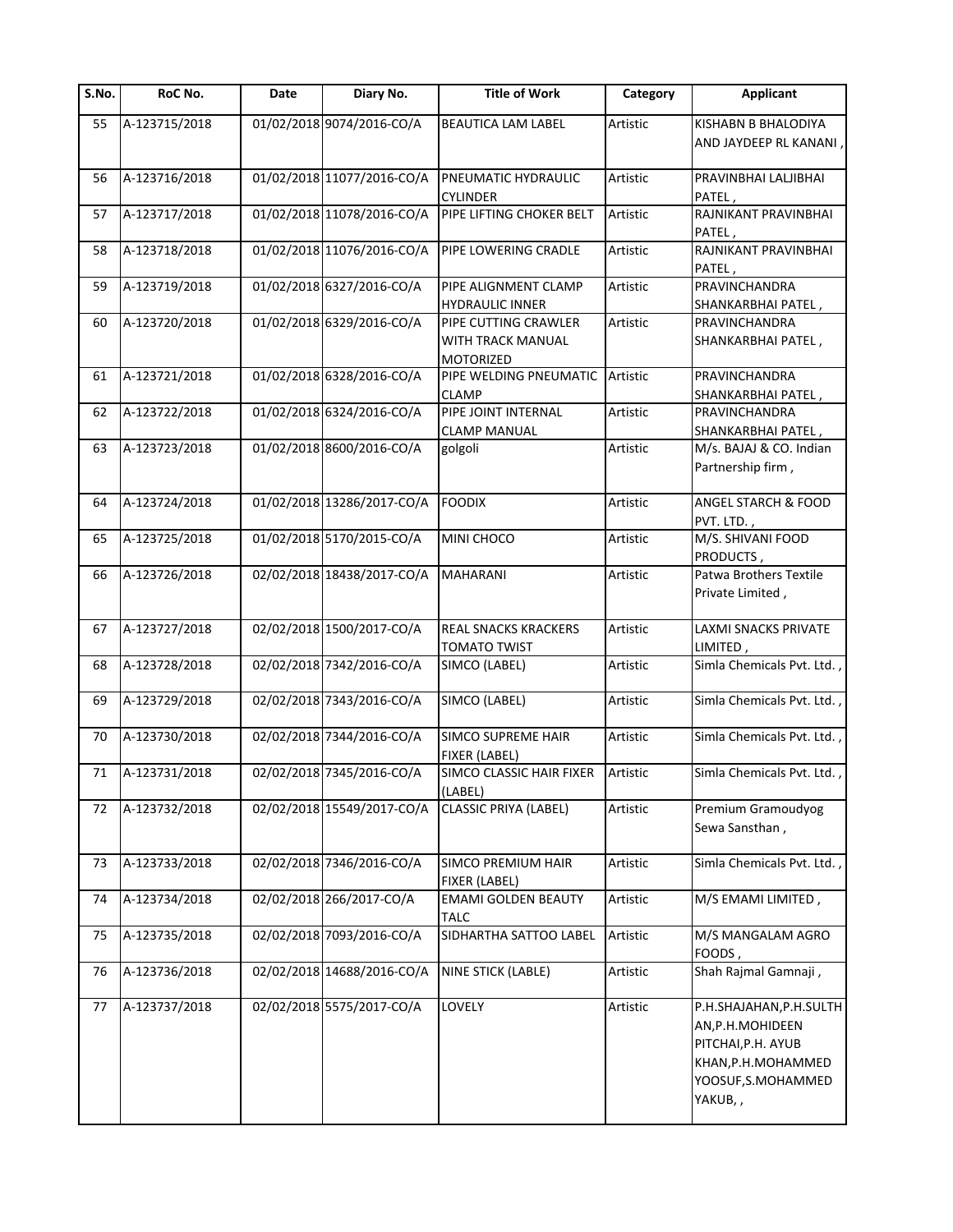| S.No. | RoC No.       | Date | Diary No.                  | <b>Title of Work</b>                                                        | Category | <b>Applicant</b>                                                                        |
|-------|---------------|------|----------------------------|-----------------------------------------------------------------------------|----------|-----------------------------------------------------------------------------------------|
| 78    | A-123738/2018 |      | 02/02/2018 10334/2016-CO/A | DIL KHUSH LABEL                                                             | Artistic | MR. GOBARDHAN<br>AGARWAL,                                                               |
| 79    | A-123739/2018 |      | 02/02/2018 14316/2016-CO/A | <b>JAYDEEP</b>                                                              | Artistic | 1. JAYANTILAL<br>MAGANBHA AMRANIYA<br>2. USHABEN VINODBHAI<br>AMRANIYA 3.<br>BAVYATABEN |
|       |               |      |                            |                                                                             |          | DINESHBHAI AMRANIYA,                                                                    |
| 80    | A-123740/2018 |      | 02/02/2018 6018/2016-CO/A  | SAMARTH LABEL                                                               | Artistic | M/S A-SET ROBOTICS,                                                                     |
| 81    | A-123741/2018 |      | 02/02/2018 9166/2016-CO/A  | <b>GLOBAL MILK INDUSTRIES</b>                                               | Artistic | <b>GLOBAL MILK INDUSTRIES</b>                                                           |
| 82    | A-123742/2018 |      | 02/02/2018 912/2016-CO/A   | AMAR DUST TEA                                                               | Artistic | AMAR TEA PVT. LTD.,                                                                     |
| 83    | A-123743/2018 |      | 02/02/2018 11763/2016-CO/A | <b>IOTA</b>                                                                 | Artistic | Dolphin Mart Private<br>Limited,                                                        |
| 84    | A-123744/2018 |      | 02/02/2018 10540/2016-CO/A | BIDI NO. 771 (LABEL)                                                        | Artistic | Dilip Kumar Khatri trading<br>as Sheetal Enterprises,                                   |
| 85    | A-123745/2018 |      | 02/02/2018 10543/2016-CO/A | SHYAM (LABEL)                                                               | Artistic | Shyam Babu Sharma<br>trading as Shyam Dhoop<br>Industries,                              |
| 86    | A-123746/2018 |      | 02/02/2018 5608/2016-CO/A  | <b>FANATIC</b>                                                              | Artistic | <b>FANATIC SPORTS PRIVATE</b><br>LIMITED,                                               |
| 87    | A-123747/2018 |      | 02/02/2018 10544/2016-CO/A | SHYAM (LABEL)                                                               | Artistic | Shyam Babu Sharma<br>trading as Shyam Dhoop<br>Industries,                              |
| 88    | A-123748/2018 |      | 02/02/2018 6827/2016-CO/A  | <b>AVON</b>                                                                 | Artistic | <b>AVON CONTAINERS</b><br>PRIVATE LIMITED,                                              |
| 89    | A-123749/2018 |      | 02/02/2018 10545/2016-CO/A | SHYAM (LABEL)                                                               | Artistic | Shyam Babu Sharma<br>trading as Shyam Dhoop<br>Industries,                              |
| 90    | A-123750/2018 |      | 02/02/2018 14844/2016-CO/A | <b>BISK FARM MINI CREAMS</b><br><b>STRAWBERRY</b>                           | Artistic | SAJ FOOD PRODUCTS PVT<br>LTD,                                                           |
| 91    | A-123751/2018 |      | 02/02/2018 14847/2016-CO/A | <b>BISK FARM MINI CREAMS</b><br>ORANGE                                      | Artistic | SAJ FOOD PRODUCTS PVT<br>LTD,                                                           |
| 92    | A-123752/2018 |      | 02/02/2018 2172/2016-CO/A  | DMCC LOGO DEVICE AND<br>THE DHARAMSI MORARJI<br>CHEMICAL COMPANY<br>LIMITED | Artistic | <b>DHARAMSI MORARJI</b><br><b>CHEMICAL COMPANY</b><br>LIMITED,                          |
| 93    | A-123753/2018 |      | 02/02/2018 1826/2016-CO/A  | <b>VILMA</b>                                                                | Artistic | FATEHCHAND H. LODHA,                                                                    |
| 94    | A-123754/2018 |      | 05/02/2018 18291/2017-CO/A | <b>GUNBOTE FARSANA HOUSE Artistic</b><br>WITH LABEL                         |          | MRS. SANGEETA K.<br><b>GUNBOTE Proprietor of</b><br><b>GUNBOTE FARSANA</b><br>HOUSE,    |
| 95    | A-123755/2018 |      | 05/02/2018 18283/2017-CO/A | <b>JAIPUR</b>                                                               | Artistic | KAILASH PARNAMI,<br>PROPRIETOR OF JAIPUR<br>ELECTRONICS,                                |
| 96    | A-123756/2018 |      | 05/02/2018 18251/2017-CO/A | <b>MANOHAR LAL DAULAT</b><br><b>RAM GARG</b>                                | Artistic | DAULAT RAM GARG,                                                                        |
| 97    | A-123757/2018 |      | 05/02/2018 18248/2017-CO/A | <b>MASSEY BEARING</b>                                                       | Artistic | RAKESH KUMAR JAIN,<br>PROPRIETOR OF AKASH<br>TRADERS,                                   |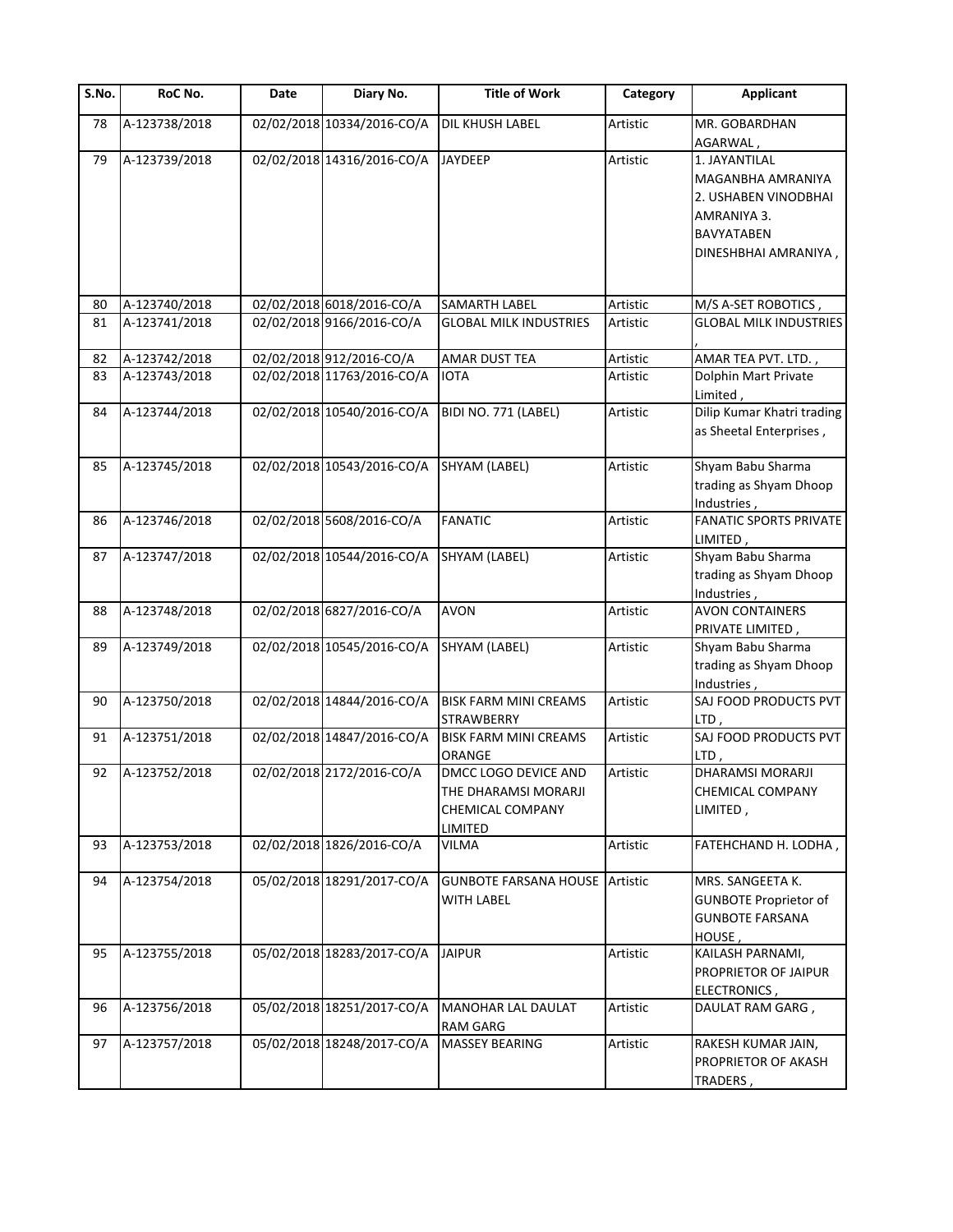| S.No. | RoC No.           | Date | Diary No.                  | <b>Title of Work</b>                                                                      | Category | <b>Applicant</b>                                               |
|-------|-------------------|------|----------------------------|-------------------------------------------------------------------------------------------|----------|----------------------------------------------------------------|
| 98    | A-123758/2018     |      | 05/02/2018 18071/2017-CO/A | MAGADH MAHAN DEVICE<br>OF TMT BAR WITH THE<br>PUNCH LINE OF BHARAT KA<br><b>MAHAN TMT</b> | Artistic | M/S MAGADH<br>INDUSTRIES PVT LTD,                              |
| 99    | A-123759/2018     |      | 05/02/2018 18144/2017-CO/A | AMICO (LABEL)                                                                             | Artistic | M/s. Amico Exports A<br>Partnership Concern,                   |
| 100   | A-123760/2018     |      | 05/02/2018 18142/2017-CO/A | CANDY FALL COFFEE BEAR<br>(LABEL)                                                         | Artistic | M/s. Himalaya Food<br>Products A Partnership<br>Concern,       |
| 101   | A-123761/2018     |      | 05/02/2018 18140/2017-CO/A | CANDY FALL COCONUT<br><b>CRUNCH (LABEL)</b>                                               | Artistic | M/s. Himalaya Food<br>Products A Partnership<br>Concern,       |
| 102   | A-123762/2018     |      | 05/02/2018 18062/2017-CO/A | UNIVERSAL TMT BARS WITH Artistic<br>AN ARTISTIC DEVICE OF<br><b>CIRCLES DESIN</b>         |          | M/S ALAKNANDA<br>SPONGE IRON LTD,                              |
| 103   | A-123763/2018     |      | 05/02/2018 6700/2016-CO/A  | DOUBLE MIND                                                                               | Artistic | M/S C.P. AGRO<br>INDUSTRIES,                                   |
| 104   | A-123764/2018     |      | 05/02/2018 1976/2017-CO/A  | <b>DABUR HONEY GINGER</b><br>LABEL                                                        | Artistic | DABUR INDIA LIMITED,                                           |
| 105   | A-123765/2018     |      | 05/02/2018 15547/2017-CO/A | NAMASTE INDIA GOLD<br>STANDARD (LABEL)                                                    | Artistic | NIF Private Limited,                                           |
| 106   | A-123766/2018     |      | 05/02/2018 15548/2017-CO/A | NAMASTE INDIA MAST<br>MAZA MEETHI LASSI<br>(LABEL)                                        | Artistic | NIF Private Limited,                                           |
| 107   | A-123767/2018     |      | 05/02/2018 11869/2016-CO/A | <b>TOY JOY HUT GROOMING</b><br>BY TOY-JOY METHOD                                          | Artistic | Laxman Chaudhary,                                              |
| 108   | A-123768/2018     |      | 05/02/2018 12463/2016-CO/A | LIVE KITCHEN                                                                              | Artistic | MANJEET YADAV,                                                 |
| 109   | A-123769/2018     |      | 05/02/2018 12503/2016-CO/A | AMRAPALI JAIPUR                                                                           | Artistic | RAJESH AJMERA,                                                 |
|       | 110 A-123770/2018 |      | 05/02/2018 12506/2016-CO/A | <b>ROAYALS</b>                                                                            | Artistic | <b>SURENDRA SINGH</b><br>RATHORE,                              |
| 111   | A-123771/2018     |      | 05/02/2018 12510/2016-CO/A | POORNIMA HANDICRAFTS                                                                      | Artistic | MOHIT RANA,                                                    |
| 112   | A-123772/2018     |      | 05/02/2018 17739/2017-CO/A | DIAMOND TEMPLE                                                                            | Artistic | Vineet Jain trading as<br>M/s. Vijaypal Vineet<br>Kumar & Co., |
| 113   | A-123773/2018     |      | 05/02/2018 17704/2017-CO/A | <b>SNOWLIFT</b>                                                                           | Artistic | M/S G.M.INTERNATIONAL                                          |
| 114   | A-123774/2018     |      | 05/02/2018 11577/2016-CO/A | <b>GULAB SUPARI</b>                                                                       | Artistic | KRISHNA KUMAR,                                                 |
| 115   | A-123775/2018     |      | 05/02/2018 519/2017-CO/A   | ZILAXO ADVANCED PAIN<br>SOLUTION LABEL WITH<br><b>LOGO</b>                                | Artistic | M/S ZILAXO INDIA PVT<br>LTD,                                   |
| 116   | A-123776/2018     |      | 05/02/2018 11578/2016-CO/A | <b>HATHI CHHAP</b>                                                                        | Artistic | JAGNNATH PRASAD,                                               |
| 117   | A-123777/2018     |      | 05/02/2018 6411/2016-CO/A  | 365 SOAP                                                                                  | Artistic | M/S ARJUN SOAP<br>FACTORY,                                     |
| 118   | A-123778/2018     |      | 05/02/2018 6412/2016-CO/A  | <b>GANGA SAGAR</b>                                                                        | Artistic | M/S GANGA SAGAR<br>INDUSTRIES,                                 |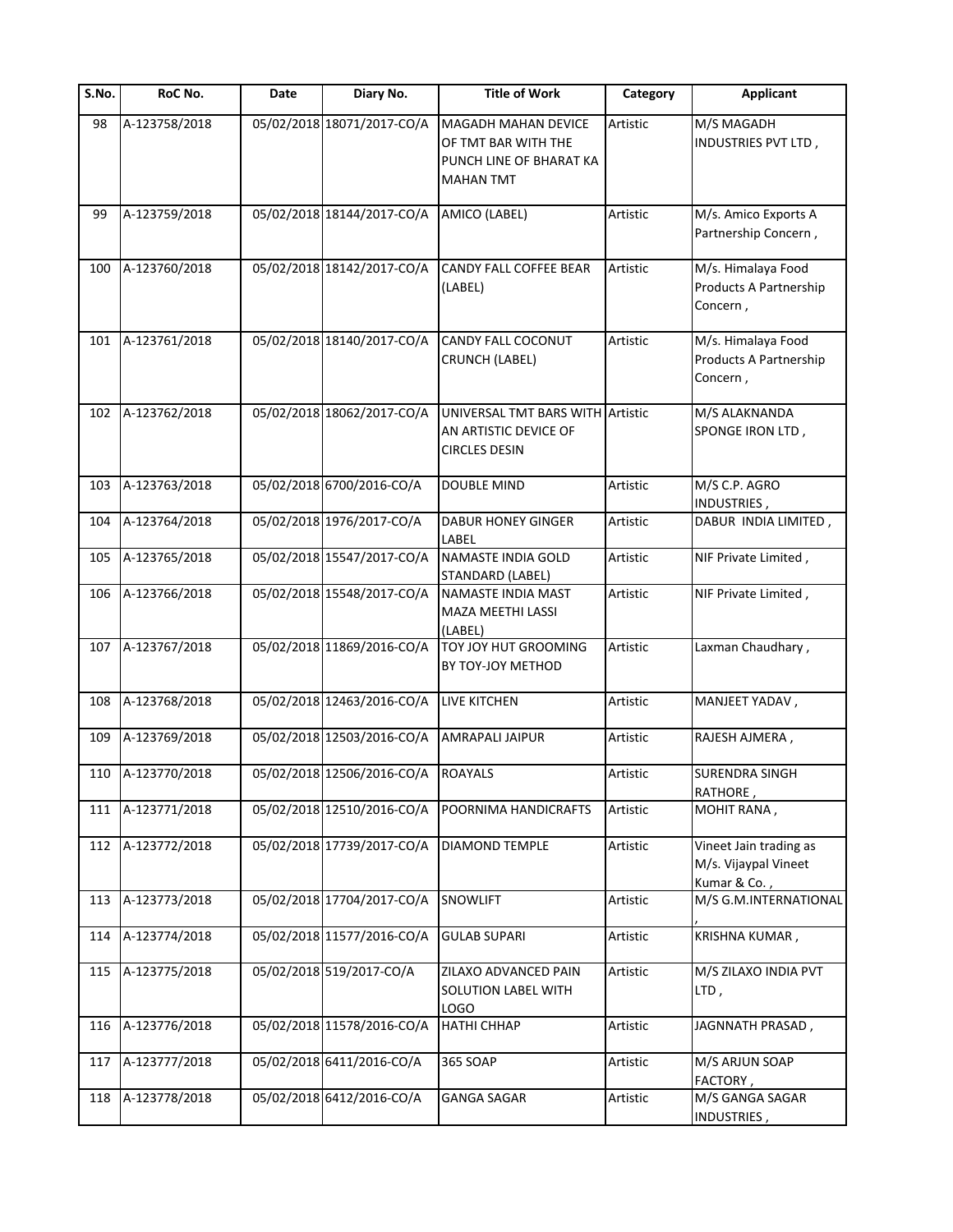| S.No. | RoC No.           | Date | Diary No.                  | <b>Title of Work</b>                                | Category | <b>Applicant</b>                                                                         |
|-------|-------------------|------|----------------------------|-----------------------------------------------------|----------|------------------------------------------------------------------------------------------|
| 119   | A-123779/2018     |      | 05/02/2018 18141/2017-CO/A | <b>SURPRISE BEARS (LABEL)</b>                       | Artistic | M/s. Himalaya Food<br>Products A Partnership<br>Concern,                                 |
| 120   | A-123780/2018     |      | 05/02/2018 664/2016-CO/A   | LETTERS TO SANTA                                    | Artistic | <b>RELIANCE BRANDS</b><br>LIMITED ,                                                      |
| 121   | A-123781/2018     |      | 05/02/2018 320/2017-CO/A   | <b>SHREE HARIKRUSHNA</b><br><b>RESTAURANT LABEL</b> | Artistic | VIJAYBHAI P.<br>VADODARIYA,<br>SANJAYBHAI J. KATHIRIYA<br>AND PARSHOTTAMBHAI<br>C. BUSA, |
| 122   | A-123782/2018     |      | 05/02/2018 2212/2016-CO/A  | VITTU                                               | Artistic | K. SUDHA MADHAVI,                                                                        |
| 123   | A-123783/2018     |      | 05/02/2018 2217/2016-CO/A  | LEX                                                 | Artistic | K. SUDHA MADHAVI,                                                                        |
| 124   | A-123784/2018     |      | 05/02/2018 6369/2017-CO/A  | <b>AAVYA</b>                                        | Artistic | RAMNATH M. KOTIAN,                                                                       |
| 125   | A-123785/2018     |      | 05/02/2018 2219/2016-CO/A  | <b>SCAR</b>                                         | Artistic | K. SUDHA MADHAVI,                                                                        |
| 126   | A-123786/2018     |      | 05/02/2018 2215/2016-CO/A  | <b>BITTU</b>                                        | Artistic | K. SUDHA MADHAVI,                                                                        |
| 127   | A-123787/2018     |      | 05/02/2018 2648/2016-CO/A  | <b>DESI DELI</b>                                    | Artistic | DESI DOGS,                                                                               |
| 128   | A-123788/2018     |      | 05/02/2018 55592/2014-CO/A | <b>AKS IT SERVICES</b>                              | Artistic | Ashish Kumar Saxena,                                                                     |
| 129   | A-123789/2018     |      | 06/02/2018 18236/2017-CO/A | <b>BLUEWAVE</b>                                     | Artistic | KAPIL KEWLANI,<br><b>PROPRIETOR OF</b><br>AQUAVENTURE,                                   |
| 130   | A-123790/2018     |      | 06/02/2018 18220/2017-CO/A | <b>KHETLAAPA LABEL</b>                              | Artistic | KHETLAAPA TEA STALL,                                                                     |
| 131   | A-123791/2018     |      | 06/02/2018 18221/2017-CO/A | <b>KIRAN TAPKIR</b>                                 | Artistic | SHAKTI SNUFF WORKS,                                                                      |
| 132   | A-123792/2018     |      | 06/02/2018 18222/2017-CO/A | <b>FITNESS TRACK</b>                                | Artistic | M/S FITNESS TRACK,                                                                       |
| 133   | A-123793/2018     |      | 06/02/2018 18223/2017-CO/A | <b>TACHUKADY</b>                                    | Artistic | <b>JASMIN INFINITETRADE</b><br>PVT LTD,                                                  |
| 134   | A-123794/2018     |      | 06/02/2018 18224/2017-CO/A | <b>TACHOOKADI</b>                                   | Artistic | JASMIN INFINITETRADE<br>PVT LTD,                                                         |
|       | 135 A-123795/2018 |      | 06/02/2018 10591/2017-CO/A | <b>DND</b>                                          | Artistic | <b>Global Consumer</b>                                                                   |
|       |                   |      |                            |                                                     |          | Products Private Limited,                                                                |
| 136   | A-123796/2018     |      | 06/02/2018 11454/2017-CO/A | PALMPURE                                            | Artistic | M.K. Agrotech Private<br>Limited,                                                        |
| 137   | A-123797/2018     |      | 06/02/2018 11456/2017-CO/A | <b>SUNPURE</b>                                      | Artistic | M.K. Agrotech Private<br>Limited,                                                        |
| 138   | A-123798/2018     |      | 06/02/2018 11458/2017-CO/A | <b>SUNPURE</b>                                      | Artistic | M.K. Agrotech Private<br>Limited,                                                        |
| 139   | A-123799/2018     |      | 06/02/2018 17549/2017-CO/A | <b>BS BROWN SUGAR</b>                               | Artistic | ISHPAL SINGH<br>PROPRIETOR OF M/s<br>AMAR INTERNATIONAL,                                 |
| 140   | A-123800/2018     |      | 06/02/2018 14773/2017-CO/A | I FRESH                                             | Artistic | KEVALCHAND HAMIRMAL<br>NAHTA,                                                            |
| 141   | A-123801/2018     |      | 06/02/2018 4075/2017-CO/A  | <b>CRANE SWEET BETEL NUT</b><br>PIECES Rs.5/-       | Artistic | GRANDHI SUBBA RAO,<br>PROPRIETOR,                                                        |
| 142   | A-123802/2018     |      | 06/02/2018 4059/2017-CO/A  | <b>CRANE BETEL NUT PIECES</b><br>$Rs.2/-$           | Artistic |                                                                                          |
| 143   | A-123803/2018     |      | 06/02/2018 4062/2017-CO/A  | <b>CRANE BETEL NUT PIECES</b><br>Rs.10/-            | Artistic |                                                                                          |
|       |                   |      |                            |                                                     |          |                                                                                          |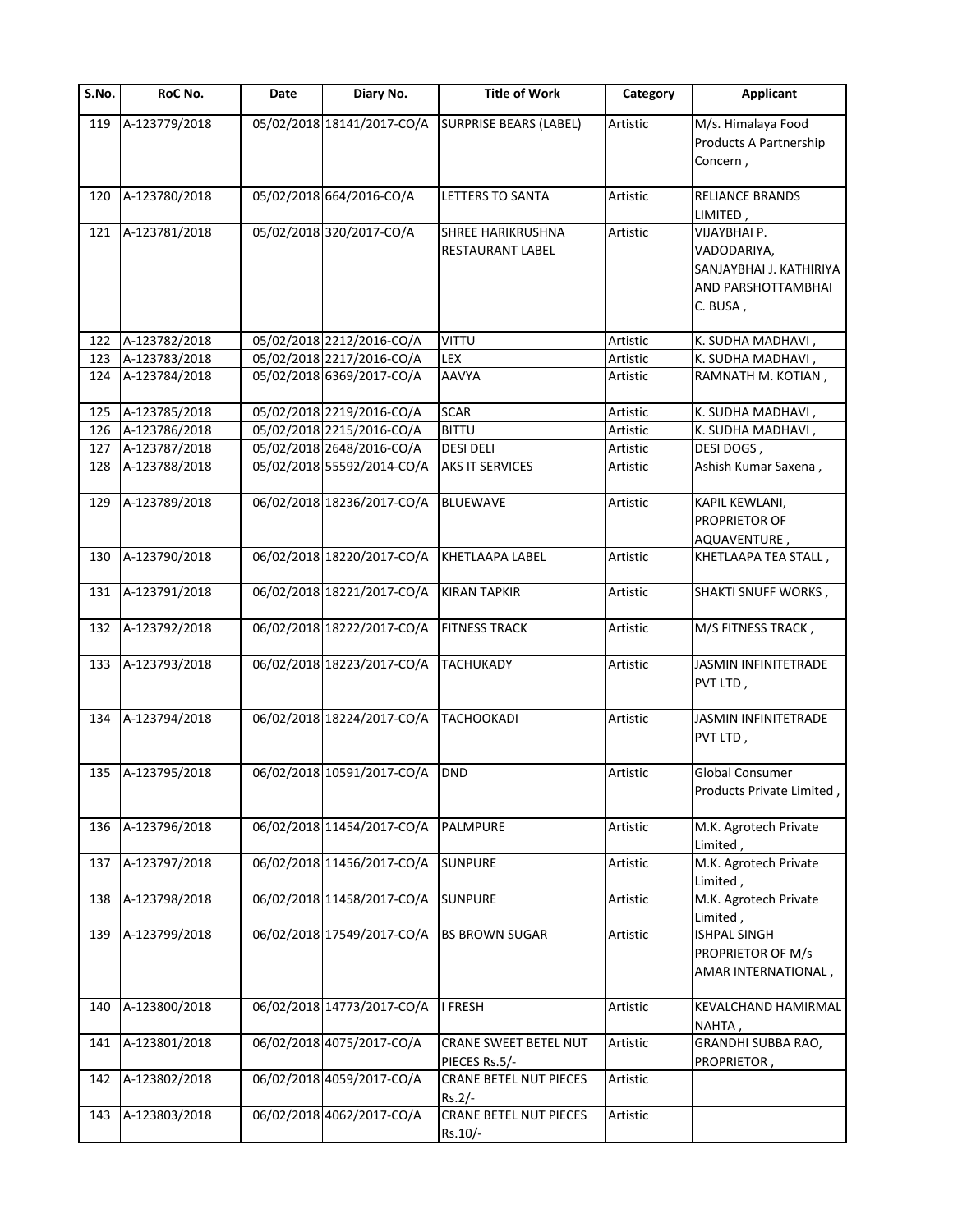| S.No. | RoC No.           | Date | Diary No.                  | <b>Title of Work</b>                                                                                               | Category | <b>Applicant</b>                                                                |
|-------|-------------------|------|----------------------------|--------------------------------------------------------------------------------------------------------------------|----------|---------------------------------------------------------------------------------|
| 144   | A-123804/2018     |      | 06/02/2018 4072/2017-CO/A  | PREMIUM CRANE BETE NUT<br>PIECES Rs.5/-                                                                            | Artistic | GRANDHI SUBBA RAO,<br>Proprietor,                                               |
| 145   | A-123805/2018     |      | 06/02/2018 4078/2017-CO/A  | <b>CRANE SWEET BETEL NUT</b><br>PIECES Rs.2/-                                                                      | Artistic |                                                                                 |
| 146   | A-123806/2018     |      | 06/02/2018 4077/2017-CO/A  | CRANE SWEET BETEL NUT<br>PIECES Rs.10/-                                                                            | Artistic | GRANDHI SUBBA RAO,<br>PROPRIETOR,                                               |
| 147   | A-123807/2018     |      | 07/02/2018 11778/2016-CO/A | DELMA (LABEL)                                                                                                      | Artistic | Noida Polymers (A<br>Partnership Concern),                                      |
| 148   | A-123808/2018     |      | 07/02/2018 17532/2017-CO/A | The Lamp and the Books                                                                                             | Artistic | Sindhulina Chandrasingh,                                                        |
| 149   | A-123809/2018     |      | 07/02/2018 17627/2017-CO/A | Pink Bougainvilla2                                                                                                 | Artistic | Sindhulina Chandrasingh,                                                        |
| 150   | A-123810/2018     |      | 07/02/2018 3159/2016-CO/A  | 50KVA SINGLE HEAD METAL Artistic<br><b>GATHERING MACHINE</b><br>(ELECTRICAL SERVO)                                 |          | G. R. Mallikarjuna,                                                             |
| 151   | A-123811/2018     |      | 07/02/2018 6886/2016-CO/L  | LAYOUT OF TOLL PLAZA                                                                                               | Artistic | SANDEEP GOLECHA,                                                                |
| 152   | A-123812/2018     |      | 07/02/2018 6202/2016-CO/A  | <b>SUN SHINE FAST SNACK</b><br>(LABEL)                                                                             | Artistic | Abhinav Shukla,                                                                 |
| 153   | A-123813/2018     |      | 07/02/2018 6203/2016-CO/A  | HAKKA BAKKA (LABEL)                                                                                                | Artistic | Abhinav Shukla,                                                                 |
| 154   | A-123814/2018     |      | 07/02/2018 6204/2016-CO/A  | LOT POT (LABEL)                                                                                                    | Artistic | Abhinav Shukla,                                                                 |
| 155   | A-123815/2018     |      | 07/02/2018 18070/2017-CO/A | MAHAN TMT 500+ WITH A<br>DEVICE OF TMT BAR WITH<br>THE PUNCH LINE OF<br><b>MAHAN BHARAT KA</b><br><b>MAHAN TMT</b> | Artistic | M/S MAGADH<br>INDUSTRIES PVT LTD,                                               |
| 156   | A-123816/2018     |      | 07/02/2018 44661/2014-CO/A | Scripbox [s]                                                                                                       | Artistic | Scripbox.Com India<br>Private Limited,                                          |
| 157   | A-123817/2018     |      | 07/02/2018 6114/2017-CO/A  | <b>KAR</b>                                                                                                         | Artistic | SANJAY HARSHAR KAR,                                                             |
| 158   | A-123818/2018     |      | 07/02/2018 8200/2017-CO/A  | PAN MASTANA                                                                                                        | Artistic | MR. OM PRAKASH<br>KHUSHWANI,                                                    |
| 159   | A-123819/2018     |      | 07/02/2018 18690/2017-CO/A | <b>SHANKY'S TIP TOP BELIEVE</b><br><b>IN QUALITY</b>                                                               | Artistic | <b>SURESH CHAND GOYAL</b><br>SOLE PROPRIETOR,                                   |
|       | 160 A-123820/2018 |      | 07/02/2018 18628/2017-CO/A | <b>STRONG FOR PAIN</b>                                                                                             | Artistic | HARDIK B PATEL,                                                                 |
| 161   | A-123821/2018     |      | 07/02/2018 18599/2017-CO/A | <b>OOSHIN UK</b>                                                                                                   | Artistic | SAQIB ASHRAF BEIGH,                                                             |
| 162   | A-123822/2018     |      | 07/02/2018 18525/2017-CO/A | <b>DOUBLE GHODA</b>                                                                                                | Artistic | Vinod Kumar Dwarka<br>Prasad Agarwal trading as<br>Shri Mahavir Tea<br>Company, |
| 163   | A-123823/2018     |      | 07/02/2018 18518/2017-CO/A | <b>NERU BLU</b>                                                                                                    | Artistic | Aqua Ice,                                                                       |
| 164   | A-123824/2018     |      | 07/02/2018 12023/2017-CO/A | AMOL BIDI / AMOL BIRI<br>LABEL                                                                                     | Artistic | M/S. RAMANBHAI PATEL<br>& CO,                                                   |
| 165   | A-123825/2018     |      | 07/02/2018 11935/2017-CO/A | AMOL BIDI LABEL                                                                                                    | Artistic | M/S. RAMANBHAI PATEL<br>& CO,                                                   |
| 166   | A-123826/2018     |      | 07/02/2018 10224/2017-CO/A | <b>SUN BOND WELDING</b><br><b>ELECTRODES CARTON BOX</b>                                                            | Artistic | MR V, NANTHA GOEL,<br>MRS KARPAGAM,                                             |
| 167   | A-123827/2018     |      | 07/02/2018 2069/2017-CO/A  | SHAGUN                                                                                                             | Artistic | SMT KAMLESH KUMARI,                                                             |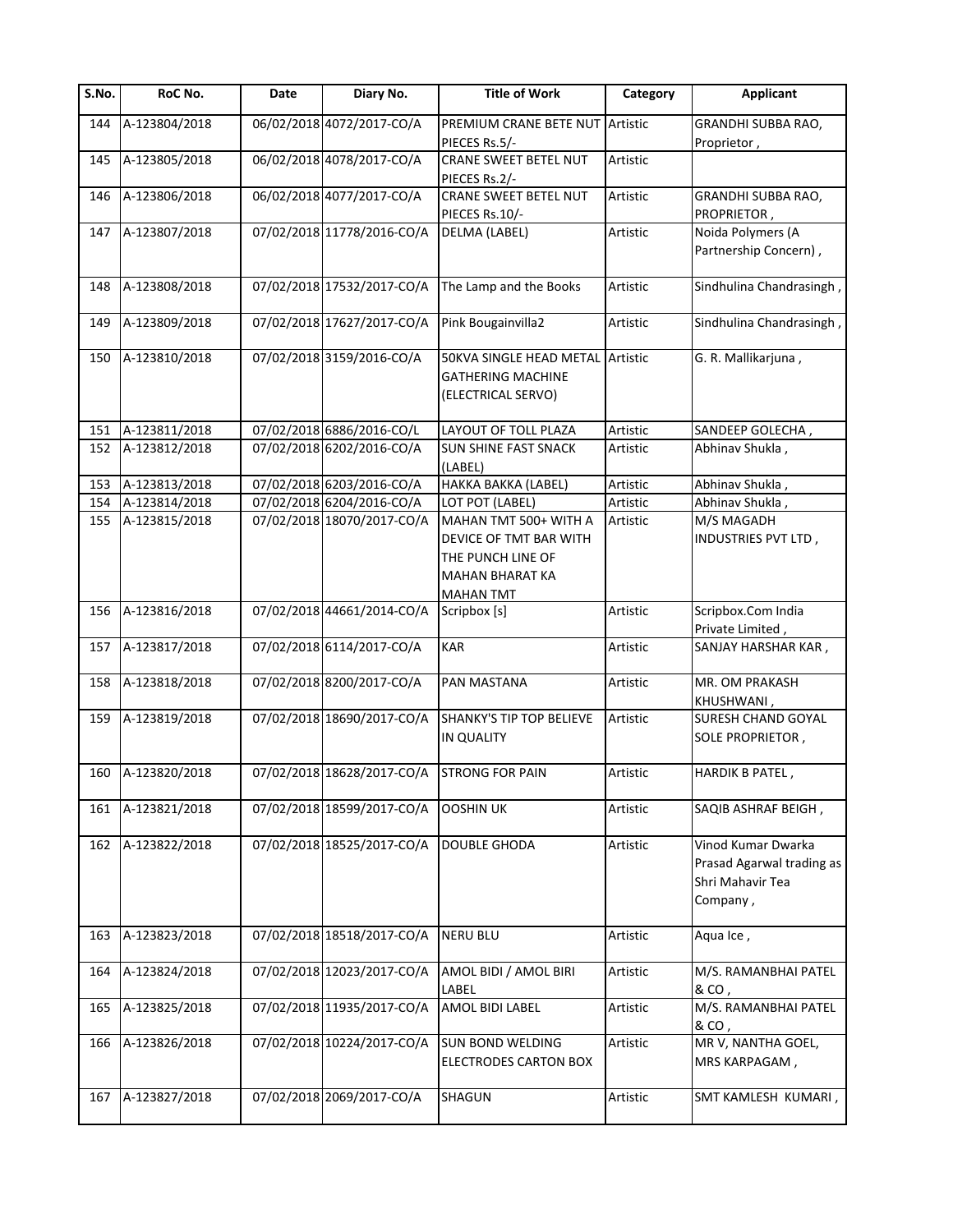| S.No. | RoC No.       | Date | Diary No.                  | <b>Title of Work</b>                                                   | Category | <b>Applicant</b>                                                    |
|-------|---------------|------|----------------------------|------------------------------------------------------------------------|----------|---------------------------------------------------------------------|
| 168   | A-123828/2018 |      | 08/02/2018 6048/2015-CO/A  | <b>SARA</b>                                                            | Artistic | PATELJITENDRAKUMAR<br>VITTHALBHAI TRADING AS<br>M/S. POOJA TRADERS, |
| 169   | A-123829/2018 |      | 08/02/2018 18057/2017-CO/A | OM HARBHOLE FARSHAN                                                    | Artistic | RAJUBHAI BHIKHABHAI<br>PAGHDAR,                                     |
| 170   | A-123830/2018 |      | 08/02/2018 10478/2017-CO/A | SENTHAMARAI GOLD                                                       | Artistic | N.MANOHARAN & SONS<br>AGRO FOOD PROCESSORS                          |
| 171   | A-123831/2018 |      | 08/02/2018 12892/2017-CO/A | Man's Endless Struggle                                                 | Artistic | B. M. ANAND<br>FOUNDATION LLP,                                      |
| 172   | A-123832/2018 |      | 08/02/2018 12914/2017-CO/A | Triumphant Man And<br>Woman Holding Torch                              | Artistic | B. M. ANAND<br>FOUNDATION LLP,                                      |
| 173   | A-123833/2018 |      | 08/02/2018 12920/2017-CO/A | Punjabi Folk Painting-<br>Punjabi Farmer With Wife                     | Artistic | B. M. ANAND<br>FOUNDATION LLP,                                      |
| 174   | A-123834/2018 |      | 08/02/2018 12929/2017-CO/A | Punjabi Folk Painting-<br>Farmer Ploughs Field,<br>Woman Winnows Grain | Artistic | B. M. ANAND<br>FOUNDATION LLP,                                      |
| 175   | A-123835/2018 |      | 09/02/2018 17711/2017-CO/A | <b>TIFUSION</b>                                                        | Artistic | TEA EXPERT INDIA<br>PRIVATE LIMITED,                                |
| 176   | A-123836/2018 |      | 09/02/2018 5712/2017-CO/A  | KAMAKHYA COALTAR WITH<br>DEVICE OF BOAT AND MAN<br>LABEL               | Artistic | KAMAKHYA COAL-TAR<br>INDUSTRIES,                                    |
| 177   | A-123837/2018 |      | 09/02/2018 3649/2016-CO/A  | FRUIT JUMP MANGO                                                       | Artistic | FRUIT JUMP INDIA PVT<br>LIMITED,                                    |
| 178   | A-123838/2018 |      | 09/02/2018 14767/2017-CO/A | BYJU'S THE LEARNING APP                                                | Artistic | M/s THINK AND LEARN<br>PVT LTD,                                     |
| 179   | A-123839/2018 |      | 09/02/2018 3632/2016-CO/A  | RELAX MENTHO BALM                                                      | Artistic | M/S. THE ENTERPRISE,                                                |
| 180   | A-123840/2018 |      | 09/02/2018 10379/2017-CO/A | <b>WESTERN CLASSIC-P</b>                                               | Artistic | M/S. WESTERN<br><b>INFRABUILD PRODUCTS</b><br>$LLP$ ,               |
| 181   | A-123841/2018 |      | 09/02/2018 1419/2016-CO/A  | LETHAL ADVANCE                                                         | Artistic | <b>INSECTICIDES INDIA</b><br>LIMITED,                               |
| 182   | A-123842/2018 |      | 09/02/2018 5291/2016-CO/A  | <b>SPLICE ULTRA</b>                                                    | Artistic | EHSAN AGRO WOOD<br>PRODUCTS PVT. LTD.,                              |
| 183   | A-123843/2018 |      | 09/02/2018 9164/2017-CO/A  | Happiness through Wellness Artistic                                    |          | HIMALAYA GLOBAL<br>HOLDINGS LIMITED,                                |
| 184   | A-123844/2018 |      | 09/02/2018 3210/2016-CO/A  | FUTURE'S FUBUMOL                                                       | Artistic | <b>FUTURE</b><br>PHARMACEUTICAL CO.,                                |
| 185   | A-123845/2018 |      | 09/02/2018 3207/2016-CO/A  | <b>FUTURE'S RUBUMOL</b>                                                | Artistic | <b>FUTURE</b><br>PHARMACEUTICAL CO.,                                |
| 186   | A-123846/2018 |      | 09/02/2018 3247/2016-CO/A  | <b>DICLO CURE</b>                                                      | Artistic | BHUMIT PHARMA PVT.<br>LTD.,                                         |
| 187   | A-123847/2018 |      | 09/02/2018 3243/2016-CO/A  | <b>BHUMIT MISOPROSTOL TAB Artistic</b><br>200 mcg                      |          | BHUMIT PHARMA PVT.<br>LTD.,                                         |
| 188   | A-123848/2018 |      | 09/02/2018 3261/2016-CO/A  | REBOK MISOPROSTOL<br>TABLETS 200 mcg                                   | Artistic | BHUMIT PHARMA PVT.<br>LTD.,                                         |
| 189   | A-123849/2018 |      | 09/02/2018 3258/2016-CO/A  | PHARMABOX LISINOPRIL 5<br>mg TABLETS                                   | Artistic | <b>BHUMIT PHARMA PVT.</b><br>LTD.,                                  |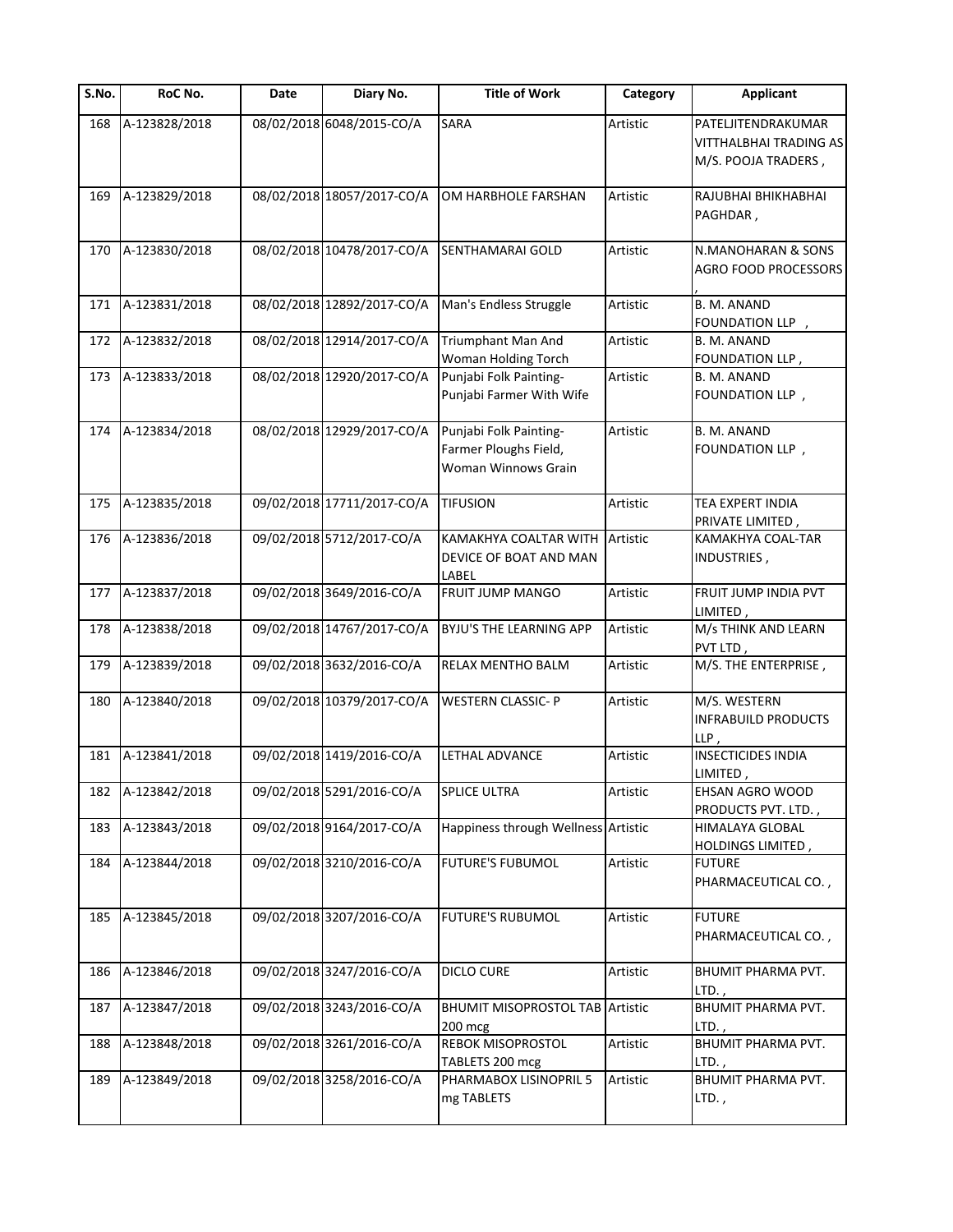| S.No. | RoC No.       | Date | Diary No.                  | <b>Title of Work</b>                         | Category | <b>Applicant</b>                                                  |
|-------|---------------|------|----------------------------|----------------------------------------------|----------|-------------------------------------------------------------------|
| 190   | A-123850/2018 |      | 09/02/2018 3254/2016-CO/A  | PHARMABOX ATENOLOL 50<br>mg TABLETS          | Artistic | BHUMIT PHARMA PVT.<br>$LTD.$ ,                                    |
| 191   | A-123851/2018 |      | 09/02/2018 10398/2017-CO/A | JAI SRI                                      | Artistic | 1. NARPAT SINGH, 2.<br>MULARAM,                                   |
| 192   | A-123852/2018 |      | 09/02/2018 18485/2017-CO/A | RAGHUVANSHI                                  | Artistic | <b>HARDIK KUMAR</b><br>AMRUTLAL RUPARELIYA,,<br>SOLE PROPRRIETOR, |
| 193   | A-123853/2018 |      | 09/02/2018 18435/2017-CO/A | <b>TAKERS</b>                                | Artistic | <b>VANDRA BROTHERS</b><br>RETAIL PVT LTD.,                        |
| 194   | A-123854/2018 |      | 09/02/2018 18487/2017-CO/A | <b>KASUMA</b>                                | Artistic | KASUMA AUTO ENG. PVT<br>LTD,                                      |
| 195   | A-123855/2018 |      | 09/02/2018 12873/2016-CO/A | DEVICE OF LADY                               | Artistic | AMIN RAVILAL SANGHAVI                                             |
| 196   | A-123856/2018 |      | 09/02/2018 12874/2016-CO/A | RAVINA 2 in 1 Ayurvedic<br>Hair Tonic        | Artistic | AMIN RAVILAL SANGHAVI                                             |
| 197   | A-123857/2018 |      | 10/02/2018 9201/2017-CO/A  | <b>BRASCO</b>                                | Artistic | <b>B.R. SALES CORPORATION</b>                                     |
| 198   | A-123858/2018 |      | 10/02/2018 9391/2016-CO/A  | <b>MITTHU</b>                                | Artistic | <b>VIDHYA COLOURS</b><br>PRIVATE LIMITED,                         |
| 199   | A-123859/2018 |      | 10/02/2018 2056/2017-CO/A  | HETTICH PODDAR WOOD<br>WORKING INTITUTE LOGO | Artistic | HETTICH INDIA PRIVATE<br>LIMITED,                                 |
| 200   | A-123860/2018 |      | 10/02/2018 18716/2017-CO/A | CARTEL LOGO                                  | Artistic | ANMOL ENGINEERS,                                                  |
| 201   | A-123861/2018 |      | 10/02/2018 18717/2017-CO/A | <b>AKSHIT LOGO</b>                           | Artistic | ANMOL ENGINEERS,                                                  |
| 202   | A-123862/2018 |      | 10/02/2018 18719/2017-CO/A | <b>GTB LOGO</b>                              | Artistic | <b>GURU TEG BAHADUR</b><br>METAL WORKS SERVICES                   |
| 203   | A-123863/2018 |      | 10/02/2018 18710/2017-CO/A | MARVEL RESORTS LOGO                          | Artistic | MARVEL RESORTS,                                                   |
| 204   | A-123864/2018 |      | 10/02/2018 11903/2016-CO/A | coco star                                    | Artistic | ajay agarwal,                                                     |
| 205   | A-123865/2018 |      | 10/02/2018 18712/2017-CO/A | SHAHI PARIWAR LOGO                           | Artistic | KRISHNA VASUDEVA<br><b>FOODS &amp; DERIVATIVES</b><br>PVT. LTD.,  |
| 206   | A-123866/2018 |      | 10/02/2018 18708/2017-CO/A | V.E.W. LOGO                                  | Artistic | <b>VIJAY ENGINEERING</b><br>WORKS,                                |
| 207   | A-123867/2018 |      | 10/02/2018 18713/2017-CO/A | <b>BESTAA LOGO</b>                           | Artistic | KRISHNA VASUDEVA<br><b>FOODS &amp; DERIVATIVES</b><br>PVT. LTD.,  |
| 208   | A-123868/2018 |      | 10/02/2018 18707/2017-CO/A | EIGO LOGO                                    | Artistic | HANDA APPARELS,                                                   |
| 209   | A-123869/2018 |      | 10/02/2018 18087/2017-CO/A | <b>Indian Dance and Music</b><br>Land        | Artistic | Divine World,                                                     |
| 210   | A-123870/2018 |      | 10/02/2018 7491/2017-CO/A  | JAI SRI KRISHNAR SILKS -<br>LOGO             | Artistic | M/S JAI SRI KRISHNAR<br>SILKS,                                    |
| 211   | A-123871/2018 |      | 10/02/2018 7820/2017-CO/A  | <b>NANGY LABEL</b>                           | Artistic | M/s. Veleno Inc. A<br>Partnership Concern,                        |
| 212   | A-123872/2018 |      | 10/02/2018 18723/2017-CO/A | <b>IDHAYAM</b>                               | Artistic | V.V.V. & SONS EDIBLE<br>OILS LIMITED,                             |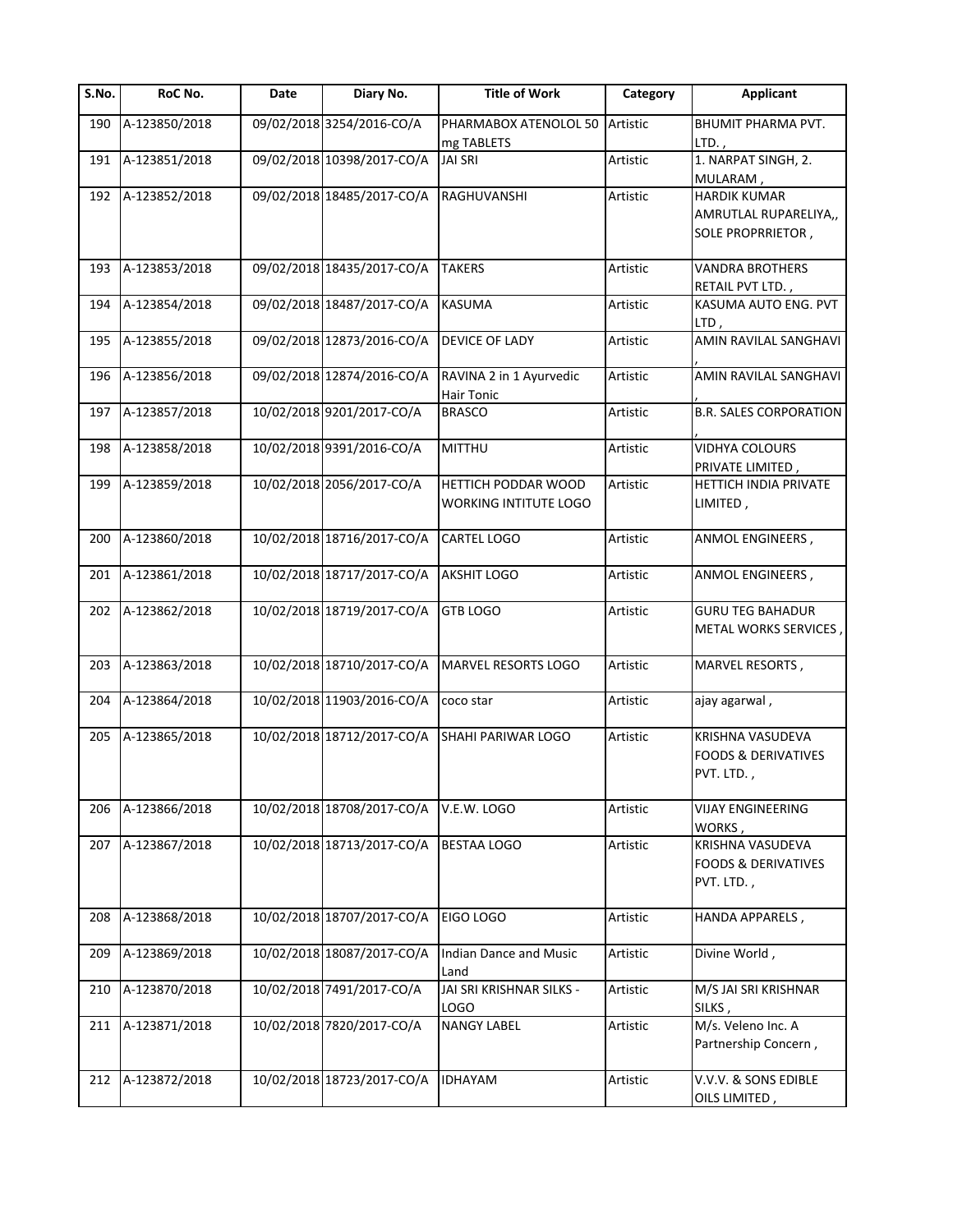| S.No. | RoC No.       | Date | Diary No.                  | <b>Title of Work</b>                                        | Category | <b>Applicant</b>                                                                                                |
|-------|---------------|------|----------------------------|-------------------------------------------------------------|----------|-----------------------------------------------------------------------------------------------------------------|
| 213   | A-123873/2018 |      | 10/02/2018 18660/2017-CO/A | <b>BE POSITIVE 24</b>                                       | Artistic | <b>BE POSITIVE 24</b><br><b>COMMUNICATION</b><br>DESIGN PVT. LTD.,                                              |
| 214   | A-123874/2018 |      | 10/02/2018 18433/2017-CO/A | UNIQUE FLOOR WIPER<br>LABEL                                 | Artistic | MOHD NASIR,                                                                                                     |
| 215   | A-123875/2018 |      | 12/02/2018 14234/2016-CO/A | <b>CIKO</b>                                                 | Artistic | DARSHAN SINGH,                                                                                                  |
| 216   | A-123876/2018 |      | 12/02/2018 2707/2016-CO/A  | Saada                                                       | Artistic | Tamboli Garments,                                                                                               |
| 217   | A-123877/2018 |      | 12/02/2018 1409/2016-CO/A  | <b>MILTAF</b>                                               | Artistic | INSECTICIDES INDIA LTD.                                                                                         |
| 218   | A-123878/2018 |      | 12/02/2018 1405/2016-CO/A  | PHENTOM                                                     | Artistic | <b>INSECTICIDES INDIA</b><br>LIMITED,                                                                           |
| 219   | A-123879/2018 |      | 12/02/2018 2221/2016-CO/A  | <b>SQUELETTE</b>                                            | Artistic | K. SUDHA MADHAVI,                                                                                               |
| 220   | A-123880/2018 |      | 12/02/2018 4215/2016-CO/A  | NO 503 HEERA PANNA BIRI                                     | Artistic | ALKAS BIRI FACTORY,                                                                                             |
| 221   | A-123881/2018 |      | 12/02/2018 2548/2016-CO/A  | PINK MAGIC LABEL                                            | Artistic | VINEET CHUGH,<br>PROPRIETOR,                                                                                    |
| 222   | A-123882/2018 |      | 12/02/2018 1693/2016-CO/A  | <b>SALDIN Ointment</b>                                      | Artistic | MEHTA JAYESH KANTILAL,<br>MEHTA NISHA JAYESH,<br>Partner of UNIVERSAL<br>PHARMA, An Indian<br>Partnership Firm, |
| 223   | A-123883/2018 |      | 12/02/2018 1694/2016-CO/A  | <b>SALDIN-AM Ointment</b>                                   | Artistic | MEHTA JAYESH KANTILAL,<br>MEHTA NISHA JAYESH,<br>Partner of UNIVERSAL<br>PHARMA, An Indian<br>Partnershp Firm,  |
| 224   | A-123884/2018 |      | 12/02/2018 12441/2017-CO/A | The Phenomena of Life and<br>Thought (Scratchboard)         | Artistic | B. M. ANAND<br>FOUNDATION LLP,                                                                                  |
| 225   | A-123885/2018 |      | 12/02/2018 12443/2017-CO/A | The Phenomena of<br>Rhythmn and Struggle (<br>Scratchboard) | Artistic | B. M. ANAND<br>FOUNDATION LLP,                                                                                  |
| 226   | A-123886/2018 |      | 12/02/2018 4762/2017-CO/A  | PROPOSED LAYOUT PLAN<br>OF RETAIL SHOWROOM II               | Artistic | Leayan Global Pvt. Ltd.,                                                                                        |
| 227   | A-123887/2018 |      | 12/02/2018 4764/2017-CO/A  | PROPOSED LAYOUT PLAN<br>OF RETAIL SHOWROOM-I                | Artistic | Leayan Global Pvt. Ltd.,                                                                                        |
| 228   | A-123888/2018 |      | 12/02/2018 18689/2017-CO/A | <b>RAKESH</b>                                               | Artistic | RAKESH RATHOR,                                                                                                  |
| 229   | A-123889/2018 |      | 12/02/2018 18688/2017-CO/A | <b>KAVEREE</b>                                              | Artistic | AKASH GAHOI,                                                                                                    |
| 230   | A-123890/2018 |      | 12/02/2018 18687/2017-CO/A | PARAMOUNT SHINE                                             | Artistic | M/S PARAMOUNT<br>PLASTER PVT LTD,                                                                               |
| 231   | A-123891/2018 |      | 12/02/2018 18686/2017-CO/A | <b>DIAMOND GOLD</b>                                         | Artistic | VIBHAV KUMAR ,                                                                                                  |
| 232   | A-123892/2018 |      | 12/02/2018 18685/2017-CO/A | <b>BAP KA MAAL</b>                                          | Artistic | RAJEEV AGICHA,                                                                                                  |
| 233   | A-123893/2018 |      | 12/02/2018 18453/2017-CO/A | Painting - Ganpathi (green) -<br><b>VD P0002</b>            | Artistic | Vighnesh Ramaswamy<br>lyer,                                                                                     |
| 234   | A-123894/2018 |      | 12/02/2018 18465/2017-CO/A | Painting - Shivpujanyantram Artistic                        |          | Vighnesh Ramaswami Iyer                                                                                         |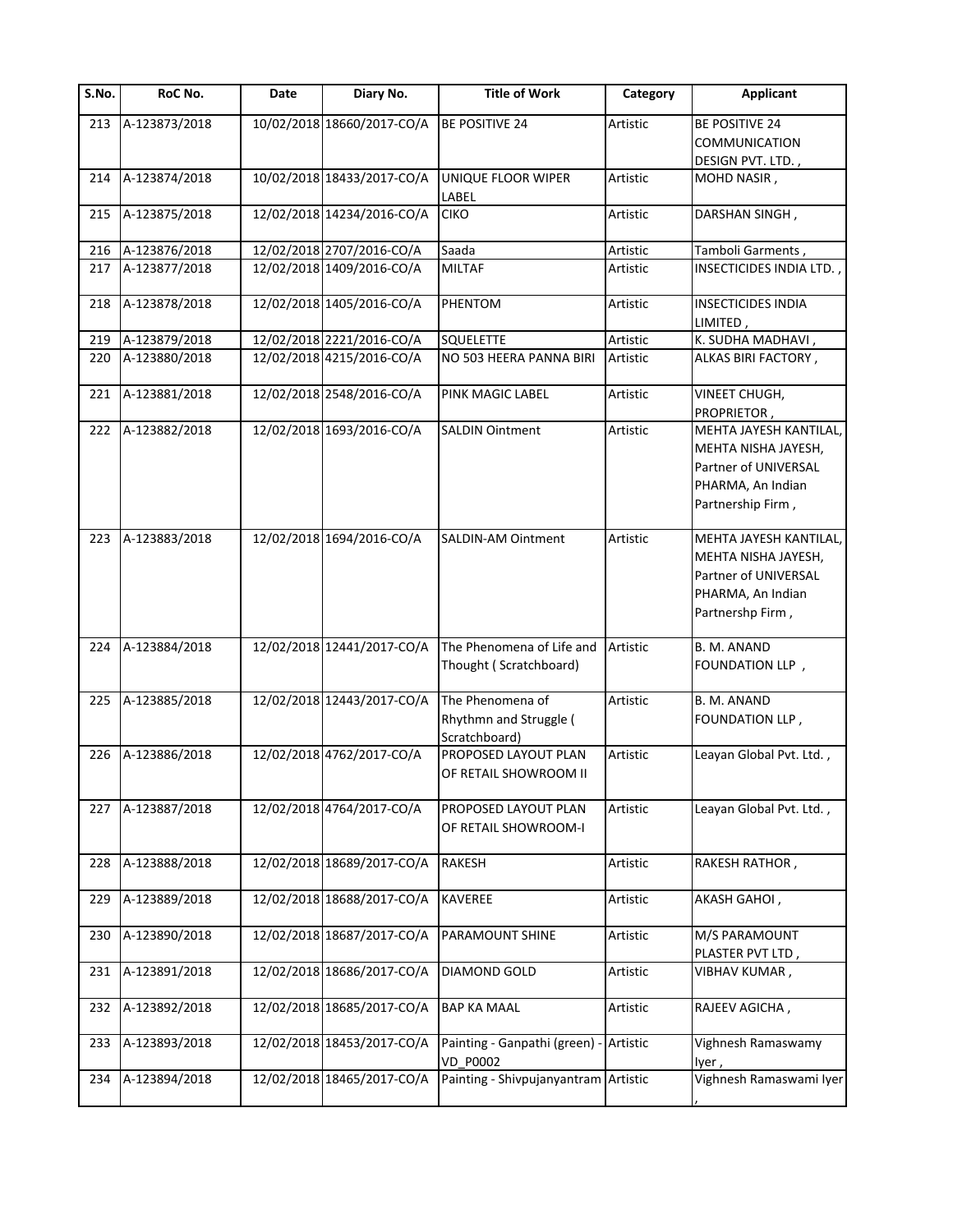| $\overline{\mathsf{S}}$ . No. | RoC No.       | Date       | Diary No.                  | <b>Title of Work</b>                        | Category | <b>Applicant</b>                                                 |
|-------------------------------|---------------|------------|----------------------------|---------------------------------------------|----------|------------------------------------------------------------------|
| 235                           | A-123895/2018 |            | 12/02/2018 18464/2017-CO/A | Painting -<br>Navagrahpujanyantram          | Artistic | Vighnesh Ramaswami Iyer                                          |
| 236                           | A-123896/2018 |            | 12/02/2018 18466/2017-CO/A | Painting - Subramanyam -<br><b>VD_P0008</b> | Artistic | Vighnesh Ramaswami Iyer                                          |
| 237                           | A-123897/2018 |            | 12/02/2018 11113/2015-CO/A | OLIQUE DROPLET (SILVER<br>LABEL)            | Artistic | <b>VYOME BIOSCIENCES</b><br>PRIVATE LIMITED,                     |
| 238                           | A-123898/2018 |            | 12/02/2018 7345/2017-CO/A  | <b>BHOJRAM LABEL</b>                        | Artistic | M/s. Darshan Foods A<br>Partnership Concern,                     |
| 239                           | A-123899/2018 |            | 12/02/2018 7346/2017-CO/A  | <b>FUN PARTY LABEL</b>                      | Artistic | M/s. Darshan Foods A<br>Partnership Concern,                     |
| 240                           | A-123900/2018 |            | 12/02/2018 7347/2017-CO/A  | <b>CRAZY CONE LABEL</b>                     | Artistic | M/s. Darshan Foods A<br>Partnership Concern,                     |
| 241                           | A-123901/2018 |            | 12/02/2018 7348/2017-CO/A  | <b>FRINGO LABEL</b>                         | Artistic | Darshan Foods A<br>Partnership Concern,                          |
| 242                           | A-123902/2018 | 13/02/2018 | 9996/2016-CO/A             | <b>VS ABET</b>                              | Artistic | M/S ABET TRADELINK PVT<br>LTD,                                   |
| 243                           | A-123903/2018 | 13/02/2018 | 13189/2016-CO/A            | <b>JULIE</b>                                | Artistic | <b>SHRI. RAJIV</b><br>CHILAKALAPUDI,                             |
| 244                           | A-123904/2018 | 13/02/2018 | 3504/2016-CO/A             | <b>Retro Petal</b>                          | Artistic | M/s. R L Khanna & Co.<br>(Overseas),                             |
| 245                           | A-123905/2018 | 13/02/2018 | 5520/2016-CO/A             | AALISHAN ZAIKA WITH<br>LOGO                 | Artistic | Mr. AJAY KUMAR<br><b>KESHARI Trading as</b><br>"AALISHAN ZAIKA", |
| 246                           | A-123906/2018 | 13/02/2018 | 9317/2016-CO/A             | BE HAPPY T SHIRT DESIGN                     | Artistic | TOHFAA GIFTING PRIVATE<br>LIMITED,                               |
| 247                           | A-123907/2018 | 13/02/2018 | 9331/2016-CO/A             | ARTWORK T FOR TRUTH                         | Artistic | TOHFAA GIFTING PRIVATE<br>LIMITED,                               |
| 248                           | A-123908/2018 | 13/02/2018 | 9316/2016-CO/A             | <b>ARTWORK HUMILITY</b>                     | Artistic | TOHFAA GIFTING PRIVATE<br>LIMITED,                               |
| 249                           | A-123909/2018 | 13/02/2018 | 9315/2016-CO/A             | BE KIND T SHIRT DESIGN                      | Artistic | TOHFAA GIFTING PRIVATE<br>LIMITED,                               |
| 250                           | A-123910/2018 | 13/02/2018 | 9358/2016-CO/A             | BE PATIENT T SHIRT DESIGN Artistic          |          | TOHFAA GIFTING PRIVATE<br>, LIMITED                              |
| 251                           | A-123911/2018 | 13/02/2018 | 9360/2016-CO/A             | KEEP FAITH IN GOD -T-<br>SHIRT DESIGN       | Artistic | TOHFAA GIFTING PRIVATE<br>LIMITED,                               |
| 252                           | A-123912/2018 | 13/02/2018 | 9313/2016-CO/A             | <b>ARTWORK GIVING</b>                       | Artistic | TOHFAA GIFTING PRIVATE<br>LIMITED,                               |
| 253                           | A-123913/2018 | 13/02/2018 | 9311/2016-CO/A             | BE GOOD T SHIRT DESIGN                      | Artistic | <b>TOHFAA GIFTING PRIVATE</b><br>LIMITED,                        |
| 254                           | A-123914/2018 | 13/02/2018 | 9310/2016-CO/A             | SPEAK THE TRUTH T SHIRT<br><b>DESIGN</b>    | Artistic | TOHFAA GIFTING PRIVATE<br>LIMITED,                               |
| 255                           | A-123915/2018 | 13/02/2018 | 9309/2016-CO/A             | BE GOOD T SHIRT DESIGN                      | Artistic | TOHFAA GIFTING PRIVATE<br>LIMITED,                               |
| 256                           | A-123916/2018 | 13/02/2018 | 9307/2016-CO/A             | BE HELPFUL T SHIRT DESIGN Artistic          |          | TOHFAA GIFTING PRIVATE<br>LIMITED,                               |
| 257                           | A-123917/2018 | 13/02/2018 | 9306/2016-CO/A             | BE TRUTHFUL T SHIRT<br>DESIGN               | Artistic | TOHFAA GIFTING PRIVATE<br>LIMITED,                               |
| 258                           | A-123918/2018 | 13/02/2018 | 9305/2016-CO/A             | BE POSITIVE T SHIRT<br><b>DESIGN</b>        | Artistic | TOHFAA GIFTING PRIVATE<br>LIMITED ,                              |
| 259                           | A-123919/2018 | 13/02/2018 | 9304/2016-CO/A             | BE POSITIVE T SHIRT<br>DESIGN               | Artistic | TOHFAA GIFTING PRIVATE<br>LIMITED,                               |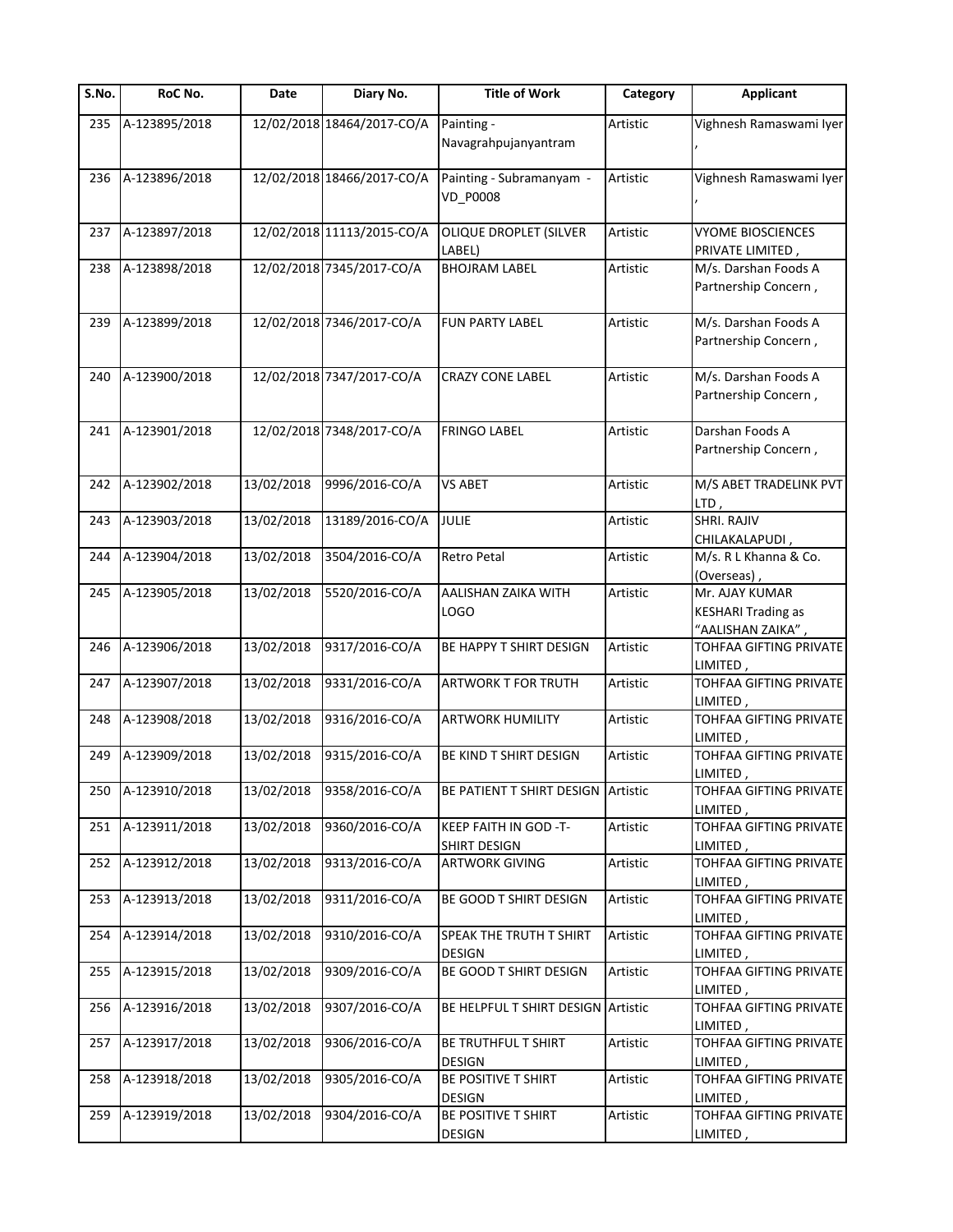| S.No. | RoC No.           | Date       | Diary No.       | <b>Title of Work</b>                                                            | Category | <b>Applicant</b>                                                            |
|-------|-------------------|------------|-----------------|---------------------------------------------------------------------------------|----------|-----------------------------------------------------------------------------|
| 260   | A-123920/2018     | 13/02/2018 | 9329/2016-CO/A  | <b>ARTWORK GRATITUDE</b>                                                        | Artistic | TOHFAA GIFTING PRIVATE<br>LIMITED,                                          |
| 261   | A-123921/2018     | 13/02/2018 | 9303/2016-CO/A  | <b>GOD IS WITH YOU T SHIRT</b><br><b>DESIGN</b>                                 | Artistic | TOHFAA GIFTING PRIVATE<br>LIMITED,                                          |
| 262   | A-123922/2018     | 13/02/2018 | 9351/2016-CO/A  | PEACE CHOCS- MY FRIEND                                                          | Artistic | TOHFAA GIFTING PRIVATE<br>LIMITED,                                          |
| 263   | A-123923/2018     | 13/02/2018 | 9346/2016-CO/A  | PEACE CHOCS - CONGRATS                                                          | Artistic | TOHFAA GIFTING PRIVATE<br>LIMITED,                                          |
| 264   | A-123924/2018     | 13/02/2018 | 9363/2016-CO/A  | ARTWORK-LOVE                                                                    | Artistic | TOHFAA GIFTING PRIVATE<br>LIMITED,                                          |
| 265   | A-123925/2018     | 13/02/2018 | 9362/2016-CO/A  | KEEP FAITH IN GOD -T-<br>SHIRT DESIGN                                           | Artistic | <b>TOHFAA GIFTING PRIVATE</b><br>LIMITED,                                   |
| 266   | A-123926/2018     | 13/02/2018 | 9361/2016-CO/A  | GOD IS WITH YOU -T- SHIRT<br><b>DESIGN</b>                                      | Artistic | TOHFAA GIFTING PRIVATE<br>LIMITED,                                          |
| 267   | A-123927/2018     | 13/02/2018 | 4483/2016-CO/A  | Artistic Model of Human<br>Muscular Head With Brain<br>(6 Parts)                | Artistic | M/s TD Model & Scientific<br>Co. through its proprietor<br>Sh. Dinesh Jain, |
| 268   | A-123928/2018     | 13/02/2018 | 4477/2016-CO/A  | Artistic Model of Life<br>History of Silkworm                                   | Artistic | M/s TD Model & Scientific<br>Co. through its proprietor<br>Sh. Dinesh Jain, |
| 269   | A-123929/2018     | 13/02/2018 | 4491/2016-CO/A  | Artistic Model of Human<br><b>Endocrine Gland</b>                               | Artistic | M/s TD Model & Scientific<br>Co. through its proprietor<br>Sh. Dinesh Jain, |
| 270   | A-123930/2018     | 13/02/2018 | 4476/2016-CO/A  | Artistic Model of Life<br>History of Honey Bee                                  | Artistic | M/s TD Model & Scientific<br>Co. through its proprietor<br>Sh. Dinesh Jain, |
| 271   | A-123931/2018     | 13/02/2018 | 4482/2016-CO/A  | Artistic Model of Human<br><b>Head With Brain Showing</b><br>Half Skull 6 Parts | Artistic | M/s TD Model & Scientific<br>Co. through its proprietor<br>Sh. Dinesh Jain, |
| 272   | A-123932/2018     | 13/02/2018 | 15201/2017-CO/A | <b>GAI CHHAP RED CHILLI</b><br>POWDER                                           | Artistic | Radha Kishan Gobind Ram<br>Ltd.,                                            |
|       | 273 A-123933/2018 | 13/02/2018 | 15200/2017-CO/A | JEE OM JEE                                                                      | Artistic | Radha Kishan Gobind Ram<br>Ltd.,                                            |
| 274   | A-123934/2018     | 13/02/2018 | 14896/2016-CO/A | <b>ANUPAM</b>                                                                   | Artistic | GHEESULAL BHATI,                                                            |
| 275   | A-123935/2018     | 13/02/2018 | 12164/2016-CO/A | SKF SALMAN KHAN FILMS                                                           | Artistic | <b>SALMAN KHAN VENTURES</b><br>PRIVATE LIMITED,                             |
| 276   | A-123936/2018     | 13/02/2018 | 8282/2017-CO/A  | DHAMAL LABEL                                                                    | Artistic | <b>SWATANTRA</b><br><b>GRAMODYOG SANSTHAN</b>                               |
| 277   | A-123937/2018     | 13/02/2018 | 2670/2016-CO/A  | EGO                                                                             | Artistic | KING POLYMERS,                                                              |
| 278   | A-123938/2018     | 13/02/2018 | 7967/2016-CO/A  | PANCHWATI MISS IMLI                                                             | Artistic | SH. PANKAJ GOEL,                                                            |
| 279   | A-123939/2018     | 13/02/2018 | 7963/2016-CO/A  | PANCHWATI IMLI PACHAK                                                           | Artistic | SH. PANKAJ GOEL,                                                            |
| 280   | A-123940/2018     | 13/02/2018 | 7965/2016-CO/A  | PANCHWATI NIMBU<br><b>PACHAK</b>                                                | Artistic | SH. PANKAJ GOEL,                                                            |
| 281   | A-123941/2018     | 13/02/2018 | 7961/2016-CO/A  | PANCHWATI RASGOLA                                                               | Artistic | SH. PANKAJ GOEL,                                                            |
| 282   | A-123942/2018     | 13/02/2018 | 7966/2016-CO/A  | PANCHWATI CHAND SITARE Artistic                                                 |          | SH. PANKAJ GOEL,                                                            |
| 283   | A-123943/2018     | 13/02/2018 | 17589/2017-CO/A | <b>WELCOME</b>                                                                  | Artistic | MUKESH ANDHIWAL,                                                            |
|       |                   |            |                 |                                                                                 |          |                                                                             |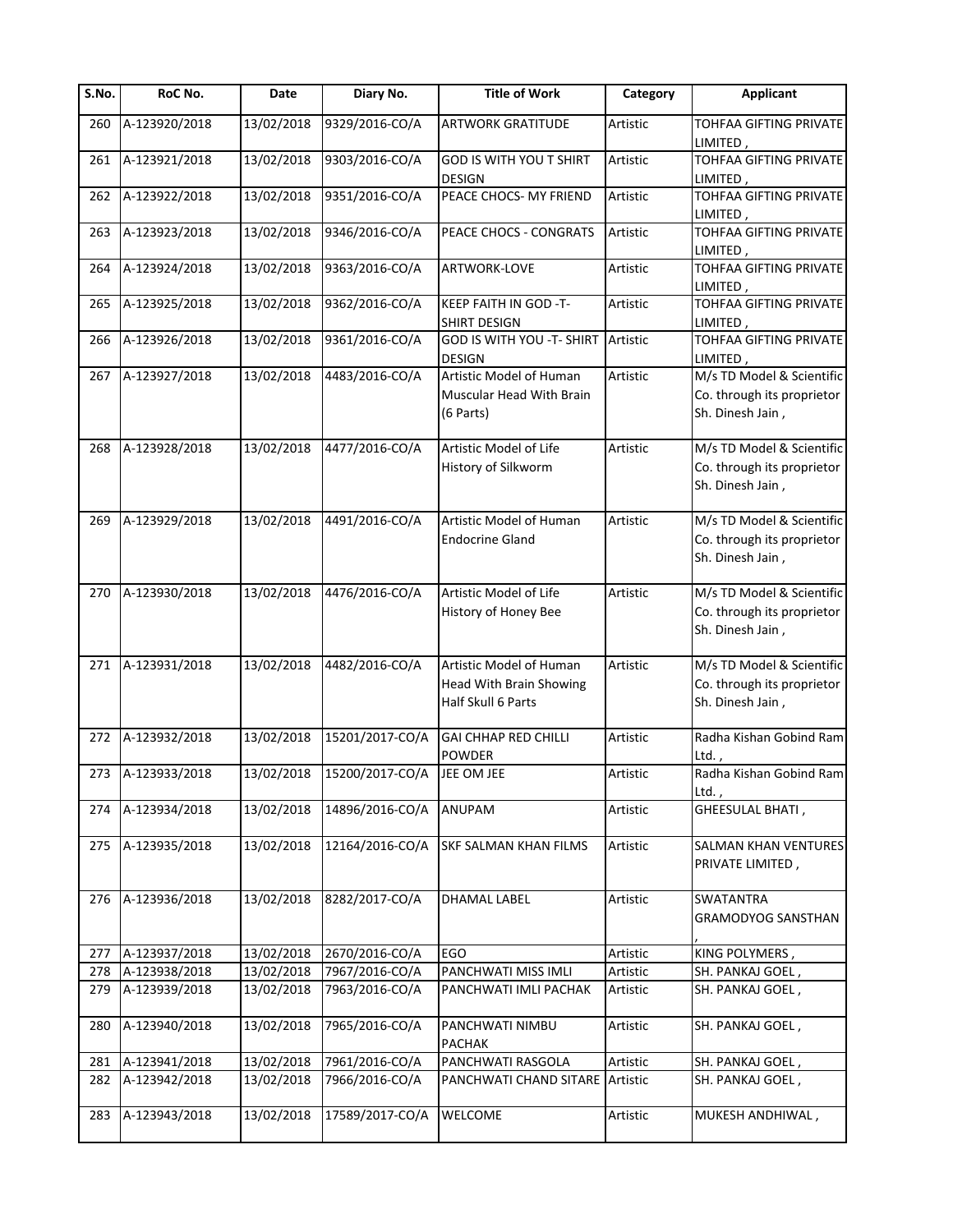| S.No. | RoC No.       | Date       | Diary No.       | <b>Title of Work</b>                                                                                                          | Category | <b>Applicant</b>                                                                                                    |
|-------|---------------|------------|-----------------|-------------------------------------------------------------------------------------------------------------------------------|----------|---------------------------------------------------------------------------------------------------------------------|
| 284   | A-123944/2018 | 13/02/2018 | 6909/2016-CO/A  | <b>BHAKTI</b>                                                                                                                 | Artistic | RAMESHBHAI<br>VALLABHABHAI GAJERA,<br><b>ALPESHBHAI</b><br>RAMESHBHAI GAJERA,<br>HARESHBHAI ARJANBHAI<br>GONDALIYA, |
| 285   | A-123945/2018 | 13/02/2018 | 6911/2016-CO/A  | <b>G C C KESAR VAHANVATI</b>                                                                                                  | Artistic | <b>GANPATJI CHANDUJI</b><br>CHAVDA,                                                                                 |
| 286   | A-123946/2018 | 15/02/2018 | 57/2018-CO/A    | <b>MSPL</b>                                                                                                                   | Artistic | MUKUL DUTT BANSAL,                                                                                                  |
| 287   | A-123947/2018 | 15/02/2018 | 186/2018-CO/A   | JPC JAIPUR DIAMOND<br>DEVICE OF ARTISTIC<br><b>BUILDINGS IMAGES, WITH</b><br>THE PUNCH LINE OF EXTRA<br>COVERAGE, EXTRA POWER | Artistic | M/S JOHNSON PAINTS<br>AND CHEMICALS,                                                                                |
| 288   | A-123948/2018 | 15/02/2018 | 221/2018-CO/A   | <b>GULAB (LABEL)</b>                                                                                                          | Artistic | Madhu Gupta trading as<br>M/s. Shiv Nath Rai Sumer<br>Chand,                                                        |
| 289   | A-123949/2018 | 15/02/2018 | 11983/2016-CO/A | <b>AMRUT KESAR</b>                                                                                                            | Artistic | AMRUT MEDICAL AGENCY                                                                                                |
| 290   | A-123950/2018 | 15/02/2018 | 248/2018-CO/A   | THE CAGED TIGRESS                                                                                                             | Artistic | Dr. ARUNDHATI HINGE,                                                                                                |
| 291   | A-123951/2018 | 15/02/2018 | 279/2018-CO/A   | Flostar                                                                                                                       | Artistic | Badri Prasad Khandelwal,                                                                                            |
| 292   | A-123952/2018 | 15/02/2018 | 15550/2017-CO/A | <b>DEVICE</b>                                                                                                                 | Artistic | Chetan Nigam,                                                                                                       |
| 293   | A-123953/2018 | 15/02/2018 | 42/2018-CO/A    | RANVEER                                                                                                                       | Artistic | <b>SURESH KUMAR SAWAL</b><br>CHAND SONI,                                                                            |
| 294   | A-123954/2018 | 15/02/2018 | 72/2018-CO/A    | VIDHI TRADELINKS (LABEL)                                                                                                      | Artistic | Jaydeep Ghodadra trading<br>as M/s. Vidhi Tradelinks,                                                               |
| 295   | A-123955/2018 | 15/02/2018 | 18627/2017-CO/A | COWS GRAZING IN THE                                                                                                           | Artistic | KAPILA KRISHI UDYOG                                                                                                 |
| 296   | A-123956/2018 | 15/02/2018 | 71/2018-CO/A    | <b>FIELD</b><br>P-ZONE (LABEL)                                                                                                | Artistic | LIMITED,<br>Dinesh Kumar trading as<br>M/s. Parmar Brassware,                                                       |
| 297   | A-123957/2018 | 15/02/2018 | 184/2018-CO/A   | <b>VB PREMIUM</b>                                                                                                             | Artistic | VIVEK GUPTA,                                                                                                        |
| 298   | A-123958/2018 | 15/02/2018 | 29/2018-CO/A    | <b>TIRALA LABEL</b>                                                                                                           | Artistic | MR. SWADHIN P.<br>SHARMA,                                                                                           |
| 299   | A-123959/2018 | 15/02/2018 | 57204/2015-CO/A | K (LOGO)                                                                                                                      | Artistic | M/S. KALYANI PUMPS<br>PVT. LTD,                                                                                     |
| 300   | A-123960/2018 | 15/02/2018 | 18275/2017-CO/A | <b>JIANGDONG</b>                                                                                                              | Artistic | <b>AL-BURHAN</b><br>INTERNATIONAL,                                                                                  |
| 301   | A-123961/2018 | 15/02/2018 | 8234/2017-CO/A  | <b>MARK FANTY</b>                                                                                                             | Artistic | M/S MARK FOOD<br>PRODUCT,                                                                                           |
| 302   | A-123962/2018 | 15/02/2018 | 16199/2017-CO/A | LOVE ROMANCE COUPLE AT Artistic<br><b>WATER LAKE GARDEN</b>                                                                   |          | SEEMA GUPTA,                                                                                                        |
| 303   | A-123963/2018 | 15/02/2018 | 201/2018-CO/A   | <b>CHOCOBERRY</b>                                                                                                             | Artistic | JITENDRA GOENKA,<br>SANDEEP KUMAR KEDIA<br>& AMAR KUMAR SINHA [<br>PARTERS OF MAA SARDA<br>LIFESTYLE 1,             |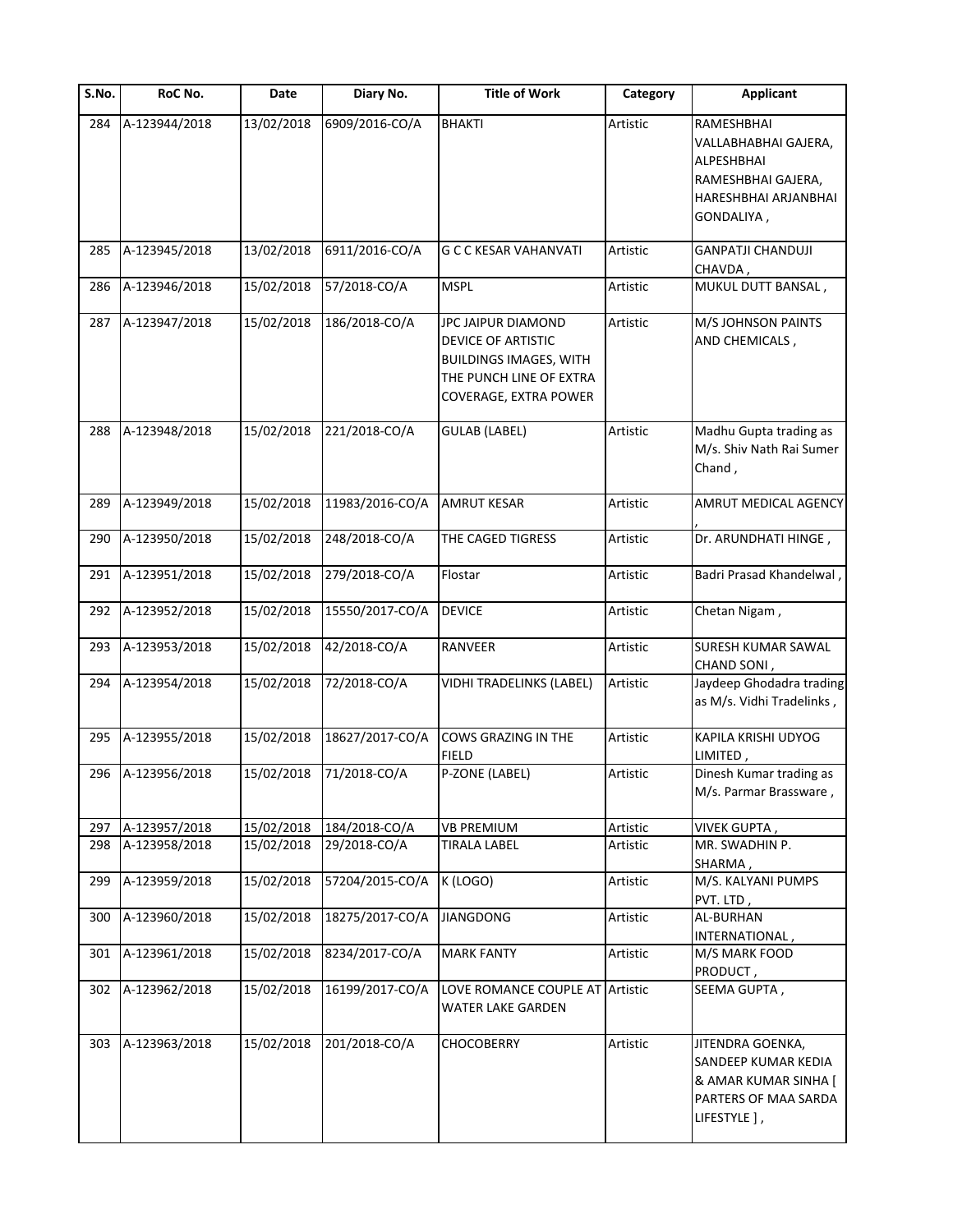| $\overline{\mathsf{S}}$ . No. | RoC No.       | Date       | Diary No.       | <b>Title of Work</b>                                                                                                                                                                         | Category | <b>Applicant</b>                                                 |
|-------------------------------|---------------|------------|-----------------|----------------------------------------------------------------------------------------------------------------------------------------------------------------------------------------------|----------|------------------------------------------------------------------|
| 304                           | A-123964/2018 | 15/02/2018 | 272/2018-CO/A   | <b>BRAHMGYAN</b>                                                                                                                                                                             | Artistic | SMT. RAJANI SHARMA<br><b>ALIAS RAJANI</b><br>MAHALAXMI SATWANTI, |
| 305                           | A-123965/2018 | 15/02/2018 | 271/2018-CO/A   | DEVICE OF FLAG                                                                                                                                                                               | Artistic | SMT. RAJANI SHARMA<br><b>ALIAS RAJANI</b><br>MAHALAXMI SATWANTI, |
| 306                           | A-123966/2018 | 15/02/2018 | 270/2018-CO/A   | DEVICE OF FEMALE DRESS                                                                                                                                                                       | Artistic | SMT. RAJANI SHARMA<br><b>ALIAS RAJANI</b><br>MAHALAXMI SATWANTI, |
| 307                           | A-123967/2018 | 15/02/2018 | 268/2018-CO/A   | DEVICE OF MALE DRESS                                                                                                                                                                         | Artistic | SMT. RAJANI SHARMA<br><b>ALIAS RAJANI</b><br>MAHALAXMI SATWANTI, |
| 308                           | A-123968/2018 | 15/02/2018 | 17332/2017-CO/A | <b>SWATI-K LABEL</b>                                                                                                                                                                         | Artistic | PRATEEK KAPOOR,                                                  |
| 309                           | A-123969/2018 | 15/02/2018 | 17487/2017-CO/A | NAKODA SUMEET                                                                                                                                                                                | Artistic | VIKAS D. JAIN,                                                   |
| 310                           | A-123970/2018 | 15/02/2018 | 17333/2017-CO/A | <b>SKY HIGH LABEL</b>                                                                                                                                                                        | Artistic | PAWAN KUMAR,                                                     |
| 311                           | A-123971/2018 | 16/02/2018 | 2865/2015-CO/A  | <b>VERVE</b>                                                                                                                                                                                 | Artistic | M/S. VERVE ARCHITECTS<br><b>PLANNERS ENGINEERS</b><br>PVT. LTD,  |
| 312                           | A-123972/2018 | 16/02/2018 | 17598/2017-CO/A | PAIN-OFF (LABEL)                                                                                                                                                                             | Artistic | Rajeev Singhal trading as<br>M/s. Shiv Sales<br>Corporation,     |
| 313                           | A-123973/2018 | 16/02/2018 | 12833/2015-CO/A | <b>HUGS N TUGS</b>                                                                                                                                                                           | Artistic | ORPHIC EMCROIDERY,                                               |
| 314                           | A-123974/2018 | 16/02/2018 | 9/2018-CO/A     | TRIDAL                                                                                                                                                                                       | Artistic | MAHENDRABHAI K<br>KATESHIA,                                      |
| 315                           | A-123975/2018 | 16/02/2018 | 3529/2016-CO/A  | Brijwasi                                                                                                                                                                                     | Artistic | Brijwasi Keshav Milk<br>Products,                                |
| 316                           | A-123976/2018 | 16/02/2018 | 8/2018-CO/A     | R RAJ MANDIR                                                                                                                                                                                 | Artistic | <b>SURESH MOHANLAL</b><br>PANSURIYA,                             |
| 317                           | A-123977/2018 | 16/02/2018 | 9061/2016-CO/A  | <b>BHIWANIWALLA FUN TIME</b><br>SNACKS WITH A DEVICE OF<br>2 ARTISTIC CARTOON AND<br>PUNCH LINE OF SWAD JARA<br><b>HAT KE IN ENGLISH</b><br><b>WRITTEN ARTISTICALLY IN</b><br><b>ENGLISH</b> | Artistic | M/s. Bhiwaniwala Food<br>Products,                               |
| 318                           | A-123978/2018 | 16/02/2018 | 9062/2016-CO/A  | KKK DEVICE OF K WITH THE<br>PUNCH LINE OF HAR BAAR<br><b>KUCHH NAYA WRITTEN</b><br><b>ARTISTICALLY IN ENGLISH</b><br>LABE                                                                    | Artistic | MS ANWAR SPORTS,                                                 |
| 319                           | A-123979/2018 | 16/02/2018 | 182/2018-CO/A   | REGAL                                                                                                                                                                                        | Artistic | DEEPAK PRASAD, SANJIB<br>DAS,                                    |
| 320                           | A-123980/2018 | 16/02/2018 | 45974/2014-CO/A | <b>DURGA (LABEL)</b>                                                                                                                                                                         | Artistic | Manoj Kumar Singhal<br>trading as Durgesh Sales<br>Corporation,  |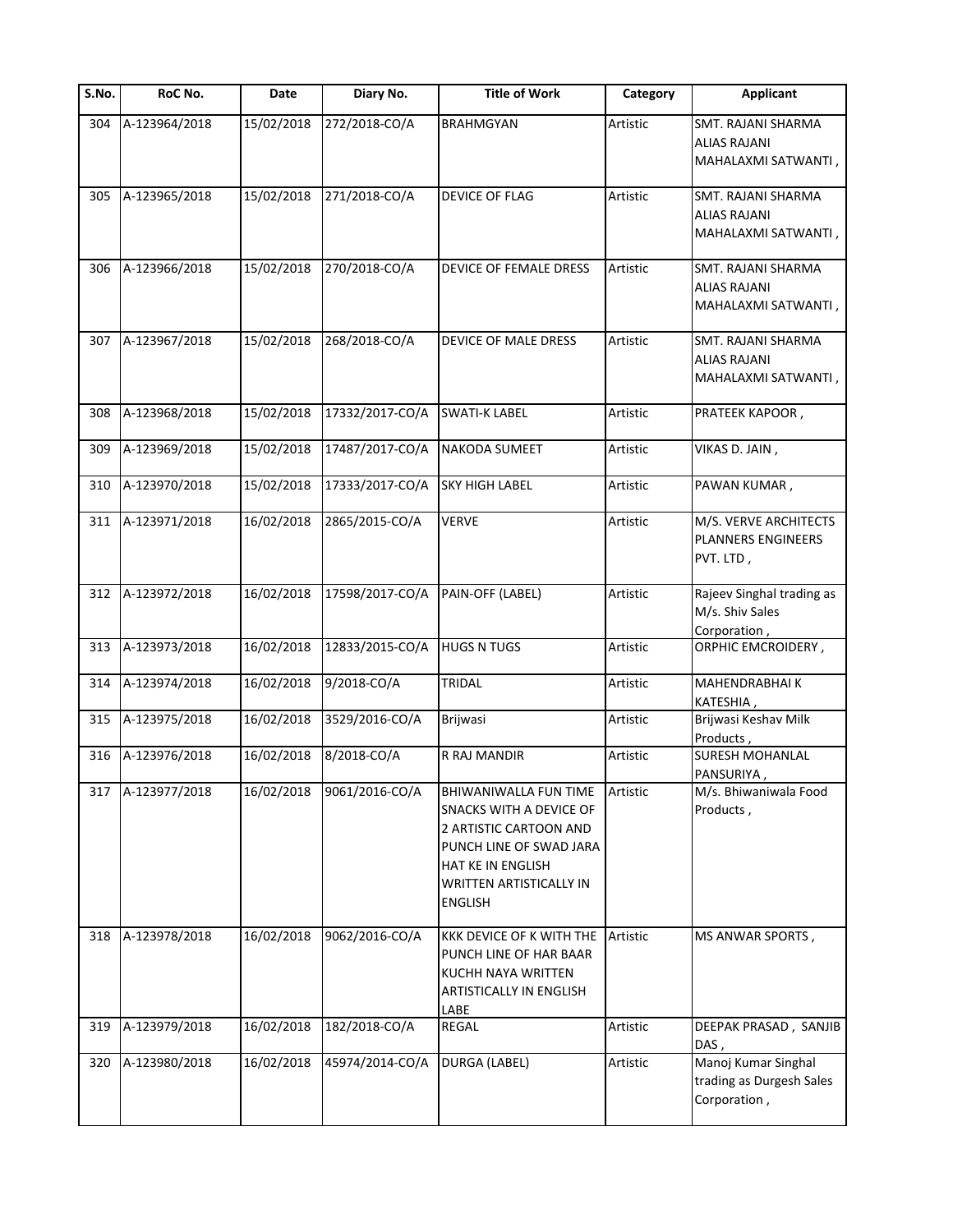| S.No. | RoC No.       | Date       | Diary No.       | <b>Title of Work</b>                                                                                      | Category        | <b>Applicant</b>                                                                           |
|-------|---------------|------------|-----------------|-----------------------------------------------------------------------------------------------------------|-----------------|--------------------------------------------------------------------------------------------|
| 321   | A-123981/2018 | 16/02/2018 | 12491/2016-CO/A | RAJ WASHING SOAP                                                                                          | Artistic        | NATIONAL SOAP MILLS,                                                                       |
| 322   | A-123982/2018 | 16/02/2018 | 7565/2017-CO/A  | HOOD ASSY - POWER TILLER Artistic                                                                         |                 | <b>GREAVES COTTON</b><br>LIMITED,                                                          |
| 323   | A-123983/2018 | 19/02/2018 | 12492/2016-CO/A | RAJSHREE DETERGENT<br><b>POWDER</b>                                                                       | Artistic        | NATIONAL SOAP MILLS,                                                                       |
| 324   | A-123984/2018 | 19/02/2018 | 3661/2016-CO/A  | PIX-POWERWARE                                                                                             | Artistic        | Pix Transmissions Limited                                                                  |
| 325   | A-123985/2018 | 19/02/2018 | 11017/2016-CO/A | <b>GM SCOOTER</b>                                                                                         | Artistic        | M/S. GARG MARKETING.                                                                       |
| 326   | A-123986/2018 | 19/02/2018 | 11015/2016-CO/A | MEHTA WITH SPPL                                                                                           | Artistic        | M/S. SHIVAM POLYTUBES<br>PVT. LTD.,                                                        |
| 327   | A-123987/2018 | 19/02/2018 | 11013/2016-CO/A | RIFLOK WITH A DEVICE OF<br><b>ARTISTIC RACKS OF RIFLES</b><br>WITH A PUNCH LINE THIEF<br>PROOF RIFLE RACK | Artistic        | M/S. KAYPEE & CO.,                                                                         |
| 328   | A-123988/2018 | 19/02/2018 | 18069/2017-CO/A | SHAGUN STEEL DEVICE OF<br><b>ARTISTIC THREE STRAIGHT</b><br><b>LINES</b>                                  | <b>Artistic</b> | M/S LAL FERRO ALLOYS<br>COMPANY PVT LTD,                                                   |
| 329   | A-123989/2018 | 19/02/2018 | 13134/2017-CO/A | J. P. SHREE GARUDA IN<br><b>MARATHI AND ENGLISH</b><br>WITH EMBLEM OF EAGLE                               | Artistic        | <b>MEENAKSHI PRATAP</b><br>TANNA trading as J. P.<br>TARPAULINS,                           |
| 330   | A-123990/2018 | 19/02/2018 | 7001/2017-CO/A  | <b>CRIME PREVENTION</b><br><b>INVESTIGATION BUREAU</b><br>C.P.I.B                                         | Artistic        | DR. ARVIND GANDHI,                                                                         |
| 331   | A-123991/2018 | 19/02/2018 | 8983/2017-CO/A  | <b>KESHAV</b>                                                                                             | Artistic        | 1. RAVI KUMAR<br>NAVVINCHANDRA<br>THAKKAR, 2.<br><b>NAVINCHANDRA</b><br>NARANLAL THAKKAR,, |
| 332   | A-123992/2018 | 19/02/2018 | 10418/2017-CO/A | <b>FOOT FLEXX</b>                                                                                         | Artistic        | LA BELLAA<br>INTERNATIONAL LIMITED                                                         |
| 333   | A-123993/2018 | 19/02/2018 | 3716/2017-CO/A  | "ALTUM ACC" (Artistic<br>Work)                                                                            | Artistic        | Mr. WASEEM ALAM<br>Director of "BOKHARA<br>PALACE PVT. LTD.",                              |
| 334   | A-123994/2018 | 20/02/2018 | 11761/2015-CO/A | HaltDos                                                                                                   | Artistic        | Ashish Kumar Saxena,                                                                       |
| 335   | A-123995/2018 | 20/02/2018 | 5517/2015-CO/A  | <b>LITTLE RUN</b>                                                                                         | Artistic        | K. THIRUK KUMARAN,                                                                         |
| 336   | A-123996/2018 | 20/02/2018 | 5549/2015-CO/A  | <b>LITTLE RUN-1</b>                                                                                       | Artistic        | K. THIRUK KUMARAN,                                                                         |
| 337   | A-123997/2018 | 20/02/2018 | 14075/2016-CO/A | MONARKO COFFEE CREAM                                                                                      | Artistic        | <b>MS DURGA</b><br>CONFECTIONERS PVT LTD                                                   |
| 338   | A-123998/2018 | 20/02/2018 | 4241/2016-CO/A  | <b>RING OF BUDDHA</b>                                                                                     | Artistic        | TAVVA SRINIVASULU,                                                                         |
| 339   | A-123999/2018 | 20/02/2018 | 18154/2017-CO/A | <b>ATTITUDE (LABEL)</b>                                                                                   | Artistic        | Raman Kumar trading as<br>M/s. Attitude,                                                   |
| 340   | A-124000/2018 | 20/02/2018 | 18155/2017-CO/A | MATIZ NO. 1 (LABEL)                                                                                       | Artistic        | Prabhat Gupta trading as<br>M/s. HP Products,                                              |
| 341   | A-124001/2018 | 21/02/2018 | 3476/2015-CO/A  | Mother Dairy Pasteurised<br><b>Toned Milk label</b>                                                       | Artistic        | Mother Dairy Fruit &<br>Vegetable Private Limited                                          |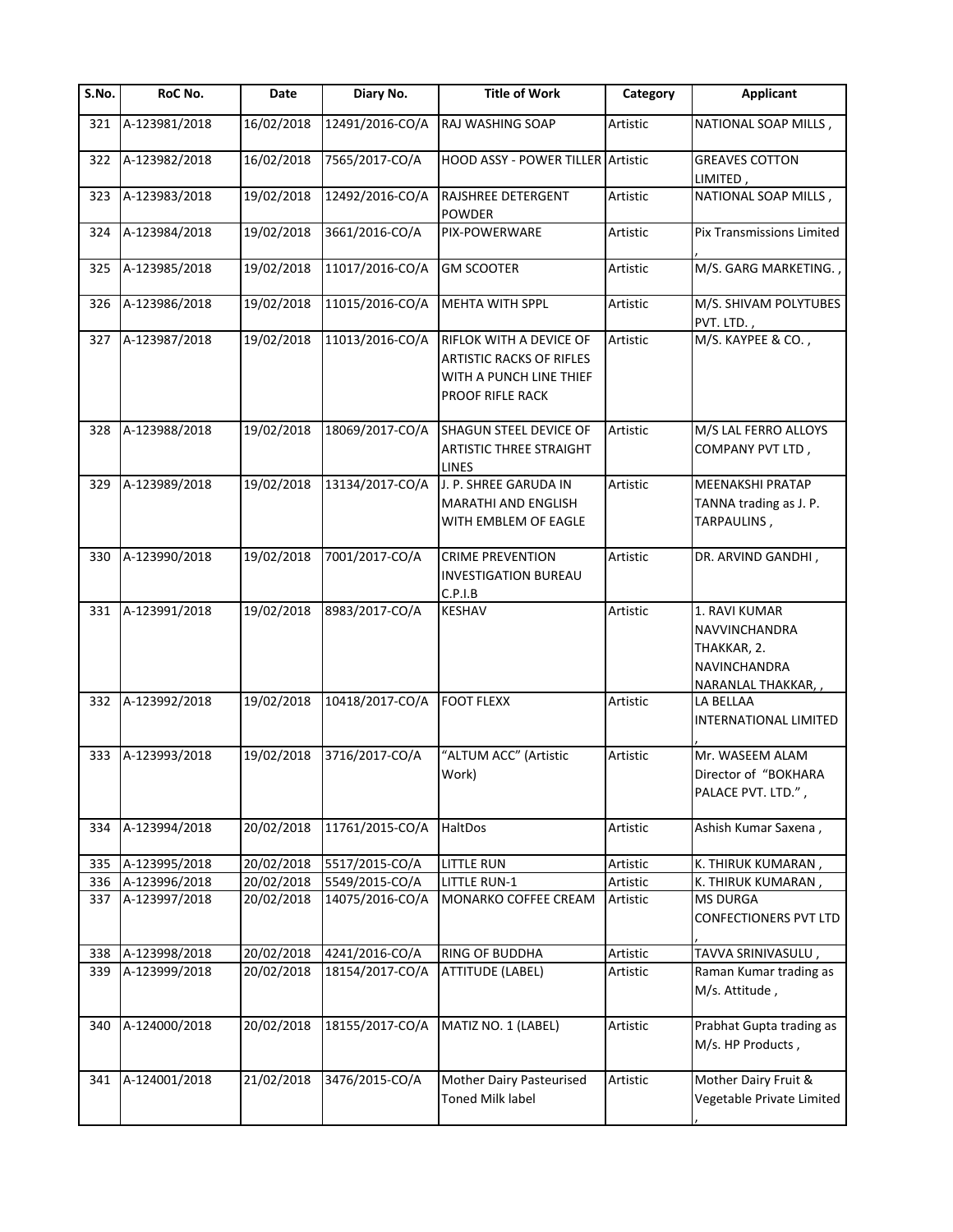| S.No. | RoC No.       | Date       | Diary No.       | <b>Title of Work</b>                                       | Category | <b>Applicant</b>                                               |
|-------|---------------|------------|-----------------|------------------------------------------------------------|----------|----------------------------------------------------------------|
| 342   | A-124002/2018 | 21/02/2018 | 3478/2015-CO/A  | Mother Dairy Pasteurized<br><b>Standardised Milk label</b> | Artistic | Mother Dairy Fruit &<br>Vegetable Private Limited              |
| 343   | A-124003/2018 | 21/02/2018 | 3480/2015-CO/A  | Mother Dairy Pasteurised<br>Double Toned Milk label        | Artistic | Mother Dairy Fruit &<br>Vegetable Private Limited              |
| 344   | A-124004/2018 | 21/02/2018 | 3485/2015-CO/A  | Mother Dairy Pasteurised<br>Skimmed Milk Label             | Artistic | Mother Dairy Fruit &<br>Vegetable Private Limited              |
| 345   | A-124005/2018 | 21/02/2018 | 3486/2015-CO/A  | Mother Dairy Pasteurised<br><b>Full Cream Milk Label</b>   | Artistic | Mother Dairy Fruit &<br>Vegetable Private Limited              |
| 346   | A-124006/2018 | 21/02/2018 | 6592/2015-CO/A  | <b>RADHIKA</b>                                             | Artistic | ATUL KAKKAR,                                                   |
| 347   | A-124007/2018 | 21/02/2018 | 2637/2016-CO/A  | Dr. Watson - Layout No. 1                                  | Artistic | Ashish Rameshchandra<br>Deshpande, Partho<br>Nirmal Guha,      |
| 348   | A-124008/2018 | 21/02/2018 | 2638/2016-CO/A  | Dr. Watson - Layout No. 2                                  | Artistic | Ashish Rameshchandra<br>Deshpande, Partho<br>Nirmal Guha,      |
| 349   | A-124009/2018 | 21/02/2018 | 2640/2016-CO/A  | Dr. Watson - Layout No. 3                                  | Artistic | Ashish Rameshchandra<br>Deshpande, Partho<br>Nirmal Guha,      |
| 350   | A-124010/2018 | 21/02/2018 | 2642/2016-CO/A  | Dr. Watson - Layout No. 4                                  | Artistic | Ashish Rameshchandra<br>Deshpande, Partho<br>Nirmal Guha,      |
| 351   | A-124011/2018 | 21/02/2018 | 2643/2016-CO/A  | Dr. Watson - Layout No. 5                                  | Artistic | Ashish Rameshchandra<br>Deshpande, Partho<br>Nirmal Guha,      |
| 352   | A-124012/2018 | 21/02/2018 | 9914/2015-CO/A  | <b>SC- SURINDERA FARMS</b>                                 | Artistic | SURIENDRA FARMS,                                               |
| 353   | A-124013/2018 | 21/02/2018 | 9916/2015-CO/A  | <b>GOLDSTONE</b>                                           | Artistic | M/S GOLD STONE<br>INTERNATIONAL,                               |
| 354   | A-124014/2018 | 21/02/2018 | 2644/2016-CO/A  | Dr. Watson - Layout No. 6                                  | Artistic | Ashish Rameshchandra<br>Deshpande, Partho<br>Nirmal Guha,      |
| 355   | A-124015/2018 | 21/02/2018 | 2645/2016-CO/A  | Dr. Watson - Layout No. 7                                  | Artistic | Ashish Rameshchandra<br>Deshpande, Partho<br>Nirmal Guha,      |
| 356   | A-124016/2018 | 21/02/2018 | 14052/2016-CO/A | AJAY'S                                                     | Artistic | AJAY VASANT SOLANKI,                                           |
| 357   | A-124017/2018 | 21/02/2018 | 4955/2017-CO/A  | YANSH ADVENTURE<br><b>MOTORSPORTS LABEL</b>                | Artistic | Anand Sharma trading as<br>M/S Girija Devi<br>Experience Zone, |
| 358   | A-124018/2018 | 21/02/2018 | 999/2017-CO/A   | <b>SUMMIT</b>                                              | Artistic | MR ASHOK STEEL HOUSE                                           |
| 359   | A-124019/2018 | 21/02/2018 | 341/2018-CO/A   | JPC JAIPUR DIAMOND                                         | Artistic | M/S JOHNSON PAINTS<br>AND CHEMICALS,                           |
| 360   | A-124020/2018 | 21/02/2018 | 827/2018-CO/A   | <b>MOTI BIJ LABEL</b>                                      | Artistic | MOTI SEEDS PRIVATE<br>LIMITED,                                 |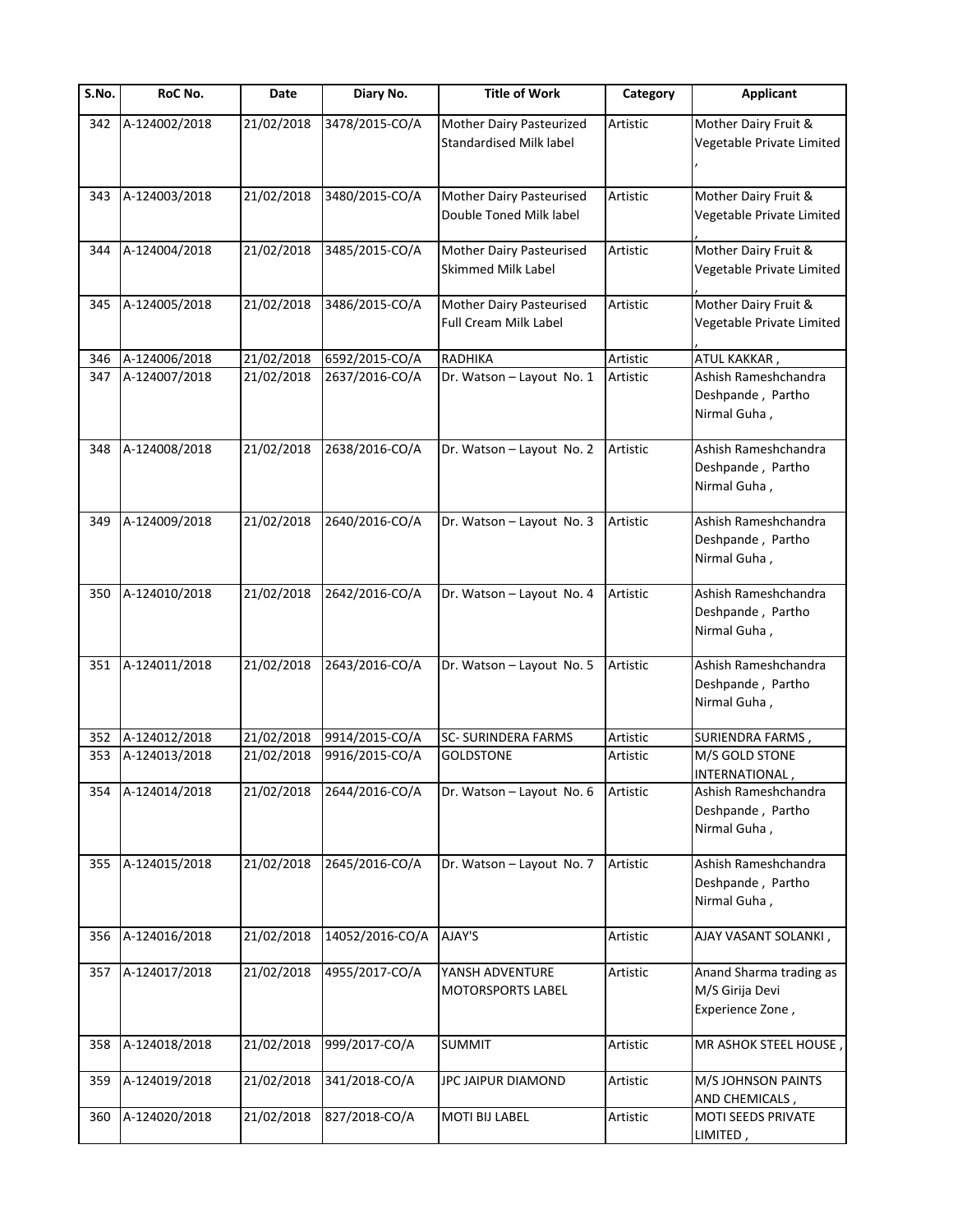| $\overline{S}$ . No. | RoC No.           | Date       | Diary No.       | <b>Title of Work</b>        | Category | <b>Applicant</b>               |
|----------------------|-------------------|------------|-----------------|-----------------------------|----------|--------------------------------|
| 361                  | A-124021/2018     | 21/02/2018 | 444/2018-CO/A   | <b>MODI SHOES</b>           | Artistic | <b>TARIF ELAHI &amp;</b>       |
|                      |                   |            |                 |                             |          | MOHAMMED NASIR                 |
|                      |                   |            |                 |                             |          | <b>SHAMSI PARTNER OF M/s</b>   |
|                      |                   |            |                 |                             |          | CHILD HOUSE,                   |
| 362                  | A-124022/2018     | 22/02/2018 | 2729/2018-CO/A  | <b>MAN MOHINI</b>           | Artistic | M/S GALAXY FOOD                |
|                      |                   |            |                 |                             |          | PRODUCTS,                      |
| 363                  | A-124023/2018     | 22/02/2018 | 5768/2016-CO/A  | <b>INDIAN ART AND CRAFT</b> | Artistic | MAHESH KUMAR                   |
|                      |                   |            |                 |                             |          | RUSTAGI,                       |
| 364                  | A-124024/2018     | 22/02/2018 | 5767/2016-CO/A  | OM KAILASH GANESH           | Artistic | <b>MAHESH KUMAR</b>            |
|                      |                   |            |                 |                             |          | RUSTAGI,                       |
| 365                  | A-124025/2018     | 22/02/2018 | 17041/2017-CO/A | ANUSHTHAN                   | Artistic | Parag Kumar,                   |
|                      |                   |            |                 |                             |          |                                |
| 366                  | A-124026/2018     | 22/02/2018 | 2078/2017-CO/A  | RIYA                        | Artistic | RANJIT DAS,                    |
| 367                  | A-124027/2018     | 22/02/2018 | 2081/2017-CO/A  | <b>RIYA</b>                 | Artistic | RANJIT DAS,                    |
| 368                  | A-124028/2018     | 22/02/2018 | 12460/2017-CO/A | THE BAR STOCK EXCHANGE      | Artistic | M/S. CORUM                     |
|                      |                   |            |                 | LABEL                       |          | HOSPITALITY,                   |
| 369                  | A-124029/2018     | 22/02/2018 | 12855/2017-CO/A | PO PO                       | Artistic | Shri Kasturi Foods             |
|                      |                   |            |                 |                             |          | Processing,                    |
| 370                  | A-124030/2018     | 22/02/2018 | 11792/2017-CO/A | A.D.S. NATURAL APRICOT      | Artistic | Mr. VASUDEV VINDRANI,          |
|                      |                   |            |                 |                             |          |                                |
|                      |                   |            |                 | <b>SCRUB</b>                |          | Mr. RAJESH VINDRANI, &         |
|                      |                   |            |                 |                             |          | Mr. SANJAY VINDRANI,           |
|                      |                   |            |                 |                             |          | M/s VINDRANI                   |
|                      |                   |            |                 |                             |          | INDUSTRIES,                    |
|                      |                   |            |                 |                             |          |                                |
| 371                  | A-124031/2018     | 22/02/2018 | 834/2018-CO/A   | <b>OLIVES AND CAPERS</b>    | Artistic | SANJIV PURI,                   |
| 372                  | A-124032/2018     | 22/02/2018 | 54703/2014-CO/A | <b>DECENT</b>               | Artistic | SUNIL BATWARA (M/S             |
|                      |                   |            |                 |                             |          | SUN GEMS),                     |
| 373                  | A-124033/2018     | 22/02/2018 | 54701/2014-CO/A | Sanguine Global             | Artistic | RITU VIJAYVARGIYA (            |
|                      |                   |            |                 |                             |          | PROP. OF SANGUINE              |
|                      |                   |            |                 |                             |          |                                |
|                      |                   |            |                 |                             |          | GLOBAL CONSULTANTS),           |
| 374                  | A-124034/2018     | 22/02/2018 | 18696/2017-CO/A | <b>DS DIPAK SANDWICH</b>    | Artistic | GHUSABHAI MAYABHAI             |
|                      |                   |            |                 |                             |          |                                |
| 375                  | A-124035/2018     | 22/02/2018 | 18697/2017-CO/A | <b>DS DIPAK SANDWICH</b>    | Artistic | KARETHA,<br>GHUSABHAI MAYABHAI |
|                      |                   |            |                 |                             |          |                                |
|                      |                   |            |                 |                             |          | KARETHA,                       |
|                      | 376 A-124036/2018 | 22/02/2018 | 13538/2015-CO/A | Front loading autoclave FL- | Artistic | Shivani Scientific             |
|                      |                   |            |                 | 17 Class B with vacuum      |          | Industries Private Limited     |
|                      |                   |            |                 | Portable Test Tube Warmer   | Artistic | Shivani Scientific             |
| 377                  | A-124037/2018     | 22/02/2018 | 13534/2015-CO/A |                             |          |                                |
|                      |                   |            |                 |                             |          | Industries Private Limited     |
|                      |                   |            |                 |                             |          |                                |
| 378                  | A-124038/2018     | 22/02/2018 | 13533/2015-CO/A | PA12 with 4 knobs 25 cm X   | Artistic | Shivani Scientific             |
|                      |                   |            |                 | 27 cm                       |          | Industries Private Limited     |
|                      |                   | 22/02/2018 |                 | Lab+Guard LG 300            |          | Shivani Scientific             |
| 379                  | A-124039/2018     |            | 13532/2015-CO/A |                             | Artistic |                                |
|                      |                   |            |                 |                             |          | Industries Private Limited     |
|                      |                   |            |                 |                             |          |                                |
| 380                  | A-124040/2018     | 22/02/2018 | 13531/2015-CO/A | Supraclean Plus Laminar     | Artistic | Shivani Scientific             |
|                      |                   |            |                 | $3"*2"$                     |          | Industries Private Limited     |
|                      |                   |            |                 |                             |          |                                |
| 381                  | A-124041/2018     | 22/02/2018 | 13530/2015-CO/A | PA21 30 cm X 30 cm semi     | Artistic | Shivani Scientific             |
|                      |                   |            |                 | automatic                   |          | Industries Private Limited     |
|                      |                   |            |                 |                             |          |                                |
| 382                  | A-124042/2018     | 22/02/2018 | 13528/2015-CO/A | LABCell-s                   | Artistic | Shivani Scientific             |
|                      |                   |            |                 |                             |          | Industries Private Limited     |
|                      |                   |            |                 |                             |          |                                |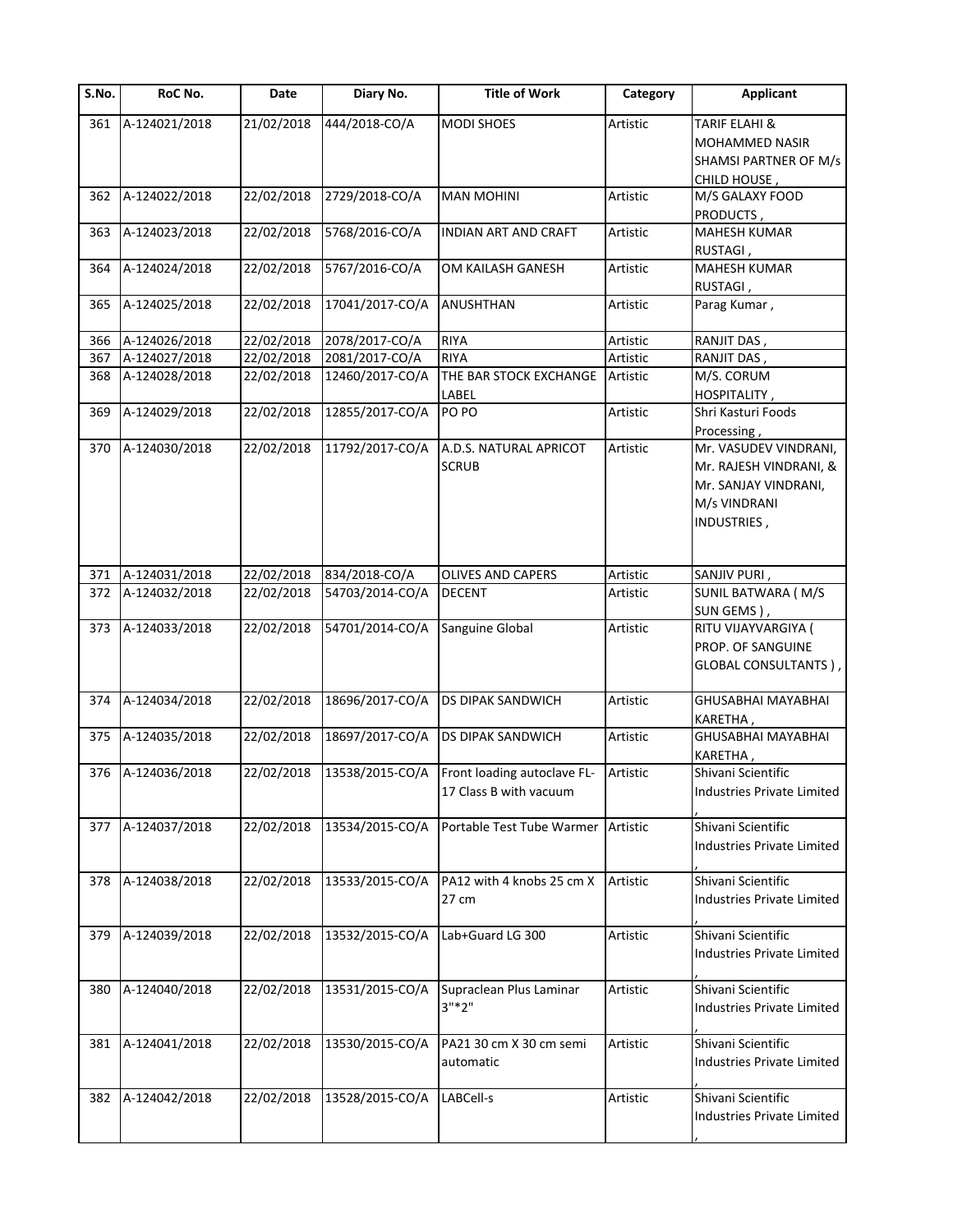| S.No. | RoC No.       | Date       | Diary No.       | <b>Title of Work</b>                                                                                                           | Category | <b>Applicant</b>                                        |
|-------|---------------|------------|-----------------|--------------------------------------------------------------------------------------------------------------------------------|----------|---------------------------------------------------------|
| 383   | A-124043/2018 | 23/02/2018 | 6448/2016-CO/A  | <b>NEHAL BISCUIT NIRMAN</b><br>CENTRE KI SABERA NIMKI<br>WITH DEVICE OF SANKHA<br>AND BUST PHOTO OF<br>PROPRIETOR AND HIS WIFE | Artistic | MD. NEHAL, PROP,                                        |
| 384   | A-124044/2018 | 23/02/2018 | 10092/2015-CO/A | Twist Deodrant - White                                                                                                         | Artistic | <b>Dharampal Premchand</b><br>Limited,                  |
| 385   | A-124045/2018 | 23/02/2018 | 10094/2015-CO/A | <b>Twist Deodrant - Black</b>                                                                                                  | Artistic | Dharampal Premchand<br>Limited,                         |
| 386   | A-124046/2018 | 23/02/2018 | 10095/2015-CO/A | Twist Deodrant - Red                                                                                                           | Artistic | Dharampal Premchand<br>Limited,                         |
| 387   | A-124047/2018 | 23/02/2018 | 10096/2015-CO/A | Twist Deodrant - Yellow                                                                                                        | Artistic | <b>Dharampal Premchand</b><br>Limited,                  |
| 388   | A-124048/2018 | 23/02/2018 | 10097/2015-CO/A | Twist Deodrant - Green                                                                                                         | Artistic | Dharampal Premchand<br>Limited,                         |
| 389   | A-124049/2018 | 23/02/2018 | 10098/2015-CO/A | Twist Deodrant - Blue                                                                                                          | Artistic | A.P.Gupta,                                              |
| 390   | A-124050/2018 | 23/02/2018 | 3043/2017-CO/A  | <b>NEW JALLAD</b>                                                                                                              | Artistic | DIAMOND PRODUCT,                                        |
| 391   | A-124051/2018 | 23/02/2018 | 13274/2017-CO/A | <b>GST CHART</b>                                                                                                               | Artistic | CA.V.CHANDRA SEKARA<br>RAJU,                            |
| 392   | A-124052/2018 | 23/02/2018 | 14766/2017-CO/A | DARD GO AB RAHO HAR<br>PAL KHUSH                                                                                               | Artistic | Saify Seva Aashram,                                     |
| 393   | A-124053/2018 | 23/02/2018 | 13567/2017-CO/A | O P CHAINS                                                                                                                     | Artistic | SATISH KUMAR GOYAL &<br>MOON GOYAL,                     |
| 394   | A-124054/2018 | 23/02/2018 | 18159/2017-CO/A | DK (LABEL)                                                                                                                     | Artistic | M/s. Samunder Saree<br>Centre A Partnership<br>Concern, |
| 395   | A-124055/2018 | 23/02/2018 | 3376/2015-CO/A  | <b>EWALLS</b>                                                                                                                  | Artistic | MR. SESHA KALYAN<br>MANYAM,                             |
| 396   | A-124056/2018 | 23/02/2018 | 11651/2016-CO/A | <b>DELHI DUTY FREE</b>                                                                                                         | Artistic | Delhi Duty Free Services<br>Private Limited,            |
| 397   | A-124057/2018 | 23/02/2018 | 361/2018-CO/A   | <b>DIAMOND LABEL</b>                                                                                                           | Artistic |                                                         |
| 398   | A-124058/2018 | 23/02/2018 | 362/2018-CO/A   | <b>SURANI LABEL</b>                                                                                                            | Artistic |                                                         |
| 399   | A-124059/2018 | 23/02/2018 | 363/2018-CO/A   | SHREE TULSI LABEL                                                                                                              | Artistic |                                                         |
| 400   | A-124060/2018 | 23/02/2018 | 364/2018-CO/A   | <b>VENU CHHAPPAN BHOG</b><br>LABEL                                                                                             | Artistic |                                                         |
| 401   | A-124061/2018 | 23/02/2018 | 365/2018-CO/A   | SAI VILLA LABEL                                                                                                                | Artistic |                                                         |
| 402   | A-124062/2018 | 23/02/2018 | 366/2018-CO/A   | <b>PATANG</b>                                                                                                                  | Artistic |                                                         |
| 403   | A-124063/2018 | 23/02/2018 | 367/2018-CO/A   | PATANG LABEL                                                                                                                   | Artistic |                                                         |
| 404   | A-124064/2018 | 23/02/2018 | 7495/2017-CO/A  | AAD - AL - ARABIAN<br><b>DELIGHTS - LOGO</b>                                                                                   | Artistic | P.V.SADIQ,                                              |
| 405   | A-124065/2018 | 23/02/2018 | 6404/2017-CO/A  | <b>CRANKLEVER ASSY</b>                                                                                                         | Artistic | <b>GREAVES COTTON</b><br>LIMITED,                       |
| 406   | A-124066/2018 | 23/02/2018 | 11482/2015-CO/A | LIBIRD                                                                                                                         | Artistic | MR. NARESHKUMAR<br>VALLABHDAS GOHEL,                    |
| 407   | A-124067/2018 | 23/02/2018 | 15500/2017-CO/A | Ginni                                                                                                                          | Artistic | Indumitra Bhardwaj,                                     |
| 408   | A-124068/2018 | 23/02/2018 | 15800/2017-CO/A | Cheeku                                                                                                                         | Artistic | Indumitra Bhardwaj,                                     |
| 409   | A-124069/2018 | 23/02/2018 | 15543/2017-CO/A | Honey                                                                                                                          | Artistic | Indumitra Bhardwaj,                                     |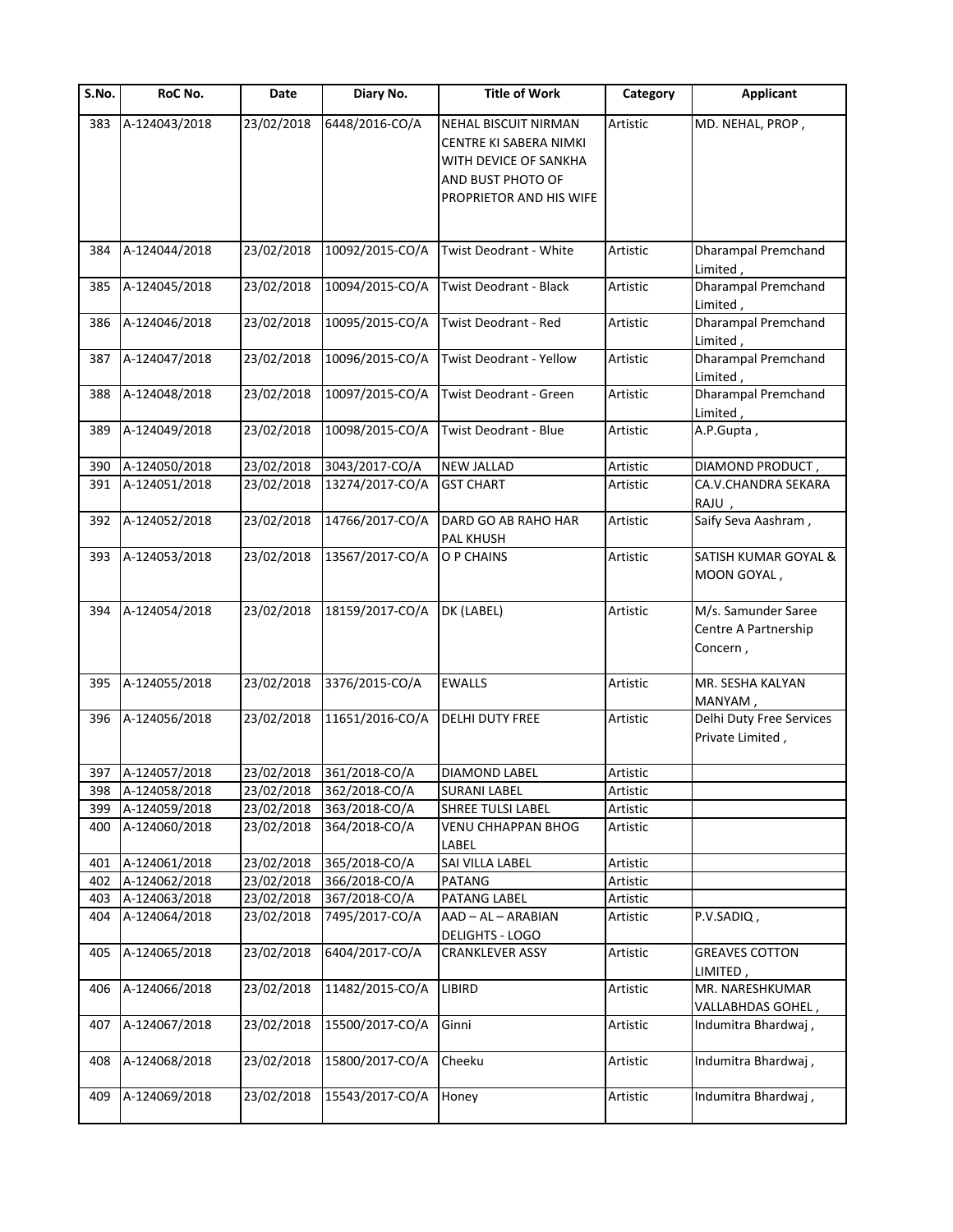| S.No. | RoC No.       | Date       | Diary No.       | <b>Title of Work</b>                                          | Category | <b>Applicant</b>                                      |
|-------|---------------|------------|-----------------|---------------------------------------------------------------|----------|-------------------------------------------------------|
| 410   | A-124070/2018 | 23/02/2018 | 12773/2015-CO/A | Dr. Ambedkar Painting                                         | Artistic | Pramod Shamrao Kamble                                 |
| 411   | A-124071/2018 | 23/02/2018 | 17164/2017-CO/A | RAJANI SHARMA                                                 | Artistic | RAJANI SHARMA ALIAS<br>RAJANI MAHALAXMI<br>SATWANTI,  |
| 412   | A-124072/2018 | 23/02/2018 | 17160/2017-CO/A | <b>ANADI MAHAMURLI</b>                                        | Artistic | RAJANI SHARMA ALIAS<br>RAJANI MAHALAXMI<br>SATWANTI,  |
| 413   | A-124073/2018 | 23/02/2018 | 2667/2015-CO/A  | <b>TICIN</b>                                                  | Artistic | <b>TORQUE</b><br>PHARMACEUTICAL<br>PRIVATE LIMITED,   |
| 414   | A-124074/2018 | 23/02/2018 | 18546/2017-CO/A | A Girl with a Book                                            | Artistic | sapna kumari,                                         |
| 415   | A-124075/2018 | 23/02/2018 | 18458/2017-CO/A | RAM CHHAVI (LABEL)                                            | Artistic | Narendar Pal Singh<br>trading as M/s. Manas<br>Locks, |
| 416   | A-124076/2018 | 23/02/2018 | 18457/2017-CO/A | HI MOON (LABEL)                                               | Artistic | Narendar Pal Singh<br>trading as M/s. Manas<br>Locks, |
| 417   | A-124077/2018 | 23/02/2018 | 6287/2017-CO/A  | <b>BALANCER WEIGHT-FINISH</b>                                 | Artistic | <b>GREAVES COTTON</b><br>LIMITED,                     |
| 418   | A-124078/2018 | 26/02/2018 | 828/2018-CO/A   | PIZZY MASALA LABEL                                            | Artistic | <b>BALAJI WAFERS PVT LTD,</b>                         |
| 419   | A-124079/2018 | 26/02/2018 | 829/2018-CO/A   | <b>DECIDE LABEL</b>                                           | Artistic | AADHAR PRODUCTS PVT<br>LTD,                           |
| 420   | A-124080/2018 | 26/02/2018 | 830/2018-CO/A   | <b>DECIDE LABEL</b>                                           | Artistic | <b>AADHAR PRODUCTS PVT</b><br>LTD,                    |
| 421   | A-124081/2018 | 26/02/2018 | 831/2018-CO/A   | <b>IONIC PUMPS LABEL</b>                                      | Artistic | PAWAN ENTERPRISE,                                     |
| 422   | A-124082/2018 | 26/02/2018 | 832/2018-CO/A   | <b>CITY INN LABEL</b>                                         | Artistic | M/S PRAMUKH<br>ASSOCIATES,                            |
| 423   | A-124083/2018 | 26/02/2018 | 833/2018-CO/A   | <b>MSP LABEL</b>                                              | Artistic | MUKTANAND SEEDS AND<br>PESTICIDES,                    |
| 424   | A-124084/2018 | 26/02/2018 | 390/2017-CO/A   | <b>TABEEB KHAAS</b>                                           | Artistic | M/S NATUROVEDA INDIA<br>PVT LTD,                      |
| 425   | A-124085/2018 | 26/02/2018 | 14835/2016-CO/A | THE MASTER SHIRTS MAKER Artistic                              |          | YOGESH DHANJIBHAI<br>DARJI,                           |
| 426   | A-124086/2018 | 26/02/2018 | 2646/2016-CO/A  | HUI-H-FENG                                                    | Artistic | <b>IDEAL INTERNATIONAL</b><br>POWER TOOLS PVT LTD,    |
| 427   | A-124087/2018 | 26/02/2018 | 14836/2016-CO/A | REDOX LABEL                                                   | Artistic | YOGESH DHANJIBHAI<br>DARJI,                           |
| 428   | A-124088/2018 | 26/02/2018 | 1103/2018-CO/A  | Leaning Tree With Male And Artistic<br><b>Female Features</b> |          | B. M. ANAND<br><b>FOUNDATION LLP</b>                  |
| 429   | A-124089/2018 | 26/02/2018 | 14833/2016-CO/A | RX3 LABEL                                                     | Artistic | YOGESH DHANJIBHAI<br>DARJI,                           |
| 430   | A-124090/2018 | 26/02/2018 | 1095/2018-CO/A  | Woman Playing Sitar,<br>Village Mud House                     | Artistic | B. M. ANAND<br>FOUNDATION LLP,                        |
| 431   | A-124091/2018 | 26/02/2018 | 1090/2018-CO/A  | <b>Disembodied Weeping</b><br>Woman                           | Artistic | B. M. ANAND<br>FOUNDATION LLP,                        |
| 432   | A-124092/2018 | 26/02/2018 | 1089/2018-CO/A  | Androgynous Hindu God                                         | Artistic | B. M. ANAND<br>FOUNDATION LLP,                        |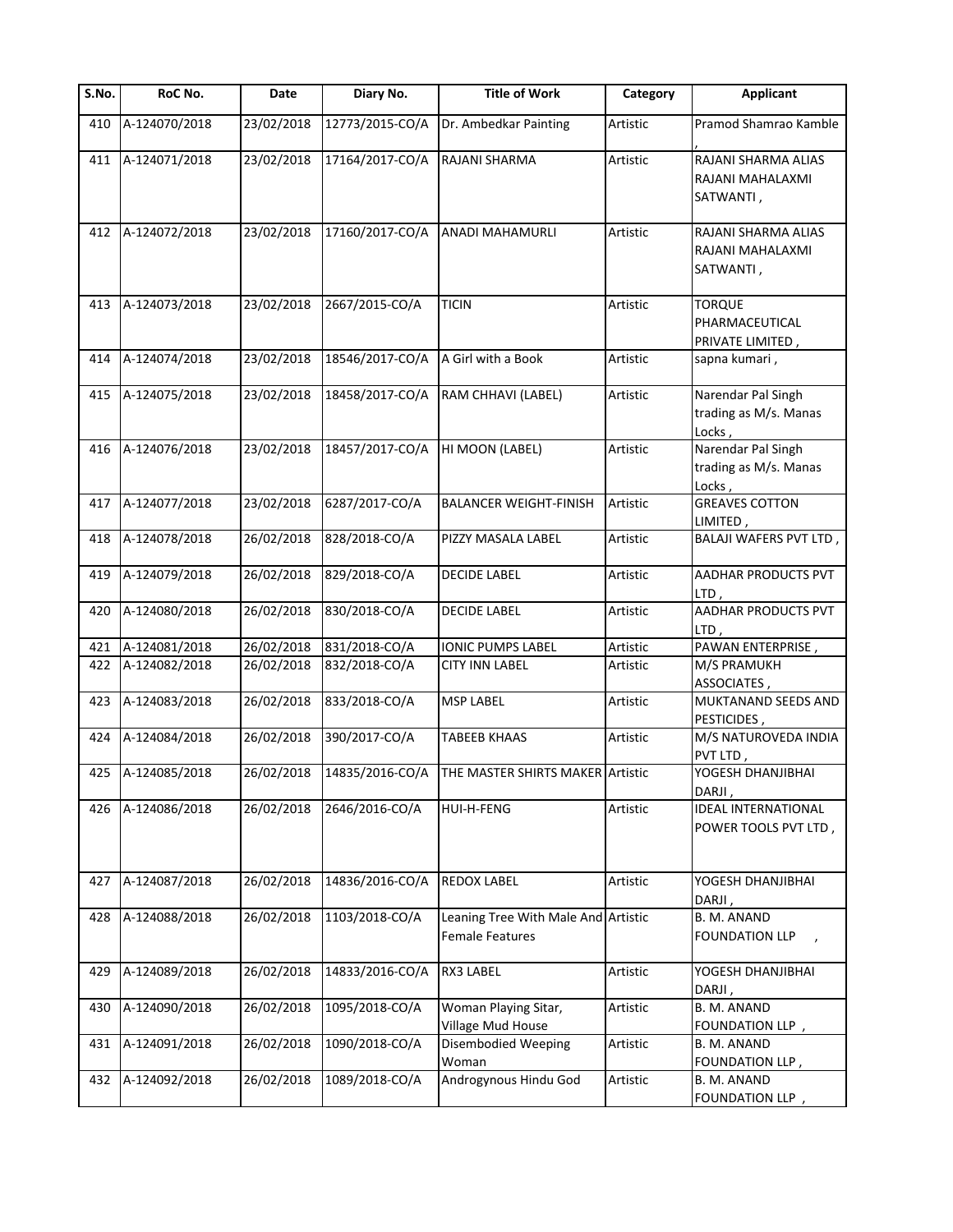| S.No. | RoC No.           | Date       | Diary No.       | <b>Title of Work</b>                                                  | Category | <b>Applicant</b>                             |
|-------|-------------------|------------|-----------------|-----------------------------------------------------------------------|----------|----------------------------------------------|
| 433   | A-124093/2018     | 26/02/2018 | 1087/2018-CO/A  | Yound Lord Krishna Stands                                             | Artistic | B. M. ANAND                                  |
|       |                   |            |                 | On Seven Headed Snake                                                 |          | <b>FOUNDATION LLP</b>                        |
| 434   | A-124094/2018     | 26/02/2018 | 1086/2018-CO/A  | Large Tree Beside Well                                                | Artistic | B. M. ANAND<br>FOUNDATION LLP,               |
| 435   | A-124095/2018     | 26/02/2018 | 18568/2017-CO/A | RED ROSE KESAR SUPARI                                                 | Artistic | PRAVEEN GUPTA,                               |
| 436   | A-124096/2018     | 26/02/2018 | 18570/2017-CO/A | <b>GULABO SUPARI</b>                                                  | Artistic | PRAVEEN GUPTA,                               |
| 437   | A-124097/2018     | 26/02/2018 | 18564/2017-CO/A | <b>ACME</b>                                                           | Artistic | M/S ACME UNIVERSAL<br>SAFEZONE 9 P LTD,      |
| 438   | A-124098/2018     | 26/02/2018 | 18567/2017-CO/A | <b>WILLSOR</b>                                                        | Artistic | M/S AMBIKA POLYMER,                          |
| 439   | A-124099/2018     | 26/02/2018 | 15352/2017-CO/A | <b>BHILOSA</b>                                                        | Artistic | RAMESHCHANDRA T. JAIN                        |
| 440   | A-124100/2018     | 26/02/2018 | 18139/2017-CO/A | <b>KNOWN LINKS (LABEL)</b>                                            | Artistic | M/s. Aknown Info LLP,                        |
| 441   | A-124101/2018     | 26/02/2018 | 18137/2017-CO/A | ROMAC (LABEL)                                                         | Artistic | Sanjeev Kumar Garg,                          |
| 442   | A-124102/2018     | 26/02/2018 | 5940/2016-CO/A  | LLOYDS LUXURIES                                                       | Artistic | LLOYDS LUXURIES<br>LIMITED,                  |
| 443   | A-124103/2018     | 26/02/2018 | 6600/2016-CO/A  | <b>Fikka Nauts</b>                                                    | Artistic | Chiranjeev Restaurants &<br>Foods Pvt. Ltd., |
| 444   | A-124104/2018     | 26/02/2018 | 6599/2016-CO/A  | <b>MALAKA SPICE</b>                                                   | Artistic | Chiranjeev Restaurants &<br>Foods Pvt. Ltd., |
| 445   | A-124105/2018     | 26/02/2018 | 1069/2018-CO/A  | <b>CHANCE BUSINESS HOME</b><br>LABEL                                  | Artistic | M/S TECHNO<br>POLYSTYRENE MOULDERS           |
| 446   | A-124106/2018     | 26/02/2018 | 1068/2018-CO/A  | TECHNO BUSINESS HOME<br>LABEL                                         | Artistic | M/S TECHNO<br>POLYSTYRENE MOULDERS           |
| 447   | A-124107/2018     | 26/02/2018 | 1066/2018-CO/A  | <b>TECHNO WINGS</b><br><b>BADMINTON</b><br><b>SHUTTLECOCKS</b>        | Artistic | M/S TECHNO<br>POLYSTYRENE MOULDERS           |
|       | 448 A-124108/2018 | 26/02/2018 | 1082/2018-CO/A  | <b>TECHNO INOX45</b><br><b>BADMINTON</b><br><b>SHUTTLECOCKS</b>       | Artistic | M/S TECHNO<br>POLYSTYRENE MOULDERS           |
| 449   | A-124109/2018     | 26/02/2018 | 1083/2018-CO/A  | <b>TECHNO DOLPHIN</b><br><b>BADMINTON</b><br><b>SHUTTLECOCKS</b>      | Artistic | M/S TECHNO<br>POLYSTYRENE MOULDERS           |
| 450   | A-124110/2018     | 26/02/2018 | 1084/2018-CO/A  | <b>TECHNO DAWN SUPERIOR</b><br><b>QUALITY PLASTIC</b><br>SHUTTLECOCKS | Artistic | M/S TECHNO<br>POLYSTYRENE MOULDERS           |
| 451   | A-124111/2018     | 26/02/2018 | 1085/2018-CO/A  | KIDZ KITS LABEL                                                       | Artistic | M/S TECHNO<br>POLYSTYRENE MOULDERS           |
| 452   | A-124112/2018     | 26/02/2018 | 1062/2018-CO/A  | Sparkling Silent Diwali                                               | Artistic |                                              |
| 453   | A-124113/2018     | 26/02/2018 | 1057/2018-CO/A  | Female Foeticide                                                      | Artistic |                                              |
| 454   | A-124114/2018     | 26/02/2018 | 1054/2018-CO/A  | The bulb carving                                                      | Artistic |                                              |
| 455   | A-124115/2018     | 26/02/2018 | 1052/2018-CO/A  | The lost tempo                                                        | Artistic |                                              |
| 456   | A-124116/2018     | 27/02/2018 | 4945/2015-CO/A  | RCV 20 CUM                                                            | Artistic | TPS INFRASTRUCTURE<br>LTD.,                  |
| 457   | A-124117/2018     | 27/02/2018 | 4915/2015-CO/A  | RCV 8 CUM                                                             | Artistic | <b>TPS INFRASTRUCTURE</b><br>LTD.,           |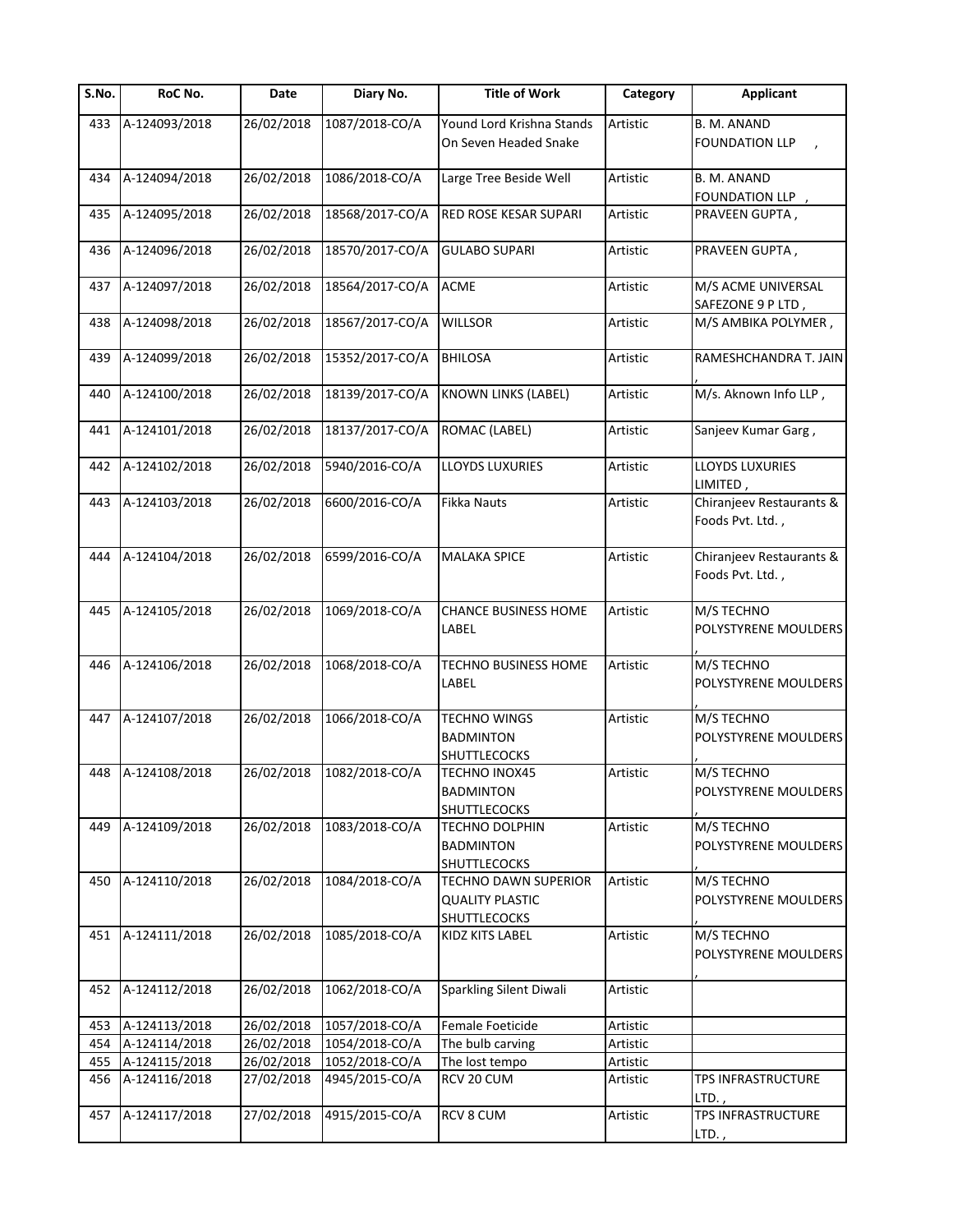| S.No.      | RoC No.                        | Date                    | Diary No.                       | <b>Title of Work</b>                  | Category             | <b>Applicant</b>               |
|------------|--------------------------------|-------------------------|---------------------------------|---------------------------------------|----------------------|--------------------------------|
| 458        | A-124118/2018                  | 27/02/2018              | 4913/2015-CO/A                  | PORTABLE COMPACTOR<br>10.5 CUM        | Artistic             | TPS INFRASTRUCTURE<br>$LTD.$ , |
| 459        | A-124119/2018                  | 27/02/2018              | 4912/2015-CO/A                  | RCV 14 CUM                            | Artistic             | TPS INFRASTRUCTURE             |
|            |                                |                         |                                 |                                       |                      | LTD.,                          |
| 460        | A-124120/2018                  | 27/02/2018              | 8696/2016-CO/A                  | Shivaji Maharaj Statue                | Artistic             | Navnath Dattatray              |
|            |                                |                         |                                 | Photo                                 |                      | Wakchaure,                     |
| 461        | A-124121/2018                  | 27/02/2018              | 13596/2016-CO/A                 | WINDS O' CHANGE                       | Artistic             | Manjit Kochar,                 |
| 462        | A-124122/2018                  | 27/02/2018              | 13595/2016-CO/A                 | <b>SOUL SCAPE</b>                     | Artistic             | M/s. D&M Building              |
|            |                                |                         |                                 |                                       |                      | Products Pvt. Ltd.,            |
| 463        | A-124123/2018                  | 27/02/2018              | 13594/2016-CO/A                 | DESIGN UNPLUGGED                      | Artistic             | M/s. D&M Building              |
|            |                                |                         |                                 |                                       |                      | Products Pvt. Ltd.,            |
| 464        | A-124124/2018                  | 27/02/2018              | 13593/2016-CO/A                 | THE ARTIZEN                           | Artistic             | M/s. ARTIZEN INTERIORS         |
|            |                                |                         |                                 |                                       |                      | PVT. LTD.,                     |
| 465        | A-124125/2018                  | 27/02/2018              | 7180/2016-CO/A                  | <b>RISE HIGH</b>                      | Artistic             | Vinay Ramesh Shukla,           |
| 466        | A-124126/2018                  | 27/02/2018              | 21/2016-CO/A                    | CANDID FLOWER                         | Artistic             | ELITE DÉCOR PRIVATE            |
|            |                                |                         |                                 |                                       |                      | LIMITED,                       |
| 467        | A-124127/2018                  | 27/02/2018              | 22/2016-CO/A                    | DALMATIONTWIN                         | Artistic             | ELITE DÉCOR PRIVATE            |
|            |                                |                         |                                 |                                       |                      | LIMITED,                       |
| 468        | A-124128/2018                  | 27/02/2018              | 25/2016-CO/A                    | <b>GIRAFF MIX</b>                     | Artistic             | ELITE DÉCOR PRIVATE            |
|            |                                |                         |                                 |                                       |                      | LIMITED,                       |
| 469        | A-124129/2018                  | 27/02/2018              | 27/2016-CO/A                    | <b>BLUE RED TRIANGLE</b>              | Artistic             | ELITE DÉCOR PRIVATE            |
|            |                                |                         |                                 |                                       |                      | LIMITED,                       |
| 470        | A-124130/2018                  | 27/02/2018              | 28/2016-CO/A                    | <b>BLUE STARS</b>                     | Artistic             | ELITE DÉCOR PRIVATE            |
|            |                                |                         |                                 |                                       |                      | LIMITED,                       |
| 471        | A-124131/2018                  | 27/02/2018              | 30/2016-CO/A                    | PINKY WAVES                           | Artistic             | ELITE DÉCOR PRIVATE            |
|            |                                |                         |                                 |                                       |                      | LIMITED,                       |
| 472        | A-124132/2018                  | 27/02/2018              | 31/2016-CO/A                    | RISING TRIANGLE                       | Artistic             | ELITE DÉCOR PRIVATE            |
|            |                                |                         |                                 |                                       |                      | LIMITED,                       |
| 473        | A-124133/2018                  | 27/02/2018              | 2208/2016-CO/A                  | <b>CLASSIC</b>                        | Artistic             | HIREN NARSHIBHAI               |
|            |                                | 27/02/2018              |                                 |                                       |                      | VASOYA,                        |
| 474<br>475 | A-124134/2018<br>A-124135/2018 | 27/02/2018              | 337/2018-CO/A<br>4505/2016-CO/A | STAR SILVER LABEL<br><b>TOLA COIN</b> | Artistic<br>Artistic | RAJESH KHOSLA,                 |
|            |                                |                         |                                 |                                       |                      | MANAGING DIRECTOR,             |
|            |                                |                         |                                 |                                       |                      | MMTC-PAMP INDIA PVT.           |
|            |                                |                         |                                 |                                       |                      | LTD.,                          |
|            |                                |                         |                                 |                                       |                      |                                |
| 476        | A-124136/2018                  | 27/02/2018              | 11120/2016-CO/A                 | <b>STAR GOLD</b>                      | Artistic             | ZAHID HUSSAIN,                 |
|            |                                | $\overline{27}/02/2018$ |                                 |                                       |                      | M/s. GM Modular Pvt.           |
| 477        | A-124137/2018                  |                         | 11393/2017-CO/A                 | <b>G-VAULT</b>                        | Artistic             | $Ltd.$ ,                       |
| 478        | A-124138/2018                  | 27/02/2018              | 2000/2016-CO/A                  | Oyo, Zu, Wak                          | Artistic             | Nikhil Jain,                   |
| 479        | A-124139/2018                  | 27/02/2018              | 7174/2017-CO/A                  | MASHAL                                | Artistic             | M/S. B S POLYFILL PVT          |
|            |                                |                         |                                 |                                       |                      | LTD,                           |
| 480        | A-124140/2018                  | 27/02/2018              | 360/2018-CO/A                   | <b>SHAKTI RATAN</b>                   | Artistic             | <b>VISHWAMITRA</b>             |
|            |                                |                         |                                 |                                       |                      | HEALTHCARE,                    |
| 481        | A-124141/2018                  | 27/02/2018              | 358/2018-CO/A                   | SHATIKA                               | Artistic             | M/S SHATIKA ERETAILER          |
|            |                                |                         |                                 |                                       |                      | PVT LTD,                       |
| 482        | A-124142/2018                  | 27/02/2018              | 359/2018-CO/A                   | PAROPKAR                              | Artistic             | RAJVEER ARYA BANSAL,           |
|            |                                |                         |                                 |                                       |                      | SANJEEV BANSAL AND             |
|            |                                |                         |                                 |                                       |                      | MANOJ BANSAL,                  |
|            |                                |                         |                                 |                                       |                      |                                |
| 483        | A-124143/2018                  | 27/02/2018              | 5730/2017-CO/A                  | PRAKASH LITES WITH PLI                | Artistic             | PRAKASH BULB                   |
|            |                                |                         |                                 | LOGO AND DEVICE OF                    |                      | INDUSTRIES PVT LTD,            |
|            |                                |                         |                                 | LIGHT LABEL                           |                      |                                |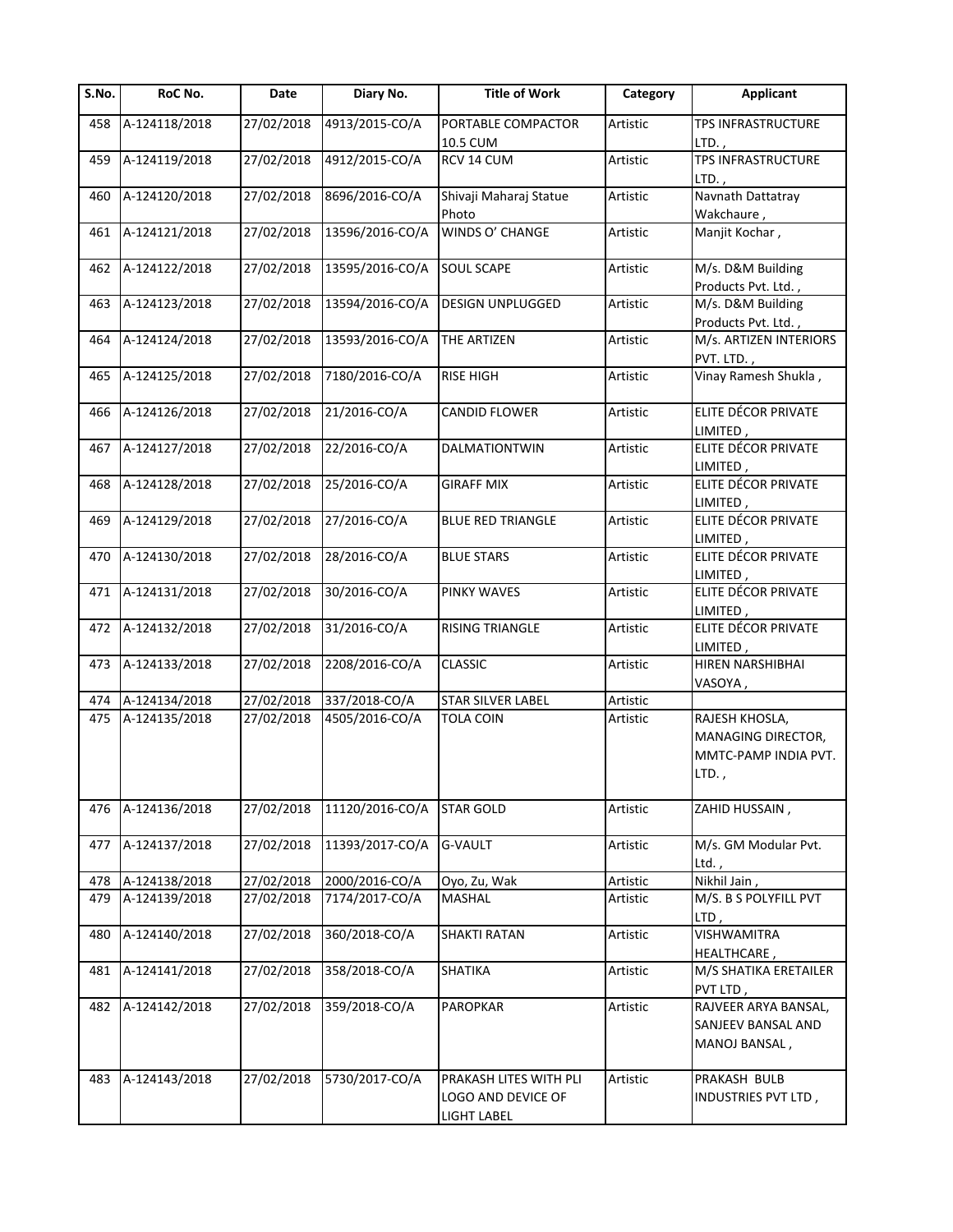| S.No. | RoC No.       | Date       | Diary No.       | <b>Title of Work</b>                                                              | Category | <b>Applicant</b>                                                                                              |
|-------|---------------|------------|-----------------|-----------------------------------------------------------------------------------|----------|---------------------------------------------------------------------------------------------------------------|
| 484   | A-124144/2018 | 27/02/2018 | 5731/2017-CO/A  | PRAKASH LITES WITH PLI<br><b>LOGO AND DEVICE OF</b>                               | Artistic | PRAKASH BULB<br>INDUSTRIES PVT LTD,                                                                           |
| 485   | A-124145/2018 | 27/02/2018 | 5729/2017-CO/A  | <b>LIGHT LABEL</b><br>PRAKASH LITES WITH PLI<br>LOGO AND DEVICE OF<br>LIGHT LABEL | Artistic | PRAKASH BULB<br>INDUSTRIES PVT LTD,                                                                           |
| 486   | A-124146/2018 | 27/02/2018 | 14817/2017-CO/A | <b>SURAJ SALES</b>                                                                | Artistic | SURAJ MAGANBHAI<br>GOSARA,                                                                                    |
| 487   | A-124147/2018 | 27/02/2018 | 6200/2016-CO/A  | <b>BRIJ (LABEL)</b>                                                               | Artistic | Brij & Co. (A Partnership<br>Concern),                                                                        |
| 488   | A-124148/2018 | 27/02/2018 | 844/2018-CO/A   | oven fresh                                                                        | Artistic | DAYANAND SHETTY,                                                                                              |
| 489   | A-124149/2018 | 27/02/2018 | 12519/2017-CO/A | DEVICE OF CHOCOLATE                                                               | Artistic | MR. DEEPAK DARIYANI<br>[PROPRIETOR],                                                                          |
| 490   | A-124150/2018 | 27/02/2018 | 206/2017-CO/A   | <b>BISK FARM COTTAGE</b><br>CREAM                                                 | Artistic | SAJ FOOD PRODUCTS PVT<br>LTD,                                                                                 |
| 491   | A-124151/2018 | 27/02/2018 | 273/2017-CO/A   | <b>BISK FARM RUSKIT JEERA</b><br><b>RUSK</b>                                      | Artistic | SAJ FOOD PRODUCTS PVT<br>LTD,                                                                                 |
| 492   | A-124152/2018 | 27/02/2018 | 271/2017-CO/A   | <b>SUNRISE</b>                                                                    | Artistic | <b>SUNRISE FOODS LIMITED</b>                                                                                  |
| 493   | A-124153/2018 | 27/02/2018 | 270/2017-CO/A   | <b>SUNRISE SHAHI GARAM</b><br>MASALA                                              | Artistic | SUNRISE FOODS LIMITED,                                                                                        |
| 494   | A-124154/2018 | 27/02/2018 | 269/2017-CO/A   | <b>BOROPLUS HEALTHY SKIN</b><br>COCOA SOFT<br>MOISTURISING LOTION                 | Artistic | MS EMAMI LIMITED,                                                                                             |
| 495   | A-124155/2018 | 27/02/2018 | 209/2017-CO/A   | <b>BISK FARM ELAICHI</b>                                                          | Artistic | SAJ FOOD PRODUCTS PVT<br>LTD,                                                                                 |
| 496   | A-124156/2018 | 27/02/2018 | 275/2017-CO/A   | <b>BISK FARM RUSKIT SUJI</b><br><b>RUSK</b>                                       | Artistic | SAJ FOOD PRODUCTS PVT<br>LTD,                                                                                 |
| 497   | A-124157/2018 | 27/02/2018 | 328/2017-CO/A   | SPOLO                                                                             | Artistic | PRAFULBHAI K. DETROJA,<br>AMITBHAI R. DETHRIA,                                                                |
| 498   | A-124158/2018 | 27/02/2018 | 327/2017-CO/A   | <b>SURAT TRANSFORMER</b>                                                          | Artistic | ASHOKBHAI P. DOBARIYA,<br>ARVINDBHAI P.<br>DOBARIYA, SANJAY P.<br>DOBARIYA, BHARAT K.<br>SEMJALIYA, ANILBHAI, |
| 499   | A-124159/2018 | 27/02/2018 | 594/2017-CO/A   | SIDDHARTH SILK MILLS                                                              | Artistic | MADAN DEVILAL SHAH,                                                                                           |
| 500   | A-124160/2018 | 27/02/2018 | 15228/2017-CO/A | <b>NSC</b>                                                                        | Artistic | M/S NAVEEN SALES<br>CORPORATION,                                                                              |
| 501   | A-124161/2018 | 27/02/2018 | 15220/2017-CO/A | <b>HIGH GROWN</b>                                                                 | Artistic | M/S E K AGENCIES,                                                                                             |
| 502   | A-124162/2018 | 28/02/2018 | 134/2018-CO/A   | <b>SMART WIFE</b>                                                                 | Artistic | M/S OM SHRI SHUBH<br>LABH AGRITECH P LTD,                                                                     |
| 503   | A-124163/2018 | 28/02/2018 | 135/2018-CO/A   | <b>KHOOBSURAT</b>                                                                 | Artistic | ASHOK KUMAR KHATRI,                                                                                           |
| 504   | A-124164/2018 | 28/02/2018 | 133/2018-CO/A   | A+BESS                                                                            | Artistic | DINESH ISRANI,                                                                                                |
| 505   | A-124165/2018 | 28/02/2018 | 132/2018-CO/A   | <b>DINU BEST</b>                                                                  | Artistic | DINESH ISRANI,                                                                                                |
| 506   | A-124166/2018 | 28/02/2018 | 131/2018-CO/A   | <b>TECHMO</b>                                                                     | Artistic | <b>MAHESH CHAND</b>                                                                                           |
|       |               |            |                 |                                                                                   |          | MANGAL,                                                                                                       |
| 507   | A-124167/2018 | 28/02/2018 | 130/2018-CO/A   | D D'SIGNO                                                                         | Artistic | JAIKISHAN VALECHA,                                                                                            |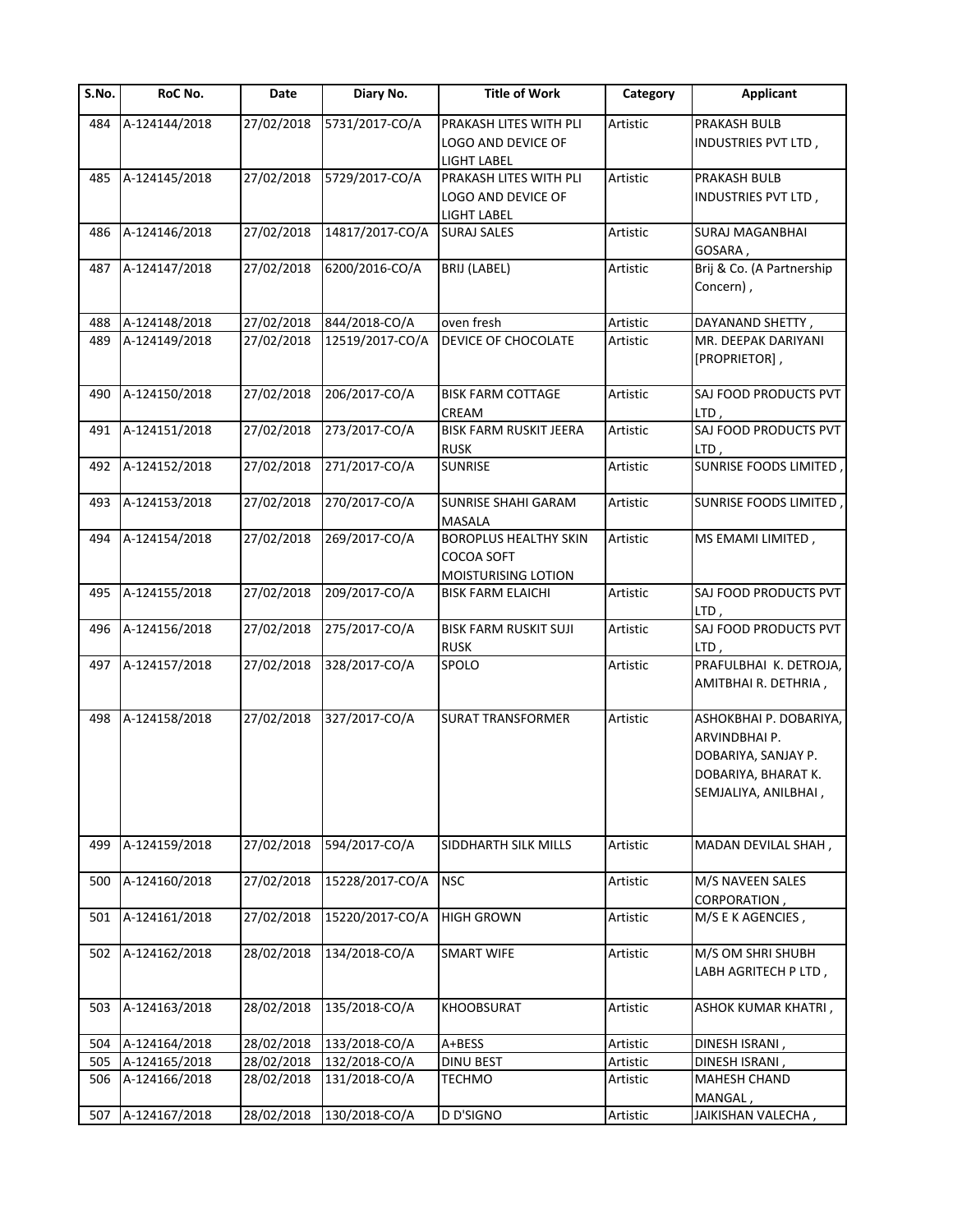| S.No. | RoC No.           | Date       | Diary No.       | <b>Title of Work</b>                                 | Category | <b>Applicant</b>                                                                                |
|-------|-------------------|------------|-----------------|------------------------------------------------------|----------|-------------------------------------------------------------------------------------------------|
| 508   | A-124168/2018     | 28/02/2018 | 877/2018-CO/A   | TRICOLITE (LABEL)                                    | Artistic | <b>Tricolite Electrical</b><br>Industries Ltd.,                                                 |
| 509   | A-124169/2018     | 28/02/2018 | 1042/2018-CO/A  | <b>SARITA</b>                                        | Artistic | GOPI CHAND AGRAWAL,                                                                             |
| 510   | A-124170/2018     | 28/02/2018 | 1028/2018-CO/A  | YOUNG LEADY BODY WEAR                                | Artistic | RAJAB ALI MOHD. IQBAL<br>ANSARI,                                                                |
| 511   | A-124171/2018     | 28/02/2018 | 1055/2018-CO/A  | <b>Women Liberation</b>                              | Artistic | Lovely Professional<br>University,                                                              |
| 512   | A-124172/2018     | 28/02/2018 | 906/2018-CO/A   | PFM JHARKHAND NO 1<br>MANPASAND CHAKKI FRESH<br>ATTA | Artistic |                                                                                                 |
| 513   | A-124173/2018     | 28/02/2018 | 10081/2017-CO/A | <b>CORAL</b>                                         | Artistic | R. NATARAJAN R.JOTHI<br>S.SARASWATHI J.<br><b>MANIKANDAN Partner's</b><br>of M/s M.R. HANDLOOMS |
| 514   | A-124174/2018     | 28/02/2018 | 10080/2017-CO/A | R.K.                                                 | Artistic | R. NATARAJAN R.JOTHI<br>S.SARASWATHI J.<br><b>MANIKANDAN Partner's</b><br>of M/s M.R. HANDLOOMS |
| 515   | A-124175/2018     | 28/02/2018 | 1358/2017-CO/A  | <b>GOURDIH (LABEL)</b>                               | Artistic | Ram Prakash Agarwal,                                                                            |
| 516   | A-124176/2018     | 28/02/2018 | 3704/2017-CO/A  | "KDR" exotic dining                                  | Artistic | Mr. AVINASH CHANDRA<br>Applicant of KAKA DEV<br>RESTAURANTS,                                    |
| 517   | A-124177/2018     | 28/02/2018 | 2432/2018-CO/A  | <b>BERKELEY STANDARD 10'S</b><br><b>SHELL</b>        | Artistic | ITC LIMITED,                                                                                    |
| 518   | A-124178/2018     | 28/02/2018 | 2433/2018-CO/A  | WILLS BERKELLY FILTER<br>10HL                        | Artistic | ITC LIMITED,                                                                                    |
| 519   | A-124179/2018     | 28/02/2018 | 2434/2018-CO/A  | WILLS CLASSIC MENTHOL<br>20'S BEVEL EDGE             | Artistic | ITC LIMITED,                                                                                    |
|       | 520 A-124180/2018 | 28/02/2018 | 2437/2018-CO/A  | WILLS SILK CUT LIGHTS<br>20HL                        | Artistic | ITC LIMITED,                                                                                    |
| 521   | A-124181/2018     | 28/02/2018 | 2529/2018-CO/A  | WILLS INSIGNIA 20'S<br><b>SHOULDER BOX</b>           | Artistic | ITC LIMITED,                                                                                    |
| 522   | A-124182/2018     | 28/02/2018 | 2530/2018-CO/A  | WILLS CLASSIC MILDS 10'S<br><b>FLAT</b>              | Artistic | ITC LIMITED,                                                                                    |
| 523   | A-124183/2018     | 28/02/2018 | 7230/2017-CO/A  | <b>SUKH FANCY PAYAL &amp;</b><br><b>CHAINS</b>       | Artistic | MUNENDRA KUMAR<br>AGARWAL, JITENDRA<br>KUMAR AGARWAL,<br>NAMIT UNHARIA,<br>SHAIFALI UNHARIA,    |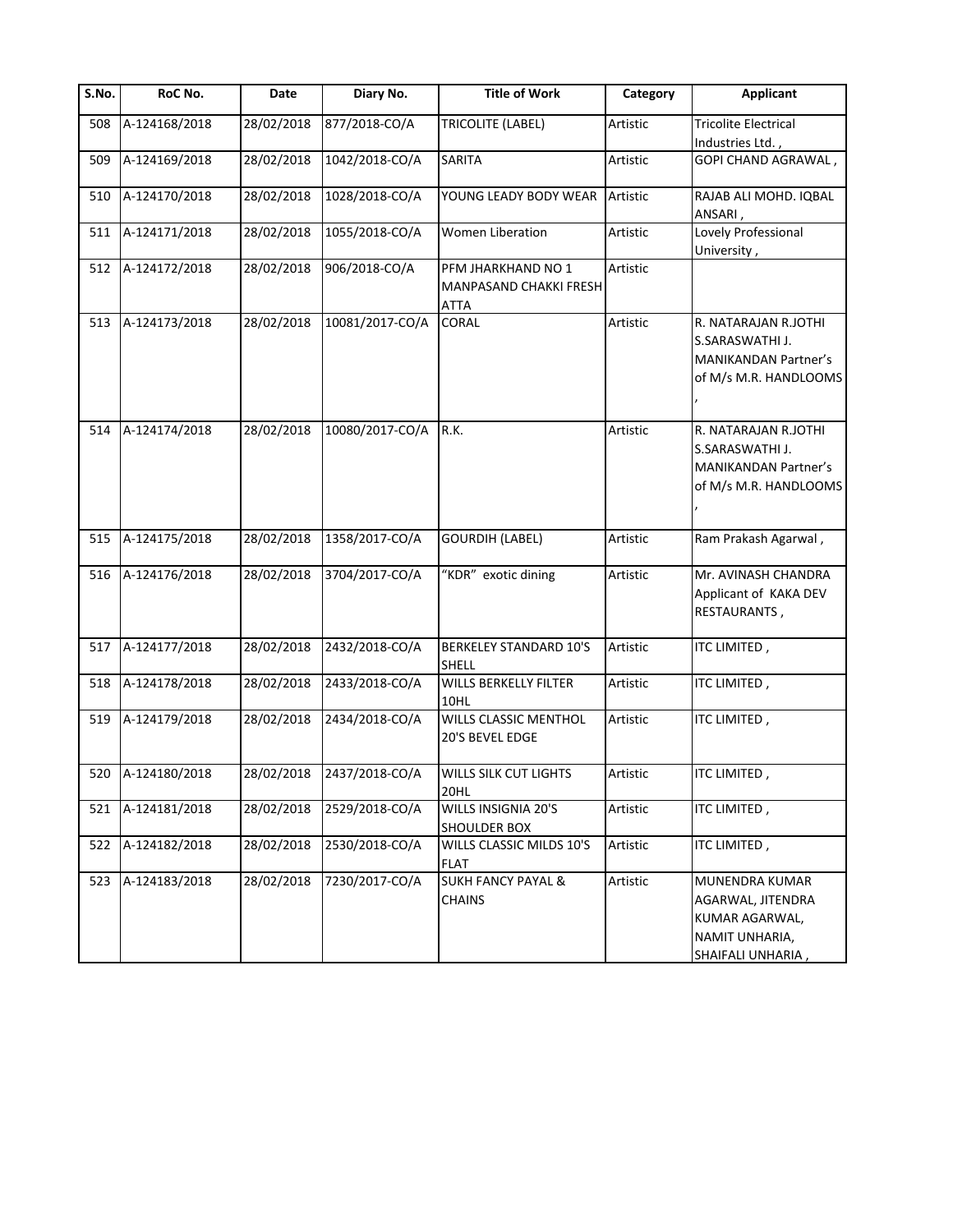| S.No. | RoC No.       | Date       | Diary No.       | <b>Title of Work</b>                             | Category | <b>Applicant</b>                                                                                                                                                                                                                                                       |
|-------|---------------|------------|-----------------|--------------------------------------------------|----------|------------------------------------------------------------------------------------------------------------------------------------------------------------------------------------------------------------------------------------------------------------------------|
| 524   | A-124184/2018 | 28/02/2018 | 10545/2017-CO/A | PRABHU                                           | Artistic | <b>BHARATKUMAR MANILAL</b><br>BHALODIA, DEEP<br>BHARATKUMAR<br>BHALODIA,<br>MANSUKHLAL MANILAL<br>BHALODIA,<br>MANUSUKHLAL<br>RAVJIBHAI TILVA,<br>PRASHANTKUMAR<br>TATILAL TILVA, RAGHU<br>MANUKHLAL RILVA,<br>RATILAL RAVJIBHAI TILVA<br>SUNILKUMAR RATILAL<br>TILVA, |
| 525   | A-124185/2018 | 28/02/2018 | 10194/2017-CO/A | <b>DAVAT WAFERS</b>                              | Artistic | BHAVYA CHETANBHI V.<br>KHANPARA,                                                                                                                                                                                                                                       |
| 526   | A-124186/2018 | 28/02/2018 | 12303/2017-CO/A | YBA ROOF GARNISH<br><b>DRAWINGS</b>              | Artistic | INGRESS MAYUR AUTO<br>VENTURES PRIVATE<br>LIMITED,                                                                                                                                                                                                                     |
| 527   | A-124187/2018 | 28/02/2018 | 2532/2018-CO/A  | <b>GOLD FLAKE FILTER 20'S TT</b>                 | Artistic | ITC LIMITED,                                                                                                                                                                                                                                                           |
| 528   | A-124188/2018 | 28/02/2018 | 2533/2018-CO/A  | WILLS ROYAL FILTER 10HL                          | Artistic | ITC LIMITED,                                                                                                                                                                                                                                                           |
| 529   | A-124189/2018 | 28/02/2018 | 8305/2017-CO/A  | SHAADI KI BIRYANI                                | Artistic | M/S. LUXUR HOME<br>SERVICES PRIVATE<br>LIMITED ,                                                                                                                                                                                                                       |
| 530   | A-124190/2018 | 28/02/2018 | 8332/2017-CO/A  | <b>BUSZONE</b>                                   | Artistic | M/S. JANTA MOTORS PVT<br>LTD,                                                                                                                                                                                                                                          |
| 531   | A-124191/2018 | 28/02/2018 | 2534/2018-CO/A  | <b>GOLD FLAKE PREMIUM MD</b><br>PACK 10HL        | Artistic | ITC LIMITED,                                                                                                                                                                                                                                                           |
| 532   | A-124192/2018 | 28/02/2018 | 2535/2018-CO/A  | VAN GOGH RYO POUCH                               | Artistic | ITC LIMITED,                                                                                                                                                                                                                                                           |
| 533   | A-124193/2018 | 28/02/2018 | 2537/2018-CO/A  | WILLS SCISSORS FILTER 20'S<br>TΤ                 | Artistic | ITC LIMITED,                                                                                                                                                                                                                                                           |
| 534   | A-124194/2018 | 28/02/2018 | 2538/2018-CO/A  | <b>SCISSORS DIAMOND</b><br>JUBILEE DJ 10'S SHELL | Artistic | ITC LIMITED,                                                                                                                                                                                                                                                           |
| 535   | A-124195/2018 | 28/02/2018 | 2539/2018-CO/A  | WILLS SCISSOR FILTERS<br>MENTHOL 10HL            | Artistic | ITC LIMITED,                                                                                                                                                                                                                                                           |
| 536   | A-124196/2018 | 28/02/2018 | 1060/2018-CO/A  | Agricultural Green India                         | Artistic | Lovely Professional<br>University,                                                                                                                                                                                                                                     |
| 537   | A-124197/2018 | 28/02/2018 | 2540/2018-CO/A  | WILLS CAPSTAN FILTER 20'S<br>TΤ                  | Artistic | ITC LIMITED,                                                                                                                                                                                                                                                           |
| 538   | A-124198/2018 | 28/02/2018 | 2543/2018-CO/A  | CAPSTAN STANDARD MD<br>10'S SHELL                | Artistic | ITC LIMITED,                                                                                                                                                                                                                                                           |
| 539   | A-124199/2018 | 28/02/2018 | 51174/2014-CO/A | KANTA (LABEL)                                    | Artistic | M/S. NANOOMAL<br>ISSARDAS MOTIWALA,                                                                                                                                                                                                                                    |
| 540   | A-124200/2018 | 28/02/2018 | 2544/2018-CO/A  | <b>WILLS CAPSTAN FILTER</b><br>10HL              | Artistic | ITC LIMITED,                                                                                                                                                                                                                                                           |
| 541   | A-124201/2018 | 28/02/2018 | 2546/2018-CO/A  | WILLS NAVY CUT FLAKE<br>TOBACCO RYO POUCH        | Artistic | ITC LIMITED,                                                                                                                                                                                                                                                           |
| 542   | A-124202/2018 | 28/02/2018 | 2547/2018-CO/A  | WILLS CAPSTAN MENTHOL<br>10HL                    | Artistic | ITC LIMITED,                                                                                                                                                                                                                                                           |
| 543   | A-124203/2018 | 28/02/2018 | 894/2018-CO/A   | <b>ALPHABET N</b>                                | Artistic | M/S OKAYA POWER PVT<br>LTD,                                                                                                                                                                                                                                            |
| 544   | A-124204/2018 | 28/02/2018 | 2548/2018-CO/A  | WILLS FLAKE PREMIUM<br>FILTER 10HL               | Artistic | ITC LIMITED,                                                                                                                                                                                                                                                           |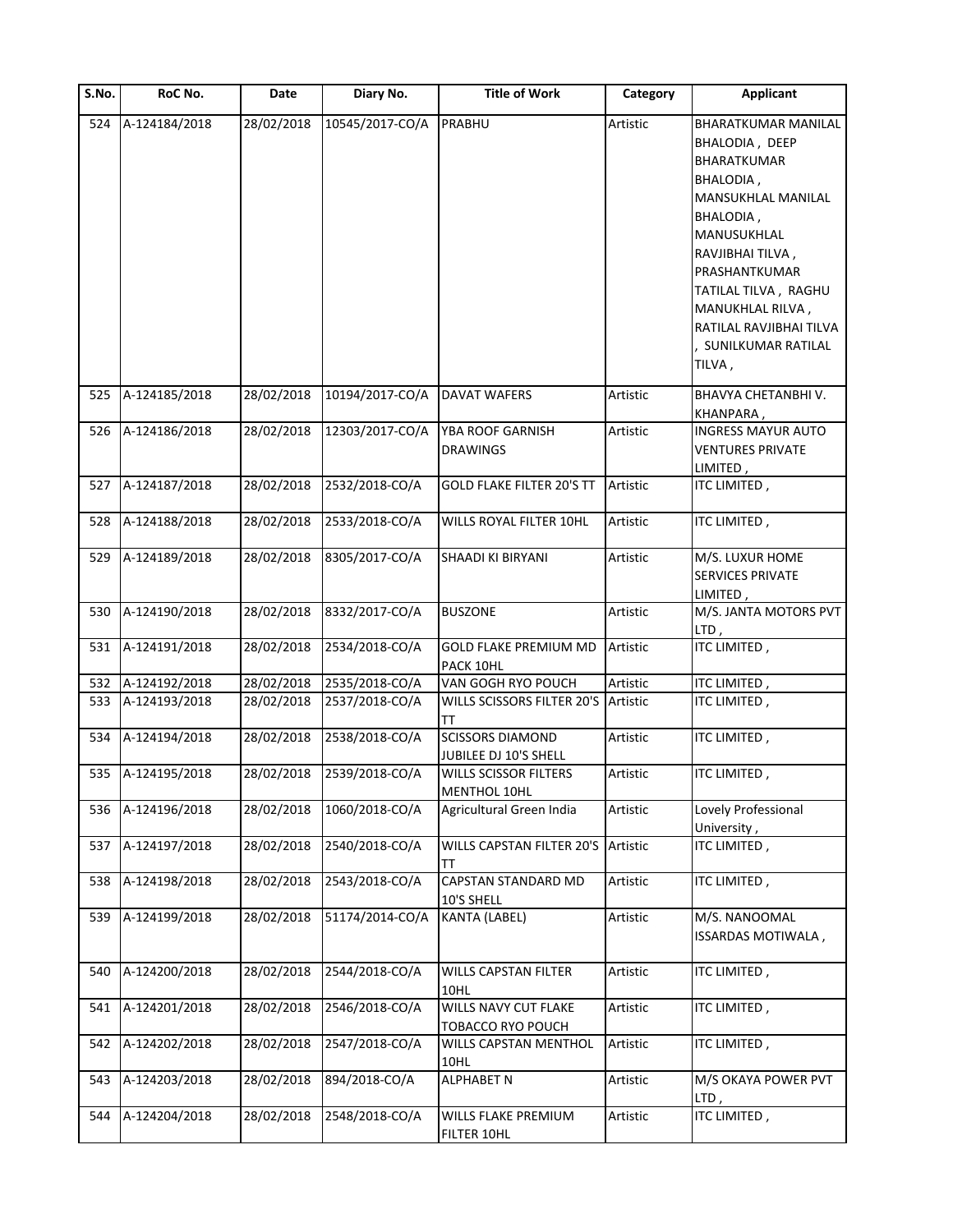| S.No. | RoC No.       | Date       | Diary No.       | <b>Title of Work</b>                                               | Category | <b>Applicant</b>                                                                                        |
|-------|---------------|------------|-----------------|--------------------------------------------------------------------|----------|---------------------------------------------------------------------------------------------------------|
| 545   | A-124205/2018 | 28/02/2018 | 2551/2018-CO/A  | WILLS BRISTOL FILTER 20'S<br>тт                                    | Artistic | ITC LIMITED,                                                                                            |
| 546   | A-124206/2018 | 28/02/2018 | 1425/2018-CO/A  | <b>GREEN MOBILITY</b>                                              | Artistic | Confederation of Indian<br>Industry,                                                                    |
| 547   | A-124207/2018 | 28/02/2018 | 2552/2018-CO/A  | <b>CAPSTAN CHEVRON DEVICE</b>                                      | Artistic | ITC LIMITED,                                                                                            |
| 548   | A-124208/2018 | 28/02/2018 | 529/2018-CO/A   | S P M EQUIPMENT WITH S<br>LOGO                                     | Artistic | RAJNIKANT PRAVINBHAI<br>PATEL,                                                                          |
| 549   | A-124209/2018 | 28/02/2018 | 528/2018-CO/A   | REAL GOLD LABEL                                                    | Artistic | MANISHBHAI J.<br>KACHHADIYA,                                                                            |
| 550   | A-124210/2018 | 28/02/2018 | 525/2018-CO/A   | WHITE HORSE WITH DEVICE Artistic<br>OF HORSE LABEL                 |          | NARAYANDAS<br><b>G.MOTWANI TRADING AS</b><br>: SURESH<br><b>CONFECTIONARY WORKS</b>                     |
| 551   | A-124211/2018 | 28/02/2018 | 524/2018-CO/A   | PAVAN LABEL                                                        | Artistic | <b>PAVAN KUMAR</b><br>CHOPARAMJI GHANCHI<br><b>TRADING AS: PAVAN</b><br><b>GROUP OF INDUSTRIES,</b>     |
| 552   | A-124212/2018 | 28/02/2018 | 531/2018-CO/A   | TDU LABEL                                                          | Artistic | DAYAL KAKUMAL<br>LALWANI TRADING AS :<br>SOHAM GARMENT,                                                 |
| 553   | A-124213/2018 | 28/02/2018 | 5020/2017-CO/A  | M MIX AND MAX WITH<br>DEVICE OF CARTOON LABEL                      | Artistic | M/S-VICO APPARELS [P]<br>LTD,                                                                           |
| 554   | A-124214/2018 | 28/02/2018 | 5010/2017-CO/A  | MAX 1 LABEL                                                        | Artistic | M/S-VICO APPARELS [P]<br>$LTD.$ ,                                                                       |
| 555   | A-124215/2018 | 28/02/2018 | 5017/2017-CO/A  | T K TWO KIDS LABEL                                                 | Artistic | M/S-VICO APPARELS [P]<br>$LTD.$ ,                                                                       |
| 556   | A-124216/2018 | 28/02/2018 | 8667/2017-CO/A  | <b>HOMEOCARE</b><br>INTERNATIONAL WORLD<br><b>CLASS HOMEOPATHY</b> | Artistic | <b>HOMOCARE</b><br>INTERNATIONAL PVT.LTD.                                                               |
| 557   | A-124217/2018 | 28/02/2018 | 8666/2017-CO/A  | HOMEOCARE<br>INTERNATIONAL WORLD<br><b>CLASS HOMEOPATHY</b>        | Artistic | <b>HOMOCARE</b><br>INTERNATIONAL PVT.LTD.                                                               |
| 558   | A-124218/2018 | 28/02/2018 | 5698/2017-CO/A  | AKERO                                                              | Artistic | M/S ARVIND<br><b>ENGINEERING CO.,</b>                                                                   |
| 559   | A-124219/2018 | 28/02/2018 | 10381/2017-CO/A | <b>DESLY EXTRA</b>                                                 | Artistic | <b>BHUMIT PHARMA</b><br>PRIVATE LIMITED,                                                                |
| 560   | A-124220/2018 | 28/02/2018 | 5708/2017-CO/A  | NK                                                                 | Artistic | M/S AKAR ENTERPRISES,                                                                                   |
| 561   | A-124221/2018 | 28/02/2018 | 10182/2017-CO/A | <b>TOPDOT LABEL</b>                                                | Artistic | <b>TOPDOT FASHION</b><br>DESTINATION,                                                                   |
| 562   | A-124222/2018 | 28/02/2018 | 10383/2017-CO/A | <b>DESTY METHER</b>                                                | Artistic | <b>BHUMIT PHARMA</b><br>PRIVATE LIMITED,                                                                |
| 563   | A-124223/2018 | 28/02/2018 | 10420/2017-CO/A | <b>IDHAYAA BRAND</b>                                               | Artistic | K.SENTHILKUMAR<br>NADAR, S. RAJA, R.AJAY<br>KANTH, SMT. S. JAYAKODI,<br>SMT R.RAJA MALLIKA,<br>PARTNER, |
| 564   | A-124224/2018 | 28/02/2018 | 10184/2017-CO/A | R LOGO                                                             | Artistic | <b>RADHE</b><br><b>INSTRUMENTATION PVT</b><br>LTD,                                                      |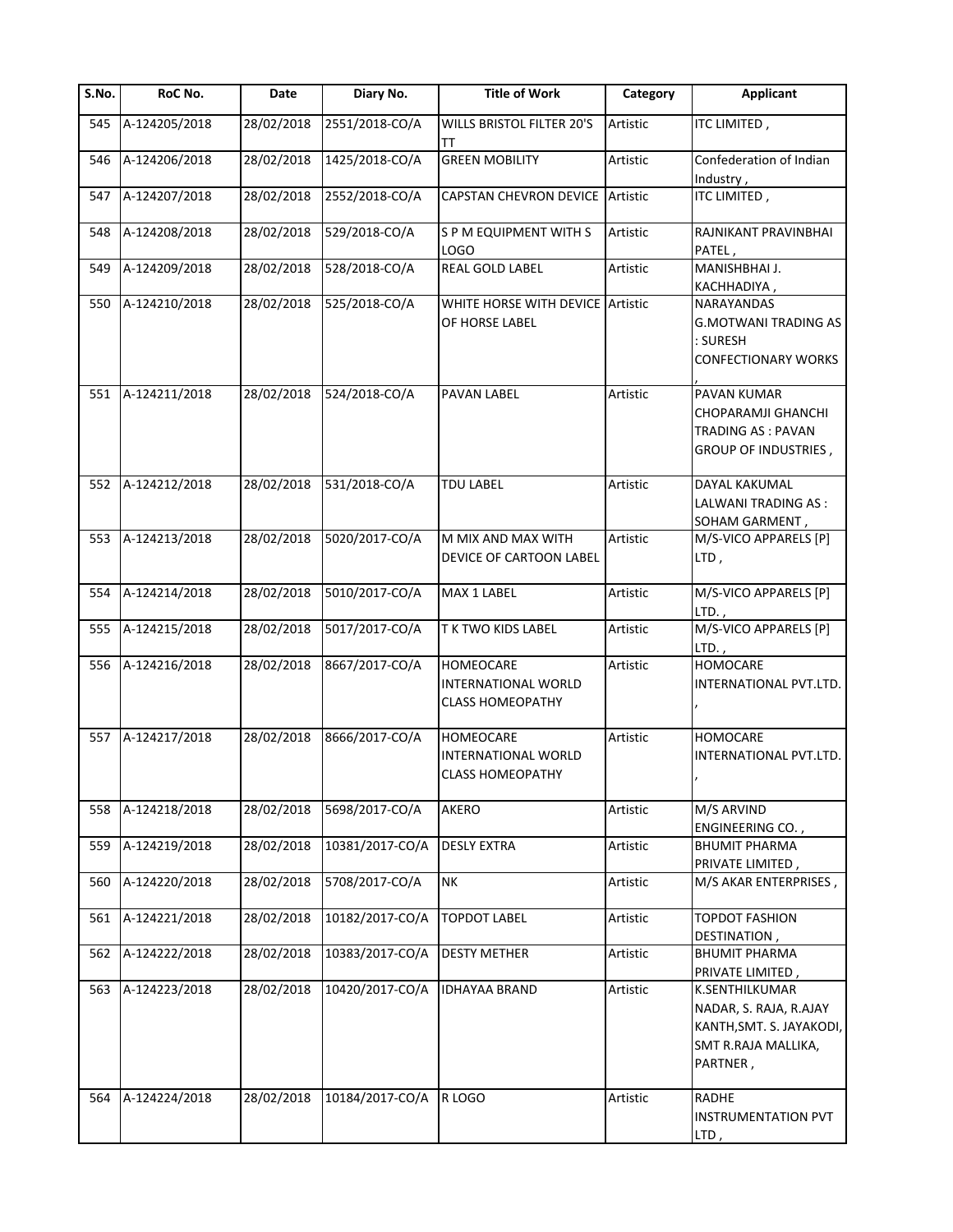| S.No. | RoC No.       | Date       | Diary No.                                | <b>Title of Work</b>                                                                                 | Category               | <b>Applicant</b>                                                  |
|-------|---------------|------------|------------------------------------------|------------------------------------------------------------------------------------------------------|------------------------|-------------------------------------------------------------------|
| 565   | A-124225/2018 | 28/02/2018 | 5013/2017-CO/A                           | ANNAPURNA AGRO F1<br>HYBRID SUPER HIMALAYAN<br>WITH DEVICE TOMATOS<br>LABEL                          | Artistic               | M/S-ANNAPURNA AGRO<br><b>HYBRID SEEDS,</b>                        |
| 566   | A-124226/2018 | 28/02/2018 | 483/2017-CO/A                            | PARVI LABEL                                                                                          | Artistic               | M/S. LEENOVA KITCHEN<br>EQUIPMENTS,                               |
| 567   | A-124227/2018 | 28/02/2018 | 5388/2017-CO/A                           | SUNITA RICE WITH SRM<br>LOGO LABEL                                                                   | Artistic               | M/S SUNITA RICE MILL,<br>UNIT OF BHANU<br>MERCANTILE PVT LTD,     |
| 568   | A-124228/2018 | 28/02/2018 | 10384/2017-CO/A                          | REBO-CAPS                                                                                            | Artistic               | <b>BHUMIT PHARMA</b><br>PRIVATE LIMITED,                          |
| 569   | A-124229/2018 | 28/02/2018 | 9168/2017-CO/A                           | YONI MUDRA                                                                                           | Artistic               | Divya Babaji Sushumna<br>Kriyayoga Foundation,                    |
| 570   | A-124230/2018 | 28/02/2018 | 11176/2017-CO/A                          | REAL ORANGE CARTON                                                                                   | Artistic               | DABUR INDIA LIMITED,                                              |
| 571   | A-124231/2018 | 28/02/2018 | 11177/2017-CO/A                          | REAL GUAVA CARTON                                                                                    | Artistic               | DABUR INDIA LIMITED,                                              |
| 572   | A-124232/2018 | 28/02/2018 | 11178/2017-CO/A                          | REAL LITCHI CARTON                                                                                   | Artistic               | DABUR INDIA LIMITED,                                              |
| 573   | CF-3997/2018  |            | 05/02/2018 18293/2017-CO/CF              |                                                                                                      | h Film                 | Cinematograp AANAL KUMAR,                                         |
| 574   | CF-3998/2018  |            | 05/02/2018 18369/2017-CO/CF DONT BE LATE |                                                                                                      | h Film                 | Cinematograp ELSON LOPEZ,                                         |
| 575   | CF-3999/2018  |            | 07/02/2018 5697/2016-CO/CF               | "9th Class Maths<br>Animations- Part 1"                                                              | h Film                 | Cinematograp UNOLDU ONLINE<br>SOLUTION PVT. LTD.,                 |
| 576   | CF-4000/2018  |            | 07/02/2018 14167/2017-CO/CF              | KARMACHAKRA POC<br><b>TRAILER</b>                                                                    | h Film                 | Cinematograp RAJORSHI BASU,                                       |
| 577   | CF-4001/2018  |            | 09/02/2018 6836/2016-CO/CF               | <b>IPO SUBSCRIPTION TV</b><br>COMMERCIAL                                                             | h Film                 | Cinematograp STOCK HOLDING<br><b>CORPORATION OF INDIA</b><br>LTD, |
| 578   | CF-4002/2018  |            | 09/02/2018 6837/2016-CO/CF               | TRADE IN OPTION TV<br>COMMERCIAL                                                                     | Cinematograp<br>h Film | <b>STOCK HOLDING</b><br><b>CORPORATION OF INDIA</b><br>LTD,       |
| 579   | CF-4003/2018  | 13/02/2018 | 1782/2016-CO/CF                          | <b>HEAVENS THRU MUSIC</b>                                                                            | h Film                 | Cinematograp DOREMI GLOBAL MUSIX<br>PVT. LTD.,                    |
| 580   | CF-4004/2018  | 15/02/2018 | 5905/2015-CO/CF                          | SLIP TRIPS AND FALLS-THE<br>LARGEST PROVIDER OF<br>PERSONAL INJURY<br>CASUALTIES ON BOARD<br>VESSELS | h Film                 | Cinematograp MRS. VRINDA DIWAN,                                   |
| 581   | CF-4005/2018  | 15/02/2018 | 5790/2015-CO/CF                          | RECOVERY OF PERSONS<br><b>FROM WATER</b>                                                             | h Film                 | Cinematograp MRS. VRINDA DIWAN,                                   |
| 582   | CF-4006/2018  | 21/02/2018 | 13183/2017-CO/CF Aa Lla                  |                                                                                                      | Literary/<br>Dramatic  | Ramesh Ammanath,                                                  |
| 583   | CF-4007/2018  | 22/02/2018 | 14393/2016-CO/CF                         | Apnaoge Kabhi?                                                                                       | Cinematograp<br>h Film | Vibhu Trehan,                                                     |
| 584   | CF-4008/2018  | 22/02/2018 |                                          | 51071/2014-CO/CF SOBHA HOME TRUTHS<br>DEMO WOOD                                                      | h Film                 | Cinematograp M/S. SOBHA DEVELOPERS<br>LTD.,                       |
| 585   | CF-4009/2018  | 22/02/2018 |                                          | 51072/2014-CO/CF SOBHA HOME TRUTHS<br><b>DEMO TILING</b>                                             | h Film                 | Cinematograp M/S. SOBHA DEVELOPERS<br>LTD.,                       |
| 586   | CF-4010/2018  | 23/02/2018 | 9933/2015-CO/CF                          | 9th Class Maths Videos                                                                               | h Film                 | Cinematograp Unfold U Online Solutions<br>Pvt. Ltd.,              |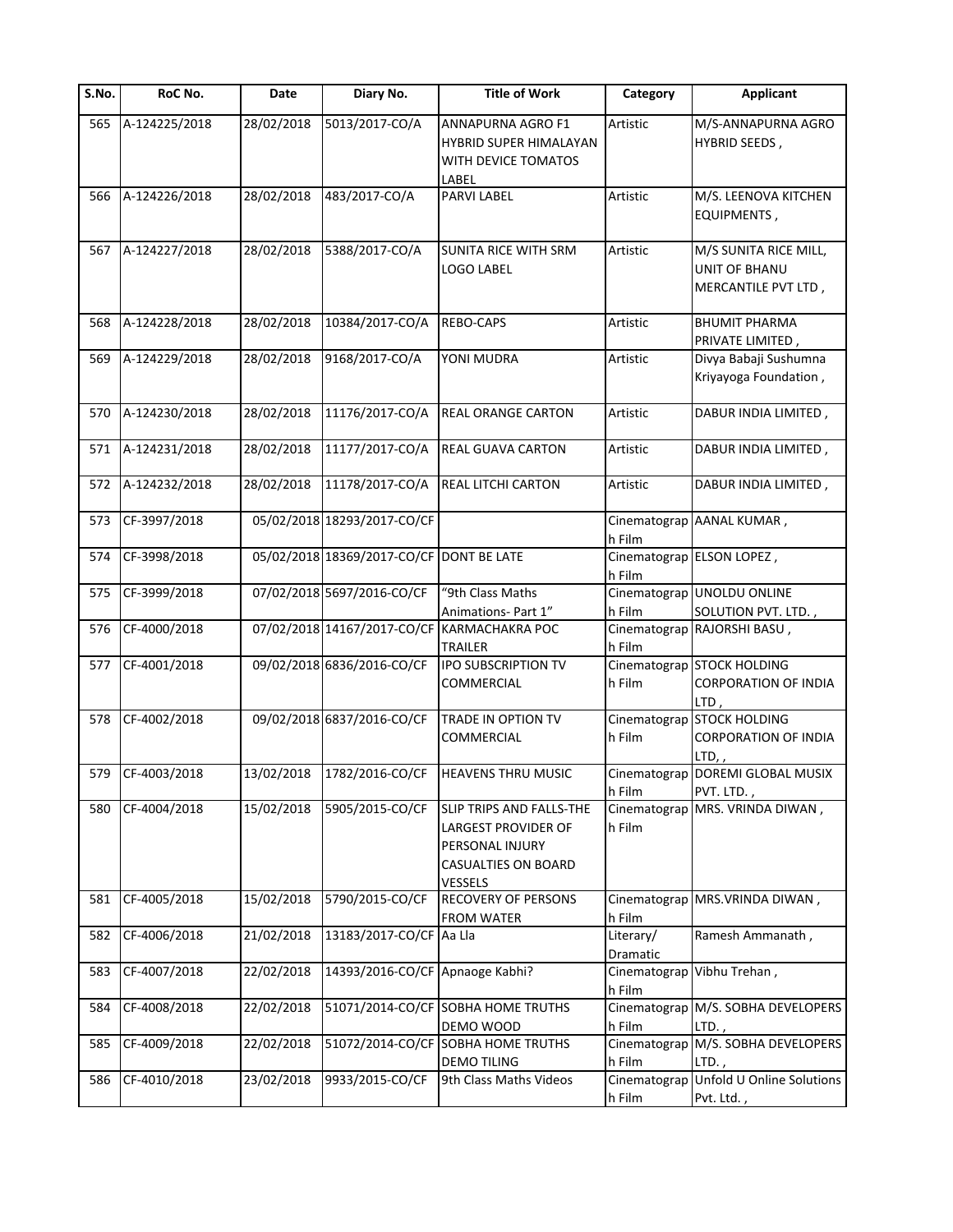| S.No. | RoC No.      | Date       | Diary No.                  | <b>Title of Work</b>                                                                                                                                                      | Category                     | <b>Applicant</b>                                                           |
|-------|--------------|------------|----------------------------|---------------------------------------------------------------------------------------------------------------------------------------------------------------------------|------------------------------|----------------------------------------------------------------------------|
| 587   | CF-4011/2018 | 23/02/2018 | 380/2018-CO/CF             | AKKAD BAKKAD BAMBE BO                                                                                                                                                     | Cinematograp<br>h Film       | <b>CRAZY CUB ANIMATION</b><br>STUDIO PVT. LTD,                             |
| 588   | CF-4012/2018 | 23/02/2018 | 382/2018-CO/CF             | NANI MAA NE TOTA PALA                                                                                                                                                     | Cinematograp<br>h Film       | <b>CRAZY CUB ANIMATION</b><br>STUDIO PVT. LTD,                             |
| 589   | CF-4013/2018 | 23/02/2018 | 383/2018-CO/CF             | <b>BADAL RAJA</b>                                                                                                                                                         | Cinematograp<br>h Film       | <b>CRAZY CUB ANIMATION</b><br>STUDIO PVT. LTD,                             |
| 590   | CF-4014/2018 | 23/02/2018 | 385/2018-CO/CF             | POSHAM PA BHAI POSHAM<br>PA                                                                                                                                               | h Film                       | Cinematograp CRAZY CUB ANIMATION<br>STUDIO PVT. LTD,                       |
| 591   | CF-4015/2018 | 26/02/2018 | 14855/2016-CO/CF           | Pranaami Shaasthaaram                                                                                                                                                     | h Film                       | Cinematograp JAYAPRAKASANS,<br>PREETHY JAYAPRAKASAN                        |
| 592   | CF-4016/2018 | 27/02/2018 | 7722/2016-CO/CF            | <b>CLASSIFICATION &amp;</b><br>DIAGNOSIS OF DIABETES<br><b>MELLITUS</b>                                                                                                   | Cinematograp<br>h Film       | M/s. Medisys EduTech<br>Private Limited,                                   |
| 593   | CF-4017/2018 | 27/02/2018 | 6086/2016-CO/CF            | A Song for Christ - Tyrell<br>Mendez                                                                                                                                      | Cinematograp<br>h Film       | Tyrell Mendez,                                                             |
| 594   | L-72925/2018 |            | 01/02/2018 12910/2016-CO/L | DARJEELING                                                                                                                                                                | Literary/<br>Dramatic        | SAGAR RAMACHANDRAN                                                         |
| 595   | L-72926/2018 |            | 01/02/2018 14857/2016-CO/L | <b>Hypothesis Validation Using</b><br>T-Test Through MS-Excel                                                                                                             | Literary/<br>Dramatic        | Devdatta Tare,                                                             |
| 596   | L-72927/2018 |            | 01/02/2018 17452/2017-CO/L | Inorganic and Organic<br>Chemistry, Spectroscopy<br>and Physical Chemistry                                                                                                | Literary/<br>Dramatic        | M/s Spectrum Medico<br>Plus Pharma Publishers,                             |
| 597   | L-72928/2018 |            | 01/02/2018 18117/2017-CO/L | <b>IMPROVING FRACTAL</b><br><b>IMAGE COMPRESSION</b><br>USING MODIFIED TINY<br><b>BLOCK SIZE PROCESSING</b><br>ALGORITHM AND<br><b>QUANTUM SEARCH</b><br><b>ALGORITHM</b> | Literary/<br><b>Dramatic</b> | PRASHANT SHENDE,                                                           |
| 598   | L-72929/2018 |            | 01/02/2018 18031/2017-CO/L | Air Pollution and Solid<br>Waste Management                                                                                                                               | Literary/<br>Dramatic        | Rajesh M Bhagat,                                                           |
| 599   | L-72930/2018 |            | 01/02/2018 18388/2017-CO/L | <b>GANAPATI ATHARVASIRSA</b><br>UPANISAD                                                                                                                                  | Literary/<br>Dramatic        | Central Chinmaya Mission<br>Trust - CCMT,                                  |
| 600   | L-72931/2018 |            | 01/02/2018 18215/2017-CO/L | Reinforced Concrete<br><b>Structures</b>                                                                                                                                  | Literary/<br>Dramatic        | Prof.Neeraj S.Deshmukh,<br>Prof.Sangita S.Meshram,<br>Prof.Vivek D.Jayale, |
| 601   | L-72932/2018 |            | 01/02/2018 18338/2017-CO/L | Temples in Maharashtra                                                                                                                                                    | Literary/<br>Dramatic        | Lalitha Balasubramanian,                                                   |
| 602   | L-72933/2018 |            | 01/02/2018 18093/2017-CO/L | <b>INVESTIGATION OF</b><br>NATURAL CONVECTION<br><b>HEAT TRANSFER</b><br><b>COEFFICIENT FOR</b><br>ROUGHENED INCLINED<br><b>PLATE</b>                                     | Literary/<br>Dramatic        | BHOJRAJ N KALE,                                                            |
| 603   | L-72934/2018 |            | 01/02/2018 18178/2017-CO/L | <b>FLYING EYE</b>                                                                                                                                                         | Literary/<br>Dramatic        | Mrs. Devashree Marotkar                                                    |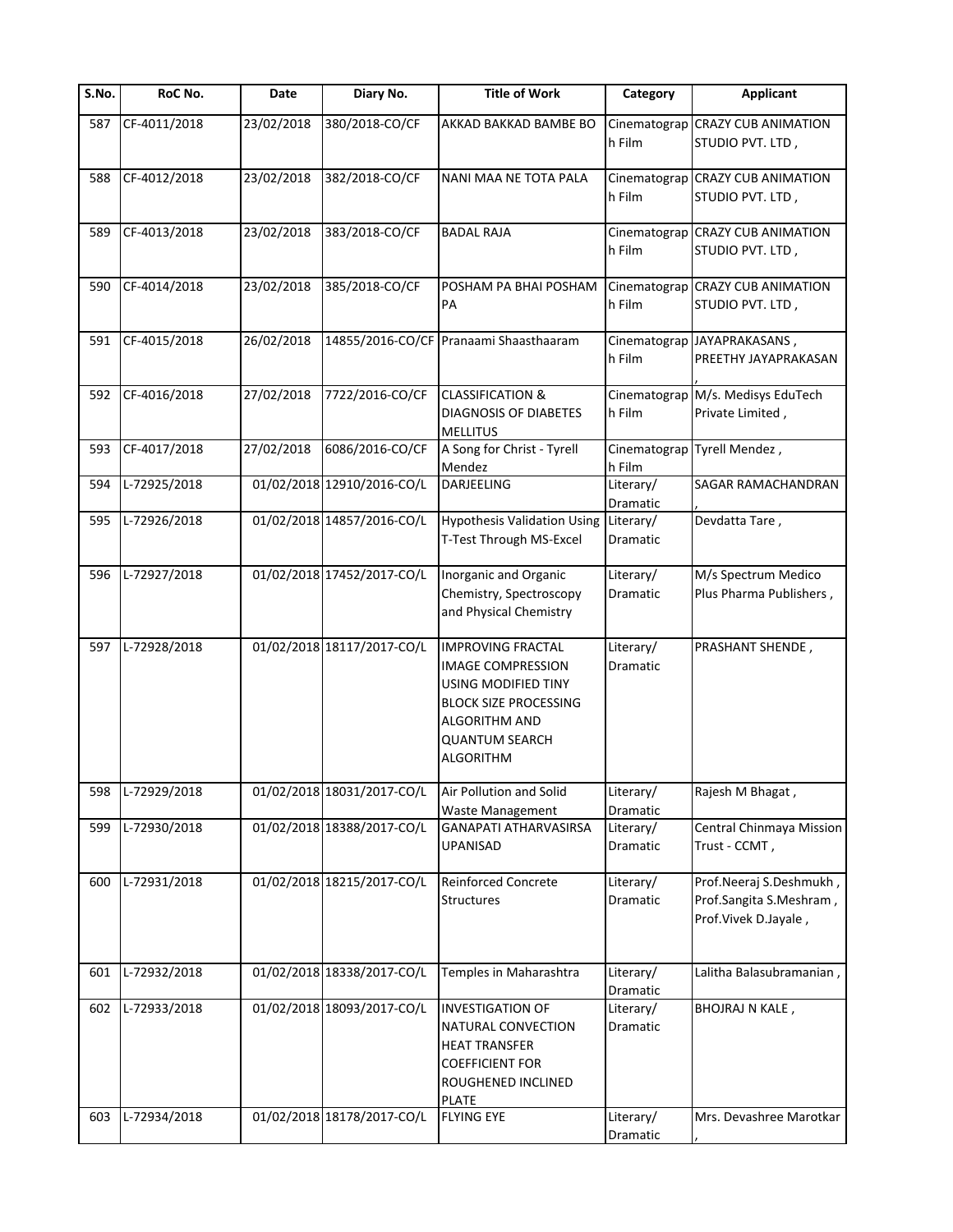| S.No. | RoC No.      | Date | Diary No.                  | <b>Title of Work</b>                                                                                                            | Category              | <b>Applicant</b>                                              |
|-------|--------------|------|----------------------------|---------------------------------------------------------------------------------------------------------------------------------|-----------------------|---------------------------------------------------------------|
| 604   | L-72935/2018 |      | 01/02/2018 18258/2017-CO/L | Investigation And<br>Performance Analysis Of DC-<br>DC Converter For High<br><b>Efficiency Led Driver</b>                       | Literary/<br>Dramatic | PRASHANT MESHRAM,                                             |
| 605   | L-72936/2018 |      | 01/02/2018 18164/2017-CO/L | <b>DESIGN AND FABRICATION</b><br>OF SEED SOWING MACHINE                                                                         | Literary/<br>Dramatic | HARISH KATORE,                                                |
| 606   | L-72937/2018 |      | 01/02/2018 18128/2017-CO/L | Don't Panic : Lead a Happy<br>and Blissful Life                                                                                 | Literary/<br>Dramatic | Jayesh Mody,                                                  |
| 607   | L-72938/2018 |      | 01/02/2018 18047/2017-CO/L | French Kiss                                                                                                                     | Literary/<br>Dramatic | Ashok Kumar,                                                  |
| 608   | L-72939/2018 |      | 01/02/2018 18038/2017-CO/L | The New ME                                                                                                                      | Literary/<br>Dramatic | Deepali Khanna Pratap,                                        |
| 609   | L-72940/2018 |      | 01/02/2018 18040/2017-CO/L | Parivesh-Creating a<br>Constructive Milieu                                                                                      | Literary/<br>Dramatic | Deepali Khanna Pratap,                                        |
| 610   | L-72941/2018 |      | 01/02/2018 18147/2017-CO/L | <b>Technological Environment</b><br>of the Business                                                                             | Literary/<br>Dramatic | Dr.Ajay W. Pethe,                                             |
| 611   | L-72942/2018 |      | 01/02/2018 18389/2017-CO/L | A Glimpse Into Yogavasistha Literary/                                                                                           | Dramatic              | Central Chinmaya Mission<br>Trust - CCMT,                     |
| 612   | L-72943/2018 |      | 01/02/2018 8287/2017-CO/L  | Jag Darshan Ka Mela                                                                                                             | Literary/<br>Dramatic | Ajinkya J khare,                                              |
| 613   | L-72944/2018 |      | 01/02/2018 12575/2017-CO/L | Ansuni                                                                                                                          | Literary/<br>Dramatic | Nalini Prabhakaran,<br>Sathish Paul,                          |
| 614   | L-72945/2018 |      | 01/02/2018 17852/2017-CO/L | Pedagogy of Science<br>Education                                                                                                | Literary/<br>Dramatic | Himanshu Singla,                                              |
| 615   | L-72946/2018 |      | 01/02/2018 12584/2017-CO/L | SOLUTION FOR<br><b>INTEGRATED COACH</b><br><b>AUTOMATION AND</b><br>COMMUNICATION SYSTEM<br>FOR SMART RAILWAY<br><b>COACHES</b> | Literary/<br>Dramatic | PAWANDEEP SINGH BAHL                                          |
| 616   | L-72947/2018 |      | 01/02/2018 13346/2017-CO/L | AGHORI A BIOGRAPHICAL<br><b>NOVEL</b>                                                                                           | Literary/<br>Dramatic | MANOJ SAVAJIANI ALIAS<br>MANOJ THAKKAR, INDIAN<br>INHABITANT, |
| 617   | L-72948/2018 |      | 01/02/2018 16702/2017-CO/L | I Am Your Shadow                                                                                                                | Literary/<br>Dramatic | Sumaya Khanum,                                                |
| 618   | L-72949/2018 |      | 01/02/2018 14930/2017-CO/L | Atmadarsini - 1 (in Telugu)                                                                                                     | Literary/<br>Dramatic | Karra Suryakantam,                                            |
| 619   | L-72950/2018 |      | 01/02/2018 17559/2017-CO/L | <b>DIVYA PRAKASH</b>                                                                                                            | Literary/<br>Dramatic | RADHA SOAMI SATSANG<br>BEAS,                                  |
| 620   | L-72951/2018 |      | 01/02/2018 15041/2017-CO/L | A TECHNICAL REPORT ON<br>MODIFICATION OF MAIN<br>UNDER CARRIAGE DOOR<br>JACKS OF LIGHT COMBAT<br><b>AIRCRAFT</b>                | Literary/<br>Dramatic | <b>ASERDC HINDUSTAN</b><br>AERONAUTICS LIMITED,               |
| 621   | L-72952/2018 |      | 01/02/2018 14144/2016-CO/L | RATS APP ROAD AND<br>TRAFFIC SAFETY                                                                                             | Literary/<br>Dramatic | MONIS AHMED,<br>CANADIAN NATIONAL,                            |
| 622   | L-72953/2018 |      | 01/02/2018 437/2016-CO/L   | NADI ASTROLOGY SERIES                                                                                                           | Literary/<br>Dramatic | Dr.Prof.Dineshchandra<br>amritlal negandhi,                   |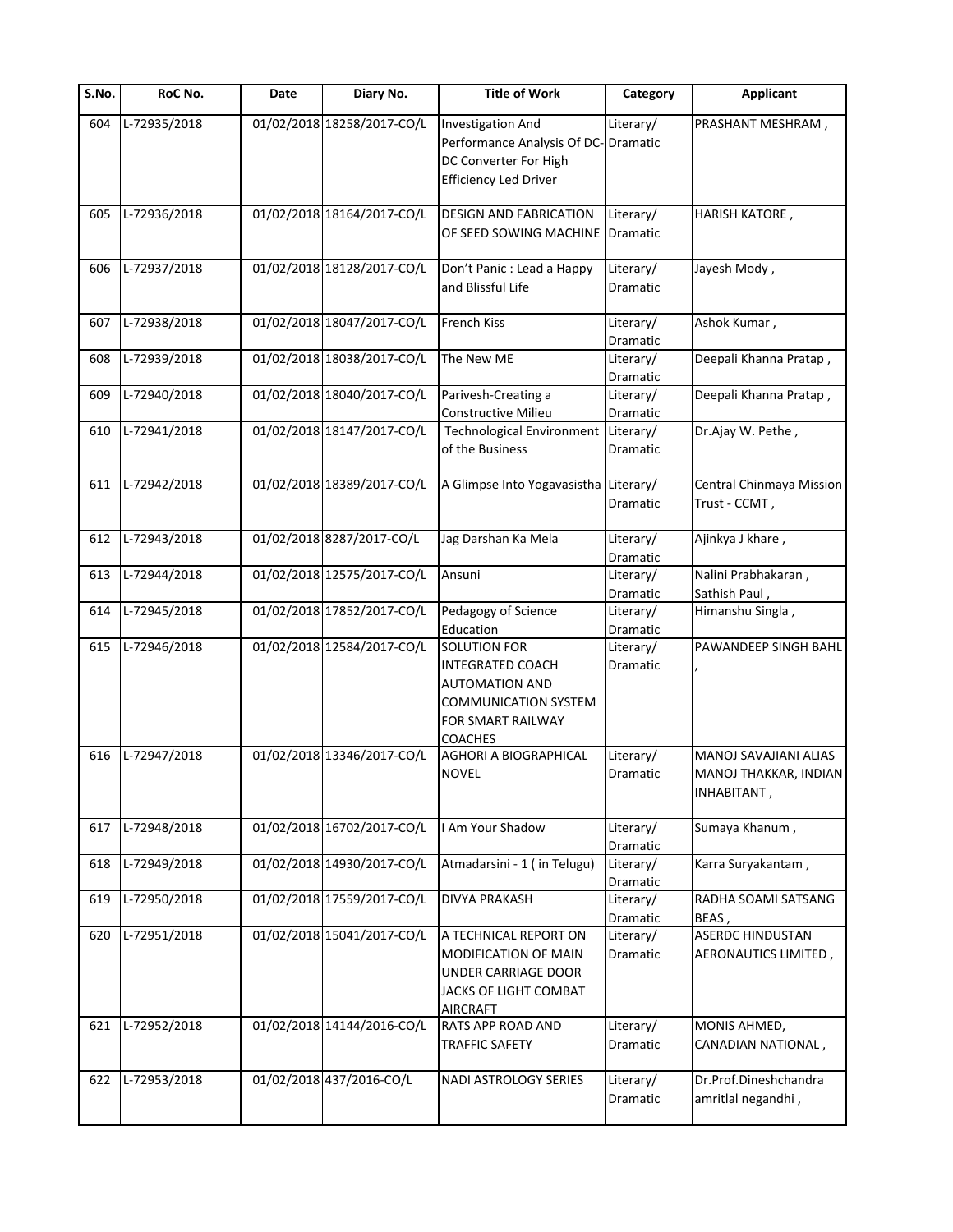| S.No. | RoC No.      | Date | Diary No.                  | <b>Title of Work</b>                                                                                                                | Category                     | <b>Applicant</b>                                                                     |
|-------|--------------|------|----------------------------|-------------------------------------------------------------------------------------------------------------------------------------|------------------------------|--------------------------------------------------------------------------------------|
| 623   | L-72954/2018 |      | 01/02/2018 8976/2017-CO/L  | <b>DUM DAAR</b>                                                                                                                     | Literary/<br>Dramatic        | Mr. Yash Raj Singh,                                                                  |
| 624   | L-72955/2018 |      | 01/02/2018 18059/2017-CO/L | <b>WATER RESOURCE</b><br><b>ENGINEERING</b>                                                                                         | Literary/<br><b>Dramatic</b> | Dr.Ajay L.Dandge,<br>Prof.DHANASHREE<br>S.MESHRAM,<br>Prof.MANISHA<br>E.CHINCHGHARE, |
| 625   | L-72956/2018 |      | 01/02/2018 10777/2016-CO/L | <b>Startup Projects for</b><br>Entrepreneurs: 50 Highly<br>Profitable Small & Medium<br><b>Industries</b>                           | Literary/<br>Dramatic        | VEENA GUPTA,                                                                         |
| 626   | L-72957/2018 |      | 01/02/2018 18255/2017-CO/L | Design and Analysis of<br>Power Factor Correction in<br>Industry using<br>Microcontroller                                           | Literary/<br>Dramatic        | NIRAJKUMAR MAURYA,                                                                   |
| 627   | L-72958/2018 |      | 01/02/2018 18121/2017-CO/L | The Lost Diadem                                                                                                                     | Literary/<br>Dramatic        | R.K. Anderson,                                                                       |
| 628   | L-72959/2018 |      | 01/02/2018 18440/2017-CO/L | An algorithm of controlling<br>closed loop rehabilitation<br>devices                                                                | Literary/<br>Dramatic        | Indian Institute of<br>Technology Delhi,                                             |
| 629   | L-72960/2018 |      | 01/02/2018 18045/2017-CO/L | The Dark Dawns                                                                                                                      | Literary/<br>Dramatic        | Mishi Soni, Trishla<br>Sharma,                                                       |
| 630   | L-72961/2018 |      | 01/02/2018 18030/2017-CO/L | EARTH SOUND SKY NAMES<br><b>MYSTICAL MUSIC</b>                                                                                      | Literary/<br>Dramatic        | ESSA P S SHARMA, R<br>RAAJITHA,                                                      |
| 631   | L-72962/2018 |      | 01/02/2018 10831/2017-CO/L | Aarogyache 3 Vardaan                                                                                                                | Literary/<br>Dramatic        | Tejgyan Global<br>Foundation,                                                        |
| 632   | L-72963/2018 |      | 01/02/2018 4140/2016-CO/L  | <b>GOLDEN LION LION RING</b>                                                                                                        | Literary/<br>Dramatic        | TVVA SRINIVAULUS,                                                                    |
| 633   | L-72964/2018 |      | 01/02/2018 4141/2016-CO/L  | <b>JAWAN RING</b>                                                                                                                   | Literary/<br>Dramatic        | TAVVA SRINIVASULU,                                                                   |
| 634   | L-72965/2018 |      | 01/02/2018 7164/2016-CO/L  | DISEASE FREE HUMAN RACE                                                                                                             | Literary/<br>Dramatic        | <b>SWAMI MUKTANAND</b><br>MAHARAJ,                                                   |
| 635   | L-72966/2018 |      | 01/02/2018 7069/2016-CO/L  | <b>STONE IS LIFE</b>                                                                                                                | Literary/<br>Dramatic        | Shri. Swastik Jalan,                                                                 |
| 636   | L-72967/2018 |      | 01/02/2018 9626/2016-CO/L  | YES I CAN ! LEVEL 2 BOOK 1<br>OF 2. MATHEMATICS                                                                                     | Literary/<br>Dramatic        | DR SUNITA GANDHI,                                                                    |
| 637   | L-72968/2018 |      | 01/02/2018 10892/2017-CO/L | <b>DEEP MATHEMATICS</b><br>(VOLUME-2)                                                                                               | Literary/<br>Dramatic        | DEEPAK KUMAR SINGH,                                                                  |
| 638   | L-72969/2018 |      | 01/02/2018 9891/2016-CO/L  | <b>DHYAN BABY</b>                                                                                                                   | Literary/<br>Dramatic        | N. KALYANI, SOLE<br>PROPRIETRIX, TRADING<br>AS DHYAN BABY,                           |
| 639   | L-72970/2018 |      | 01/02/2018 10641/2017-CO/L | <b>DEEP MATHEMATICS</b><br>(VOLUME-1)                                                                                               | Literary/<br><b>Dramatic</b> | DEEPAK KUMAR SINGH,                                                                  |
| 640   | L-72971/2018 |      | 01/02/2018 10799/2016-CO/L | <b>B.TECH. COMPUTER</b><br><b>SCIENCE &amp; ENGINEERING</b><br>WITH SPL IN BANKING,<br><b>FINANCIAL SERVICES &amp;</b><br>INSURANCE | Literary/<br>Dramatic        | UNIVERSITY OF<br>PETROLEUM & ENERGY<br>STUDIES,                                      |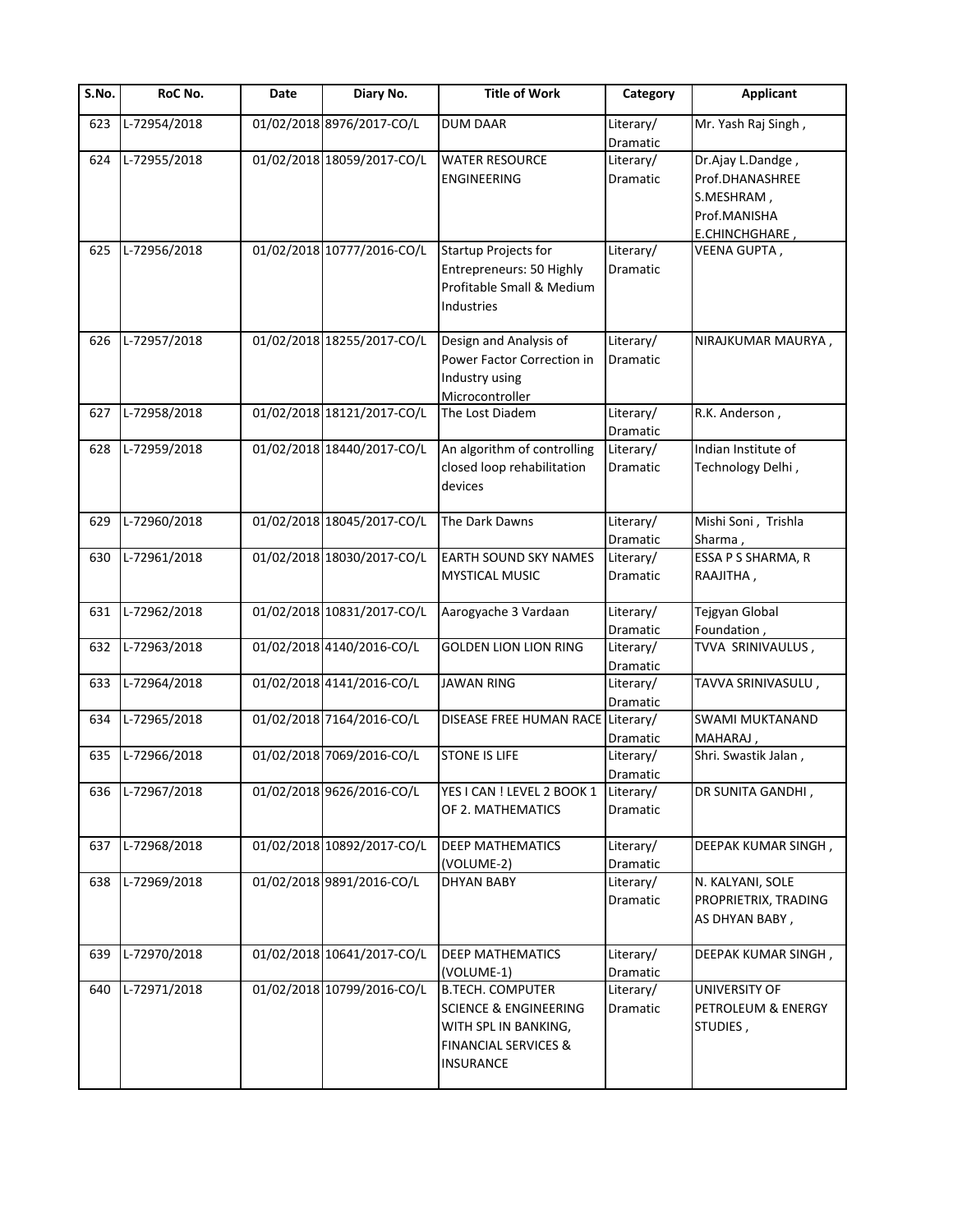| S.No. | RoC No.      | Date | Diary No.                  | Title of Work                                                                                                                                                   | Category                     | Applicant                                      |
|-------|--------------|------|----------------------------|-----------------------------------------------------------------------------------------------------------------------------------------------------------------|------------------------------|------------------------------------------------|
| 641   | L-72972/2018 |      | 02/02/2018 17583/2017-CO/L | Managed Services Market<br>by Data Center (Hosting,<br>Colocation, and Storage),<br>Infrastructure (Print Se                                                    | Literary/<br>Dramatic        | MarketsAndMarkets<br>Research Private Limited, |
| 642   | L-72973/2018 |      | 02/02/2018 17545/2017-CO/L | Testing, Inspection and<br>Certification (TIC) Market by Dramatic<br>Type (Testing, Inspection, &<br>Certification),                                            | Literary/                    | MarketsAndMarkets<br>Research Private Limited, |
| 643   | L-72974/2018 |      | 02/02/2018 17582/2017-CO/L | Fleet Management Market<br>by Deployment Type,<br>Solution (Operation, Asset,<br>Driver Management,<br>Vehicle                                                  | Literary/<br>Dramatic        | MarketsAndMarkets<br>Research Private Limited, |
| 644   | L-72975/2018 |      | 02/02/2018 18113/2017-CO/L | SOFTWARE ENGINEERING                                                                                                                                            | Literary/<br>Dramatic        | SHWETA GODE,                                   |
| 645   | L-72976/2018 |      | 02/02/2018 17544/2017-CO/L | <b>Smart Glass Market by</b><br>Technology (SPD,<br>Electrochromic, PDLC,<br>Thermochromic), End-Use<br>Industry (Arch                                          | Literary/<br>Dramatic        | MarketsAndMarkets<br>Research Private Limited  |
| 646   | L-72977/2018 |      | 02/02/2018 18264/2017-CO/L | CFD ANALYSIS OF AIR FUEL<br>MIXING IN CARBURETOR                                                                                                                | Literary/<br>Dramatic        | NEERAJ SUNHERIYA,<br>PRATIK V. LANDE,          |
| 647   | L-72978/2018 |      | 02/02/2018 18168/2017-CO/L | Bharat Ka Naya Parishram,<br>Gyan Jeet ka Savera Ho                                                                                                             | Literary/<br>Dramatic        | Sanjeev Kumar Verma,                           |
| 648   | L-72979/2018 |      | 02/02/2018 18165/2017-CO/L | PERFORMANCE ANALYSIS<br>OF CONCENTRATED<br><b>EVACUATED TUBE SOLAR</b><br>WATER HEATING SYSTEM<br>CONTAINING CuO<br><b>NANOFLUID AS WORKING</b><br><b>FLUID</b> | Literary/<br>Dramatic        | SUMEDH S JAGTAP,                               |
| 649   | L-72980/2018 |      | 02/02/2018 17542/2017-CO/L | Internet of Things<br>Technology Market by<br>Hardware (Processor,<br>Sensor, Connectivity<br>Technology), Plat                                                 | Literary/<br>Dramatic        | MarketsAndMarkets<br>Research Private Limited, |
| 650   | L-72981/2018 |      | 02/02/2018 17538/2017-CO/L | Sepsis Diagnostics Market<br>by Technology (Molecular<br>Diagnostics, Microbiology,<br>Immunoassay), Product                                                    | Literary/<br><b>Dramatic</b> | MarketsAndMarkets<br>Research Private Limited, |
| 651   | L-72982/2018 |      | 02/02/2018 17537/2017-CO/L | Lab Informatics Market by<br>Product (CDS, EDC, LES,<br>ECM, ELN, LIMS, SDMS),<br>Component (Software, Servi                                                    | Literary/<br>Dramatic        | MarketsAndMarkets<br>Research Private Limited, |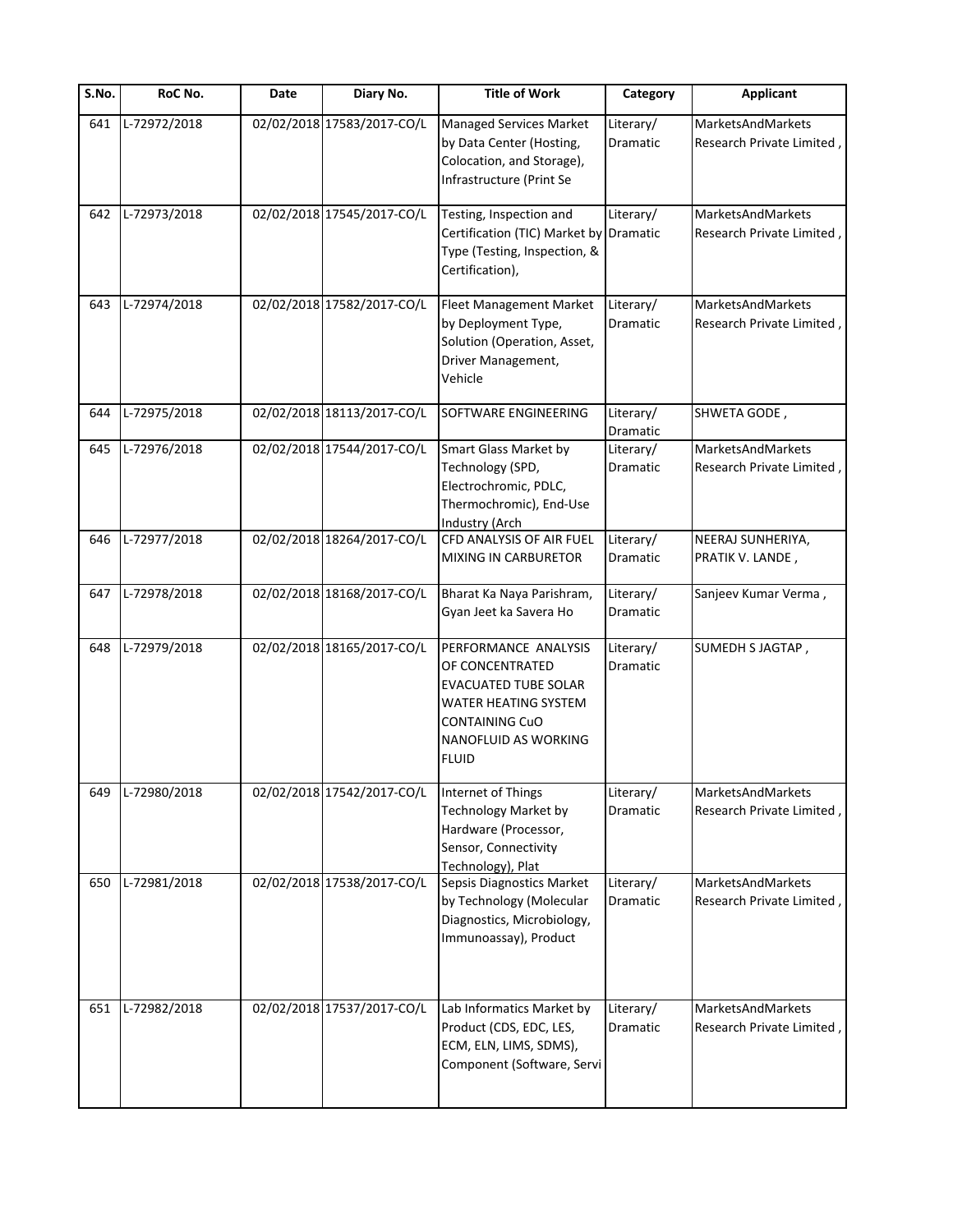| S.No. | RoC No.      | Date | Diary No.                  | <b>Title of Work</b>                                                                                                            | Category                     | <b>Applicant</b>                               |
|-------|--------------|------|----------------------------|---------------------------------------------------------------------------------------------------------------------------------|------------------------------|------------------------------------------------|
| 652   | L-72983/2018 |      | 02/02/2018 17534/2017-CO/L | Food Safety Testing Market  <br>by Contaminant (Pathogens,<br>Pesticides, GMOs, and<br>Toxins), Food Tested (M                  | Literary/<br>Dramatic        | MarketsAndMarkets<br>Research Private Limited, |
| 653   | L-72984/2018 |      | 02/02/2018 17584/2017-CO/L | Encryption Software Market Literary/<br>by Application (Disk<br>Encryption, File/Folder<br>Encryption, Database<br>Encryp       | Dramatic                     | MarketsAndMarkets<br>Research Private Limited, |
| 654   | L-72985/2018 |      | 02/02/2018 17444/2017-CO/L | Gas Engines Market by Fuel<br>(Natural Gas and Special<br>Gas), Application (Power<br>and Co-generation), En                    | Literary/<br>Dramatic        | MarketsAndMarkets<br>Research Private Limited, |
| 655   | L-72986/2018 |      | 02/02/2018 17443/2017-CO/L | Roofing Adhesives Market<br>by Resin Type (PU, Epoxy,<br>Silicone, Acrylic),<br>Technology (Solvent Borne,                      | Literary/<br><b>Dramatic</b> | MarketsAndMarkets<br>Research Private Limited, |
| 656   | L-72987/2018 |      | 02/02/2018 13623/2017-CO/L | wps office 2016 writer,<br>presentation, spreadsheet<br>book.                                                                   | Literary/<br>Dramatic        | Lalit kumar mali,                              |
| 657   | L-72988/2018 |      | 02/02/2018 17442/2017-CO/L | PTFE Fabric Market by Type<br>(Glass Fiber Fabric, and<br>Glass Mesh Fabric), End-Use<br><b>Industry (Construct</b>             | Literary/<br>Dramatic        | MarketsAndMarkets<br>Research Private Limited, |
| 658   | L-72989/2018 |      | 02/02/2018 17441/2017-CO/L | Agricultural Films Market by Literary/<br>Type (LLDPE, LDPE, Reclaim, Dramatic<br>EVA, HDPE), Application<br>(Greenhouse Film,  |                              | MarketsAndMarkets<br>Research Private Limited, |
| 659   | L-72990/2018 |      | 02/02/2018 17438/2017-CO/L | <b>TCMS Market by</b><br>Component (Vehicle Control Dramatic<br>Unit, Mobile<br>Communication Gateway, &<br>HMI), Train Type (M | Literary/                    | MarketsAndMarkets<br>Research Private Limited  |
| 660   | L-72991/2018 |      | 02/02/2018 17439/2017-CO/L | Molecular Biology Enzymes<br>and Kits & Reagents Market<br>by Product (Kits & Reagents,<br>Enzymes), Applica                    | Literary/<br>Dramatic        | MarketsAndMarkets<br>Research Private Limited, |
| 661   | L-72992/2018 |      | 02/02/2018 17435/2017-CO/L | Aircraft Cabin Lighting<br>Market by Fit (Line-Fit &<br>Retrofit), Aircraft Type<br>(NBA, WBA, VLA & RTA), L                    | Literary/<br>Dramatic        | MarketsAndMarkets<br>Research Private Limited, |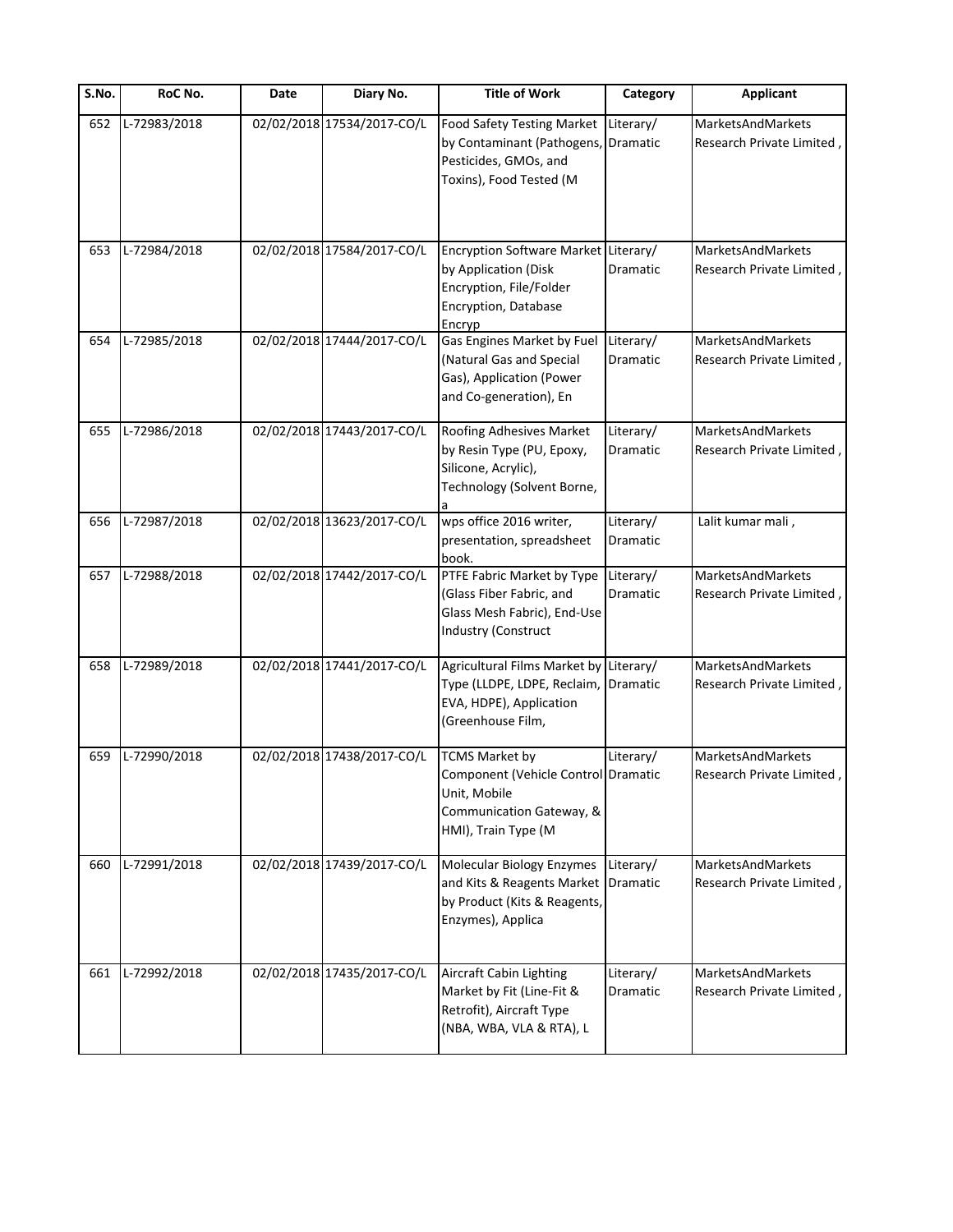| S.No. | RoC No.      | Date | Diary No.                  | <b>Title of Work</b>                                                                                         | Category              | <b>Applicant</b>                                                |
|-------|--------------|------|----------------------------|--------------------------------------------------------------------------------------------------------------|-----------------------|-----------------------------------------------------------------|
| 662   | L-72993/2018 |      | 02/02/2018 17432/2017-CO/L | Probiotics in Animal Feed<br>Market by Bacteria<br>(Lactobacilli, Streptococcus<br>Thermophiles, and Bifidob | Literary/<br>Dramatic | MarketsAndMarkets<br>Research Private Limited,                  |
| 663   | L-72994/2018 |      | 02/02/2018 14384/2017-CO/L | MODERN PORTABLE HOUSE Literary/                                                                              |                       | MR.AKASH VITTHAL                                                |
| 664   | L-72995/2018 |      | 02/02/2018 4270/2016-CO/L  | PRODUCT INFORMATION                                                                                          | Dramatic<br>Literary/ | BHOYE,<br>M/S. MANDEV TUBES                                     |
|       |              |      |                            |                                                                                                              | Dramatic              | PVT. LTD.,                                                      |
| 665   | L-72996/2018 |      | 02/02/2018 7864/2016-CO/L  | Algorithm For Image<br>Ranking Using Learning and<br><b>Training</b>                                         | Literary/<br>Dramatic | 1) Shital Dayaram Shewale<br>2) Mr. Niranjan L. Bhale,          |
| 666   | L-72997/2018 |      | 02/02/2018 11007/2016-CO/L | <b>ENIYUM KANUM VARE</b><br>UNTIL I SEE YOU AGAIN                                                            | Literary/<br>Dramatic | SHIBU MATHEWS,                                                  |
| 667   | L-72998/2018 |      | 02/02/2018 18358/2017-CO/L | Shine Maar Di                                                                                                | Literary/<br>Dramatic | SUMIT GAURAV,                                                   |
| 668   | L-72999/2018 |      | 02/02/2018 9095/2016-CO/L  | The Left Roof A way to the<br>infinity world                                                                 | Literary/<br>Dramatic | Vishvendra Singh<br>Nathawat & Narendra<br>Singh Nathawat,      |
| 669   | L-73000/2018 |      | 02/02/2018 18189/2017-CO/L | PRAKASH KI KHOJ                                                                                              | Literary/<br>Dramatic | RADHA SOAMI SATSANG<br>BEAS,                                    |
| 670   | L-73001/2018 |      | 02/02/2018 18129/2017-CO/L | Hepatoprotective Activity of Literary/<br>Plants Extracts Against CCl4<br>Induced Hepatotoxicity In<br>Rats  | Dramatic              | Dr. NEELAM KADAM,                                               |
| 671   | L-73002/2018 |      | 02/02/2018 4627/2016-CO/L  | CERTIFICATION IN MODERN<br><b>PEDAGOGY</b>                                                                   | Literary/<br>Dramatic | <b>SKILLS AND YOU</b><br><b>CONSULTANTS PRIVATE</b><br>LIMITED, |
| 672   | L-73003/2018 |      | 02/02/2018 2375/2016-CO/L  | THIRUKURAL KURALUM-<br>VILAKKA VURAIYUM                                                                      | Literary/<br>Dramatic | Commercial Publications,                                        |
| 673   | L-73004/2018 |      | 02/02/2018 13001/2016-CO/L | Pardesh                                                                                                      | Literary/<br>Dramatic | Arpitam Chatterjee,                                             |
| 674   | L-73005/2018 |      | 02/02/2018 6100/2016-CO/L  | Market Pulse                                                                                                 | Literary/<br>Dramatic | Market Pulse,                                                   |
| 675   | L-73006/2018 |      | 02/02/2018 13044/2016-CO/L | <b>CASHLESS ECONOMY</b><br>SOLUTION VIA DEBIT OR<br><b>CREDIT CARD</b>                                       | Literary/<br>Dramatic | MAYUR SUBHASH NAIK,                                             |
| 676   | L-73007/2018 |      | 02/02/2018 10882/2016-CO/L | i4 communication                                                                                             | Literary/<br>Dramatic | 14 COMMUNICATIONS<br>PVT. LTD. [ MR. K.B.<br>NAGARAJ],          |
| 677   | L-73008/2018 |      | 02/02/2018 2189/2016-CO/L  | SIGNIFICANCE OF<br><b>EXPERIMENTAL DESIGNS N</b><br>AGRICULTURAL RESEARCH                                    | Literary/<br>Dramatic | DR.U.C.SUD,                                                     |
| 678   | L-73009/2018 |      | 02/02/2018 9139/2016-CO/L  | THE ADVENTURES OF<br>HARVEY MOUSE SLEEPOVER                                                                  | Literary/<br>Dramatic | TANIA POONAWALLA,                                               |
| 679   | L-73010/2018 |      | 02/02/2018 9140/2016-CO/L  | JAYACHA AAPLAYA<br>SWAPANWAR VISHWAS<br><b>ASTO TOCH AAYUSH</b><br><b>GHADVITO</b>                           | Literary/<br>Dramatic | TUSHAR SHENDE,                                                  |
| 680   | L-73011/2018 |      | 02/02/2018 10525/2016-CO/L | SOLAR NANO BULET TRAIN                                                                                       | Literary/<br>Dramatic | JAI PRAKASH SINGH,                                              |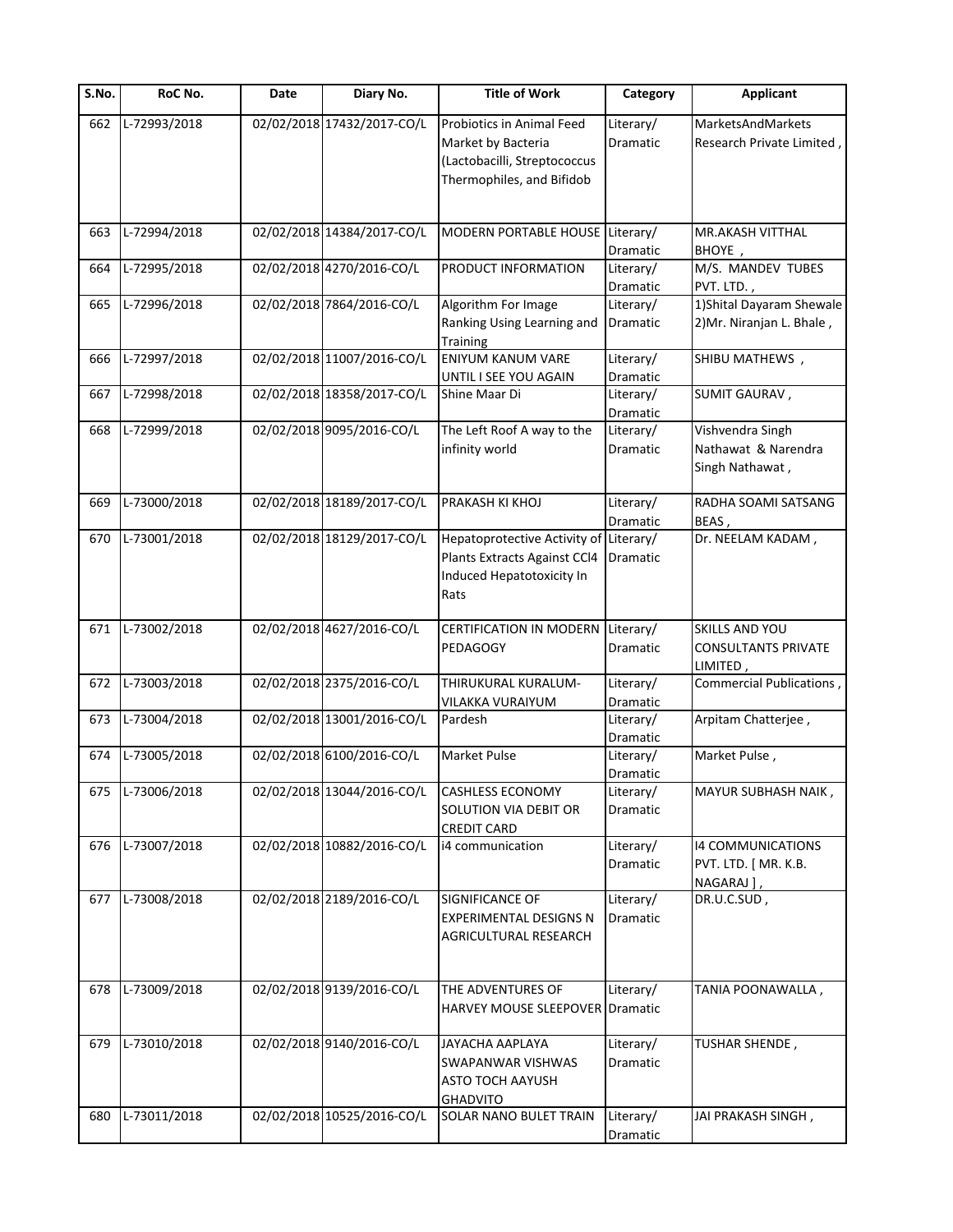| S.No. | RoC No.      | Date | Diary No.                  | <b>Title of Work</b>                                                                                         | Category                     | <b>Applicant</b>                                                                                             |
|-------|--------------|------|----------------------------|--------------------------------------------------------------------------------------------------------------|------------------------------|--------------------------------------------------------------------------------------------------------------|
| 681   | L-73012/2018 |      | 02/02/2018 13002/2016-CO/L | <b>GEORGE OF EAST</b>                                                                                        | Literary/<br>Dramatic        | Wilson Varghese,                                                                                             |
| 682   | L-73013/2018 |      | 02/02/2018 8185/2016-CO/L  | LRU FUNCTIONAL TEST<br>SOFTWARE AND<br>PROCEDURE FOR AVIONICS<br>SYSTEM OF A TRAINER<br>AIRCRAFT             | Literary/<br>Dramatic        | AIRCRAFT RESEARCH AND<br>DESIGN CENTRE, ARDC,<br><b>HINDUSTAN</b><br>AERONAUTICS LIMITED,<br>HAL, BENGALARU, |
| 683   | L-73014/2018 |      | 02/02/2018 9986/2016-CO/L  | Trainee manual for<br>Certification program for<br>Fiber Optics Installer for<br>Outside Plant (OSP) cabling | Literary/<br>Dramatic        | Sterlite Technologies Ltd.                                                                                   |
| 684   | L-73015/2018 |      | 02/02/2018 196/2016-CO/L   | PAHARGANJ                                                                                                    | Literary/<br><b>Dramatic</b> | HANUMAN PRASAD RAI,<br>DHEERAJ VIRMANI,<br>RAKESH RANJAN KUMAR,                                              |
| 685   | L-73016/2018 |      | 02/02/2018 7065/2016-CO/L  | General Aptitude: CSIR -<br>UGC NET (JRF & LS) - For<br>Part A                                               | Literary/<br><b>Dramatic</b> | Orbit Biotech Pvt. Ltd.,                                                                                     |
| 686   | L-73017/2018 |      | 02/02/2018 8276/2016-CO/L  | The Known Stranger                                                                                           | Literary/<br>Dramatic        | Himanshu Vaidya,                                                                                             |
| 687   | L-73018/2018 |      | 02/02/2018 9370/2016-CO/M  | Milo to sahi                                                                                                 | Literary/<br>Dramatic        | Devansh Srivastava,                                                                                          |
| 688   | L-73019/2018 |      | 02/02/2018 4144/2016-CO/L  | <b>SCARY CITY</b>                                                                                            | Literary/<br>Dramatic        | TVVA SRINIVASULU,                                                                                            |
| 689   | L-73020/2018 |      | 02/02/2018 7597/2016-CO/L  | <b>GL PLUS</b>                                                                                               | Literary/<br><b>Dramatic</b> | <b>GOLD CONCEPTS</b><br>TECHNOLOGIES PVT. LTD                                                                |
| 690   | L-73021/2018 |      | 02/02/2018 4143/2016-CO/L  | <b>BUDHA RING</b>                                                                                            | Literary/<br>Dramatic        | TAVVA SRINIVASULU,                                                                                           |
| 691   | L-73022/2018 |      | 05/02/2018 18098/2017-CO/L | Space Time Motion,<br>Prescriptions For Health                                                               | Literary/<br>Dramatic        | Sambhaji Narayan<br>Bhavsar,                                                                                 |
| 692   | L-73023/2018 |      | 05/02/2018 18032/2017-CO/L | <b>SURSANGAM PART-1</b>                                                                                      | Literary/<br>Dramatic        | DAVINDER KUMAR<br>SANTOSHI,                                                                                  |
| 693   | L-73024/2018 |      | 05/02/2018 18084/2017-CO/L | <b>WHEN KARMA RETURNS</b><br>WHO CAN RETALIATE                                                               | Literary/<br>Dramatic        | Kotrakona. Ananda.<br>Harinatha Reddy,                                                                       |
| 694   | L-73025/2018 |      | 05/02/2018 18079/2017-CO/L | Aghathinai                                                                                                   | Literary/<br>Dramatic        | Amlopavaraj Martin,                                                                                          |
| 695   | L-73026/2018 |      | 05/02/2018 18295/2017-CO/L | <b>GRAFALCO PRE- SCHOOL</b><br>PHONIC PRIMER READER                                                          | Literary/<br>Dramatic        | NAVNEET EDUCATION<br>LTD,                                                                                    |
| 696   | L-73027/2018 |      | 05/02/2018 18124/2017-CO/L | Design of Low Power Area<br>Efficient Shift Register Using Dramatic<br><b>Transmission Gate</b>              | Literary/                    | Vishal D. Jaiswal,                                                                                           |
| 697   | L-73028/2018 |      | 05/02/2018 18351/2017-CO/L | <b>SANT MARG</b>                                                                                             | Literary/<br>Dramatic        | RADHA SOAMI SATSANG<br>BEAS,                                                                                 |
| 698   | L-73029/2018 |      | 05/02/2018 18063/2017-CO/L | <b>AUTOMATIC CRACK</b><br>DETECTING VEHICLE FOR<br>RAILWAY TRACK                                             | Literary/<br>Dramatic        | HEMLATA NASARE,                                                                                              |
| 699   | L-73030/2018 |      | 05/02/2018 18326/2017-CO/L | IK                                                                                                           | Literary/<br>Dramatic        | VANCHINATHAN S,                                                                                              |
| 700   | L-73031/2018 |      | 05/02/2018 18324/2017-CO/L | Media Publishing (CD)                                                                                        | Literary/<br>Dramatic        | ketan shah,                                                                                                  |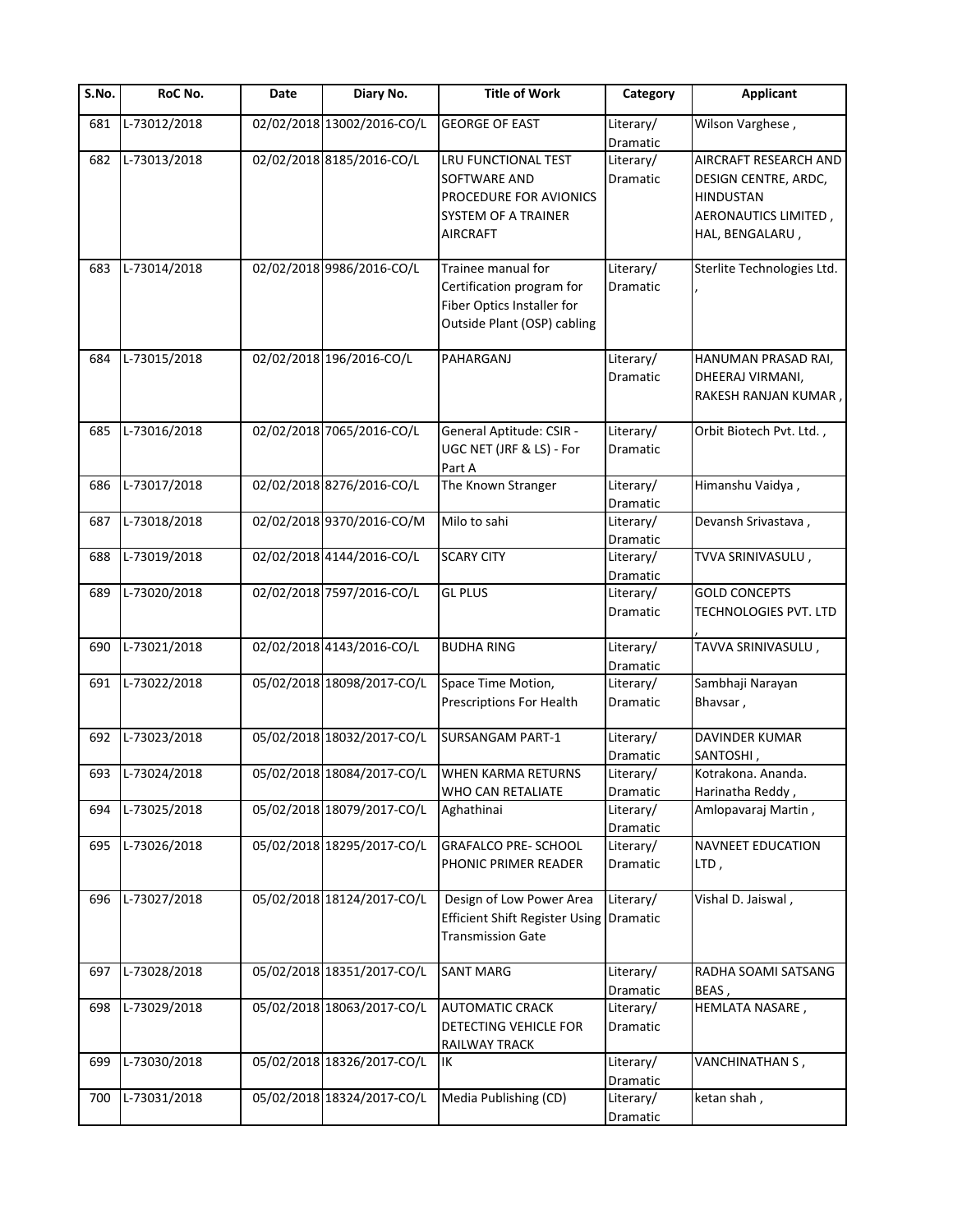| S.No. | RoC No.            | Date | Diary No.                  | <b>Title of Work</b>                                                                                                                   | Category              | <b>Applicant</b>                                                                                       |
|-------|--------------------|------|----------------------------|----------------------------------------------------------------------------------------------------------------------------------------|-----------------------|--------------------------------------------------------------------------------------------------------|
| 701   | L-73032/2018       |      | 05/02/2018 18323/2017-CO/L | <b>KATHIR'S POLAROID</b>                                                                                                               | Literary/<br>Dramatic | SANGEETH PS,                                                                                           |
| 702   | L-73033/2018       |      | 05/02/2018 18287/2017-CO/L | <b>SAVE COW SAVE NATION</b>                                                                                                            | Literary/<br>Dramatic | ANIL MULCHANDANI,                                                                                      |
| 703   | L-73034/2018       |      | 05/02/2018 9915/2016-CO/L  | SUSHUMNA KRIYAYOGA                                                                                                                     | Literary/             | Divya Babaji Sushumna                                                                                  |
|       |                    |      |                            |                                                                                                                                        | Dramatic              | Kriyayoga Foundation,                                                                                  |
| 704   | L-73035/2018       |      | 05/02/2018 18246/2017-CO/L | O JAANA                                                                                                                                | Literary/<br>Dramatic | prashant edwin,                                                                                        |
| 705   | L-73036/2018       |      | 05/02/2018 18250/2017-CO/L | Conceptual Design and                                                                                                                  | Literary/             | Amit Gudadhe,                                                                                          |
|       |                    |      |                            | Analysis of Exhibition Hall of Dramatic<br>Long Span Steel Structure                                                                   |                       |                                                                                                        |
| 706   | L-73037/2018       |      | 05/02/2018 18244/2017-CO/L | <b>I MISS YOU</b>                                                                                                                      | Literary/<br>Dramatic | Rakesh Kumar,                                                                                          |
| 707   | L-73038/2018       |      | 05/02/2018 18229/2017-CO/L | DMIETR, Sawangi Meghe,                                                                                                                 | Literary/             | Shirish Gandhare,                                                                                      |
|       |                    |      |                            | WARDHA Maharashtra, pin-Dramatic<br>442001                                                                                             |                       |                                                                                                        |
| 708   | L-73039/2018       |      | 05/02/2018 18200/2017-CO/L | THEORY OF EQUATION OF<br>ALGEBRA- A NEW METHOD                                                                                         | Literary/<br>Dramatic | ANUP KUMAR DAS,                                                                                        |
| 709   | L-73040/2018       |      | 05/02/2018 18193/2017-CO/L | PERSPECTIVES SPIRITUELLES Literary/<br>VOLUME I (SPIRITUAL<br>PERSPECTIVES, VOLUME 1)                                                  | Dramatic              | RADHA SOAMI SATSANG<br>BEAS,                                                                           |
| 710   | L-73041/2018       |      | 05/02/2018 18330/2017-CO/L | Lab Chart: Travelling                                                                                                                  | Literary/             | Akshay Devidasrao Isalkar                                                                              |
|       |                    |      |                            | Salesman Problem (TSP)                                                                                                                 | Dramatic              |                                                                                                        |
| 711   | L-73042/2018       |      | 05/02/2018 18185/2017-CO/L | FIRING ANGLE CONTROL OF<br>TRIAC BASED SINGLE PHASE<br><b>AC REGULATOR</b>                                                             | Literary/<br>Dramatic | Ms. Nivedita Pande,                                                                                    |
| 712   | L-73043/2018       |      | 05/02/2018 18118/2017-CO/L | Koya                                                                                                                                   | Literary/<br>Dramatic | Sanjeev Jain,                                                                                          |
|       | 713   L-73044/2018 |      | 05/02/2018 18090/2017-CO/L | <b>DESIGN AND FABRICATION</b>                                                                                                          | Literary/             | <b>MAYANK AVINASH GAODI</b>                                                                            |
|       |                    |      |                            | OF POTATO PEELING<br><b>MACHINE</b>                                                                                                    | Dramatic              |                                                                                                        |
| 714   | L-73045/2018       |      | 05/02/2018 18048/2017-CO/L | SURVEYING-II                                                                                                                           | Literary/<br>Dramatic | <b>HARSHAL RAMESHRAO</b><br>NIKHADE, NIKHIL<br>VINAYAK DESHMUKH,<br><b>SANKET GAJANAN</b><br>KALAMKAR, |
| 715   | L-73046/2018       |      | 05/02/2018 18029/2017-CO/L | <b>WAIVER REPORT ON</b><br><b>EXPLOSION PROOFNESS</b><br>TEST FOR 7.5 KW STARTER<br><b>GENERATOR USED IN</b><br>HELICOPTER APPLICATION | Literary/<br>Dramatic | <b>ASERDC HINDUSTAN</b><br><b>AERONAUTICS LIMITED</b><br>LUCKNOW,                                      |
| 716   | L-73047/2018       |      | 05/02/2018 16467/2017-CO/L | Sare Jaha Se Achcha                                                                                                                    | Literary/<br>Dramatic | Mahendra Pendharkar,                                                                                   |
| 717   | L-73048/2018       |      | 05/02/2018 18033/2017-CO/L | <b>INTERPRETATION OF</b><br>SECTION 377 OF INDIAN<br>PENAL CODE 1860                                                                   | Literary/<br>Dramatic | PRIYANKA BHARIHOKE,                                                                                    |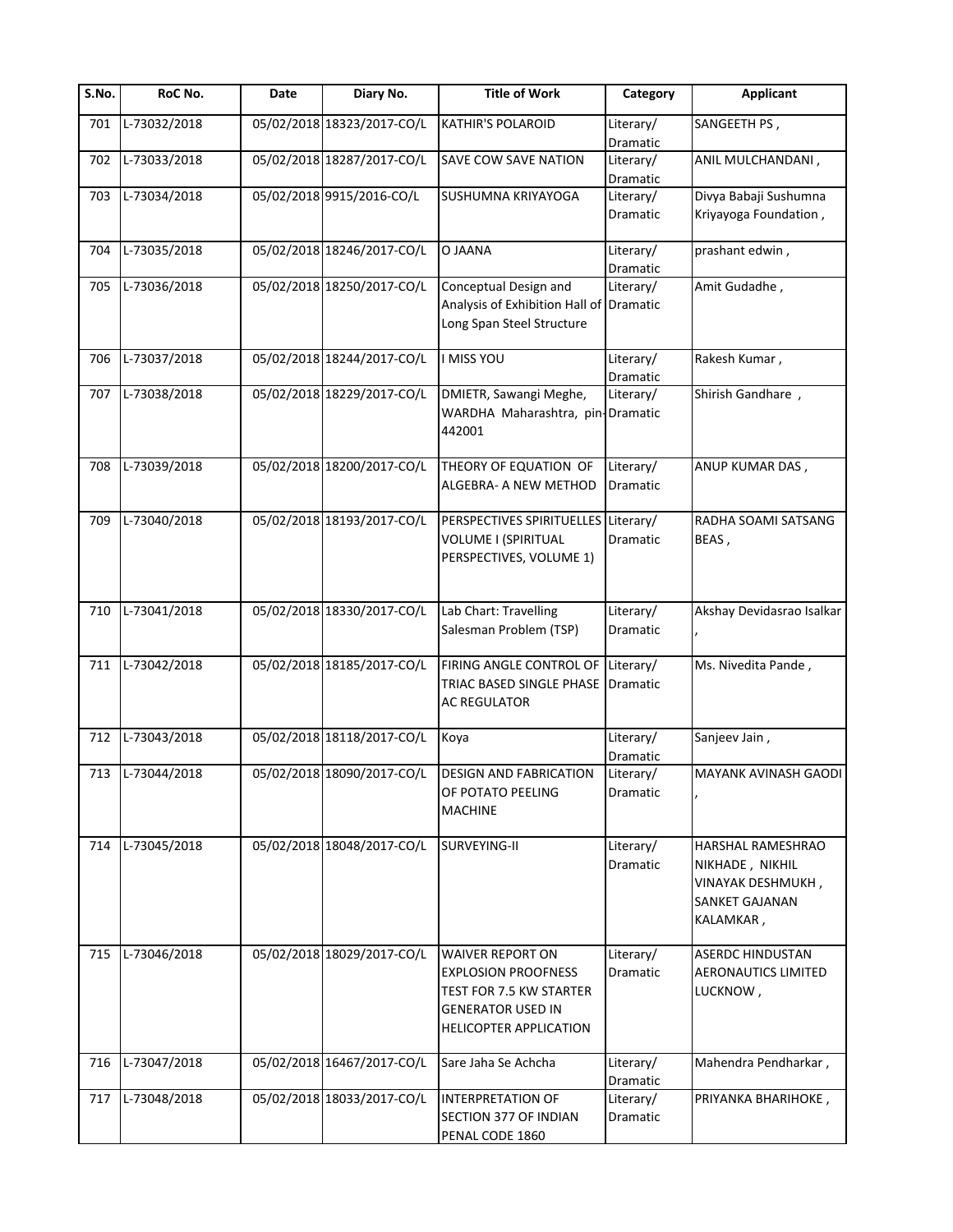| S.No. | RoC No.      | Date | Diary No.                  | <b>Title of Work</b>                 | Category              | <b>Applicant</b>                |
|-------|--------------|------|----------------------------|--------------------------------------|-----------------------|---------------------------------|
| 718   | L-73049/2018 |      | 05/02/2018 18035/2017-CO/L | THEORETICAL ESTIMATION               | Literary/             | <b>ASERDC HINDUSTAN</b>         |
|       |              |      |                            | AND VALIDATION OF                    | Dramatic              | <b>AERONAUTICS LIMITED</b>      |
|       |              |      |                            | VARIATION IN OUTPUT OF               |                       | LUCKNOW,                        |
|       |              |      |                            | <b>CAPACITANCE BASED</b>             |                       |                                 |
|       |              |      |                            | SENSOR WITH RESPECT TO               |                       |                                 |
|       |              |      |                            | <b>VARIATION IN FUEL</b>             |                       |                                 |
|       |              |      |                            | <b>TEMPERATURE</b>                   |                       |                                 |
|       |              |      |                            |                                      |                       |                                 |
| 719   | L-73050/2018 |      | 05/02/2018 18348/2017-CO/L | <b>SANT KABIR</b>                    | Literary/             | RADHA SOAMI SATSANG             |
|       |              |      |                            |                                      | Dramatic              | BEAS,                           |
| 720   | L-73051/2018 |      | 05/02/2018 5372/2016-CO/L  | <b>GOLDY DA GOLD</b>                 | Literary/             | <b>DINESH SINGH</b>             |
|       |              |      |                            |                                      | Dramatic              | SAHRAWAT,                       |
| 721   | L-73052/2018 |      | 05/02/2018 14480/2016-CO/L | <b>HOBSON'S</b>                      | Literary/             | DURBAR DE,                      |
|       |              |      |                            |                                      | Dramatic              |                                 |
| 722   | L-73053/2018 |      | 05/02/2018 7220/2016-CO/L  | DAY CARE NIGHT CARE                  | Literary/             | G. SREEDHAR,                    |
|       |              |      | 05/02/2018 7218/2016-CO/L  |                                      | Dramatic              |                                 |
| 723   | L-73054/2018 |      |                            | <b>LEGENDARY RESIDENT</b>            | Literary/             | G. SREEDHAR,                    |
|       |              |      |                            | (SENIOR RESIDENT)                    | Dramatic              |                                 |
| 724   | L-73055/2018 |      | 05/02/2018 17922/2017-CO/L | Wo Lamhe                             | Literary/             | Tabassum Muneer<br>Berberawala, |
| 725   | L-73056/2018 |      | 05/02/2018 15846/2017-CO/L | Earth to Centauri The First          | Dramatic<br>Literary/ | Saurabhkumar Lal,               |
|       |              |      |                            | Journey                              | Dramatic              |                                 |
| 726   | L-73057/2018 |      | 05/02/2018 1504/2017-CO/L  | JEEV VIGYAN VOL 1 CLASS XI Literary/ |                       | SH.GHANSHYAM GUPTA,             |
|       |              |      |                            |                                      | Dramatic              |                                 |
| 727   | L-73058/2018 |      | 05/02/2018 3951/2017-CO/L  | 'THE LA' FAMILIA (DIET               | Literary/             | THE LA' FAMILIA,                |
|       |              |      |                            | MENU) '                              | Dramatic              |                                 |
| 728   | L-73059/2018 |      | 05/02/2018 7217/2016-CO/L  | <b>GREEN GARB</b>                    | Literary/             | G. SREEDHAR,                    |
|       |              |      |                            |                                      | Dramatic              |                                 |
| 729   | L-73060/2018 |      | 05/02/2018 7222/2016-CO/L  | <b>BULK BOOKING FOR BULK</b>         | Literary/             | G. SREEDHAR,                    |
|       |              |      |                            | <b>COOKING</b>                       | Dramatic              |                                 |
| 730   | L-73061/2018 |      | 05/02/2018 9620/2016-CO/L  | YES I CAN ! LEVEL 3 BOOK 2           | Literary/             | DR SUNITA GANDHI,               |
|       |              |      |                            | OF 2 MATHEMATICS                     | Dramatic              |                                 |
|       |              |      |                            |                                      |                       |                                 |
| 731   | L-73062/2018 |      | 05/02/2018 17947/2017-CO/L | <b>HAND BOOK FOR THE</b>             | Literary/             | G SEKAR,                        |
|       |              |      |                            | <b>INSOLVENCY AND</b>                | Dramatic              |                                 |
|       |              |      |                            | <b>BANKRUPTCY CODE 2016</b>          |                       |                                 |
|       |              |      |                            |                                      |                       |                                 |
| 732   | L-73063/2018 |      | 05/02/2018 9593/2016-CO/L  | <b>HOTS IN MATHS LEVEL 5</b>         | Literary/             | DR SUNITA GANDHI,               |
|       |              |      |                            | <b>MATHEMATICS</b>                   | Dramatic              |                                 |
| 733   | L-73064/2018 |      | 05/02/2018 17789/2017-CO/L | <b>Tere Liye</b>                     | Literary/             | Vikram Aulakh,                  |
|       |              |      |                            |                                      | Dramatic              |                                 |
| 734   | L-73065/2018 |      | 05/02/2018 17673/2017-CO/L | The Princess & The                   | Literary/             | Pranav Chaturvedi,              |
|       |              |      |                            | General's Coup D'état                | Dramatic              |                                 |
| 735   | L-73066/2018 |      | 05/02/2018 17730/2017-CO/L | <b>CLOUD COMPUTING</b>               | Literary/             | Mr. Milind Tote,                |
|       |              |      |                            |                                      | Dramatic              |                                 |
| 736   | L-73067/2018 |      | 05/02/2018 14706/2017-CO/L | You've got to                        | Literary/             | HARSH KUMAR SINGHAL             |
|       |              |      |                            |                                      | Dramatic              |                                 |
| 737   | L-73068/2018 |      | 05/02/2018 17935/2017-CO/L | Women Development and                | Literary/             | ANIL MULCHANDANI,               |
|       |              |      |                            | Empowerments                         | Dramatic              |                                 |
|       |              |      |                            | Government and Public                |                       |                                 |
|       |              |      |                            | Operation Program for                |                       |                                 |
|       |              |      |                            | Ministry of Women                    |                       |                                 |
|       |              |      |                            | Development                          |                       |                                 |
| 738   | L-73069/2018 |      | 05/02/2018 17765/2017-CO/L | <b>DIGITAL SIGNAL</b>                | Literary/             | Mr. Pranav Kothe,               |
|       |              |      |                            | <b>PROCESSING</b>                    | Dramatic              |                                 |
| 739   | L-73070/2018 |      | 05/02/2018 17712/2017-CO/L | Grammar - In - Graphics              | Literary/             | Sachala Bala Mishra,            |
|       |              |      |                            | Volume - 4                           | Dramatic              |                                 |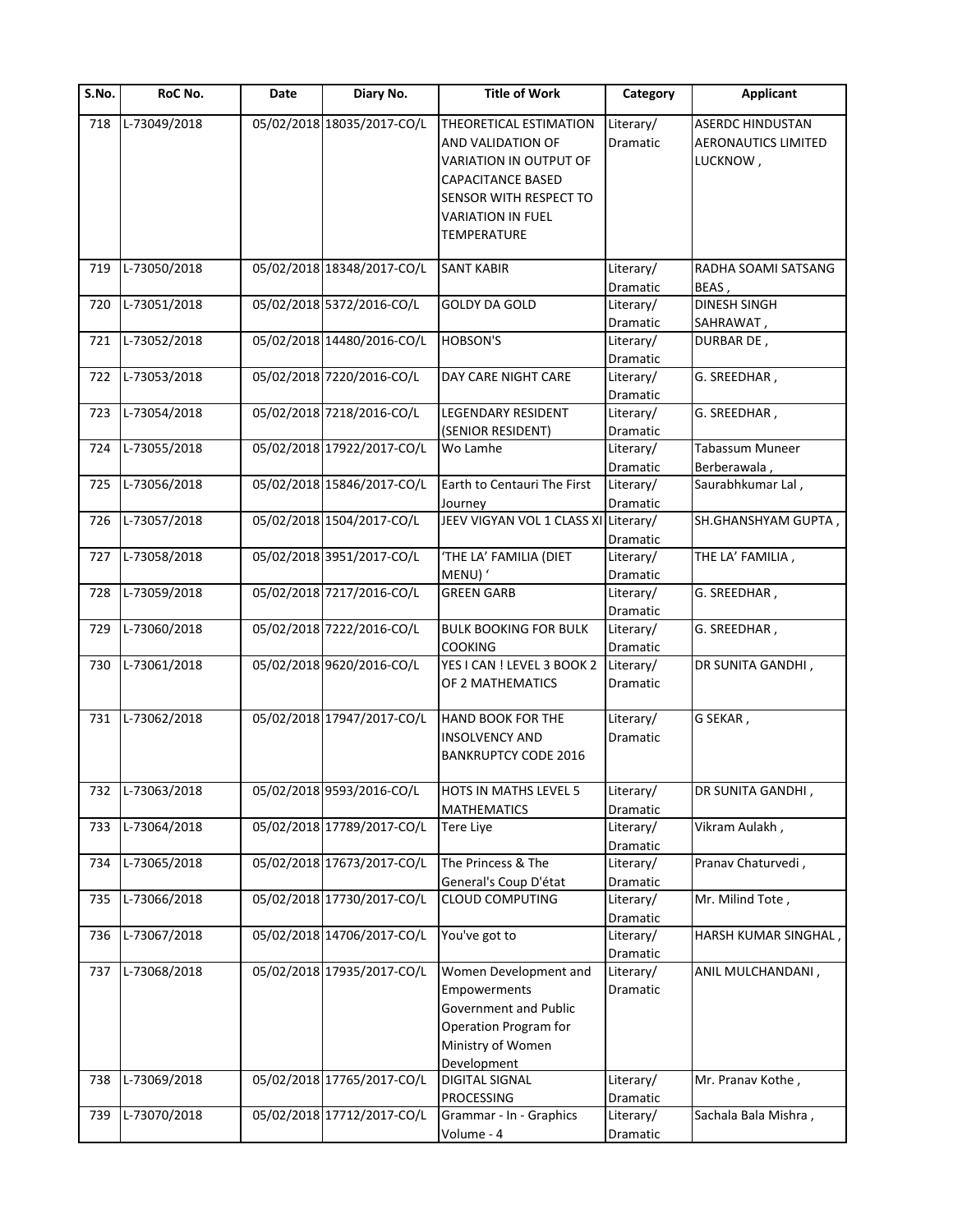| S.No. | <b>RoC No.</b> | Date | Diary No.                  | <b>Title of Work</b>                                                                                                                           | Category                     | <b>Applicant</b>                                          |
|-------|----------------|------|----------------------------|------------------------------------------------------------------------------------------------------------------------------------------------|------------------------------|-----------------------------------------------------------|
| 740   | L-73071/2018   |      | 05/02/2018 9590/2016-CO/L  | HOTS IN MATHS LEVEL 3<br><b>MATHEMATICS</b>                                                                                                    | Literary/<br>Dramatic        | DR SUNITA GANDHI,                                         |
| 741   | L-73072/2018   |      | 05/02/2018 9619/2016-CO/L  | YES I CAN ! LEVEL 5 BOOK 2<br>OF 2 MATHEMATICS                                                                                                 | Literary/<br>Dramatic        | DR SUNITA GANDHI,                                         |
| 742   | L-73073/2018   |      | 05/02/2018 10810/2017-CO/M | EK DIN                                                                                                                                         | Literary/<br>Dramatic        | Abhishek Jhaveri,                                         |
| 743   | L-73074/2018   |      | 05/02/2018 18356/2017-CO/L | <b>Signals and Systems</b>                                                                                                                     | Literary/<br>Dramatic        | Sandip Desai, Vaishali<br>Niranjane,                      |
| 744   | L-73075/2018   |      | 05/02/2018 18343/2017-CO/L | valyankit aayushya                                                                                                                             | Literary/<br>Dramatic        | MAYUR KISHOR PANHALE                                      |
| 745   | L-73076/2018   |      | 05/02/2018 18337/2017-CO/L | Rise to Fame                                                                                                                                   | Literary/<br>Dramatic        | Gurinder Rana,                                            |
| 746   | L-73077/2018   |      | 05/02/2018 18319/2017-CO/L | PADDLE ON                                                                                                                                      | Literary/<br>Dramatic        | Suraj Dokania,                                            |
| 747   | L-73078/2018   |      | 05/02/2018 18317/2017-CO/L | santhnaidu - professional<br>from ooru                                                                                                         | Literary/<br>Dramatic        | Santosh Naidu,                                            |
| 748   | L-73079/2018   |      | 05/02/2018 18243/2017-CO/L | Design and Fabrication of<br>Multipurpose Trolley for<br><b>Material Handling</b>                                                              | Literary/<br>Dramatic        | Sanjay N Aloni,                                           |
| 749   | L-73080/2018   |      | 05/02/2018 18037/2017-CO/L | SKILLS FOR SUCCESSFUL<br>AND HAPPY LIFE                                                                                                        | Literary/<br>Dramatic        | SHIVSHANKAR SANGALE,                                      |
| 750   | L-73081/2018   |      | 05/02/2018 8481/2016-CO/L  | Fiber Optic Installer for FTTX Literary/                                                                                                       | Dramatic                     | Sterlite Technologies Ltd.                                |
| 751   | L-73082/2018   |      | 05/02/2018 17651/2017-CO/L | MOHAN A DISCOURSE OF<br><b>DISSENT</b>                                                                                                         | Literary/<br>Dramatic        | RAMESH ASHER,                                             |
| 752   | L-73083/2018   |      | 05/02/2018 18067/2017-CO/L | OPEN LOOP CONTROL OF<br><b>DSTATCOM USING</b><br>MULTILEVEL INVERTER<br><b>TOPOLOGY</b>                                                        | Literary/<br>Dramatic        | Ms. Nivedita Pande,                                       |
| 753   | L-73084/2018   |      | 05/02/2018 17945/2017-CO/L | REVERSING MECHANISM OF<br><b>AIR OPERATED PISTON</b>                                                                                           | Literary/<br><b>Dramatic</b> | Paritosh Prakash Pradhan                                  |
| 754   | L-73085/2018   |      | 05/02/2018 1625/2016-CO/L  | <b>Funding Paradigms and</b><br><b>Challenges of Social</b><br>Enterprises: A study of<br>Social Enterprises with focus<br>on Karnataka state. | Literary/<br>Dramatic        | Preeti E Ramanathan,                                      |
| 755   | L-73086/2018   |      | 06/02/2018 18387/2017-CO/L | <b>GRACEFUL AGING</b>                                                                                                                          | Literary/<br>Dramatic        | Central Chinmaya Mission<br>Trust - CCMT,                 |
| 756   | L-73087/2018   |      | 06/02/2018 18046/2017-CO/L | <b>ENVIRONMENTAL</b><br>MANAGEMENT                                                                                                             | Literary/<br>Dramatic        | CHARUTA S.WAGHMARE                                        |
| 757   | L-73088/2018   |      | 06/02/2018 18203/2017-CO/L | <b>Structural Analysis-II</b>                                                                                                                  | Literary/<br>Dramatic        | Prof.Bhupesh<br>P.Nandurkar,<br>Prof. Vaishali N. Mendhe, |
| 758   | L-73089/2018   |      | 06/02/2018 18289/2017-CO/L | Entrepreneur                                                                                                                                   | Literary/<br>Dramatic        | DR.HETAL GAGLANI,                                         |
| 759   | L-73090/2018   |      | 06/02/2018 18167/2017-CO/L | <b>GEETAMALIKA</b>                                                                                                                             | Literary/<br>Dramatic        | DR. BIMAL KANTI SARKAR                                    |
| 760   | L-73091/2018   |      | 06/02/2018 18091/2017-CO/L | <b>BUILDING SERVICES</b>                                                                                                                       | Literary/<br>Dramatic        | ATUL KURZEKAR, SAGAR<br>DHENGARE,                         |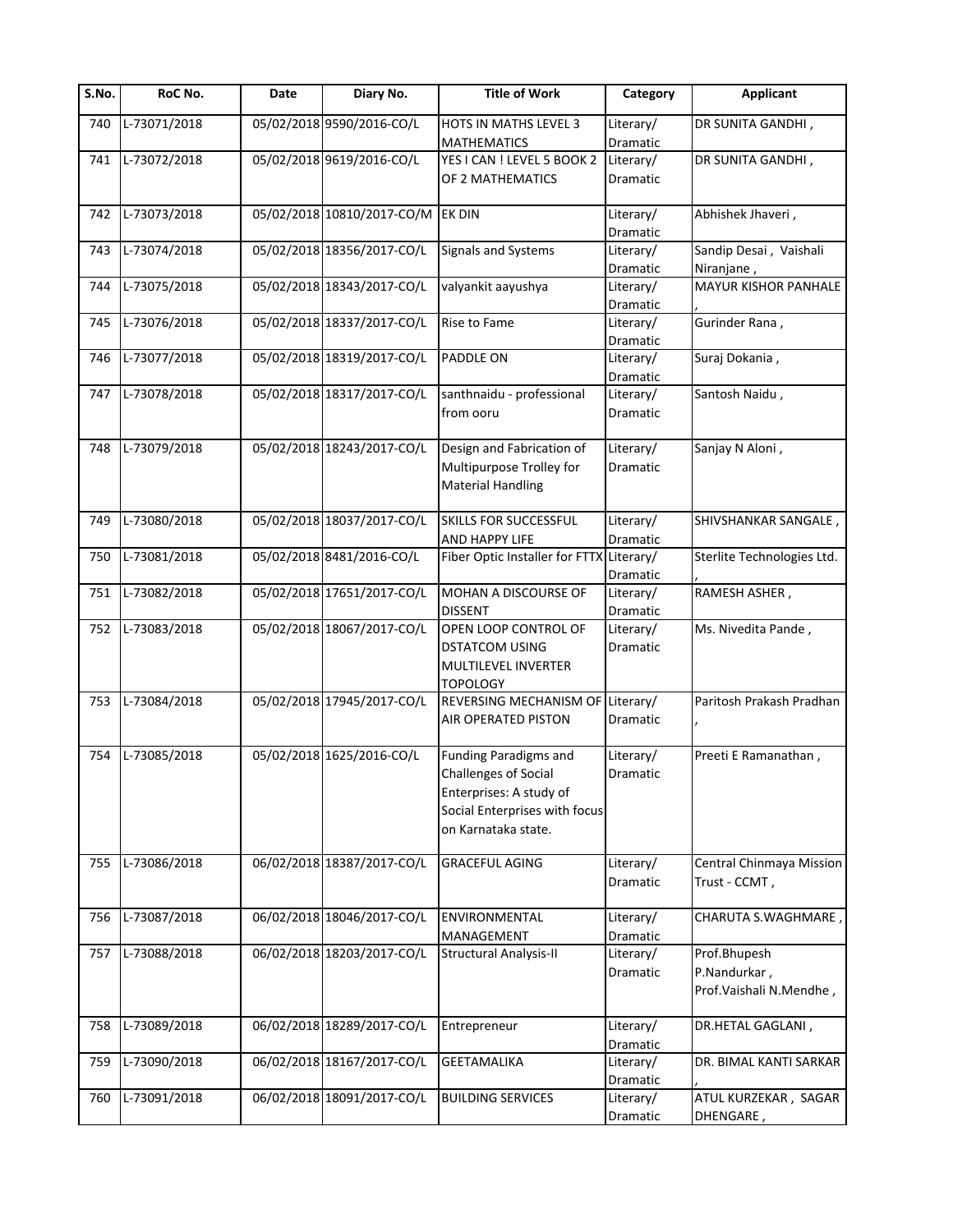| S.No. | RoC No.            | Date | Diary No.                  | <b>Title of Work</b>                       | Category              | <b>Applicant</b>                    |
|-------|--------------------|------|----------------------------|--------------------------------------------|-----------------------|-------------------------------------|
| 761   | L-73092/2018       |      | 06/02/2018 17509/2017-CO/L | Kuch Choda To Nahi                         | Literary/<br>Dramatic | Dr.Anita Bhatnagar Jain,            |
| 762   | L-73093/2018       |      | 06/02/2018 5567/2015-CO/L  | Eat What You Want & Lose                   | Literary/             | Mohit Thukral,                      |
|       |                    |      |                            | Weight                                     | Dramatic              |                                     |
| 763   | L-73094/2018       |      | 06/02/2018 17572/2017-CO/L | Baal Paryavaran Naitikta<br>Kahani Sangrah | Literary/<br>Dramatic | Dr. Anita Bhatnagar Jain,           |
|       |                    |      |                            |                                            |                       |                                     |
| 764   | L-73095/2018       |      | 06/02/2018 17295/2017-CO/L | Looking Through The Prism                  | Literary/<br>Dramatic | DR. SUJATA CHATTERJEE               |
| 765   | L-73096/2018       |      | 06/02/2018 17410/2017-CO/L | ATMOGYAN LABHER PANHA Literary/            |                       | <b>BHAKTIVEDANTA BOOK</b>           |
|       |                    |      |                            |                                            | Dramatic              | TRUST ,                             |
| 766   | L-73097/2018       |      | 06/02/2018 17526/2017-CO/L | Kaay Karun Raahilet !                      | Literary/<br>Dramatic | Parwez Khan Ibrahim<br>Khan Pathan, |
| 767   | L-73098/2018       |      | 06/02/2018 4459/2016-CO/L  | www.journalofnanomaterial Literary/        |                       | Dr. Ankush,                         |
|       |                    |      |                            | sscience.com                               | Dramatic              |                                     |
| 768   | L-73099/2018       |      | 06/02/2018 12462/2017-CO/L | Poetry and Thoughts                        | Literary/<br>Dramatic | Priyanka,                           |
| 769   | L-73100/2018       |      | 06/02/2018 10168/2017-CO/L | Brain Wave Generator Using Literary/       |                       | Laleeta Shivaji Hale,               |
|       |                    |      |                            | dsPIC Digital Signal                       | Dramatic              |                                     |
|       |                    |      |                            | Controller                                 |                       |                                     |
| 770   | L-73101/2018       |      | 07/02/2018 17525/2017-CO/L | <b>CIVIL ENGINEERING-</b>                  | Literary/             | IES MASTER PUBLICATION              |
|       |                    |      |                            | <b>STRUCTURAL DYNAMICS &amp;</b>           | <b>Dramatic</b>       |                                     |
|       |                    |      |                            | EARTHQUAKE ENGINEERING                     |                       |                                     |
|       |                    |      |                            |                                            |                       |                                     |
| 771   | L-73102/2018       |      | 07/02/2018 7792/2016-CO/L  | <b>DISCRETE MATHEMATICS</b>                | Literary/             | P.S. BHAARATHI, SOLE                |
|       |                    |      |                            |                                            | Dramatic              | PROPRIETRIX, TRADING                |
|       |                    |      |                            |                                            |                       | AS G. BALAJI PUBLISHERS,            |
| 772   | L-73103/2018       |      | 07/02/2018 7789/2016-CO/L  | TRANSFORMS AND PARTIAL                     | Literary/             | P.S. BHAARATHI, SOLE                |
|       |                    |      |                            | DIFFERENTIAL EQUATIONS                     | Dramatic              | PROPRIETRIX, TRADING                |
|       |                    |      |                            |                                            |                       | AS G. BALAJI PUBLISHERS,            |
| 773   | L-73104/2018       |      | 07/02/2018 17434/2017-CO/L | MERI AADAT HAI KHARAAB                     | Literary/             | ADIL KHAN,                          |
|       |                    |      |                            |                                            | Dramatic              |                                     |
| 774   | L-73105/2018       |      | 07/02/2018 8350/2016-CO/L  | The Miracles of Para                       | Literary/             | LOKDIIPAK KAILASH                   |
|       |                    |      |                            | <b>Sciences</b>                            | Dramatic              | CHAND BAKSHI,                       |
|       | 775   L-73106/2018 |      | 07/02/2018 18076/2017-CO/L | <b>MAHARASHTRACHA</b>                      | Literary/             | Zee Entertainment                   |
|       |                    |      |                            | MAVALA                                     | Dramatic              | Enterprises Limited                 |
| 776   | L-73107/2018       |      | 07/02/2018 18169/2017-CO/L | <b>JIND MAHI</b>                           | Literary/             | <b>GAURAV KISHIN RELWANI</b>        |
|       |                    |      |                            |                                            | Dramatic              |                                     |
| 777   | L-73108/2018       |      | 07/02/2018 18196/2017-CO/L | Lab Manual of Computer                     | Literary/             | Warsha Choudhari,                   |
|       |                    |      |                            | <b>System Security</b>                     | Dramatic              |                                     |
| 778   | L-73109/2018       |      | 07/02/2018 18261/2017-CO/L | Vision and Experience of                   | Literary/             | VijayaSarathi Puchcha,              |
|       |                    |      |                            | Truth                                      | Dramatic              |                                     |
| 779   | L-73110/2018       |      | 07/02/2018 18201/2017-CO/L | LEGAL AID AND LEGAL                        | Literary/             | VISHAL V KALE,                      |
|       |                    |      |                            | CONSULTATION                               | Dramatic              |                                     |
| 780   | L-73111/2018       |      | 07/02/2018 7397/2016-CO/L  | <b>ONCORE STANDARD</b>                     | Literary/             | ZENICA CARS INDIA PVT.              |
|       |                    |      |                            | <b>OPERATING PROCEDURE</b>                 | Dramatic              | LTD,                                |
| 781   | L-73112/2018       |      | 07/02/2018 9935/2016-CO/L  | <b>MANUAL</b><br>Gravity-Paradigm Shift in | Literary/             | C Prabhakar,                        |
|       |                    |      |                            | Perception: A new theory on                | Dramatic              |                                     |
|       |                    |      |                            | Gravity and Light including                |                       |                                     |
|       |                    |      |                            | other topics related to                    |                       |                                     |
|       |                    |      |                            | Space U-craft                              |                       |                                     |
|       |                    |      |                            |                                            |                       |                                     |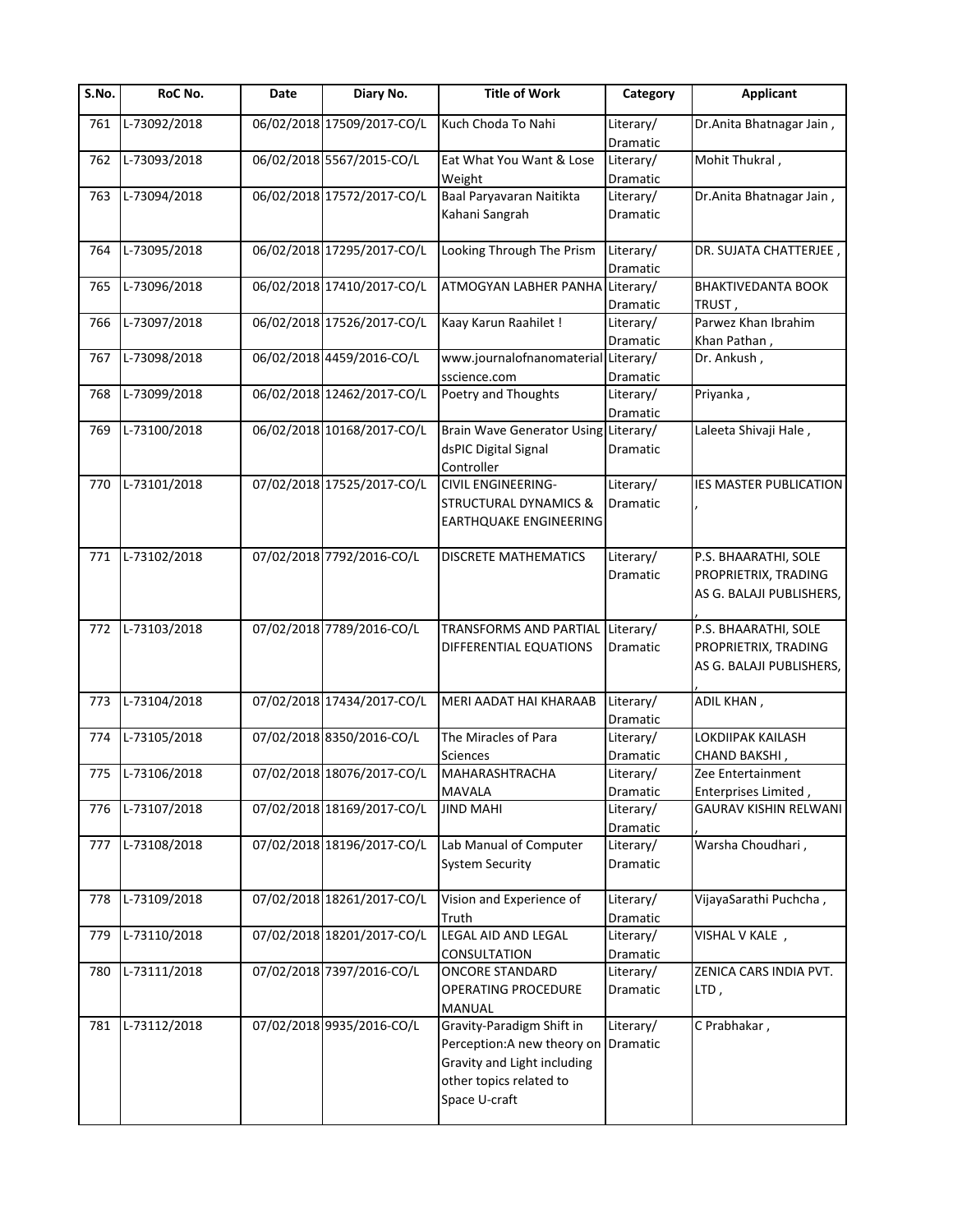| S.No. | RoC No.          | Date | Diary No.                  | <b>Title of Work</b>                                                                                                            | Category                     | <b>Applicant</b>                                                  |
|-------|------------------|------|----------------------------|---------------------------------------------------------------------------------------------------------------------------------|------------------------------|-------------------------------------------------------------------|
| 782   | L-73113/2018     |      | 07/02/2018 7238/2016-CO/L  | RAHASYA BEEJ                                                                                                                    | Literary/<br>Dramatic        | POONAM S PANDEY,                                                  |
| 783   | L-73114/2018     |      | 07/02/2018 11754/2017-CO/L | <b>ELECTRONICS AND</b><br><b>COMMUNICATION PART-2</b>                                                                           | Literary/<br><b>Dramatic</b> | SONAL SAXENA,                                                     |
| 784   | L-73115/2018     |      | 07/02/2018 13341/2017-CO/L | PAIN TOLERANCE FOR<br>ATHLETES                                                                                                  | Literary/<br>Dramatic        | AJIT KUMAR, POONAM<br>SINGH, SAYEMA AHMED                         |
| 785   | L-73116/2018     |      | 07/02/2018 7838/2017-CO/L  | The Cry of Freedom                                                                                                              | Literary/<br>Dramatic        | Anup Gupta,                                                       |
| 786   | L-73117/2018     |      | 07/02/2018 13347/2017-CO/L | Cosmogony & Cosmic<br>Beings; a comprehensive<br>study of the Vedic concept,<br>in the perspective of<br>Sankhya                | Literary/<br>Dramatic        | Siddhartha A Bhargava,                                            |
| 787   | L-73118/2018     |      | 07/02/2018 18551/2017-CO/L | Unknown World of Love                                                                                                           | Literary/<br>Dramatic        | Ayush Jaiswal,                                                    |
| 788   | L-73119/2018     |      | 07/02/2018 18474/2017-CO/L | Chutneys - Adding Spice to<br>Your Life!                                                                                        | Literary/<br>Dramatic        | Aparna Mudiganti<br>Parinam,                                      |
| 789   | L-73120/2018     |      | 07/02/2018 10990/2017-CO/L | Musings - Straight from the<br>soul                                                                                             | Literary/<br>Dramatic        | PADMINI BISOYI,                                                   |
| 790   | L-73121/2018     |      | 07/02/2018 18549/2017-CO/L | An Immigrant's Guide to<br>Integration                                                                                          | Literary/<br>Dramatic        | Gaurav Wadekar,                                                   |
| 791   | L-73122/2018     |      | 07/02/2018 18659/2017-CO/L | <b>INSTANT QUOTE / SUPPLY</b><br><b>CHAIN MANAGEMENT</b><br>TOOL - E-COMMERCE                                                   | Literary/<br>Dramatic        | M/S. EZEE MACHINING<br><b>ONLINE SERVICES</b><br>PRIVATE LIMITED, |
| 792   | L-73123/2018     |      | 07/02/2018 18755/2017-CO/L | Active Warden and Definite<br>Minimal Requisite Fidelity<br>for Eliminating Covert<br>communication in TCP/IP                   | Literary/<br>Dramatic        | Dhananjay M. Dakhane,<br>Prashant R. Deshmukh,                    |
| 793   | L-73124/2018     |      | 07/02/2018 18460/2017-CO/L | Infatuation Mistook as True<br>Love                                                                                             | Literary/<br>Dramatic        | Sampriti Das,                                                     |
|       | 794 L-73125/2018 |      | 07/02/2018 9026/2017-CO/L  | Clinical posting for 250<br>students in 3rd semester -<br>The Integrated 'Introduction<br>to Clinical Medicine'<br>MGMCRI model | Literary/<br>Dramatic        | SRI BALAJI VIDYAPEETH,                                            |
| 795   | L-73126/2018     |      | 07/02/2018 9307/2017-CO/L  | <b>SBV Innovative Credit</b><br><b>Based Curriculum for MPhil</b><br>in Health Professions<br>Education                         | Literary/<br>Dramatic        | SRI BALAJI VIDYAPEETH,                                            |
| 796   | L-73127/2018     |      | 07/02/2018 9089/2017-CO/L  | SBV /IGIDS - CB-CRESIDENT<br>(Choice Based CREdit<br>System In Dentistry)                                                       | Literary/<br>Dramatic        | SRI BALAJI VIDYAPEETH,                                            |
| 797   | L-73128/2018     |      | 07/02/2018 12642/2017-CO/L | PAVITAR KITAB PART 3                                                                                                            | Literary/<br>Dramatic        | RUHANI SATSANG PREM<br>SMAJ REGD.,                                |
| 798   | L-73129/2018     |      | 07/02/2018 17926/2017-CO/L | <b>SATSANG SANGREH</b><br>VOLUME 1                                                                                              | Literary/<br>Dramatic        | RADHA SOAMI SATSANG<br>BEAS,                                      |
| 799   | L-73130/2018     |      | 07/02/2018 18480/2017-CO/L | D N A                                                                                                                           | Literary/<br>Dramatic        | <b>GURVINDER SINGH</b><br>SACHDEVA,                               |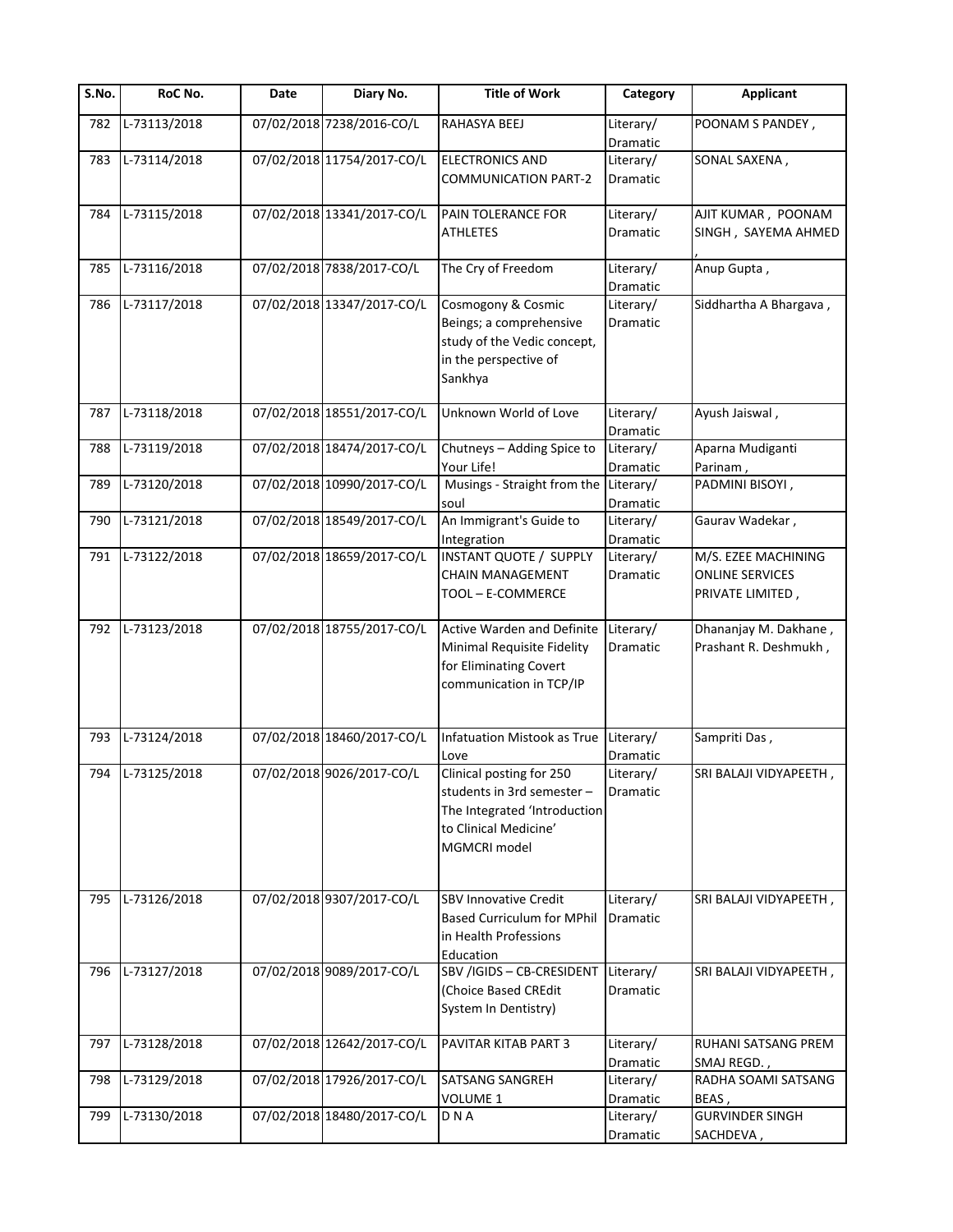| S.No. | RoC No.      | Date | Diary No.                  | <b>Title of Work</b>                                                                                                                            | Category              | <b>Applicant</b>                          |
|-------|--------------|------|----------------------------|-------------------------------------------------------------------------------------------------------------------------------------------------|-----------------------|-------------------------------------------|
| 800   | L-73131/2018 |      | 07/02/2018 18529/2017-CO/L | Design and Development of<br><b>Drilling Cum Riveting</b><br>Machine                                                                            | Literary/<br>Dramatic | Kaustubh Sontakke,                        |
| 801   | L-73132/2018 |      | 07/02/2018 18482/2017-CO/L | <b>Fractal Image Compression</b><br>Based on Neighborhood<br>Region Search Method                                                               | Literary/<br>Dramatic | Mrs. R.S.Balpande,                        |
| 802   | L-73133/2018 |      | 07/02/2018 18463/2017-CO/L | Hosh                                                                                                                                            | Literary/<br>Dramatic | Keshav Kashiram Hissal,                   |
| 803   | L-73134/2018 |      | 07/02/2018 18484/2017-CO/L | Design and Implementation<br>of Radix-10 High<br>Performance Multiplier<br>using Verilog                                                        | Literary/<br>Dramatic | Mr. P.K. Dakhole,                         |
| 804   | L-73135/2018 |      | 07/02/2018 18612/2017-CO/L | LAB MANUAL OF CONCRETE Literary/<br><b>TECHNOLOGY</b>                                                                                           | Dramatic              | Shraddha Raut,                            |
| 805   | L-73136/2018 |      | 07/02/2018 18611/2017-CO/L | <b>EXPERIMENTAL STUDY ON</b><br>BEHAVIOUR OF CONCRETE<br>UNDER THE REPLACEMENT<br>OF CEMENT BY LIME AND<br>FLY ASH WITH JAGGERY AS<br>ADMIXTURE | Literary/<br>Dramatic | KAILAS BURKUL,                            |
| 806   | L-73137/2018 |      | 08/02/2018 13910/2017-CO/L | K1 Curriculum<br>Documentation                                                                                                                  | Literary/<br>Dramatic | Kiran Sethi,                              |
| 807   | L-73138/2018 |      | 08/02/2018 18235/2017-CO/L | <b>Education Revolution</b>                                                                                                                     | Literary/<br>Dramatic | Rajani Tewari,                            |
| 808   | L-73139/2018 |      | 08/02/2018 18068/2017-CO/L | <b>TRUSS</b>                                                                                                                                    | Literary/<br>Dramatic | Ms. Rupali Berad,                         |
| 809   | L-73140/2018 |      | 08/02/2018 18625/2017-CO/L | Design of Elliptic filter DFG<br>by Hierarchical Folding                                                                                        | Literary/<br>Dramatic | Mrs. Pradnya Zode,                        |
| 810   | L-73141/2018 |      | 08/02/2018 18563/2017-CO/L | THE WEB OF HERMIT                                                                                                                               | Literary/<br>Dramatic | MRIDULA SINGH,                            |
| 811   | L-73142/2018 |      | 08/02/2018 18540/2017-CO/L | YOGA OBJECTIVE TYPE<br><b>QUESTIONS</b>                                                                                                         | Literary/<br>Dramatic | SATPAL KHICHER,                           |
| 812   | L-73143/2018 |      | 08/02/2018 18528/2017-CO/L | Monitoring and Recording<br>of Critical Parameters of<br>Human using KY202                                                                      | Literary/<br>Dramatic | MAHESH PAWAR,                             |
| 813   | L-73144/2018 |      | 08/02/2018 18390/2017-CO/L | HANUMANA CALISA                                                                                                                                 | Literary/<br>Dramatic | Central Chinmaya Mission<br>Trust - CCMT, |
| 814   | L-73145/2018 |      | 08/02/2018 8038/2017-CO/L  | SECURITY GYANESHWARI                                                                                                                            | Literary/<br>Dramatic | DB Rai,                                   |
| 815   | L-73146/2018 |      | 08/02/2018 6198/2017-CO/A  | Right Script - A complete<br>programme for split<br>handwriting                                                                                 | Literary/<br>Dramatic | PULI Venkata Ramana<br>Rao,               |
| 816   | L-73147/2018 |      | 08/02/2018 6199/2017-CO/A  | Right Script - A complete<br>programme for cursive<br>handwriting                                                                               | Literary/<br>Dramatic | PULI Venkata Ramana<br>Rao,               |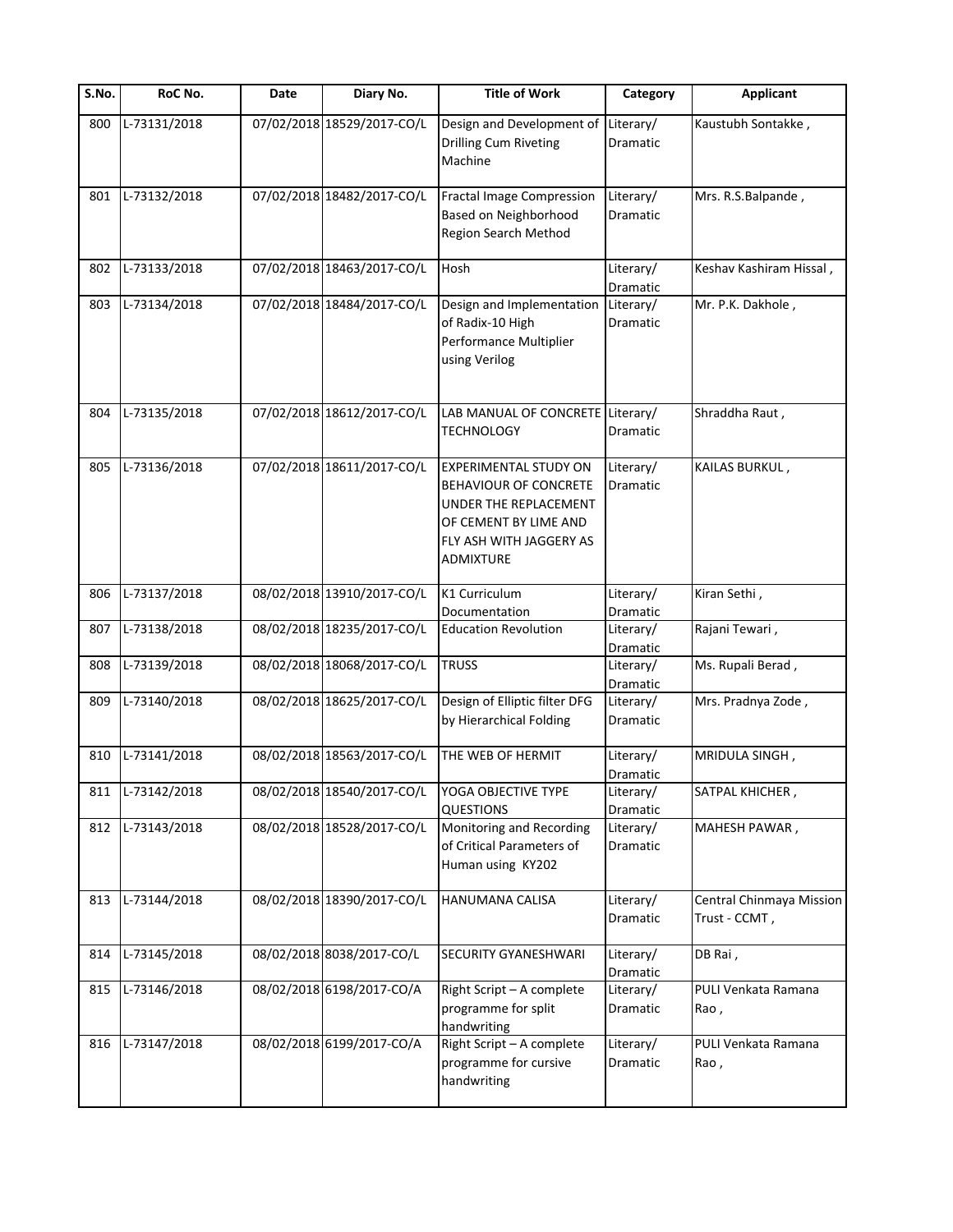| S.No. | RoC No.      | Date | Diary No.                  | <b>Title of Work</b>                                                                                  | Category                     | <b>Applicant</b>                                           |
|-------|--------------|------|----------------------------|-------------------------------------------------------------------------------------------------------|------------------------------|------------------------------------------------------------|
| 817   | L-73148/2018 |      | 08/02/2018 9470/2017-CO/L  | <b>JULIANA NAMA</b>                                                                                   | Literary/<br>Dramatic        | MADHUKAR TEWARI,<br>RAGHURAJ SINGH<br>CHAUHAN,             |
| 818   | L-73149/2018 |      | 08/02/2018 18412/2017-CO/L | <b>GRAFALCO PRE SCHOOL</b><br><b>CRAFT B</b>                                                          | Literary/<br>Dramatic        | <b>NAVNEET EDUCATION</b><br>LTD,                           |
| 819   | L-73150/2018 |      | 08/02/2018 18415/2017-CO/L | <b>GRAFALCO PRE-SCHOOL</b><br>NUMBERS(1-20)                                                           | Literary/<br>Dramatic        | <b>NAVNEET EDUCATION</b><br>LTD,                           |
| 820   | L-73151/2018 |      | 08/02/2018 18750/2017-CO/L | <b>JERO ANDA</b>                                                                                      | Literary/<br><b>Dramatic</b> | Anurag Bhardwaj,                                           |
| 821   | L-73152/2018 |      | 08/02/2018 18426/2017-CO/L | <b>DESIGN AND FABRICATION</b><br>OF MANUALLY OPERATED<br><b>GROUNDNUT THRESHER</b>                    | Literary/<br>Dramatic        | <b>ALOK RAJENDRA</b><br>NARKHEDE,                          |
| 822   | L-73153/2018 |      | 08/02/2018 18562/2017-CO/L | <b>Gunotsav Math Practice</b><br>Material for Std 2 to 4 & Std<br>5 to 8 by Parmar Pankaj             | Literary/<br><b>Dramatic</b> | Pankajbhai Amrutlal<br>Parmar,                             |
| 823   | L-73154/2018 |      | 08/02/2018 18693/2017-CO/L | A girl at the platform                                                                                | Literary/<br>Dramatic        | Jayesh Sharma,                                             |
| 824   | L-73155/2018 |      | 08/02/2018 3834/2016-CO/L  | The Divine Dialogue                                                                                   | Literary/<br>Dramatic        | Anand Singh,                                               |
| 825   | L-73156/2018 |      | 08/02/2018 18397/2017-CO/L | Wine World Nashik                                                                                     | Literary/<br>Dramatic        | Vijay Nipanekar,                                           |
| 826   | L-73157/2018 |      | 08/02/2018 2865/2016-CO/L  | <b>BASIC SHADES</b>                                                                                   | Literary/<br>Dramatic        | Samir Modi,                                                |
| 827   | L-73158/2018 |      | 08/02/2018 3404/2016-CO/L  | <b>DENGUE MANAGEMENT</b><br>AND PREVENTION IN THE<br>SYSTEM OF ALTERNATIVE<br><b>MEDICINES HERBAL</b> | Literary/<br>Dramatic        | DR SUBA SINGH KANDHAL                                      |
| 828   | L-73159/2018 |      | 08/02/2018 3035/2017-CO/L  | CHOWKPURANA BROCADE-<br>CRAFT AND ART OF UTTAR<br>PRADESH: PROSPECTS FOR<br>THEIR SUSTAINABILITY      | Literary/<br>Dramatic        | PROFESSOR ANJALI<br>KAROLIA, SHALENI<br>BAJPAI,            |
| 829   | L-73160/2018 |      | 09/02/2018 2576/2016-CO/L  | K CLASS CLASS 8 BOOK 3<br><b>SCIENCE</b>                                                              | Literary/<br>Dramatic        | M/S. IL &FS EDUCATION<br>& TECHNOLOGY SERVICES<br>LIMITED, |
| 830   | L-73161/2018 |      | 09/02/2018 10469/2017-CO/L | Quality of Work Life and<br>Work Life Balance Model - A<br>Parametric Approach                        | Literary/<br>Dramatic        | Dr.K.Krishmakumar,<br>Dr.P.M.Sugavaneswari,                |
| 831   | L-73162/2018 |      | 09/02/2018 13442/2017-CO/L | <b>HOW TO RAISE FUNDS FOR</b><br>YOUR BUSINESS 225<br>DIFFERENT PRACTICAL<br><b>WAYS</b>              | Literary/<br>Dramatic        | SURYA PRAKASH N,                                           |
| 832   | L-73163/2018 |      | 09/02/2018 4800/2016-CO/L  | Are You Programmed To<br>FAIL?                                                                        | Literary/<br>Dramatic        | Mukesh Choudhary,                                          |
| 833   | L-73164/2018 |      | 09/02/2018 14887/2017-CO/L | PRINCIPLES OF<br>MANAGEMENT                                                                           | Literary/<br>Dramatic        | M/s Seven Hills<br>International Publishers,               |
| 834   | L-73165/2018 |      | 09/02/2018 11659/2016-CO/L | <b>IMAGEMINDS -</b><br>VIDEOGRAPHY, VIDEO AND<br><b>AUDIO EDITING</b>                                 | Literary/<br>Dramatic        | Image Infotainment<br>Limited,                             |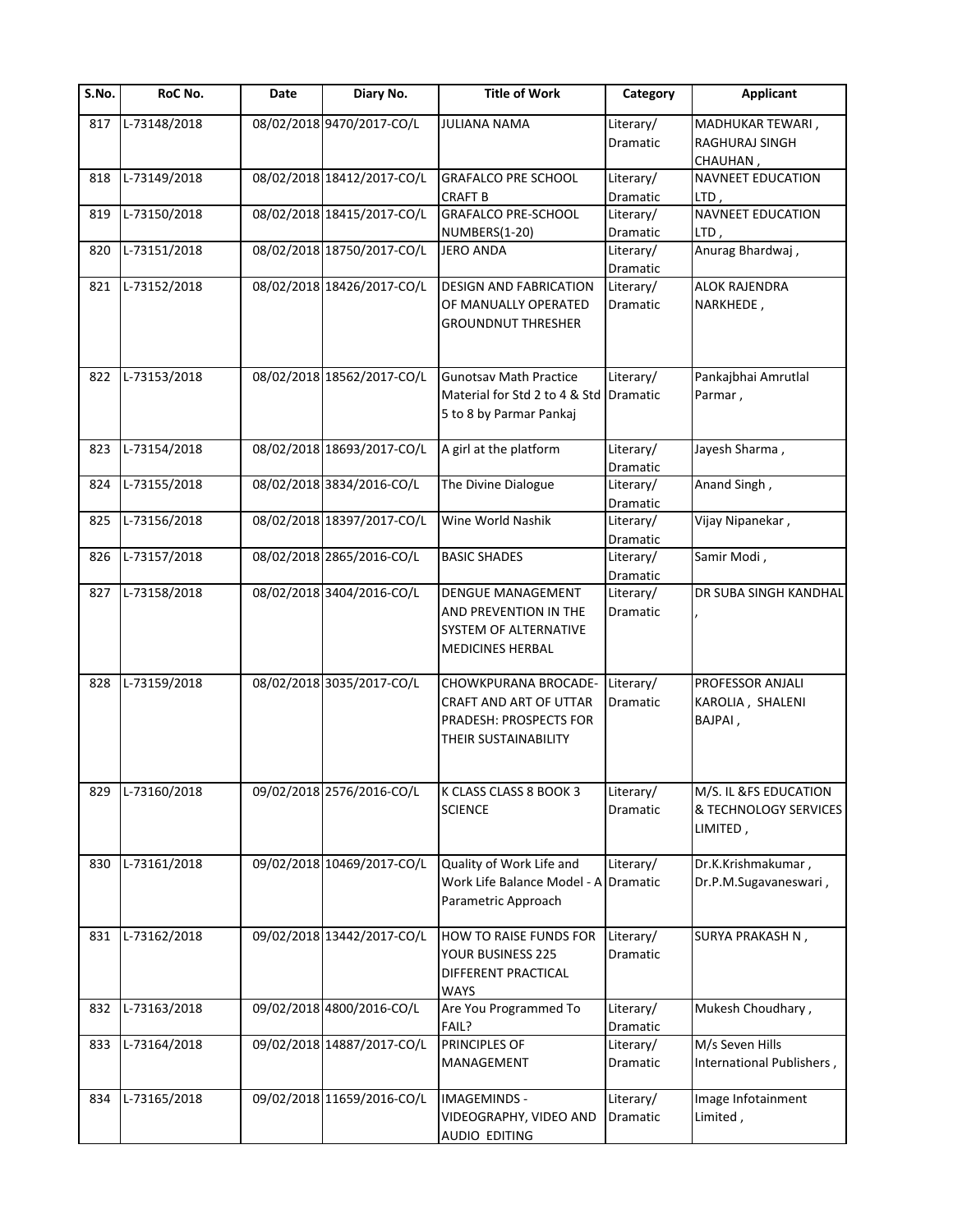| S.No. | RoC No.      | Date | Diary No.                  | <b>Title of Work</b>                                                                                           | Category                     | <b>Applicant</b>                |
|-------|--------------|------|----------------------------|----------------------------------------------------------------------------------------------------------------|------------------------------|---------------------------------|
| 835   | L-73166/2018 |      | 09/02/2018 15945/2017-CO/L | A BROKEN HEART                                                                                                 | Literary/<br>Dramatic        | ANUJ BAHADUR SINGH,             |
| 836   | L-73167/2018 |      | 09/02/2018 7971/2016-CO/L  | Fun With Letters                                                                                               | Literary/<br>Dramatic        | Dhruv Suri,                     |
| 837   | L-73168/2018 |      | 09/02/2018 8230/2016-CO/L  | DATA BANK ON CHEMICAL,                                                                                         | Literary/                    | THE AUTOMATIVE                  |
|       |              |      |                            | MECHANICAL, PHYSICAL<br>AND DYNAMIC PROPERTIES<br>OF AUTOMOTIVE GRADE<br><b>HIGH STRENGTH STEELS</b><br>(AHSS) | Dramatic                     | RESEARCH AUTHORITY<br>OF INDIA, |
| 838   | L-73169/2018 |      | 09/02/2018 12462/2016-CO/L | Uniform of women police                                                                                        | Literary/                    | ARCHANA JHA, RAKSHA             |
|       |              |      |                            | personnel                                                                                                      | Dramatic                     | SINGH,                          |
| 839   | L-73170/2018 |      | 09/02/2018 9556/2016-CO/L  | YES I CAN ! LEVEL 5 BOOK 1<br>OF 2. HINDI LANGUAGE<br><b>AND LITERATURE</b>                                    | Literary/<br><b>Dramatic</b> | DR SUNITA GANDHI,               |
| 840   | L-73171/2018 |      | 09/02/2018 9576/2017-CO/M  | <b>KANJRI</b>                                                                                                  | Literary/<br>Dramatic        | Kailash Gupta,                  |
| 841   | L-73172/2018 |      | 09/02/2018 10437/2016-CO/L | PRASAVSHEET                                                                                                    | Literary/                    | <b>INDIAN COUNCIL OF</b>        |
|       |              |      |                            |                                                                                                                | Dramatic                     | MEDICAL RESEARCH,               |
| 842   | L-73173/2018 |      | 09/02/2018 6496/2017-CO/L  | CHANDRAKANTI                                                                                                   | Literary/<br>Dramatic        | Mukunda Gopinath,               |
| 843   | L-73174/2018 |      | 09/02/2018 10941/2017-CO/L | Sociology of Prediction                                                                                        | Literary/<br>Dramatic        | Dr. Virendra Singh,             |
| 844   | L-73175/2018 |      | 09/02/2018 3968/2015-CO/L  | <b>BHARAT KI SABHI</b><br>SAMASYAO KA ANTH -<br>SYSTEM CHANGE                                                  | Literary/<br>Dramatic        | SIDDHGOPAL SIYARAM<br>GUPTA,    |
| 845   | L-73176/2018 |      | 09/02/2018 9601/2017-CO/L  | Narmada ke dulare,<br>Godavari tat ke sant pravar<br><b>SWAMI SHRI KRUSHNA</b><br><b>TEERTH JI</b>             | Literary/<br>Dramatic        | Ravindra Shukla,                |
| 846   | L-73177/2018 |      | 09/02/2018 18559/2017-CO/L | Dark                                                                                                           | Literary/<br>Dramatic        | Harish Kamath,                  |
| 847   | L-73178/2018 |      | 09/02/2018 9133/2017-CO/L  | SBV/IGIDS 's Systematic<br>Competency Oriented<br><b>Education for CRRIs in</b><br>Dentistry. [SBVs SCORE]     | Literary/<br>Dramatic        | SRI BALAJI VIDYAPEETH,          |
| 848   | L-73179/2018 |      | 09/02/2018 8960/2016-CO/L  | RAKTGYAN MAHAGYAN                                                                                              | Literary/<br>Dramatic        | DAVINDER KUMAR<br>SANTOSHI,     |
| 849   | L-73180/2018 |      | 10/02/2018 7931/2016-CO/L  | Nikita Solved Paper                                                                                            | Literary/<br>Dramatic        | Mr. J. P. Agrawal,              |
| 850   | L-73181/2018 |      | 10/02/2018 7934/2016-CO/L  | Nikita Unsolved Paper                                                                                          | Literary/<br>Dramatic        | Mr. J. P. Agrawal,              |
| 851   | L-73182/2018 |      | 10/02/2018 4883/2016-CO/L  | RADHA KRISHNA DIVYA<br>PREM GATHA                                                                              | Literary/<br>Dramatic        | VIKAS KAPOOR,                   |
| 852   | L-73183/2018 |      | 10/02/2018 18533/2017-CO/L | NOVEL REDUCED AREA<br>TRUNCATED MULTIPLIER                                                                     | Literary/<br>Dramatic        | PRADIP KARULE,                  |
| 853   | L-73184/2018 |      | 10/02/2018 10402/2016-CO/L | Sanam Jaana Jaana                                                                                              | Literary/<br>Dramatic        | Sunil Kishtwal,                 |
| 854   | L-73185/2018 |      | 10/02/2018 18619/2017-CO/L | Voice Controlled Robot<br>With Fire Extinguisher                                                               | Literary/<br>Dramatic        | Mrs. Yashika Gaighani,          |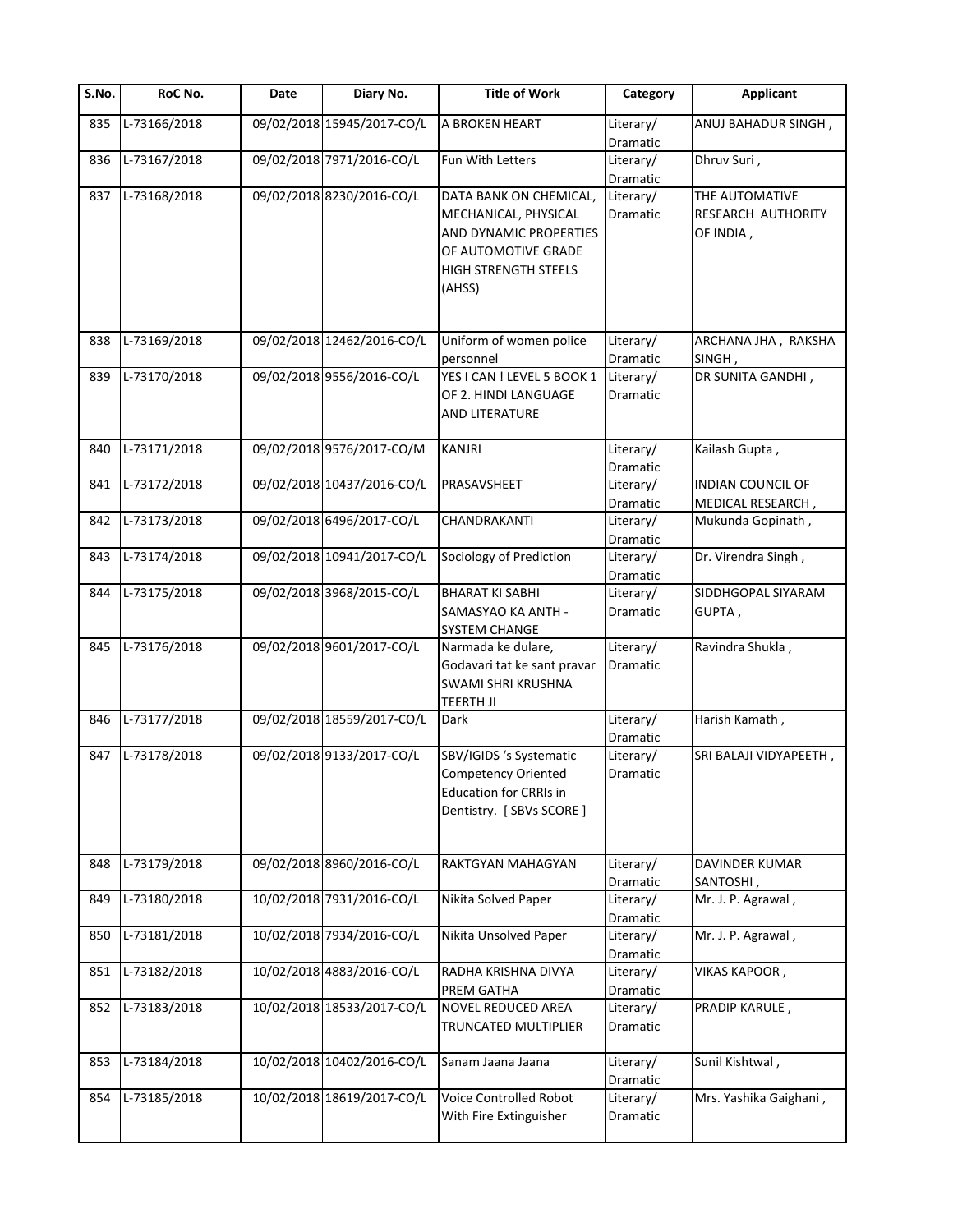| S.No. | RoC No.      | Date | Diary No.                  | <b>Title of Work</b>           | Category  | <b>Applicant</b>         |
|-------|--------------|------|----------------------------|--------------------------------|-----------|--------------------------|
| 855   | L-73186/2018 |      | 10/02/2018 15527/2017-CO/L | VODHLEM DUELS SOLO             | Literary/ | , TATUM CLARE D'SOUZA    |
|       |              |      |                            |                                | Dramatic  |                          |
| 856   | L-73187/2018 |      | 10/02/2018 15528/2017-CO/L | <b>MAIM SOLO</b>               | Literary/ | TATUM CLARE D'SOUZA,     |
|       |              |      |                            |                                | Dramatic  |                          |
| 857   | L-73188/2018 |      | 10/02/2018 15530/2017-CO/L | OMAR MOGACHI KANNI             | Literary/ | TATUM CLARE D'SOUZA,     |
|       |              |      |                            |                                | Dramatic  |                          |
| 858   | L-73189/2018 |      | 10/02/2018 15531/2017-CO/L | TEG DIRECTOR SOLO              | Literary/ | TATUM CLARE D'SOUZA,     |
|       |              |      |                            |                                | Dramatic  |                          |
| 859   | L-73190/2018 |      | 10/02/2018 15532/2017-CO/L | B.M.C. SOLO                    | Literary/ | TATUM CLARE D'SOUZA,     |
|       |              |      |                            |                                | Dramatic  |                          |
| 860   | L-73191/2018 |      | 10/02/2018 15533/2017-CO/L | <b>BODYGUARD TRIO</b>          | Literary/ | TATUM CLARE D'SOUZA,     |
|       |              |      |                            |                                | Dramatic  |                          |
| 861   | L-73192/2018 |      | 10/02/2018 15534/2017-CO/L | <b>APRON DUET</b>              | Literary/ | TATUM CLARE D'SOUZA,     |
|       |              |      |                            |                                | Dramatic  |                          |
| 862   | L-73193/2018 |      | 10/02/2018 15535/2017-CO/L | CALENDAR DUET (DUET)           | Literary/ | TATUM CLARE D'SOUZA,     |
|       |              |      |                            |                                | Dramatic  |                          |
| 863   | L-73194/2018 |      | 10/02/2018 3765/2016-CO/L  | FEELING AT LAST STAGE OF       | Literary/ | AJAY KUMAR,              |
|       |              |      |                            | LIFE                           | Dramatic  |                          |
| 864   | L-73195/2018 |      | 10/02/2018 5452/2016-CO/L  | <b>I AM PEOPLE</b>             | Literary/ | sridhar,                 |
|       |              |      |                            |                                | Dramatic  |                          |
| 865   | L-73196/2018 |      | 10/02/2018 17317/2017-CO/L | The Third Mumbai               | Literary/ | Philipose Thomas,        |
|       |              |      |                            |                                | Dramatic  |                          |
| 866   | L-73197/2018 |      | 10/02/2018 18537/2017-CO/L | SCHEME FOR ESP RAPPING         | Literary/ | <b>BHARAT HEAVY</b>      |
|       |              |      |                            | MOTOR CONTROL FROM             | Dramatic  | ELECTRICALS LIMITED,     |
|       |              |      |                            | <b>MULTIPLE LOCATIONS</b>      |           |                          |
|       |              |      |                            |                                |           |                          |
| 867   | L-73198/2018 |      | 10/02/2018 14038/2016-CO/L | <b>PREACHER</b>                | Literary/ | FAIZ KHAN,               |
|       |              |      |                            |                                | Dramatic  |                          |
|       | L-73199/2018 |      | 10/02/2018 18411/2017-CO/L |                                |           |                          |
| 868   |              |      |                            | <b>GRAFALCO HINDI READER</b>   | Literary/ | <b>NAVNEET EDUCATION</b> |
|       |              |      |                            | <b>INTRODUCTORY</b>            | Dramatic  | LTD,                     |
|       |              |      |                            |                                |           |                          |
| 869   | L-73200/2018 |      | 10/02/2018 18413/2017-CO/L | GRAFALCO PRE-SCHOOL            | Literary/ | NAVNEET EDUCATIONLTD     |
|       |              |      |                            | <b>CRAFT A</b>                 | Dramatic  |                          |
| 870   | L-73201/2018 |      | 10/02/2018 13723/2016-CO/L | Dance Jodi Dance               | Literary/ | Zee Entertainment        |
|       |              |      |                            |                                | Dramatic  | Enterprises Limited,     |
| 871   | L-73202/2018 |      | 10/02/2018 18439/2017-CO/L | <b>Happiness Equation</b>      | Literary/ | Ashish Gondal,           |
|       |              |      |                            |                                | Dramatic  |                          |
| 872   | L-73203/2018 |      | 10/02/2018 13930/2016-CO/L | <b>TUJHYAT JEEV RANGALA</b>    | Literary/ | Zee Entertainment        |
|       |              |      |                            |                                | Dramatic  | Enterprises Limited,     |
|       |              |      |                            |                                |           |                          |
| 873   | L-73204/2018 |      | 10/02/2018 18409/2017-CO/L | <b>CHALLENGER Rags to Rich</b> | Literary/ | SHRAVAN KUMAR PANJA      |
|       |              |      |                            |                                | Dramatic  |                          |
| 874   | L-73205/2018 |      | 10/02/2018 18539/2017-CO/L | VAZHKAIYAI MATRA               | Literary/ | MR.C.PAUL SILUVAIRAJ,    |
|       |              |      |                            | KOODIYA ARIKKAI                | Dramatic  |                          |
| 875   | L-73206/2018 |      | 10/02/2018 18692/2017-CO/L | <b>COLOUR SENSOR</b>           | Literary/ | Mr. Aditya Dhanvijay,    |
|       |              |      |                            |                                | Dramatic  |                          |
| 876   | L-73207/2018 |      | 10/02/2018 18401/2017-CO/L | How To Earn Online ? : A       | Literary/ | Krutarth Patil,          |
|       |              |      |                            | Complete Guide                 | Dramatic  |                          |
| 877   | L-73208/2018 |      | 10/02/2018 18739/2017-CO/L | Poem-ANJAANI RAAHE             | Literary/ | KAPIL CHANDRA JOSHI,     |
|       |              |      |                            |                                | Dramatic  |                          |
| 878   | L-73209/2018 |      | 10/02/2018 18512/2017-CO/L | Kuch Shabdh Mere               | Literary/ | Virendra Ojha,           |
|       |              |      |                            |                                | Dramatic  |                          |
| 879   | L-73210/2018 |      | 10/02/2018 13724/2016-CO/L | Queens Hain Hum                | Literary/ | Zee Entertainment        |
|       |              |      |                            |                                | Dramatic  | Enterprises Limited,     |
|       |              |      |                            |                                |           |                          |
| 880   | L-73211/2018 |      | 10/02/2018 18766/2017-CO/L | THE STRIVING                   | Literary/ | Komal Lomas,             |
|       |              |      |                            |                                | Dramatic  |                          |
|       |              |      |                            |                                |           |                          |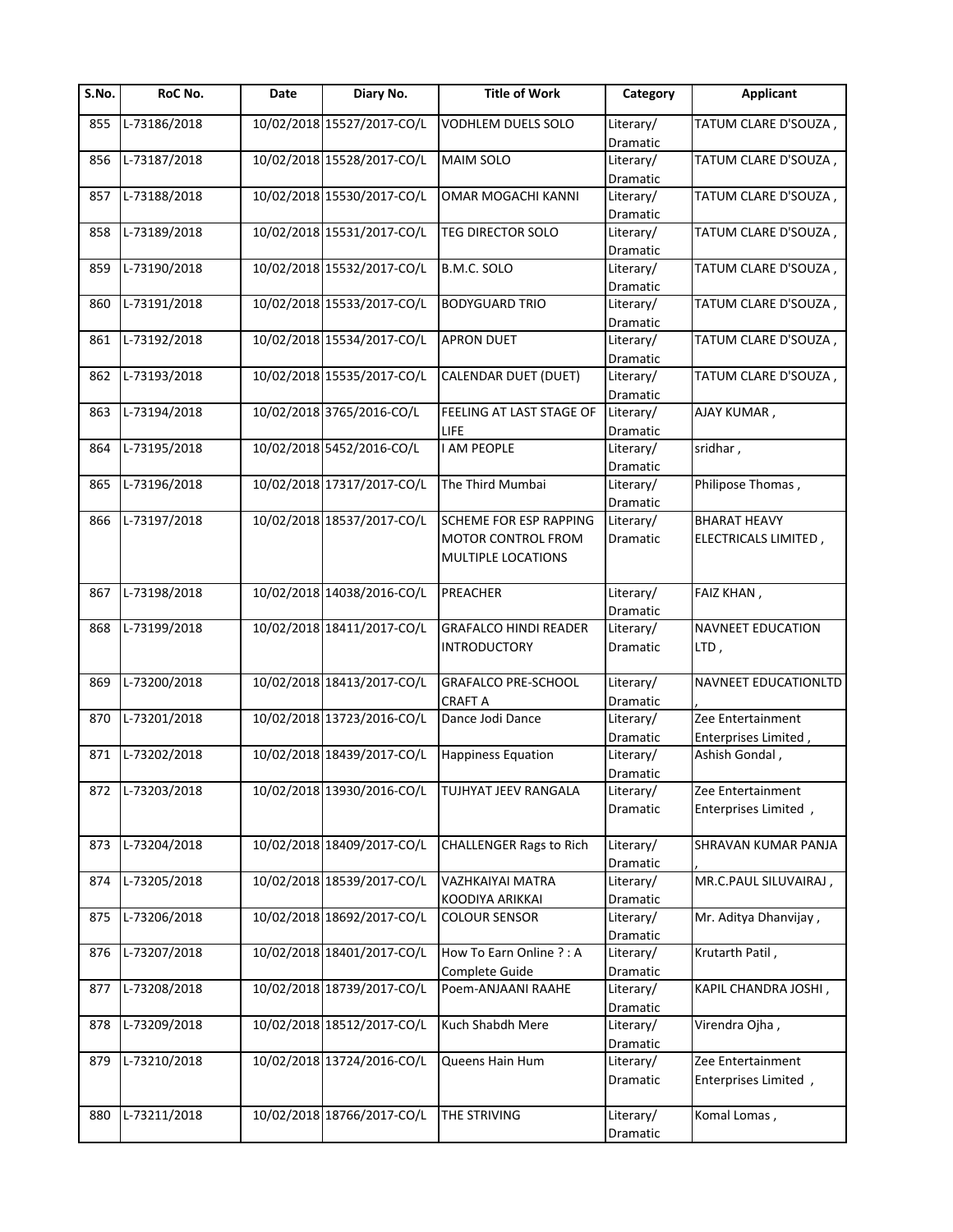| S.No. | RoC No.      | Date | Diary No.                  | <b>Title of Work</b>                                                                                                                     | Category              | <b>Applicant</b>                           |
|-------|--------------|------|----------------------------|------------------------------------------------------------------------------------------------------------------------------------------|-----------------------|--------------------------------------------|
| 881   | L-73212/2018 |      | 10/02/2018 18760/2017-CO/L | Sab Ka Tirath Ek Hai                                                                                                                     | Literary/<br>Dramatic | Mohammad Ali Madhosh                       |
| 882   | L-73213/2018 |      | 10/02/2018 18752/2017-CO/L | NAZARANDAAZ                                                                                                                              | Literary/<br>Dramatic | PRATEEK KUMAR SINGH,                       |
| 883   | L-73214/2018 |      | 10/02/2018 18733/2017-CO/L | Real-time Priority Based<br>Load Management<br>Algorithm for Autonomous<br><b>Electrical Network under</b><br><b>Smart City Paradigm</b> | Literary/<br>Dramatic | Hari Kumar R,                              |
| 884   | L-73215/2018 |      | 10/02/2018 18727/2017-CO/L | <b>SHAHEEN MUST DIE</b>                                                                                                                  | Literary/<br>Dramatic | Capt. Rakesh Walia,                        |
| 885   | L-73216/2018 |      | 10/02/2018 17212/2017-CO/L | Intern Abroad This Summer                                                                                                                | Literary/<br>Dramatic | Aniket Singh,                              |
| 886   | L-73217/2018 |      | 10/02/2018 18699/2017-CO/L | Target USMLE Step 2 Clinical Literary/<br>Skills Handbook                                                                                | Dramatic              | Mary June,                                 |
| 887   | L-73218/2018 |      | 10/02/2018 18694/2017-CO/L | <b>ECOM WEB CRAWLER</b><br>USING S4 ALGORITHM                                                                                            | Literary/<br>Dramatic | Ms. Rashmi Janbandhu,                      |
| 888   | L-73219/2018 |      | 10/02/2018 18665/2017-CO/L | <b>IOT BASED HEALTH</b><br><b>MONITORING SYSTEM</b>                                                                                      | Literary/<br>Dramatic | Mr. Sureshkumar Gohane                     |
| 889   | L-73220/2018 |      | 10/02/2018 18656/2017-CO/L | Design of PVT insensitive<br>low power SRAM cell                                                                                         | Literary/<br>Dramatic | Ms.Sonali Ramkrishna<br>Handge,            |
| 890   | L-73221/2018 |      | 10/02/2018 18561/2017-CO/L | Joy In Small Things                                                                                                                      | Literary/<br>Dramatic | Subodh Sharma,                             |
| 891   | L-73222/2018 |      | 10/02/2018 18391/2017-CO/L | <b>ENTREPRENEURS &amp; CEO'S</b><br>TOOL TO SOLVE ANY<br><b>BUSINESS PROBLEM</b>                                                         | Literary/<br>Dramatic | Pawan Dhanraj<br>Karamchandani,            |
| 892   | L-73223/2018 |      | 10/02/2018 18393/2017-CO/L | Eleven C Strategies for<br>Change Leaders (for<br>organizational change<br>management)                                                   | Literary/<br>Dramatic | B Krishnamurthy,                           |
| 893   | L-73224/2018 |      | 10/02/2018 18547/2017-CO/L | Karma Cafe                                                                                                                               | Literary/<br>Dramatic | Nipun Nakra,                               |
| 894   | L-73225/2018 |      | 10/02/2018 18535/2017-CO/L | Localization of License Plate Literary/<br>Number and Character<br>Recognition Based on<br><b>Embedded System</b>                        | Dramatic              | Sheetal Israni,                            |
| 895   | L-73226/2018 |      | 10/02/2018 18495/2017-CO/L | <b>DESIGN OF MACHINE</b><br><b>ELEMENTS</b>                                                                                              | Literary/<br>Dramatic | NILESH<br>GEDAM, DEVENDRA Y.<br>SHAHARE,   |
| 896   | L-73227/2018 |      | 10/02/2018 18468/2017-CO/L | Contributions of Thanjavur<br>Maratha Kings                                                                                              | Literary/<br>Dramatic | Prince Pratap Sinh Serfoji<br>Raje Bhosle, |
| 897   | L-73228/2018 |      | 10/02/2018 18459/2017-CO/L | Distributed And Object<br><b>Oriented Databases</b>                                                                                      | Literary/<br>Dramatic | Rupa Fadnavis,                             |
| 898   | L-73229/2018 |      | 10/02/2018 18407/2017-CO/L | Five Qs for success and<br>satisfaction in life                                                                                          | Literary/<br>Dramatic | B Krishnamurthy,                           |
| 899   | L-73230/2018 |      | 10/02/2018 18454/2017-CO/L | lab Manual Data<br>warehousing and Mining                                                                                                | Literary/<br>Dramatic | Amol Gaikwad,                              |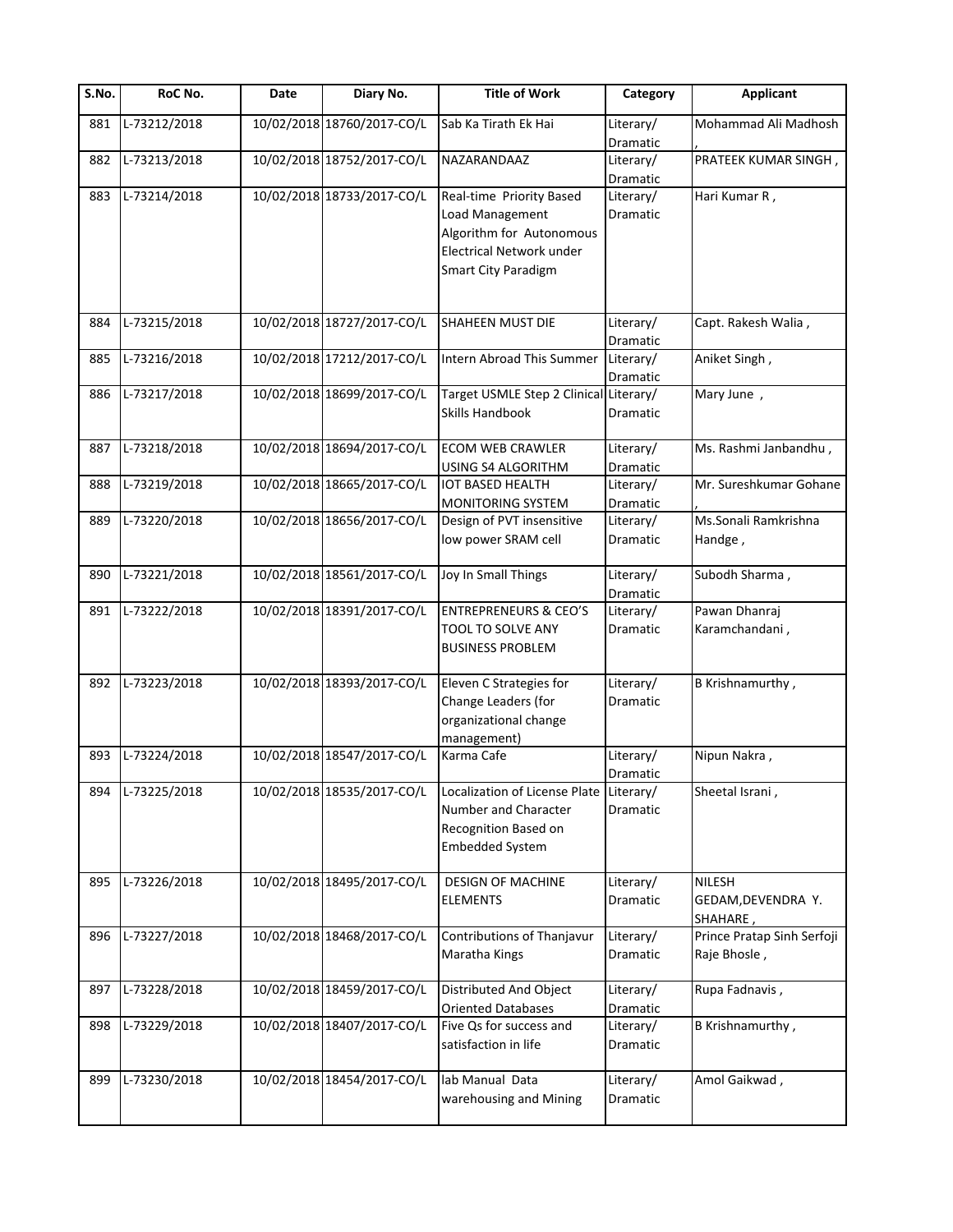| $\overline{S}$ .No. | RoC No.      | Date | Diary No.                  | <b>Title of Work</b>                                                                                         | Category                     | <b>Applicant</b>                                           |
|---------------------|--------------|------|----------------------------|--------------------------------------------------------------------------------------------------------------|------------------------------|------------------------------------------------------------|
| 900                 | L-73231/2018 |      | 10/02/2018 2441/2016-CO/L  | KHUSHFAHAMI YAAN 2                                                                                           | Literary/<br>Dramatic        | MANIL MAYANK MISHRA                                        |
| 901                 | L-73232/2018 |      | 10/02/2018 18584/2017-CO/L | Sharab ma satya che                                                                                          | Literary/<br>Dramatic        | Atul Dhanesha,                                             |
| 902                 | L-73233/2018 |      | 10/02/2018 18614/2017-CO/L | PARALLEL ENGLISH<br>VOCABULARY WITH AN<br><b>EMPHASIS ON</b><br>COLLOCATIONS                                 | Literary/<br>Dramatic        | Mr. Gaddam Surendar<br>Reddy & Mrs. Alla Seshu<br>Kumari,  |
| 903                 | L-73234/2018 |      | 10/02/2018 11266/2017-CO/L | Interconnection of<br>Distributed generation<br>unser non linear load<br>condition and Voltage<br>Distortion | Literary/<br><b>Dramatic</b> | Mr. Hadpe Somnath<br>Shantaram, Wagh<br>Jyostna Ranjendra, |
| 904                 | L-73235/2018 |      | 12/02/2018 741/2016-CO/L   | <b>INDIABILITY MASTER</b><br>TRAINERS TRAINING<br>MANUAL                                                     | Literary/<br>Dramatic        | MAGIC BUS INDIA<br>FOUNDATION,                             |
| 905                 | L-73236/2018 |      | 12/02/2018 699/2016-CO/L   | TOT TRAINING TRAINER<br>CUM MONITORING OFFICER Dramatic<br>STATE TRAINER TRAINING<br><b>SLIDES</b>           | Literary/                    | <b>MAGIC BUS INDIA</b><br>FOUNDATION,                      |
| 906                 | L-73237/2018 |      | 12/02/2018 17388/2017-CO/L | KUNTI DEBIR SHIKHA                                                                                           | Literary/<br>Dramatic        | <b>BHAKTIVEDANTA BOOK</b><br>, TRUST                       |
| 907                 | L-73238/2018 |      | 12/02/2018 17205/2017-CO/L | <b>Advanced Accounting</b>                                                                                   | Literary/<br>Dramatic        | M/s Seven Hills<br>International Publishers,               |
| 908                 | L-73239/2018 |      | 12/02/2018 17406/2017-CO/L | <b>STUDENT STRESS - O-</b><br>METER QUESTIONNAIRE                                                            | Literary/<br>Dramatic        | DR. SANDEEP VOHRA,                                         |
| 909                 | L-73240/2018 |      | 12/02/2018 17408/2017-CO/L | <b>EMOTIONAL WELLNESS</b><br><b>INDEX QUESTIONNAIRE</b>                                                      | Literary/<br>Dramatic        | DR. SANDEEP VOHRA,                                         |
| 910                 | L-73241/2018 |      | 12/02/2018 17586/2017-CO/L | <b>Modern Physics</b>                                                                                        | Literary/<br>Dramatic        | M/s Spectrum University<br>Press,                          |
| 911                 | L-73242/2018 |      | 12/02/2018 17550/2017-CO/L | CHITRA LEKHA THE<br>UNTOLD STORY                                                                             | Literary/<br>Dramatic        | SEEMA THAKUR,                                              |
| 912                 | L-73243/2018 |      | 12/02/2018 17533/2017-CO/L | Vatadya                                                                                                      | Literary/<br>Dramatic        | VEDANSHU RAVINDRA<br>PATIL,                                |
| 913                 | L-73244/2018 |      | 12/02/2018 17457/2017-CO/L | EK DIN COURT MEIN                                                                                            | Literary/<br>Dramatic        | MANISH GUPTA,                                              |
| 914                 | L-73245/2018 |      | 12/02/2018 17403/2017-CO/L | <b>AKRETI SHUJOG</b>                                                                                         | Literary/<br>Dramatic        | BHAKTIVEDANTA BOOK<br>TRUST,                               |
| 915                 | L-73246/2018 |      | 12/02/2018 17382/2017-CO/L | Story of Prana                                                                                               | Literary/<br>Dramatic        | Dr. Preeti Mandawewala<br>Alias Pratima<br>Mandawewala,    |
| 916                 | L-73247/2018 |      | 12/02/2018 17383/2017-CO/L | Balance of BODY, MIND<br>AND SOUL with yogasana<br>and pranayama                                             | Literary/<br>Dramatic        | Dr. Preeti Mandawewala<br>Alias Pratima<br>Mandawewala,    |
| 917                 | L-73248/2018 |      | 12/02/2018 17590/2017-CO/L | The Original Citizen - White<br>Wash                                                                         | Literary/<br>Dramatic        | Mahendra P. Kshirsagar,                                    |
| 918                 | L-73249/2018 |      | 12/02/2018 17619/2017-CO/L | Meerav: Path of Protectors                                                                                   | Literary/<br>Dramatic        | RAVIKASH BAKOLIA,                                          |
| 919                 | L-73250/2018 |      | 12/02/2018 1763/2016-CO/L  | SADA SUHAGAN HAMESHA<br>SADA SOBHAGWATI<br><b>HAMESHA RAHE</b>                                               | Literary/<br>Dramatic        | JITENDRA KUMAWAT S/o.<br>LATE. SH. NANAGRAM<br>KUMAWAT,    |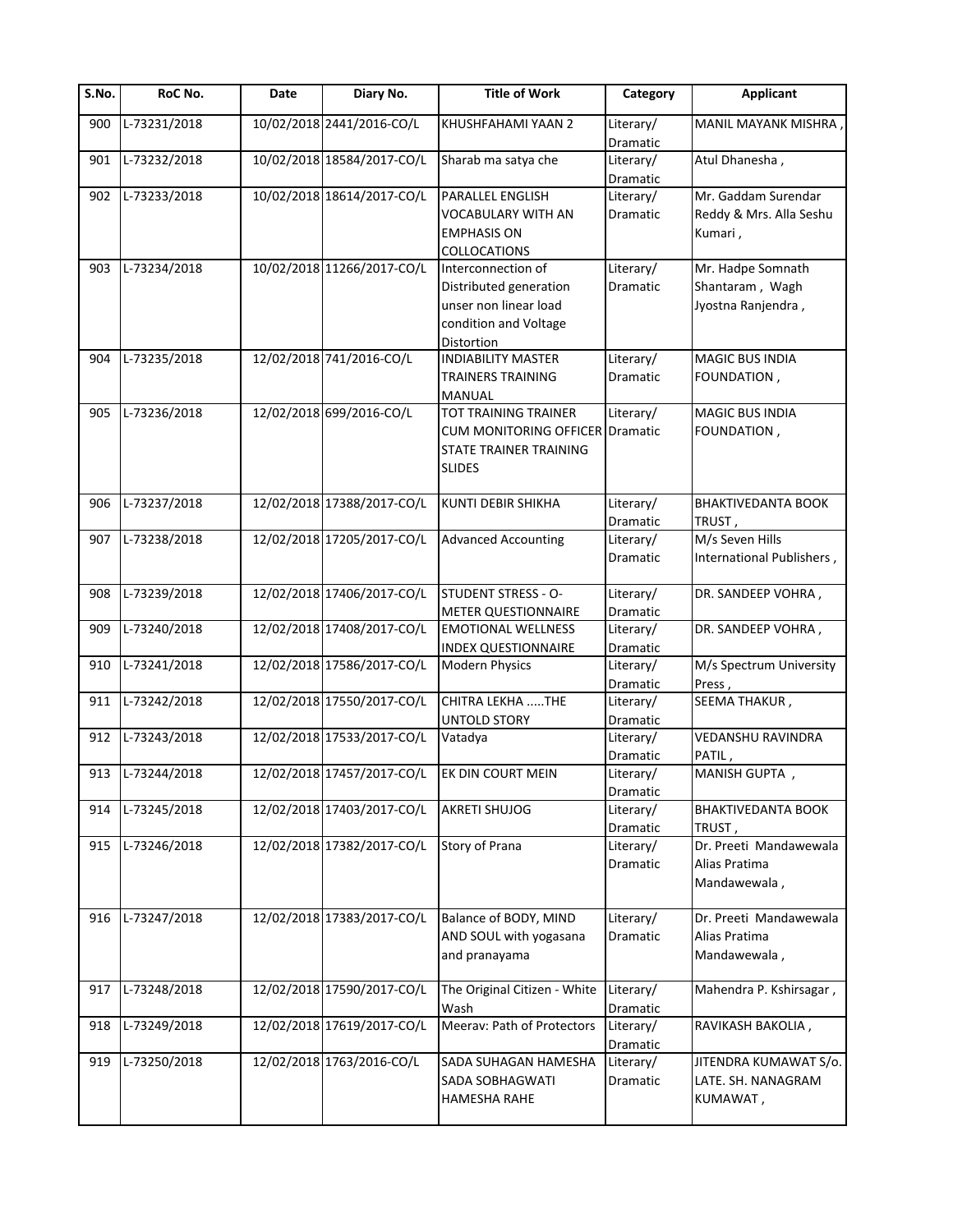| S.No. | RoC No.      | Date       | Diary No.                  | <b>Title of Work</b>                                                             | Category                          | <b>Applicant</b>                                                     |
|-------|--------------|------------|----------------------------|----------------------------------------------------------------------------------|-----------------------------------|----------------------------------------------------------------------|
| 920   | L-73251/2018 |            | 12/02/2018 10425/2016-CO/L | Microbial Biotechnology &<br><b>Biosafety Aspects</b>                            | Literary/<br>Dramatic             | Dr. P. Palanivelu,                                                   |
|       |              |            |                            |                                                                                  |                                   |                                                                      |
| 921   | L-73252/2018 |            | 12/02/2018 10326/2016-CO/L | The Ultimate mission of<br>Devil                                                 | Literary/<br>Dramatic             | PRAKASH GUNWANTRAI<br>MAKWANA,                                       |
| 922   | L-73253/2018 |            | 12/02/2018 4323/2016-CO/L  | Deep Prashna                                                                     | Literary/                         | Parshwa Abhuday                                                      |
| 923   | L-73254/2018 |            | 12/02/2018 5892/2016-CO/L  | <b>SHAKE SHAKE CHAKHNA</b>                                                       | Dramatic<br>Literary/<br>Dramatic | Prakashan,<br>Samir Modi,                                            |
| 924   | L-73255/2018 |            | 12/02/2018 10896/2016-CO/L | <b>BOMBUSHA</b>                                                                  | Literary/<br>Dramatic             | aachman gupta,                                                       |
| 925   | L-73256/2018 |            | 12/02/2018 3669/2016-CO/L  | Oxygen Corner                                                                    | Literary/<br>Dramatic             | siddheshwar ghule,                                                   |
| 926   | L-73257/2018 |            | 12/02/2018 13146/2017-CO/L | <b>BRUNAVANA</b><br>MAHATHMULU                                                   | Literary/<br>Dramatic             | M ARJUNA DEVI,                                                       |
| 927   | L-73258/2018 |            | 12/02/2018 14639/2017-CO/L | Jyotish Phal Vichar                                                              | Literary/<br>Dramatic             | Aishwarya Jaitly,                                                    |
| 928   | L-73259/2018 |            | 12/02/2018 13455/2016-CO/L | SPEAKOBOOK LEARN 123<br><b>COUNTING LEVEL-1</b>                                  | Literary/<br>Dramatic             |                                                                      |
| 929   | L-73260/2018 |            | 12/02/2018 13450/2016-CO/L | SPEAKOBOOK PLAY WITH<br><b>ADVANCE MATHS LEVEL-II</b>                            | Literary/<br>Dramatic             | AJAY GUPTA, Authorized<br>Director of S.K.                           |
|       |              |            |                            |                                                                                  |                                   | EDUCATIONS PVT.LTD.,                                                 |
| 930   | L-73261/2018 |            | 12/02/2018 17849/2017-CO/L | SANSKRITI DARSHAN: A<br><b>CULTURE DOCUMENTATION Dramatic</b><br><b>PROJECT</b>  | Literary/                         | <b>International Human</b><br>Rights Observatory,                    |
| 931   | L-73262/2018 |            | 12/02/2018 17726/2017-CO/L | <b>DIGITAL CIRCUITS &amp;</b><br><b>FUNDAMENTALS OF</b><br><b>MICROPROCESSOR</b> | Literary/<br>Dramatic             | Mrs. Rubana Khan, Ms.<br>Rupali Burde,                               |
| 932   | L-73263/2018 |            | 12/02/2018 8390/2016-CO/L  | Speak well Class I                                                               | Literary/<br>Dramatic             | K.S.Arvind,                                                          |
| 933   | L-73264/2018 |            | 12/02/2018 4396/2016-CO/L  | Dil Jo Keh Saka Na                                                               | Literary/<br>Dramatic             | AVNISH SINGH,                                                        |
| 934   | L-73265/2018 |            | 12/02/2018 17640/2017-CO/L | <b>SCIENTIFIC HAND WRITING</b><br>Change your Personality                        | Literary/<br>Dramatic             | Madam. MUNEELA<br>KHANAM.,,                                          |
| 935   | L-73266/2018 |            | 12/02/2018 17900/2017-CO/L | <b>Believe</b>                                                                   | Literary/                         | Jaideep Manohar                                                      |
| 936   | L-73267/2018 |            | 12/02/2018 17905/2017-CO/L | Simple Man's Love                                                                | Dramatic<br>Literary/<br>Dramatic | Walimbe,<br>Jaideep Manohar<br>Walimbe,                              |
| 937   | L-73268/2018 | 13/02/2018 | 98/2018-CO/L               | HAZRAT SULTAN BAHU                                                               | Literary/<br>Dramatic             | RADHA SOAMI SATSANG<br>BEAS,                                         |
| 938   | L-73269/2018 | 13/02/2018 | 4065/2016-CO/L             | THE INCREDEBLE: SURASUR                                                          | Literary/<br>Dramatic             | Hrithik Nigam,                                                       |
| 939   | L-73270/2018 | 13/02/2018 | 14056/2015-CO/L            | <b>WHEELS OF VALUE</b>                                                           | Literary/<br>Dramatic             | SHABBIR MERCHANT OF<br>'VALULEAD CONSULTING'                         |
| 940   | L-73271/2018 | 13/02/2018 | 13342/2016-CO/L            | SPEAKOBOOK LEARN ABC<br>LEVEL-1                                                  | Literary/<br>Dramatic             | AJAY GUPTA [ Authorized<br>Director of S.K.<br>EDUCATIONS PVT.LTD ], |
| 941   | L-73272/2018 | 13/02/2018 | 13345/2016-CO/L            | <b>SPEAKOBOOK</b><br><b>ENVIRONMENTAL STUDIES</b><br>LEVEL-III                   | Literary/<br>Dramatic             | Ajay Gupta [ Authorized<br>Director of S.K.<br>EDUCATIONS PVT.LTD ], |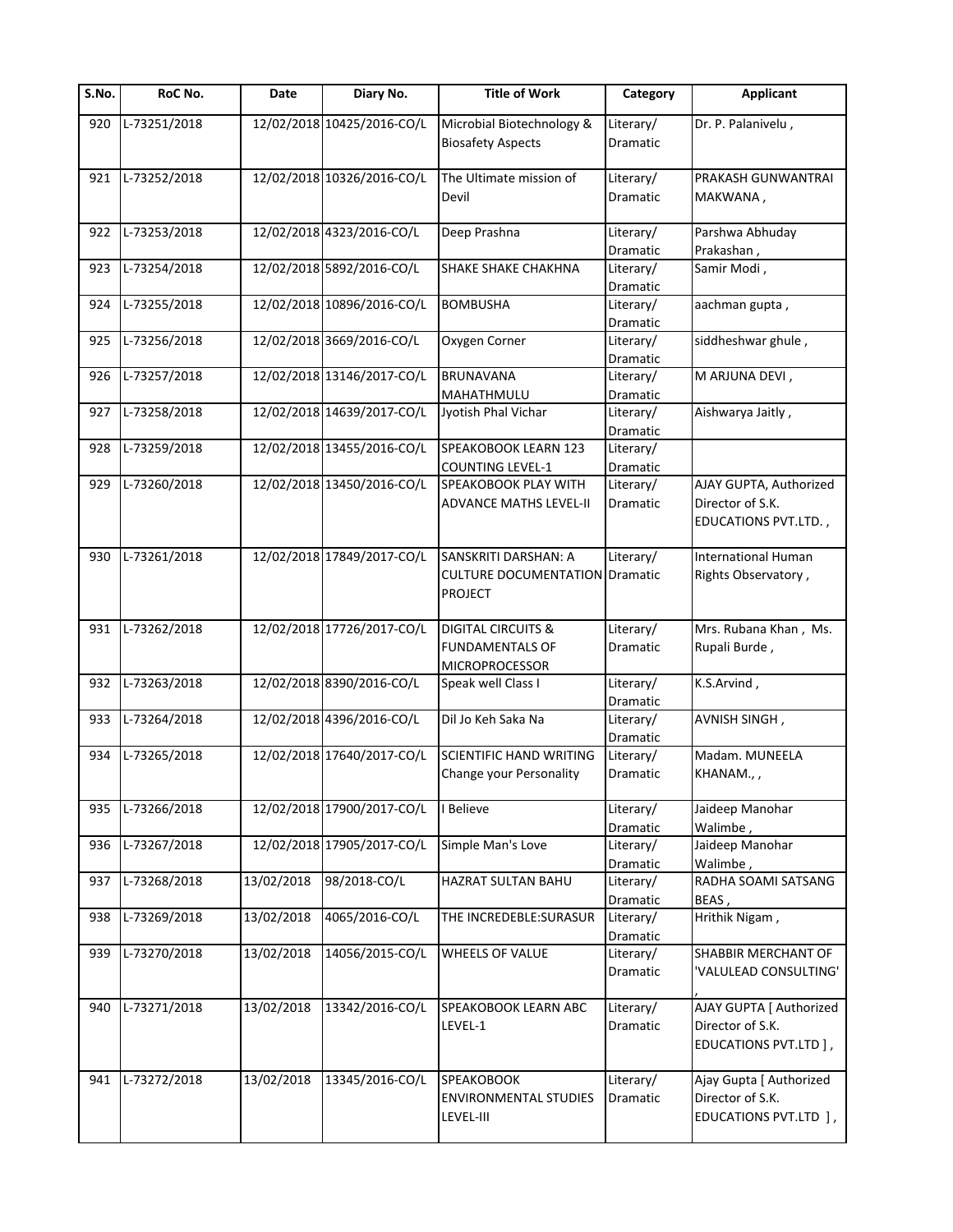| S.No. | RoC No.      | Date       | Diary No.       | <b>Title of Work</b>                                                                                 | Category                     | <b>Applicant</b>                                                     |
|-------|--------------|------------|-----------------|------------------------------------------------------------------------------------------------------|------------------------------|----------------------------------------------------------------------|
| 942   | L-73273/2018 | 13/02/2018 | 13346/2016-CO/L | <b>SPEAKOBOOK RHYMES &amp;</b><br><b>STORIES-III</b>                                                 | Literary/<br>Dramatic        | Ajay Gupta [ Authorized<br>Director of S.K.<br>EDUCATIONS PVT.LTD ], |
| 943   | L-73274/2018 | 13/02/2018 | 9531/2016-CO/L  | YES I CAN !LEVEL-1 BOOK 1                                                                            | Literary/                    | DR SUNITA GANDHI,                                                    |
|       |              |            |                 | OF 2 MATHEMATICS                                                                                     | Dramatic                     |                                                                      |
| 944   | L-73275/2018 | 13/02/2018 | 9551/2016-CO/L  | YES I CAN ! LEVEL 1 BOOK 2<br>OF 2. HINDI LANGUAGE                                                   | Literary/<br><b>Dramatic</b> | DR SUNITA GANDHI,                                                    |
| 945   | L-73276/2018 | 13/02/2018 | 9552/2016-CO/L  | AND LITERATURE<br>SPOKEN ENGLISH AND                                                                 | Literary/                    | DR SUNITA GANDHI,                                                    |
|       |              |            |                 | <b>OTHER BROADER</b><br>OBJECTIVES, LEVEL 5                                                          | Dramatic                     |                                                                      |
| 946   | L-73277/2018 | 13/02/2018 | 9559/2016-CO/L  | YES I CAN ! LEVEL 5 BOOK 1<br>OF 2 MATHEMATICS                                                       | Literary/<br>Dramatic        | DR SUNITA GANDHI,                                                    |
| 947   | L-73278/2018 | 13/02/2018 | 10084/2017-CO/L | Ramayan Rahasya- Prabhu<br>Shriramanche 7 Mahagun                                                    | Literary/<br>Dramatic        | Tejgyan Global<br>Foundation,                                        |
| 948   | L-73279/2018 | 13/02/2018 | 10095/2017-CO/L | Mansika Swasthyakkaagi<br>Vichara Niyama                                                             | Literary/<br>Dramatic        | Tejgyan Global<br>Foundation,                                        |
| 949   | L-73280/2018 | 13/02/2018 | 10094/2017-CO/L | Adarsha Jeevanakkaagi<br>Vichara Niyama                                                              | Literary/<br>Dramatic        | Tejgyan Global<br>Foundation,                                        |
| 950   | L-73281/2018 | 13/02/2018 | 10088/2017-CO/L | Adarsh Jeevanasathi Vichar<br>Niyam                                                                  | Literary/<br>Dramatic        | Tejgyan Global<br>Foundation,                                        |
| 951   | L-73282/2018 | 13/02/2018 | 10093/2017-CO/L | Asafalateyinda mukti mattu<br>Vichara Niyama                                                         | Literary/<br>Dramatic        | Tejgyan Global<br>Foundation,                                        |
| 952   | L-73283/2018 | 13/02/2018 | 10888/2016-CO/L | <b>Patent Agent Examination</b>                                                                      | Literary/<br>Dramatic        | Nitin Sharma,                                                        |
| 953   | L-73284/2018 | 13/02/2018 | 7929/2017-CO/L  | Jaldi Saflata                                                                                        | Literary/<br>Dramatic        | Madhu Bala, Rajesh<br>Kumar,                                         |
| 954   | L-73285/2018 | 13/02/2018 | 10090/2017-CO/L | Vicharani Trasta Aasal Tar<br>Kay Karal - Vicharanshi<br>dealing Kashi Karaal:<br>Kathedware Shikaa. | Literary/<br>Dramatic        | Tejgyan Global<br>Foundation,                                        |
| 955   | L-73286/2018 | 13/02/2018 | 13549/2017-CO/L | Design your life                                                                                     | Literary/<br>Dramatic        | Yogesh P Chopade,                                                    |
| 956   | L-73287/2018 | 13/02/2018 | 13718/2017-CO/L | Book titled as Design your<br>career                                                                 | Literary/<br>Dramatic        | yogesh P chopade,                                                    |
| 957   | L-73288/2018 | 13/02/2018 | 10349/2017-CO/L | <b>Educational Technology</b>                                                                        | Literary/<br>Dramatic        | M/s Spectrum<br>Educational Books,                                   |
| 958   | L-73289/2018 | 13/02/2018 | 5615/2017-CO/L  | <b>BUSINESS CONCEPT FOR</b><br>WWW.QUIZTOCASH.COM                                                    | Literary/<br>Dramatic        | ROHIT SHOKEEN,                                                       |
| 959   | L-73290/2018 | 13/02/2018 | 18773/2017-CO/L | Nucleo Game Adventures -<br>The Discovery of Magical<br>Magnets                                      | Literary/<br>Dramatic        | Arsym Consulting Pvt. Ltd.                                           |
| 960   | L-73291/2018 | 13/02/2018 | 12902/2016-CO/L | Tera Pyar Ni Mileya                                                                                  | Literary/<br>Dramatic        | Mayank Rohilla,                                                      |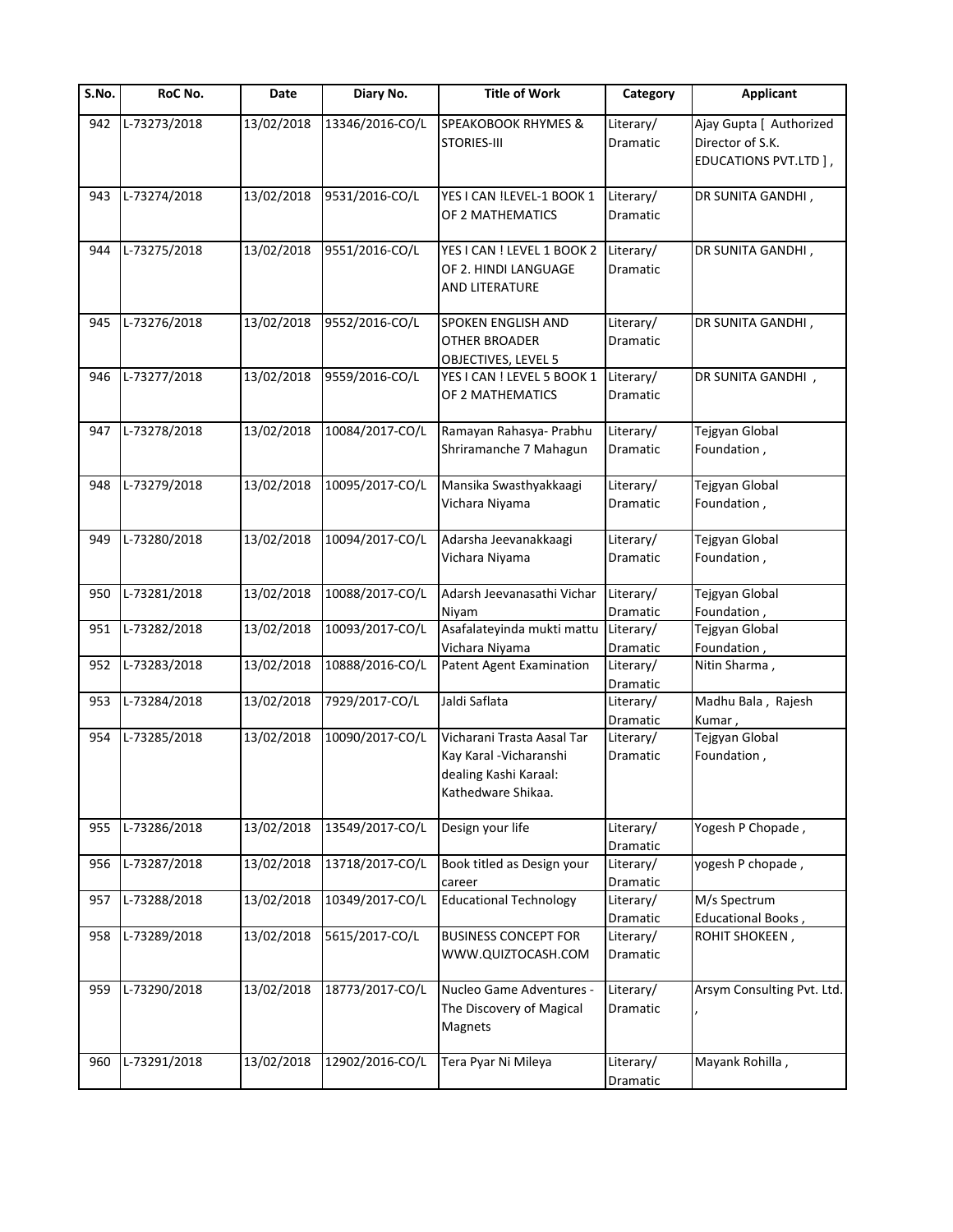| S.No. | RoC No.                   | Date       | Diary No.       | <b>Title of Work</b>                                                                                                                | Category                     | <b>Applicant</b>                                |
|-------|---------------------------|------------|-----------------|-------------------------------------------------------------------------------------------------------------------------------------|------------------------------|-------------------------------------------------|
| 961   | $\overline{L-73292/2018}$ | 13/02/2018 | 18768/2017-CO/L | Nucleo Game Adventures -<br>A Life or Death Robotics<br>Challenge                                                                   | Literary/<br>Dramatic        | Arsym Consulting Pvt. Ltd.                      |
| 962   | L-73293/2018              | 13/02/2018 | 18770/2017-CO/L | Nucleo Game Adventures -<br>Exploring the Wonders of<br>Space                                                                       | Literary/<br>Dramatic        | Arsym Consulting Pvt. Ltd.                      |
| 963   | L-73294/2018              | 13/02/2018 | 4213/2016-CO/L  | Aatma smriti: KAVAY<br>SANGRAH                                                                                                      | Literary/<br>Dramatic        | Amit kaushal,                                   |
| 964   | L-73295/2018              | 13/02/2018 | 9542/2016-CO/L  | YES I CAN ! LEVEL 5 BOOK 1<br>OF 2. HINDI LANGUAGE<br>AND LITERATURE                                                                | Literary/<br><b>Dramatic</b> | DR SUNITA GANDHI,                               |
| 965   | L-73296/2018              | 13/02/2018 | 9538/2016-CO/L  | SPOKEN ENGLISH AND<br><b>OTHER BROADER</b><br><b>OBJECTIVES LEVEL 1</b>                                                             | Literary/<br>Dramatic        | DR SUNITA GANDHI,                               |
| 966   | L-73297/2018              | 13/02/2018 | 9546/2016-CO/L  | YES I CAN ! LEVEL 4 BOOK 1<br>OF 2 MATHEMATICS                                                                                      | Literary/<br><b>Dramatic</b> | DR SUNITA GANDHI,                               |
| 967   | L-73298/2018              | 13/02/2018 | 9548/2016-CO/L  | YES I CAN ! LEVEL 3 BOOK 1<br>OF 2. HINDI LANGUAGE<br>AND LITERATURE                                                                | Literary/<br>Dramatic        | DR SUNITA GANDHI,                               |
| 968   | L-73299/2018              | 13/02/2018 | 10781/2016-CO/L | <b>B.TECH. COMPUTER</b><br><b>SCIENCES &amp; ENGINEERING</b><br>WITH SPL IN BUSINESS<br><b>ANALYTICS AND</b><br><b>OPTIMIZATION</b> | Literary/<br>Dramatic        | UNIVERSITY OF<br>PETROLEUM & ENERGY<br>STUDIES, |
| 969   | L-73300/2018              | 13/02/2018 | 18756/2017-CO/L | Development of Vedic<br>Multiplier Architecture                                                                                     | Literary/<br>Dramatic        | Dr. Prashant R. Deshmukh<br>Jitendra S. Edle,   |
| 970   | L-73301/2018              | 13/02/2018 | 8842/2016-CO/L  | <b>Sorry Girls</b>                                                                                                                  | Literary/<br>Dramatic        | Shri Krishna Yadav,                             |
| 971   | L-73302/2018              | 13/02/2018 | 5844/2016-CO/L  | <b>Bides</b>                                                                                                                        | Literary/<br>Dramatic        | Ashish Mittal,                                  |
|       | 972 L-73303/2018          | 13/02/2018 | 2727/2016-CO/L  | Agent X                                                                                                                             | Literary/<br>Dramatic        | Karthik M,                                      |
| 973   | L-73304/2018              | 13/02/2018 | 14130/2016-CO/L | <b>TURN ME ON</b>                                                                                                                   | Literary/<br>Dramatic        | MR FAIZ KHAN,                                   |
| 974   | L-73305/2018              | 13/02/2018 | 5206/2016-CO/L  | Reflections                                                                                                                         | Literary/<br>Dramatic        | Laxmi Sravanthi David,                          |
| 975   | L-73306/2018              | 13/02/2018 | 376/2016-CO/L   | CHILLIES ON FIRE                                                                                                                    | Literary/<br>Dramatic        | MR PHIROZ AHMED<br>SHEIKH,                      |
| 976   | L-73307/2018              | 13/02/2018 | 2492/2016-CO/L  | 24/6                                                                                                                                | Literary/<br>Dramatic        | swathini,                                       |
| 977   | L-73308/2018              | 13/02/2018 | 419/2016-CO/L   | <b>FREE GIFTS</b>                                                                                                                   | Literary/<br>Dramatic        | K SRINIVASA RAO,                                |
| 978   | L-73309/2018              | 13/02/2018 | 36/2018-CO/L    | Campus to Corporate                                                                                                                 | Literary/<br>Dramatic        | Naveen Chandra R,                               |
| 979   | L-73310/2018              | 13/02/2018 | 1786/2016-CO/L  | MEDSMART                                                                                                                            | Literary/<br>Dramatic        | VIKRAM TALWAR,                                  |
| 980   | L-73311/2018              | 13/02/2018 | 1807/2016-CO/L  | ADHEESH COMPUTER<br><b>INSTITUTE OF TECHNOLOGY Dramatic</b><br>AND MANAGEMENT                                                       | Literary/                    | ADHEESH COMPUTER<br>EDUCATIONAL SOCIETY,        |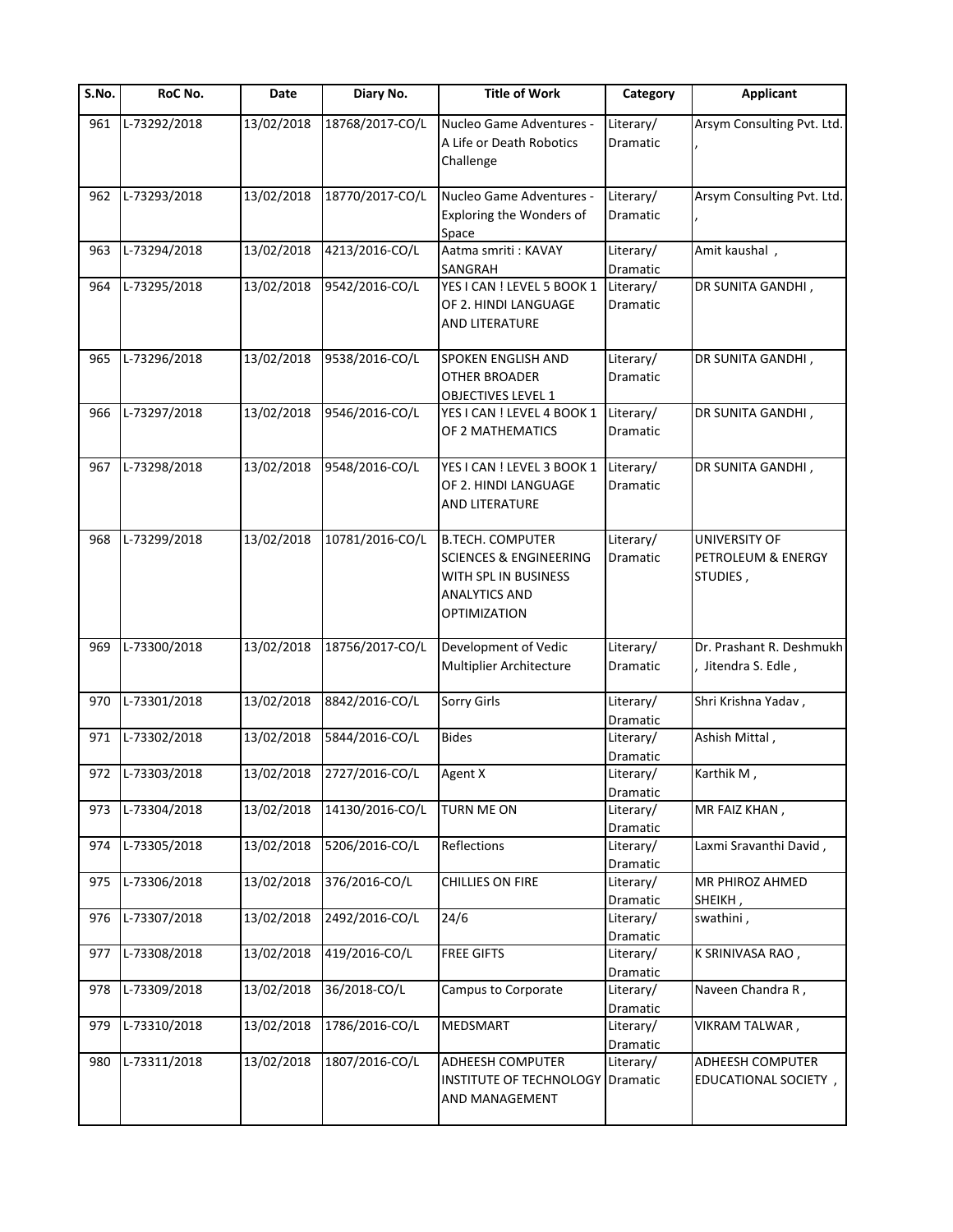| $\overline{\mathsf{S}}$ . No. | RoC No.           | Date       | Diary No.       | <b>Title of Work</b>                 | Category              | <b>Applicant</b>             |
|-------------------------------|-------------------|------------|-----------------|--------------------------------------|-----------------------|------------------------------|
| 981                           | L-73312/2018      | 13/02/2018 | 1316/2016-CO/L  | UNTIL DEATH                          | Literary/             | Akanksha Bopardikar,         |
|                               |                   |            |                 |                                      | Dramatic              |                              |
| 982                           | L-73313/2018      | 13/02/2018 | 243/2018-CO/L   | andha gunga bahra                    | Literary/             | niranjan soni,               |
|                               |                   |            |                 |                                      | Dramatic              |                              |
| 983                           | L-73314/2018      | 15/02/2018 | 106/2018-CO/L   | SANT SAMVAD, BHAG 1                  | Literary/             | RADHA SOAMI SATSANG          |
|                               |                   |            |                 |                                      | Dramatic              | BEAS,                        |
| 984                           | L-73315/2018      | 15/02/2018 | 103/2018-CO/L   | QURBANIYAN                           | Literary/             | ADIL MUJAHID,                |
|                               |                   |            |                 |                                      | Dramatic              |                              |
| 985                           | L-73316/2018      | 15/02/2018 | 245/2018-CO/L   | Varchaswa: The tale of the           | Literary/             | Jayesh Hatipkar,             |
|                               |                   |            |                 | <b>Blessed King</b>                  | Dramatic              |                              |
| 986                           | L-73317/2018      | 15/02/2018 | 251/2018-CO/L   | Redefining the World of Me Literary/ |                       | <b>Epione Pharmaceutical</b> |
|                               |                   |            |                 | dicine                               | Dramatic              | Pvt. Ltd,                    |
| 987                           | L-73318/2018      | 15/02/2018 | 46/2018-CO/L    | <b>OPERATION RESEARCH</b>            | Literary/             | DINESH B SHINDE,             |
|                               |                   |            |                 |                                      | Dramatic              |                              |
| 988                           | L-73319/2018      | 15/02/2018 | 114/2018-CO/L   | Parwez Khan Ki Kavitaaye             | Literary/             | Parwez Khan Ibrahim          |
|                               |                   |            |                 |                                      | Dramatic              | Khan Pathan,                 |
| 989                           | L-73320/2018      | 15/02/2018 | 151/2018-CO/L   | <b>Building Next Generation</b>      | Literary/             | APTECH LIMITED,              |
|                               |                   |            |                 | Websites (HTML5)                     | Dramatic              |                              |
|                               |                   |            |                 |                                      |                       |                              |
| 990                           | L-73321/2018      | 15/02/2018 | 157/2018-CO/L   | ANDEKHI ANSUNI ANKAHI                | Literary/             | <b>GEON PAULY,</b>           |
|                               |                   |            |                 |                                      | Dramatic              |                              |
| 991                           | L-73322/2018      | 15/02/2018 | 318/2018-CO/L   | PLUS MINUS                           | Literary/             | NEHA SHARMA,                 |
|                               |                   |            |                 |                                      | Dramatic              |                              |
| 992                           | L-73323/2018      | 15/02/2018 | 194/2018-CO/L   | Storyboarding for                    | Literary/             | APTECH LIMITED,              |
|                               |                   |            |                 | Animation                            |                       |                              |
| 993                           | L-73324/2018      | 15/02/2018 | 111/2018-CO/L   | SANT SAMVAD, BHAG 2                  | Dramatic<br>Literary/ | RADHA SOAMI SATSANG          |
|                               |                   |            |                 |                                      |                       | BEAS,                        |
|                               | L-73325/2018      |            | 128/2018-CO/L   |                                      | Dramatic              |                              |
| 994                           |                   | 15/02/2018 |                 | Software Engineewring in             | Literary/             | Ashfaque Ahmed,              |
|                               |                   |            |                 | the Agile World                      | Dramatic              |                              |
| 995                           | L-73326/2018      | 15/02/2018 | 63/2018-CO/L    | Study on the fatigue crack           | Literary/             | Steel Authority of India     |
|                               |                   |            |                 | growth behaviour of three            | Dramatic              | Limited, R & D Centre for    |
|                               |                   |            |                 | rail steels.                         |                       | Iron and Steel.,             |
|                               |                   |            |                 |                                      |                       |                              |
| 996                           | L-73327/2018      | 15/02/2018 | 169/2018-CO/L   | SANDAALAN                            | Literary/             | Ramanathan G,                |
|                               |                   |            |                 |                                      | Dramatic              |                              |
| 997                           | L-73328/2018      | 15/02/2018 | 18753/2017-CO/L | <b>WRITING GURU</b>                  | Literary/             | Mr. Sudhir Kumar,            |
|                               |                   |            |                 | <b>CUSTOMIZED EXERCISE</b>           | Dramatic              |                              |
|                               |                   |            |                 | <b>NOTEBOOK</b>                      |                       |                              |
| 998                           | L-73329/2018      | 15/02/2018 | 110/2018-CO/L   | SANT SAMVAD, BHAG 3                  | Literary/             | RADHA SOAMI SATSANG          |
|                               |                   |            |                 |                                      | Dramatic              | BEAS,                        |
| 999                           | L-73330/2018      | 15/02/2018 | 18758/2017-CO/L | Sagrika - 1                          | Literary/             | ANIL SAINGER,                |
|                               |                   |            |                 |                                      | Dramatic              |                              |
| 1000                          | L-73331/2018      | 15/02/2018 | 90/2018-CO/L    | ?? K??esµa t?? ?e???o?               | Literary/             | RADHA SOAMI SATSANG          |
|                               |                   |            |                 | ??das????? (CALL OF THE              | Dramatic              | BEAS,                        |
|                               |                   |            |                 | <b>GREAT MASTER)</b>                 |                       |                              |
|                               |                   |            |                 |                                      |                       |                              |
| 1001                          | L-73332/2018      | 15/02/2018 | 102/2018-CO/L   | SANT MAT DARSHAN                     | Literary/             | RADHA SOAMI SATSANG          |
|                               |                   |            |                 |                                      | Dramatic              | BEAS,                        |
| 1002                          | L-73333/2018      | 15/02/2018 | 18475/2017-CO/L | Womenit's a lesson for               | Literary/             | AMRIT BANSOD,                |
|                               |                   |            |                 | Men                                  | Dramatic              |                              |
| 1003                          | L-73334/2018      | 15/02/2018 | 246/2018-CO/L   | <b>GARG KAVYA SANGRAH</b>            | Literary/             | HARENDRA GARG,               |
|                               |                   |            |                 |                                      | Dramatic              |                              |
|                               | 1004 L-73335/2018 | 15/02/2018 | 13418/2016-CO/L | Mitra                                | Literary/             | Ravi Guria,                  |
|                               |                   |            |                 |                                      | Dramatic              |                              |
|                               |                   |            |                 |                                      |                       |                              |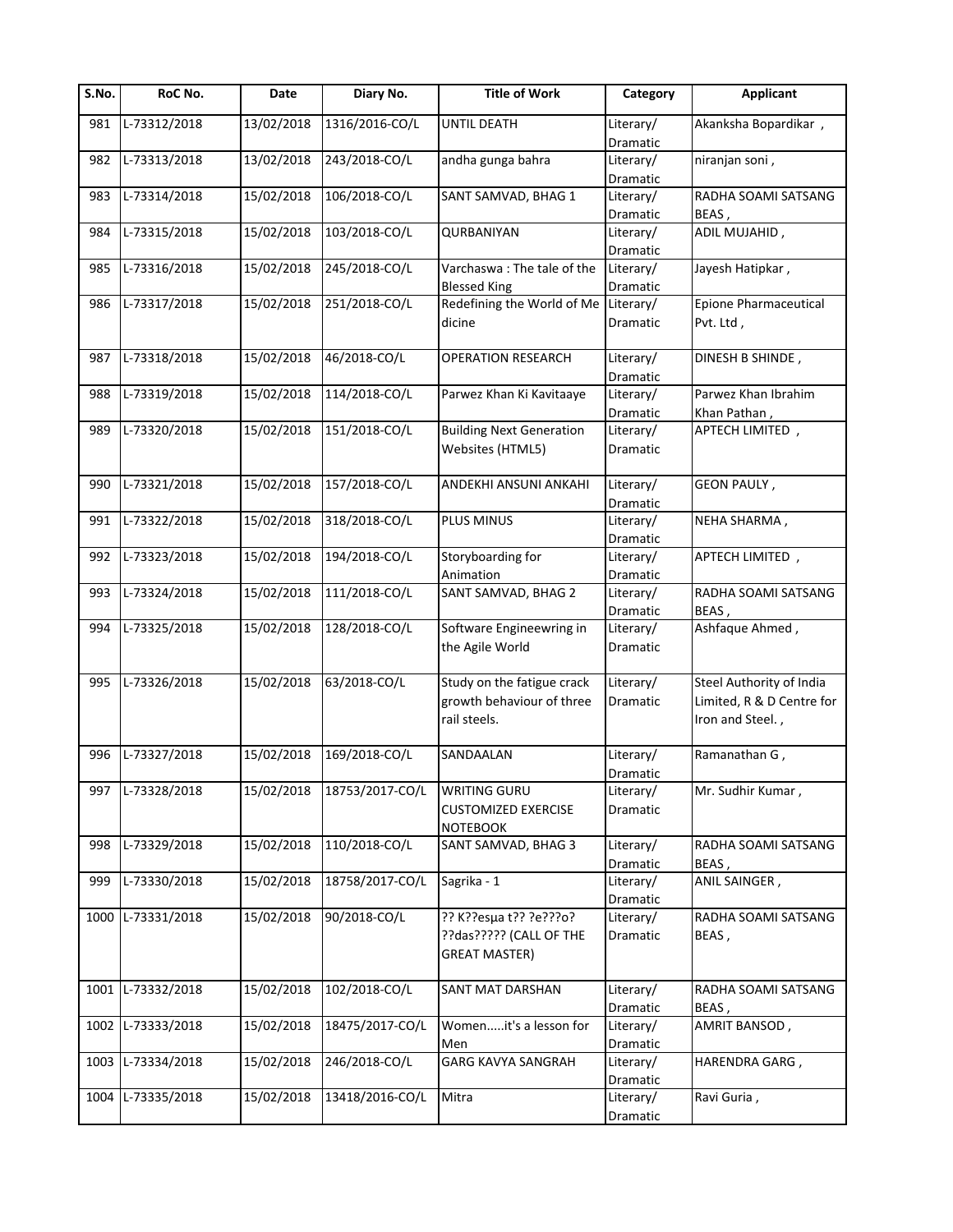| $\overline{\mathsf{S}}$ . No. | RoC No.           | Date       | Diary No.       | <b>Title of Work</b>                                                                        | Category                          | <b>Applicant</b>                                                                            |
|-------------------------------|-------------------|------------|-----------------|---------------------------------------------------------------------------------------------|-----------------------------------|---------------------------------------------------------------------------------------------|
|                               | 1005 L-73336/2018 | 15/02/2018 | 20/2018-CO/L    | <b>QUALITY HEALTH AND</b><br>SAFETY MANAGEMENT<br>SYSTEM DOCUMENTATION<br>AND TRAINING CSSP | Literary/<br>Dramatic             | M/S ACCREDITATION<br><b>COMMISSION FOR</b><br><b>CONFORMITY</b><br><b>ASSESSMENT BODIES</b> |
|                               |                   |            |                 | <b>TOOLBOX FOR</b><br>EDUCATIONAL<br><b>INSTITUTIONS</b>                                    |                                   | PRIVATE LIMITED,                                                                            |
|                               | 1006 L-73337/2018 | 15/02/2018 | 1/2018-CO/L     | Design and Fabrication of<br>solar Power UPS invertor<br>For Computer appliication          | Literary/<br>Dramatic             | Dr.Rakesh G. Shriwastava                                                                    |
|                               | 1007 L-73338/2018 | 15/02/2018 | 154/2018-CO/L   | eProject Guide - Windows<br><b>Store Apps</b>                                               | Literary/<br>Dramatic             | APTECH LIMITED,                                                                             |
|                               | 1008 L-73339/2018 | 15/02/2018 | 18634/2017-CO/L | SHAYOPSAM KA THOKDA                                                                         | Literary/<br>Dramatic             | <b>SHREE AKHIL</b><br><b>BHARATWARSIA</b><br>SADHUMARGI JAIN<br>SANGH,                      |
| 1009                          | L-73340/2018      | 15/02/2018 | 203/2018-CO/L   | <b>GONDI BHASHA GYAAN</b>                                                                   | Literary/                         | Gondi Dharm Sahitya                                                                         |
| 1010                          | L-73341/2018      | 15/02/2018 | 3607/2016-CO/L  | SAAR<br>Yuddha Kandam                                                                       | Dramatic<br>Literary/<br>Dramatic | Prakashan,<br>J.Joseph Selvaraj,                                                            |
|                               | 1011 L-73342/2018 | 15/02/2018 | 18446/2017-CO/L | <b>AGNI</b>                                                                                 | Literary/<br>Dramatic             | Ajay sharma,                                                                                |
|                               | 1012 L-73343/2018 | 15/02/2018 | 10479/2016-CO/L | REVENGE EK ANOKHA<br><b>BADLA</b>                                                           | Literary/<br>Dramatic             | KAMAL KUMAR ANAND,                                                                          |
|                               | 1013 L-73344/2018 | 15/02/2018 | 191/2018-CO/L   | Introduction to Embedded<br>Systems                                                         | Literary/<br>Dramatic             | APTECH LIMITED,                                                                             |
|                               | 1014 L-73345/2018 | 15/02/2018 | 1055/2016-CO/L  | Barf                                                                                        | Literary/<br>Dramatic             | Ashok Kumar Tara,                                                                           |
|                               | 1015 L-73346/2018 | 15/02/2018 | 193/2018-CO/L   | eProject (Website<br>Development)                                                           | Literary/<br>Dramatic             | APTECH LIMITED,                                                                             |
|                               | 1016 L-73347/2018 | 15/02/2018 | 611/2016-CO/L   | SIDDHSAR SAMHITA                                                                            | Literary/<br>Dramatic             | M/S DIVYA YOG MANDIR<br>(TRUST),                                                            |
|                               | 1017 L-73348/2018 | 15/02/2018 | 196/2018-CO/L   | Rigging 3D Models                                                                           | Literary/<br>Dramatic             | APTECH LIMITED,                                                                             |
|                               | 1018 L-73349/2018 | 15/02/2018 | 5223/2016-CO/L  | <b>BOOK   THE BLACK MOON</b>                                                                | Literary/<br>Dramatic             | SHRI KARAN RACHA,                                                                           |
| 1019                          | L-73350/2018      | 15/02/2018 | 18127/2017-CO/L | The Secret Promise : To Live<br>or to Leave                                                 | Literary/<br>Dramatic             | shashwat ranjan,                                                                            |
| 1020                          | L-73351/2018      | 15/02/2018 | 13940/2016-CO/L | <b>BACK TO THE BASICS</b>                                                                   | Literary/<br>Dramatic             | MR. FAIZ KHAN,                                                                              |
| 1021                          | L-73352/2018      | 15/02/2018 | 13856/2016-CO/L | <b>HEROES</b>                                                                               | Literary/<br>Dramatic             | MR FAIZ KHAN,                                                                               |
|                               | 1022 L-73353/2018 | 15/02/2018 | 11661/2016-CO/L | IMAGEMINDS - ACTING AND Literary/<br><b>CARTOON ANIMATION</b>                               | Dramatic                          | Image Infotainment<br>Limited,                                                              |
|                               | 1023 L-73354/2018 | 15/02/2018 | 11654/2016-CO/L | <b>IMAGEMINDS - GAME</b><br><b>DESIGN FUNDAMENTALS</b>                                      | Literary/<br>Dramatic             | <b>IMAGE INFOTAINMENT</b><br>LIMITED,                                                       |
|                               | 1024 L-73355/2018 | 15/02/2018 | 4129/2016-CO/L  | TV SHOW [ CONCEPT ]<br><b>WEDDING BASED BRIDE OR</b><br><b>GROOM MAKE OVER</b>              | Literary/<br>Dramatic             | MATIN MAC MATHEW,                                                                           |
|                               | 1025 L-73356/2018 | 15/02/2018 | 13547/2016-CO/L | SPEAKOBOOK RHYMES &<br><b>STORIES-I</b>                                                     | Literary/<br>Dramatic             | AJAY GUPTA [ S.K.<br>EDUCATIONS PVT. LTD. ],                                                |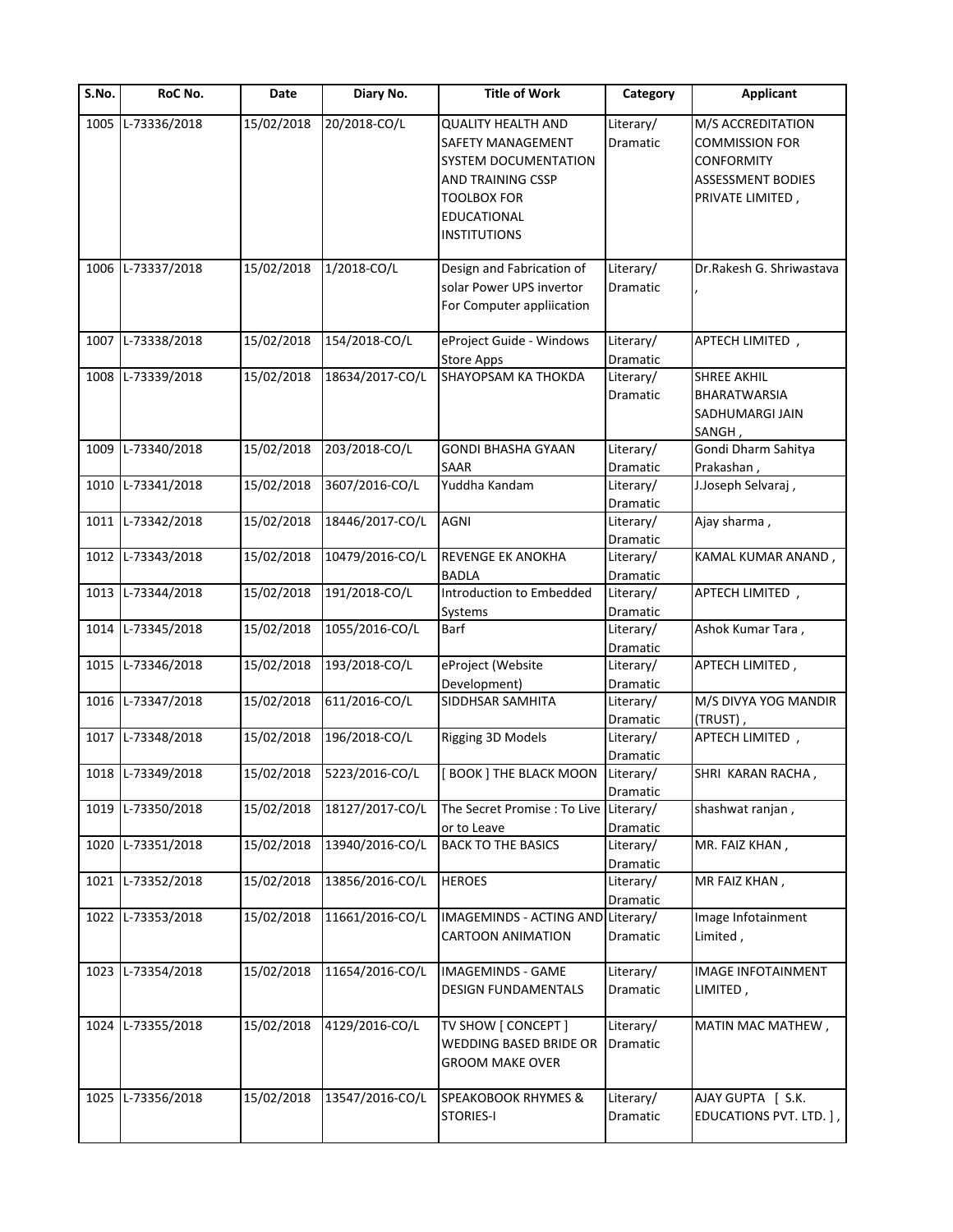| S.No. | RoC No.           | Date       | Diary No.       | <b>Title of Work</b>            | Category  | <b>Applicant</b>                             |
|-------|-------------------|------------|-----------------|---------------------------------|-----------|----------------------------------------------|
|       | 1026 L-73357/2018 | 15/02/2018 | 13445/2016-CO/L | <b>BACHPAN ACTIVITY SHEETS</b>  | Literary/ | AJAY GUPTA, [ S.K.                           |
|       |                   |            |                 | LEVEL-I                         | Dramatic  | EDUCATIONS PVT.LTD. ],                       |
|       | 1027 L-73358/2018 | 15/02/2018 | 13447/2016-CO/L | SPEAKOBOOK ENGLISH              | Literary/ | AJAY GUPTA [ S.K.                            |
|       |                   |            |                 | <b>WORKBOOK LEVEL-II</b>        | Dramatic  | EDUCATIONS PVT.LTD. ],                       |
|       | 1028 L-73359/2018 | 15/02/2018 | 630/2016-CO/L   | LET US LEARN YOGA A             | Literary/ | M/S DIVYA YOG MANDIR                         |
|       |                   |            |                 | <b>TEXTBOOK FOR YOGA</b>        | Dramatic  | (TRUST),                                     |
|       |                   |            |                 | <b>EDUCATION FOR STUDENTS</b>   |           |                                              |
|       |                   |            |                 | OF CLASS IV                     |           |                                              |
|       | 1029 L-73360/2018 | 15/02/2018 | 631/2016-CO/L   | LET US LEARN YOGA A             | Literary/ | M/S DIVYA YOG MANDIR                         |
|       |                   |            |                 | <b>TEXTBOOK FOR YOGA</b>        | Dramatic  | (TRUST),                                     |
|       |                   |            |                 | <b>EDUCATION FOR STUDENTS</b>   |           |                                              |
|       |                   |            |                 | OF CLASS III                    |           |                                              |
| 1030  | L-73361/2018      | 15/02/2018 | 632/2016-CO/L   | YOGA PLAY AND LEARN A           | Literary/ | M/S DIVYA YOG MANDIR                         |
|       |                   |            |                 | <b>TEXTBOOK FOR YOGA</b>        | Dramatic  | (TRUST),                                     |
|       |                   |            |                 | <b>EDUCATION FOR STUDENTS</b>   |           |                                              |
|       |                   |            |                 | OF CLASS I AND II               |           |                                              |
|       | 1031 L-73362/2018 |            |                 | LET US LEARN YOGA A             | Literary/ |                                              |
|       |                   | 15/02/2018 | 633/2016-CO/L   | <b>TEXTBOOK FOR YOGA</b>        | Dramatic  | M/S DIVYA YOG MANDIR<br>(TRUST),             |
|       |                   |            |                 | <b>EDUCATION FOR STUDENTS</b>   |           |                                              |
|       |                   |            |                 | OF CLASS IV                     |           |                                              |
|       | 1032 L-73363/2018 | 15/02/2018 | 636/2016-CO/L   | LET US LEARN YOGA A             | Literary/ | M/S DIVYA YOG MANDIR                         |
|       |                   |            |                 | <b>TEXTBOOK FOR YOGA</b>        | Dramatic  | (TRUST),                                     |
|       |                   |            |                 | <b>EDUCATION FOR STUDENTS</b>   |           |                                              |
|       |                   |            |                 | OF CLASS III                    |           |                                              |
|       | 1033 L-73364/2018 | 15/02/2018 | 638/2016-CO/L   | LET US LEARN YOGA A             | Literary/ | M/S DIVYA YOG MANDIR                         |
|       |                   |            |                 | <b>TEXTBOOK FOR YOGA</b>        | Dramatic  | (TRUST),                                     |
|       |                   |            |                 | <b>EDUCATION FOR STUDENTS</b>   |           |                                              |
|       |                   |            |                 | OF CLASS III                    |           |                                              |
|       | 1034 L-73365/2018 | 15/02/2018 | 10490/2016-CO/L | Storm From Taxila               | Literary/ | shreyas Bhave,                               |
|       |                   |            |                 |                                 | Dramatic  |                                              |
| 1035  | L-73366/2018      | 15/02/2018 | 11445/2016-CO/L | <b>SSC AND CDS ADVANCE</b>      | Literary/ | LIFELESSON (OPC)                             |
|       |                   |            |                 | <b>MATH BOOK</b>                | Dramatic  | PRIVATE LIMITED,                             |
|       | 1036 L-73367/2018 | 15/02/2018 | 11213/2017-CO/L | <b>Digital Examination</b>      | Literary/ | Dr. Anish Gupta, Mr.                         |
|       |                   |            |                 | <b>Controlling Device</b>       | Dramatic  | Prateek Chaturvedi, Mr.                      |
|       |                   |            |                 |                                 |           | Ramesh Chandra Mishra,                       |
|       |                   |            |                 |                                 |           | Prof. Bhawna Kumar,<br>Prof. Gurinder Singh, |
|       |                   |            |                 |                                 |           |                                              |
|       | 1037 L-73368/2018 | 15/02/2018 | 4586/2016-CO/L  | Saminte Sadhyathakal            | Literary/ | Jose John,                                   |
|       |                   |            |                 | (Possibilities Of Sam)          | Dramatic  |                                              |
| 1038  | L-73369/2018      | 15/02/2018 | 140/2018-CO/L   | <b>BIHAR ME SCHOOLI</b>         | Literary/ | KUMAR SANJEEV,                               |
|       |                   |            |                 | SHIKSHA KA VIKASH               | Dramatic  |                                              |
| 1039  | L-73370/2018      | 15/02/2018 | 136/2018-CO/L   | <b>IBTEDAYEE NISAB 01 DIARY</b> | Literary/ | MINESH ANDHARIA,                             |
|       |                   |            |                 | AND WORKBOOK                    | Dramatic  |                                              |
| 1040  | L-73371/2018      | 15/02/2018 | 31/2018-CO/L    | Aaj Kal Ki Auraten              | Literary/ | Kaustav Debnath,                             |
|       |                   |            |                 |                                 | Dramatic  |                                              |
| 1041  | L-73372/2018      | 15/02/2018 | 18508/2017-CO/L | A Journey through the           | Literary/ | Haridasan T.M,                               |
|       |                   |            |                 | Jeevitha Nauka                  | Dramatic  |                                              |
| 1042  | L-73373/2018      | 15/02/2018 | 18740/2017-CO/L | <b>EMAIL MINER AND</b>          | Literary/ | Ms. Devika Deshmukh,                         |
|       |                   |            |                 | ANALYZER TOOL                   | Dramatic  |                                              |
|       | 1043 L-73374/2018 | 15/02/2018 | 18746/2017-CO/L | <b>HAND GESTURE</b>             | Literary/ | Ms. Devika Deshmukh,                         |
|       |                   |            |                 | <b>RECOGNItION SYSTEM FOR</b>   | Dramatic  |                                              |
|       |                   |            |                 | <b>BLINDS</b>                   |           |                                              |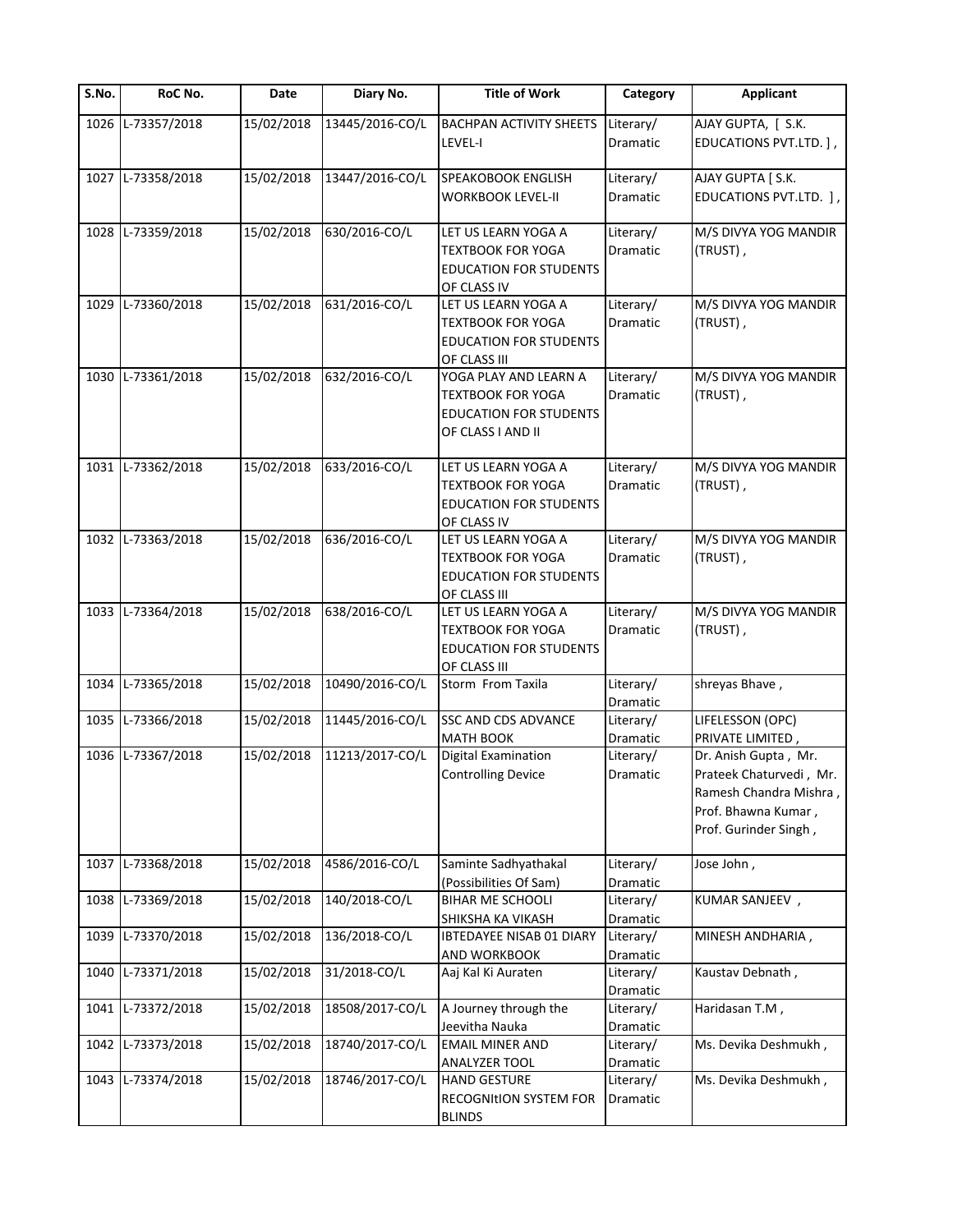| S.No. | RoC No.           | Date       | Diary No.       | <b>Title of Work</b>                                                                                                   | Category              | <b>Applicant</b>                                                                                          |
|-------|-------------------|------------|-----------------|------------------------------------------------------------------------------------------------------------------------|-----------------------|-----------------------------------------------------------------------------------------------------------|
| 1044  | L-73375/2018      | 15/02/2018 | 190/2018-CO/L   | Ehsaas                                                                                                                 | Literary/<br>Dramatic | Yunus Ahmed Tajoddin<br>Bhagnagari,                                                                       |
| 1045  | L-73376/2018      | 15/02/2018 | 18743/2017-CO/L | SECURE DATA RETRIEVAL<br>FOR DECENTRALIZED<br>DISRUPTION-TOLERANT<br>MILITARY NETWORKS                                 | Literary/<br>Dramatic | Ms. Devika Deshmukh,                                                                                      |
| 1046  | L-73377/2018      | 15/02/2018 | 18769/2017-CO/L | <b>BHARTIYA</b><br>VISHVAVIDYALAYA                                                                                     | Literary/<br>Dramatic | NEELAM SUMAN,                                                                                             |
|       | 1047 L-73378/2018 | 15/02/2018 | 18500/2017-CO/L | <b>CORPORATE QUALITY</b><br><b>ASSURANCE GUIDELINES ON Dramatic</b><br>NON CONFORMANCE<br>DOCUMENTATION AND<br>CONTROL | Literary/             | <b>HINDUSTAN</b><br><b>AERONAUTICS LIMITED</b><br><b>CORPORATE OFFICE,</b>                                |
| 1048  | L-73379/2018      | 15/02/2018 | 121/2018-CO/L   | <b>OFR</b>                                                                                                             | Literary/<br>Dramatic | M/S. CHARIES APP PVT<br>LTD,                                                                              |
| 1049  | L-73380/2018      | 15/02/2018 | 18273/2017-CO/L | APPLICATION OF FUEL<br><b>INJECTION TO</b><br><b>CARBURETTOR OPERATED</b><br><b>BIKES</b>                              | Literary/<br>Dramatic | AJAY S. BONDE, SOHAM<br>DAKHOLE,                                                                          |
| 1050  | L-73381/2018      | 15/02/2018 | 226/2018-CO/L   | Decipherment of Indus<br>Script: Discovering the Indus Dramatic<br>Script by retracing Brahmi                          | Literary/             | Somesh Chandra<br>Shrivastava,                                                                            |
| 1051  | L-73382/2018      | 15/02/2018 | 52/2018-CO/L    | LABOUR HEARTH                                                                                                          | Literary/<br>Dramatic |                                                                                                           |
|       | 1052 L-73383/2018 | 15/02/2018 | 22/2018-CO/L    | <b>IVRI PIG FARMING</b><br>SHOOKAR PALAN APP                                                                           | Literary/<br>Dramatic | RUPASI TIWARI, TRIVENI<br>DUTT, MAHESH<br>CHANDER, SANJAY<br>KUMAR, AMARPAL, BINA<br>MISHRA, B.H.M PATEL, |
|       | 1053 L-73384/2018 | 15/02/2018 | 35/2018-CO/L    | Face and Voice Recognition<br><b>Based Security System</b>                                                             | Literary/<br>Dramatic | Yogita Chitriv Dubey,                                                                                     |
| 1054  | L-73385/2018      | 15/02/2018 | 17222/2017-CO/L | <b>INTERNATIONAL BUSINESS</b><br><b>SEARCH ENGINE</b><br>PRESENTATION                                                  | Literary/<br>Dramatic | <b>BHUSHAN DILIPRAO</b><br>SATPUTE,                                                                       |
| 1055  | L-73386/2018      | 15/02/2018 | 11/2018-CO/L    | RJ ANMOL LIVEWITH<br>LEGENDS                                                                                           | Literary/<br>Dramatic |                                                                                                           |
|       | 1056 L-73387/2018 | 15/02/2018 | 2910/2017-CO/L  | Process of Kulfi with Faluda                                                                                           | Literary/<br>Dramatic | Prain R.Shirodkar,                                                                                        |
|       | 1057 L-73388/2018 | 15/02/2018 | 9543/2016-CO/L  | YES I CAN ! LEVEL-5 BOOK 2<br>OF 2. ENGLISH LANGUAGE<br>AND LITERATURE                                                 | Literary/<br>Dramatic | DR SUNITA GANDHI,                                                                                         |
| 1058  | L-73389/2018      | 15/02/2018 | 18350/2017-CO/L | MIRA PREM DIWANI                                                                                                       | Literary/<br>Dramatic | RADHA SOAMI SATSANG<br>BEAS,                                                                              |
| 1059  | L-73390/2018      | 15/02/2018 | 9540/2016-CO/L  | YES I CAN ! LEVEL 1 BOOK 2<br>OF 2. HINDI LANGUAGE<br>AND LITERATURE                                                   | Literary/<br>Dramatic | DR SUNITA GANDHI,                                                                                         |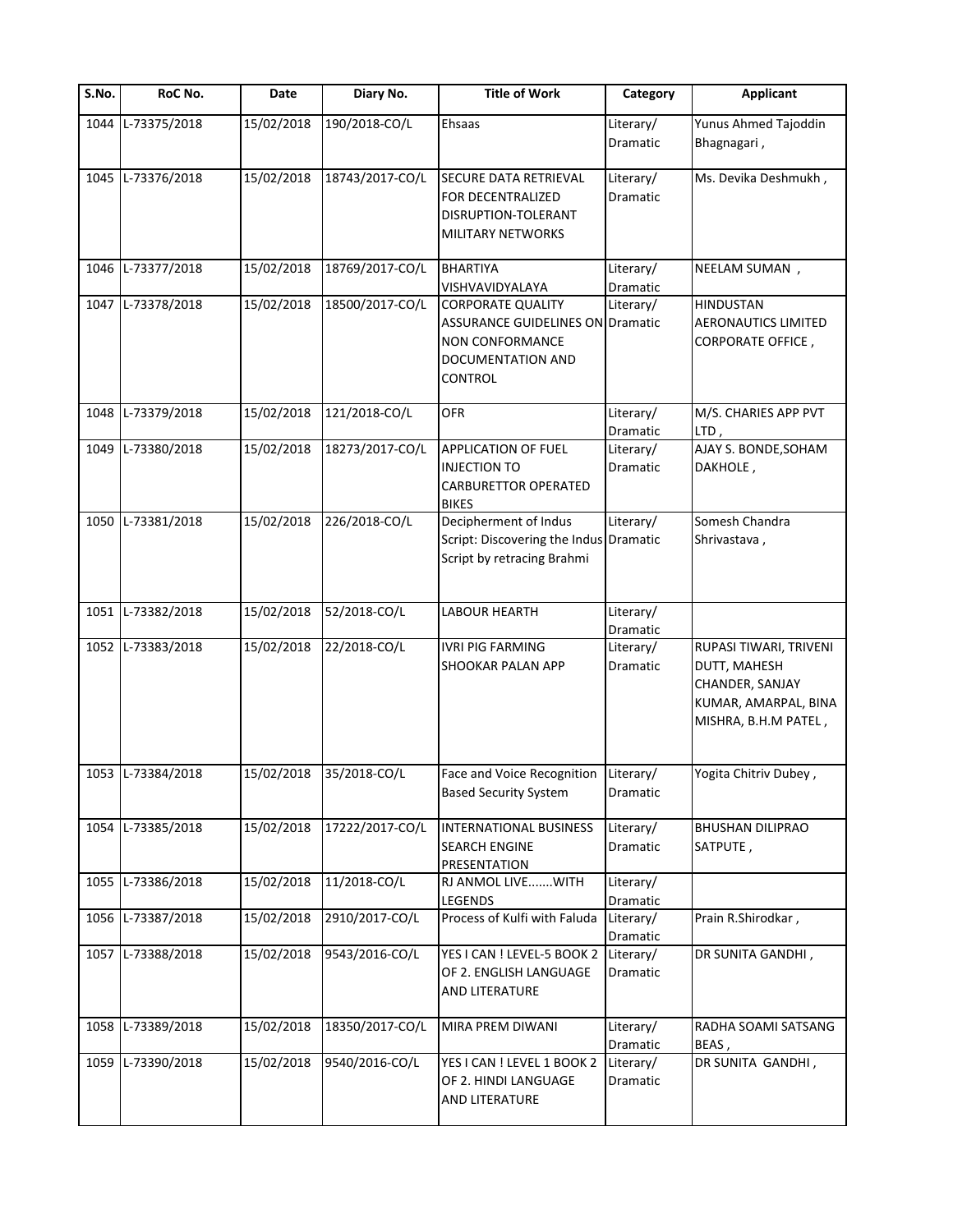| S.No. | RoC No.           | Date       | Diary No.       | <b>Title of Work</b>                                                  | Category              | <b>Applicant</b>                                               |
|-------|-------------------|------------|-----------------|-----------------------------------------------------------------------|-----------------------|----------------------------------------------------------------|
| 1060  | L-73391/2018      | 15/02/2018 | 1842/2017-CO/L  | THE WORK DESCRIBES THE<br>DETAILED METHODOLOGY                        | Literary/<br>Dramatic | <b>HINDUSTAN</b><br>AERONAUTICS LIMITED,                       |
|       |                   |            |                 | TO BE ADOPTED FOR<br>CALCULATION OF CNC<br>MACHINING TIME OF IDES     |                       |                                                                |
|       |                   |            |                 | FOR CLOSED DIE FORGINGS                                               |                       |                                                                |
|       | 1061 L-73392/2018 | 15/02/2018 | 9544/2016-CO/L  | SPOKEN ENGLISH AND                                                    | Literary/             | DR SUNITA GANDHI,                                              |
|       |                   |            |                 | OTHER BROADER<br><b>OBJECTIVES LEVEL 4</b>                            | Dramatic              |                                                                |
|       | 1062 L-73393/2018 | 15/02/2018 | 9545/2016-CO/L  | SPOKEN ENGLISH AND<br>OTHER BROADER<br><b>OBJECTIVES LEVEL 3</b>      | Literary/<br>Dramatic | DR SUNITA GANDHI,                                              |
|       | 1063 L-73394/2018 | 15/02/2018 | 9547/2016-CO/L  | YES I CAN ! LEVEL 2 BOOK 1                                            | Literary/             | DR SUNITA GANDHI,                                              |
|       |                   |            |                 | OF 2. ENGLISH LANGUAGE<br>AND LITERATURE                              | Dramatic              |                                                                |
| 1064  | L-73395/2018      | 15/02/2018 | 18119/2017-CO/L | Gratitude                                                             | Literary/<br>Dramatic | Lajpat Ray Chandnani,                                          |
| 1065  | L-73396/2018      | 15/02/2018 | 14/2018-CO/L    | BEAST OF SINKING ISLAND                                               | Literary/<br>Dramatic | SACHIN BHARWAL,                                                |
|       | 1066 L-73397/2018 | 15/02/2018 | 17970/2017-CO/L | Ek Proposal Aisa Bhi                                                  | Literary/<br>Dramatic | Viral Arya,                                                    |
|       | 1067 L-73398/2018 | 15/02/2018 | 50940/2014-CO/L | PIRNAQUEST: SEARCHING                                                 | Literary/             | <b>BIOINFORMATICS CENTRE</b>                                   |
|       |                   |            |                 | THE PIRNAOME FOR<br>SILENCERS.                                        | Dramatic              | OF BOSE INSTITUTE,                                             |
| 1068  | L-73399/2018      | 15/02/2018 | 142/2018-CO/L   | VISHISHTA SHIKSHA                                                     | Literary/<br>Dramatic | KUMAR SANJEEV,                                                 |
|       | 1069 L-73400/2018 | 15/02/2018 | 18111/2017-CO/L | <b>OBJECT ORIENTED</b><br>MODELING                                    | Literary/<br>Dramatic | PRARTHANA A. DESHKAR                                           |
|       | 1070 L-73401/2018 | 15/02/2018 | 5/2018-CO/L     | <b>Advanced Hydraulics</b>                                            | Literary/<br>Dramatic | Rajendra R.Dighade,                                            |
|       | 1071 L-73402/2018 | 15/02/2018 | 18110/2017-CO/L | Time Definition and                                                   | Literary/             | PANKAJ KUMAR,                                                  |
|       |                   |            |                 | Independency on Relative<br>Motion as in Theory of                    | Dramatic              |                                                                |
|       | 1072 L-73403/2018 | 15/02/2018 | 17253/2017-CO/L | Relativity.<br>OSCE-OSPE Bank: A                                      | Literary/             | Dr Alka Rawekar, Dr                                            |
|       |                   |            |                 | synergistic approach for<br><b>Health Professions</b><br>Education    | Dramatic              | Sonali Choudhari, Dr<br>Sunita Vagha, Dr<br>Vedprakash Mishra, |
|       | 1073 L-73404/2018 | 15/02/2018 | 108/2018-CO/L   | SANT SAMVAD, BHAG 2                                                   | Literary/<br>Dramatic | RADHA SOAMI SATSANG<br>BEAS,                                   |
|       | 1074 L-73405/2018 | 15/02/2018 | 3381/2016-CO/L  | Unfold Website Design                                                 | Literary/<br>Dramatic | UnfoldU Online Solutions<br>Pvt. Ltd.,                         |
|       | 1075 L-73406/2018 | 16/02/2018 | 17517/2017-CO/L | <b>CIVIL ENGINEERING-</b><br><b>IRRIGATION</b>                        | Literary/<br>Dramatic | IES MASTER PUBLICATION                                         |
|       | 1076 L-73407/2018 | 16/02/2018 | 18396/2017-CO/L | TRIVEDI'S NEW TECHNIQUE<br>INTERMEDIATE ENGLISH<br><b>FIRST PAPER</b> | Literary/<br>Dramatic | S.K. TRIVEDI,                                                  |
|       | 1077 L-73408/2018 | 16/02/2018 | 17070/2017-CO/L | Sojh                                                                  | Literary/<br>Dramatic | Ashwani Jhunjhunwala,                                          |
|       | 1078 L-73409/2018 | 16/02/2018 | 17072/2017-CO/L | Mera Rape Hua Tha                                                     | Literary/<br>Dramatic | Priya Garg,                                                    |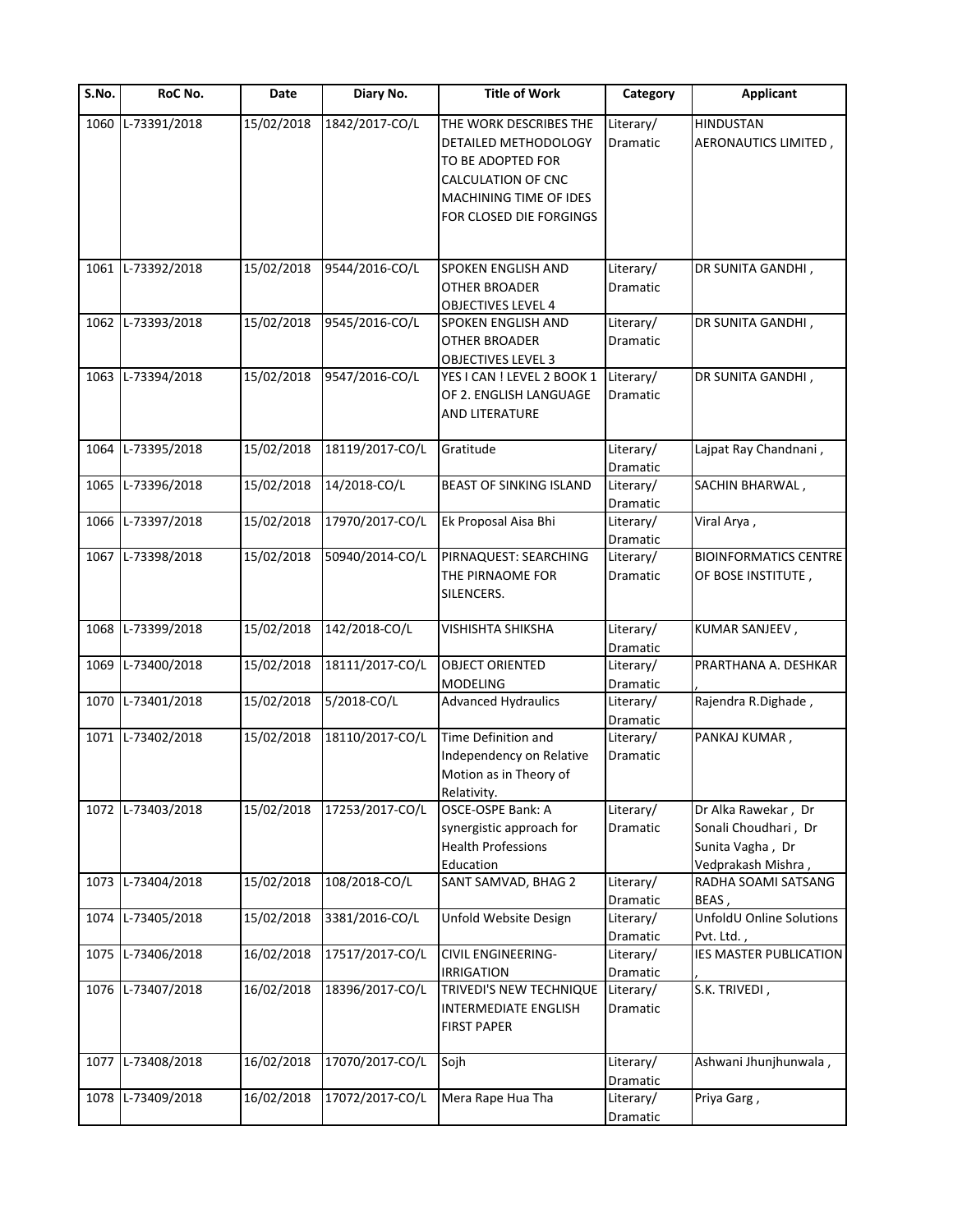| S.No. | RoC No.           | Date       | Diary No.       | <b>Title of Work</b>                | Category  | <b>Applicant</b>              |
|-------|-------------------|------------|-----------------|-------------------------------------|-----------|-------------------------------|
| 1079  | L-73410/2018      | 16/02/2018 | 18420/2017-CO/L | THE PARALLEL WORLDS                 | Literary/ | DINESH BHATIA,                |
|       |                   |            |                 | <b>VOLUME I</b>                     | Dramatic  |                               |
| 1080  | L-73411/2018      | 16/02/2018 | 17292/2017-CO/L | The Frozen Tears of                 | Literary/ | Kiran C Suresh,               |
|       |                   |            |                 | Malabar                             | Dramatic  |                               |
| 1081  | L-73412/2018      | 16/02/2018 | 18748/2017-CO/L | Jane kya baat hai lyrics            | Literary/ | Atul Sharma,                  |
|       |                   |            |                 |                                     | Dramatic  |                               |
| 1082  | L-73413/2018      | 16/02/2018 | 18633/2017-CO/L | SAMKATVE KE 14 BHAG                 | Literary/ | SHREE AKHIL                   |
|       |                   |            |                 |                                     | Dramatic  | <b>BHARATWARSIA</b>           |
|       |                   |            |                 |                                     |           | SADHUMARGI JAIN               |
|       |                   |            |                 |                                     |           | SANGH                         |
|       | 1083 L-73414/2018 | 16/02/2018 | 18526/2017-CO/L | Data Warehousing and Data Literary/ |           | Ruchika Akhilesh Sinhal,      |
|       |                   |            |                 | Mining                              | Dramatic  |                               |
| 1084  | L-73415/2018      | 16/02/2018 | 18621/2017-CO/L | Gambarler                           | Literary/ | Prabhjot Singh Chhabra,       |
|       |                   |            |                 |                                     | Dramatic  |                               |
|       | 1085 L-73416/2018 | 16/02/2018 | 17560/2017-CO/L | <b>BASICS OF PROJECT</b>            | Literary/ | <b>IES MASTER PUBLICATION</b> |
|       |                   |            |                 | MANAGEMENT                          | Dramatic  |                               |
|       | 1086 L-73417/2018 | 16/02/2018 | 17510/2017-CO/L |                                     | Literary/ | <b>IES MASTER PUBLICATION</b> |
|       |                   |            |                 |                                     | Dramatic  |                               |
| 1087  | L-73418/2018      | 16/02/2018 | 18767/2017-CO/L | Game: Plant Warriors Vs             | Literary/ | Arsym Consulting Pvt. Ltd.    |
|       |                   |            |                 | <b>Pest Raiders</b>                 | Dramatic  |                               |
| 1088  | L-73419/2018      | 16/02/2018 | 18771/2017-CO/L | Game: Magnopoly                     | Literary/ | Arsym Consulting Pvt. Ltd.    |
|       |                   |            |                 |                                     | Dramatic  |                               |
| 1089  | L-73420/2018      | 16/02/2018 | 2404/2018-CO/L  | LIFE IS BEAUTIFUL                   | Literary/ | PRERNA GUPTA,                 |
|       |                   |            |                 |                                     | Dramatic  |                               |
| 1090  | L-73421/2018      | 16/02/2018 | 12240/2015-CO/L | A guide to vehicle accidents        | Literary/ | Mallikarjuna R Patil, Ravi    |
|       |                   |            |                 | how these happen and how            | Dramatic  | R Hakari,                     |
|       |                   |            |                 | to avoid them                       |           |                               |
|       |                   |            |                 |                                     |           |                               |
| 1091  | L-73422/2018      | 16/02/2018 | 12551/2015-CO/L | YAZEED BIN MAVIYA PAR               | Literary/ | Mr. Nadeem Ahmed Khan         |
|       |                   |            |                 | ILZAMAT KA TEHKIKI JAIZA            | Dramatic  |                               |
|       |                   |            |                 |                                     |           |                               |
| 1092  | L-73423/2018      | 16/02/2018 | 17569/2017-CO/L | <b>GENERAL STUDIES &amp;</b>        | Literary/ | <b>IES MASTER PUBLICATION</b> |
|       |                   |            |                 | <b>ENGINEERING APTITUDE</b>         | Dramatic  |                               |
|       |                   |            |                 |                                     |           |                               |
|       | 1093 L-73424/2018 | 16/02/2018 | 17571/2017-CO/L | CIVIL ENGINEERING-ESE               | Literary/ | IES MASTER PUBLICATION        |
|       |                   |            |                 | <b>SUBJECTWISE</b>                  | Dramatic  |                               |
|       |                   |            |                 | CONVENTIONAL SOLVED                 |           |                               |
|       |                   |            |                 | PAPER-I                             |           |                               |
| 1094  | L-73425/2018      | 16/02/2018 | 13560/2016-CO/L | <b>Custom Design Your Day</b>       | Literary/ | Priyashaa Ghos,               |
|       |                   |            |                 | Planner                             | Dramatic  |                               |
| 1095  | L-73426/2018      | 16/02/2018 | 118/2018-CO/L   | TRIVEDIS NEW TECHNIQUE              | Literary/ | S.K. TRIVEDI,                 |
|       |                   |            |                 | INTERMEDIATE ENGLISH                | Dramatic  |                               |
|       |                   |            |                 | <b>SECOND PAPER</b>                 |           |                               |
|       |                   |            |                 |                                     |           |                               |
|       |                   |            |                 |                                     |           |                               |
|       | 1096 L-73427/2018 | 16/02/2018 | 86/2018-CO/L    | <b>JUMBLED PQRS</b>                 | Literary/ | MANISHA BANSAL,               |
|       |                   |            |                 |                                     | Dramatic  |                               |
| 1097  | L-73428/2018      | 16/02/2018 | 104/2018-CO/A   | ILLATHARASIYE                       | Literary/ | A.ADAIKALASAMY                |
|       |                   |            |                 | MARUTHUVAR                          | Dramatic  | 'IYARKKAI ILLAM',             |
|       | 1098 L-73429/2018 | 16/02/2018 | 92/2018-CO/L    | A Secure Stop and Wait              | Literary/ | , Varun Shukla                |
|       |                   |            |                 | Communication Protocol for Dramatic |           |                               |
|       |                   |            |                 | Disturbed Networks                  |           |                               |
|       |                   |            |                 |                                     |           |                               |
|       |                   |            |                 |                                     |           |                               |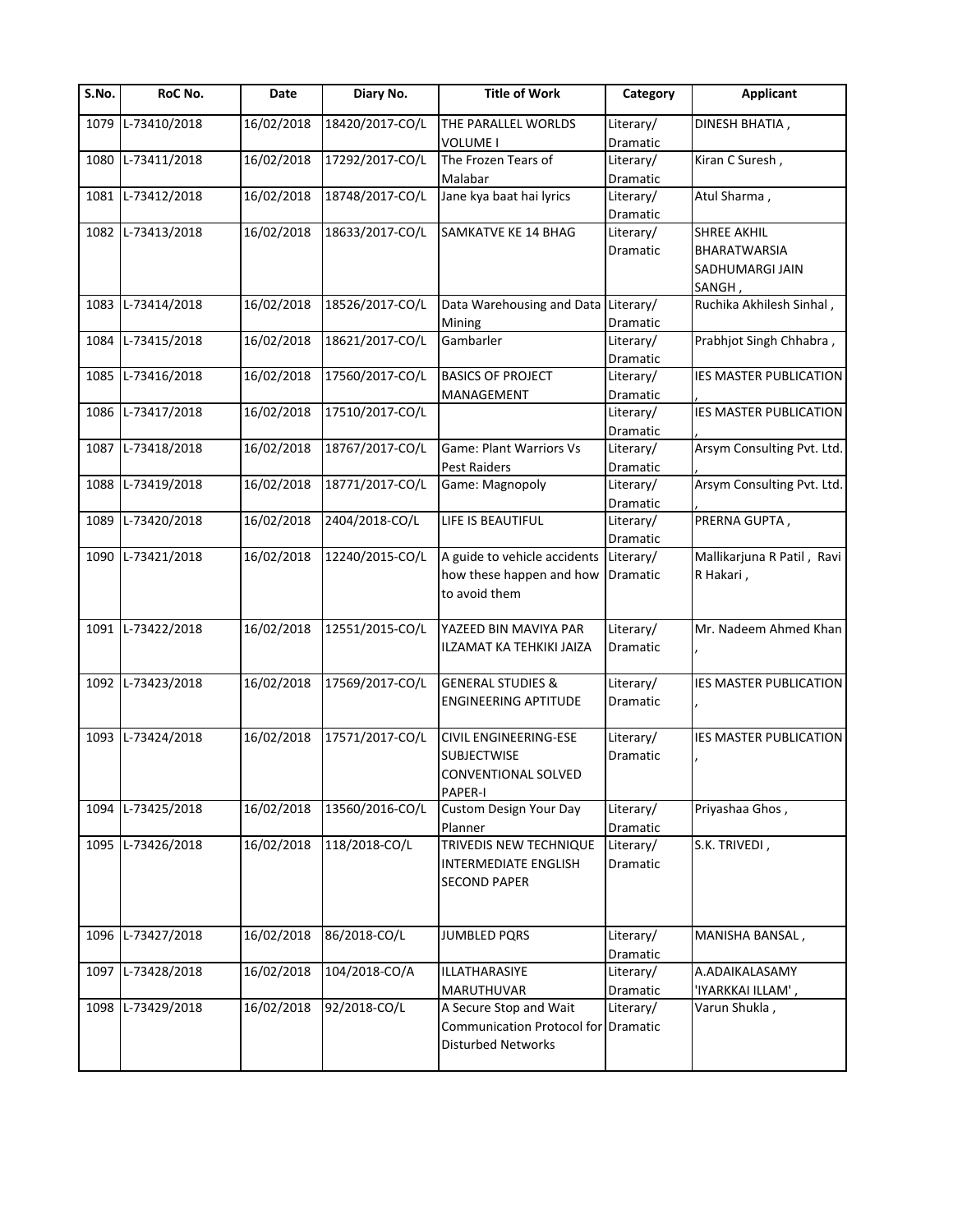| S.No. | RoC No.           | Date       | Diary No.       | <b>Title of Work</b>                                                                                                                                                                                 | Category              | <b>Applicant</b>                                                                                                                                                                                                        |
|-------|-------------------|------------|-----------------|------------------------------------------------------------------------------------------------------------------------------------------------------------------------------------------------------|-----------------------|-------------------------------------------------------------------------------------------------------------------------------------------------------------------------------------------------------------------------|
| 1099  | L-73430/2018      | 16/02/2018 | 24/2018-CO/L    | IVRI PASHU PRAJANAN APP                                                                                                                                                                              | Literary/<br>Dramatic | J K PRASAD, PUTAN<br>SINGH, K MAHENDRAN,<br>BABLU KUMAR, , RUPASI<br>TIWARI, TRIVENI DUTT,<br>MAHESH CHANDER,<br>SANJAY KUMAR,<br>AMARPAL, BINA MISHRA,<br>B.H.M PATEL, SUDEEP<br>MARWAHA, MUKESH<br>KUMAR, SOUMEN PAL, |
|       | 1100 L-73431/2018 | 16/02/2018 | 18181/2017-CO/L | <b>AUTOMOBILE GEOPONICS</b><br><b>ROBO</b>                                                                                                                                                           | Literary/<br>Dramatic | Mrs. Devashree Marotkar                                                                                                                                                                                                 |
|       | 1101 L-73432/2018 | 16/02/2018 | 18313/2017-CO/L | REXI - Real Estate Exchange<br>of India                                                                                                                                                              | Literary/<br>Dramatic | V. Velrajan,                                                                                                                                                                                                            |
| 1102  | L-73433/2018      | 16/02/2018 | 18116/2017-CO/L | <b>Transformational Thoughts</b>                                                                                                                                                                     | Literary/<br>Dramatic | Senthil Kannan,                                                                                                                                                                                                         |
|       | 1103 L-73434/2018 | 16/02/2018 | 18444/2017-CO/L | Case Study for<br>Implementation of<br>Standalone Photovoltaic<br>System in DMIETR Campus                                                                                                            | Literary/<br>Dramatic | Abhijit R. Singare,                                                                                                                                                                                                     |
|       | 1104 L-73435/2018 | 16/02/2018 | 18152/2017-CO/L | Unique therapeutic<br>approach of Tab.Dibet-all (a<br>poly herbomineral<br>formulation), Tab.Resurge<br>and Tab.Glybra in a newly<br>diagnosed case of type-2<br>Diabetes mellitus. A case<br>report | Literary/<br>Dramatic | Dr.Devendra R.Giri,                                                                                                                                                                                                     |
| 1105  | L-73436/2018      | 16/02/2018 | 18180/2017-CO/L | <b>PERHAPS</b>                                                                                                                                                                                       | Literary/<br>Dramatic | ADITYA CHOWDHURY,                                                                                                                                                                                                       |
|       | 1106 L-73437/2018 | 16/02/2018 | 18347/2017-CO/L | <b>ANMOL KHAZANA</b>                                                                                                                                                                                 | Literary/<br>Dramatic | RADHA SOAMI SATSANG<br>BEAS,                                                                                                                                                                                            |
|       | 1107 L-73438/2018 | 16/02/2018 | 9132/2017-CO/L  | SBV/IGIDS Illustrated<br>booklet for children on oral<br>hygiene                                                                                                                                     | Literary/<br>Dramatic | SRI BALAJI VIDYAPEETH,                                                                                                                                                                                                  |
|       | 1108 L-73439/2018 | 16/02/2018 | 3632/2017-CO/L  | VAISHNAV BHOJAN: BRITISH Literary/<br><b>JAYKAA</b>                                                                                                                                                  | Dramatic              | RADHA SOAMI SATSANG<br><b>BEAS ADDRESS,</b>                                                                                                                                                                             |
|       | 1109 L-73440/2018 | 19/02/2018 | 417/2018-CO/L   | Technoayurveda KSR Prasad Literary/<br>Padabhyanga Format and<br>Guidelines                                                                                                                          | Dramatic              | Dr KSR Prasad,                                                                                                                                                                                                          |
|       | 1110 L-73441/2018 | 19/02/2018 | 405/2018-CO/L   | Technoayurveda KSR Prasad Literary/<br>Snehapana Format and<br>Guidelines                                                                                                                            | Dramatic              | Dr KSR Prasad,                                                                                                                                                                                                          |
|       | 1111 L-73442/2018 | 19/02/2018 | 419/2018-CO/L   | Technoayurveda KSR Prasad Literary/<br>Padaghata Format and<br>Guidelines                                                                                                                            | Dramatic              | Dr KSR Prasad,                                                                                                                                                                                                          |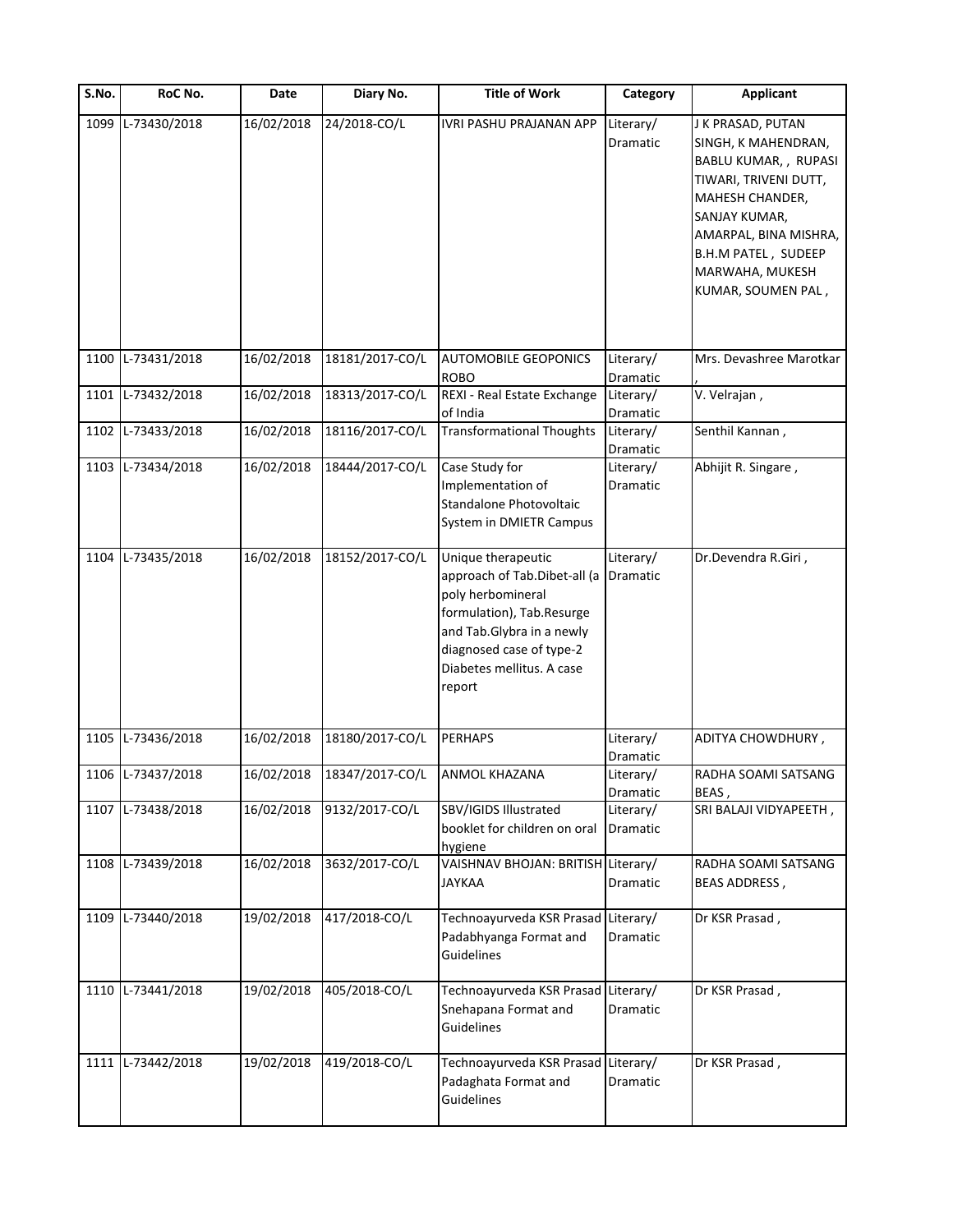| S.No. | RoC No.           | Date       | Diary No.       | <b>Title of Work</b>                                                         | Category              | <b>Applicant</b>                            |
|-------|-------------------|------------|-----------------|------------------------------------------------------------------------------|-----------------------|---------------------------------------------|
| 1112  | L-73443/2018      | 19/02/2018 | 412/2018-CO/L   | Technoayurveda KSR Prasad Literary/<br>Shirobhyanga Format and<br>Guidelines | Dramatic              | Dr KSR Prasad,                              |
|       | 1113 L-73444/2018 | 19/02/2018 | 414/2018-CO/L   | Technoayurveda KSR Prasad Literary/<br>Mukhabyanga Format and<br>Guidelines  | Dramatic              | Dr KSR Prasad,                              |
|       | 1114 L-73445/2018 | 19/02/2018 | 420/2018-CO/L   | Technoayurveda KSR Prasad Literary/<br>Sweda-Karma Format and<br>Guidelines  | Dramatic              | Dr KSR Prasad,                              |
|       | 1115 L-73446/2018 | 19/02/2018 | 410/2018-CO/L   | Technoayurveda KSR Prasad Literary/<br>Abhyanga Format and<br>guidelines     | Dramatic              | Dr KSR Prasad,                              |
|       | 1116 L-73447/2018 | 19/02/2018 | 17421/2017-CO/L | <b>SHRI</b>                                                                  | Literary/<br>Dramatic | Alik Roy,                                   |
| 1117  | L-73448/2018      | 19/02/2018 | 17453/2017-CO/L | Sattathirku Mun Anaivarum<br>Samam                                           | Literary/<br>Dramatic | S. Ragavendran,                             |
| 1118  | L-73449/2018      | 19/02/2018 | 18041/2017-CO/L | Smitten by traditional roots                                                 | Literary/<br>Dramatic | Lakshmi Bharadwaj,                          |
| 1119  | L-73450/2018      | 19/02/2018 | 18131/2017-CO/L | THE VERDICT OF THE<br>VED>A'S                                                | Literary/<br>Dramatic | OBI BHATTACHARYA,                           |
| 1120  | L-73451/2018      | 19/02/2018 | 10100/2017-CO/L | Seek Forgiveness and Be<br>Free                                              | Literary/<br>Dramatic | Tejgyan Global<br>Foundation,               |
|       | 1121 L-73452/2018 | 19/02/2018 | 10085/2017-CO/L | 'Vichar Niyam'chaa aadhar -<br>Asha Aani Vishwas                             | Literary/<br>Dramatic | Tejgyan Global<br>Foundation,               |
| 1122  | L-73453/2018      | 19/02/2018 | 10096/2017-CO/L | 'Vichara Niyama'da aadhara Literary/<br>-Bharavase mattu Vishwasa Dramatic   |                       | Tejgyan Global<br>Foundation,               |
| 1123  | L-73454/2018      | 19/02/2018 | 10098/2017-CO/L | Vikasa Mattu Vichara<br>Niyama-Roopantaranada 7<br>Hejjegalu                 | Literary/<br>Dramatic | Tejgyan Global<br>Foundation,               |
| 1124  | L-73455/2018      | 19/02/2018 | 10089/2017-CO/L | Apayashatun mukti aani<br>Vichar Niyam                                       | Literary/<br>Dramatic | Tejgyan Global<br>Foundation,               |
|       | 1125 L-73456/2018 | 19/02/2018 | 10086/2017-CO/L | Mansik Swasthyasathi<br>Vichar Niyam                                         | Literary/<br>Dramatic | Tejgyan Global<br>Foundation                |
|       | 1126 L-73457/2018 | 19/02/2018 | 10099/2017-CO/L | Khushi Ka Rahasya-Sukh<br>Payein, Dukh Bhagayein: 30<br>Din Mein             | Literary/<br>Dramatic | Tejgyan Global<br>Foundation,               |
| 1127  | L-73458/2018      | 19/02/2018 | 17546/2017-CO/L | Ramayana                                                                     | Literary/<br>Dramatic | CHAMPAK<br>BHATTACHARYA,                    |
| 1128  | L-73459/2018      | 19/02/2018 | 17369/2017-CO/L | <b>SANT KABIR</b>                                                            | Literary/<br>Dramatic | RADHA SOAMI SATSANG<br>BEAS,                |
| 1129  | L-73460/2018      | 19/02/2018 | 17548/2017-CO/L | DULHA (a search story)                                                       | Literary/<br>Dramatic | RAJDEEP CHAUBEY,                            |
| 1130  | L-73461/2018      | 19/02/2018 | 17046/2017-CO/L | 40 Alarms @ 4 AM                                                             | Literary/<br>Dramatic | R.S.Rajagopal Sastry and<br>Sujitha Arvind, |
|       | 1131 L-73462/2018 | 19/02/2018 | 17322/2017-CO/L | Athyadhika Mahima Gala<br>Kreesthu Yesu Kadavari<br>Sangamu                  | Literary/<br>Dramatic | M.Sanjeeva Reddy,                           |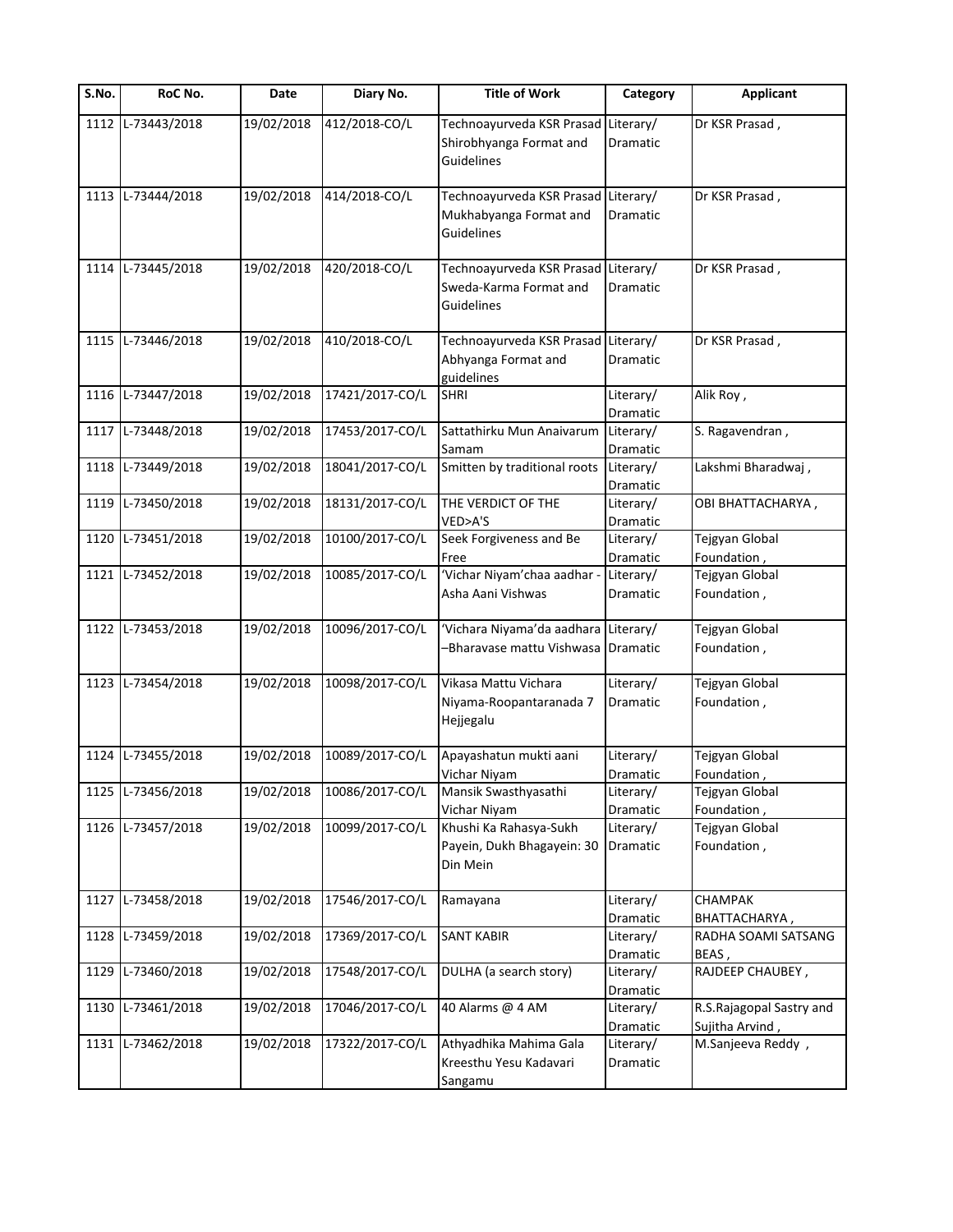| S.No. | RoC No.           | Date       | Diary No.       | <b>Title of Work</b>                                                                                                                    | Category              | <b>Applicant</b>                         |
|-------|-------------------|------------|-----------------|-----------------------------------------------------------------------------------------------------------------------------------------|-----------------------|------------------------------------------|
| 1132  | L-73463/2018      | 19/02/2018 | 9096/2017-CO/L  | Ennangalin Vidhimurai<br>Puratchi matrum<br>Aarogyathin Thiravukol-<br>Tamil version of Vichar<br>Niyam Kranti aur Swasthya<br>ki Chabi | Literary/<br>Dramatic | Tejgyan Global<br>Foundation,            |
|       | 1133 L-73464/2018 | 19/02/2018 | 9094/2017-CO/L  | Kshamechi Jaadu                                                                                                                         | Literary/<br>Dramatic | Tejgyan Global<br>Foundation,            |
| 1134  | L-73465/2018      | 19/02/2018 | 6010/2016-CO/L  | JOURNEY INSURANCE<br><b>POLICY</b>                                                                                                      | Literary/<br>Dramatic | DVS RAMCHANDRA<br>MURTHY,                |
|       | 1135 L-73466/2018 | 20/02/2018 | 510/2017-CO/L   | UTSAVA 51 CELEBRATIONS<br>OF THE DIVINE                                                                                                 | Literary/<br>Dramatic | PARIJAN FOUNDATION,                      |
|       | 1136 L-73467/2018 | 20/02/2018 | 9257/2017-CO/L  | SBV-EPICS (Sri Balaji<br>Vidyapeeth-Evidence-Based<br>Personalized Imparting of<br><b>Communication Skills)</b>                         | Literary/<br>Dramatic | SRI BALAJI VIDYAPEETH,                   |
|       | 1137 L-73468/2018 | 20/02/2018 | 565/2015-CO/L   | <b>Reversing Prostate Problem</b><br>in Natural way WITHOUT<br><b>SURGERY AND HARMFUL</b><br><b>CHEMICAL DRUGS</b>                      | Literary/<br>Dramatic | Dr. Naval Kumar Verma,                   |
|       | 1138 L-73469/2018 | 20/02/2018 | 3342/2015-CO/L  | Sweekar ka Jaadu-Turant<br>Khushi Kaise paaye                                                                                           | Literary/<br>Dramatic | Tejgyan Global<br>Foundation,            |
| 1139  | L-73470/2018      | 20/02/2018 | 3343/2015-CO/L  | The Greatest Freedom                                                                                                                    | Literary/<br>Dramatic | Tejgyan Global<br>Foundation,            |
|       | 1140 L-73471/2018 | 20/02/2018 | 3368/2015-CO/L  | Mistrz Siddharthy Cel Dusz<br>(Pruthvi Lakshya, The SOUL<br>purpose)                                                                    | Literary/<br>Dramatic | Tejgyan Global<br>Foundation,            |
|       | 1141 L-73472/2018 | 20/02/2018 | 18505/2017-CO/L | Modelling of Distance relay<br>and Impact of TCSC on the<br>protection of Long Distance<br>transmission lines                           | Literary/<br>Dramatic | Korde Ashwini Sanjay,<br>Mr. Hadpe S.S., |
| 1142  | L-73473/2018      | 20/02/2018 | 18630/2017-CO/L | LORD KRISHNA BHAJAN IN<br><b>ENGLISH</b>                                                                                                | Literary/<br>Dramatic | TARA CHAND KUSHWAHA                      |
|       | 1143 L-73474/2018 | 20/02/2018 | 18479/2017-CO/L | PEHCHAAN                                                                                                                                | Literary/<br>Dramatic | <b>GURVINDER SINGH</b><br>SACHDEVA,      |
| 1144  | L-73475/2018      | 20/02/2018 | 8934/2015-CO/L  | Palmistry - Hand Reading                                                                                                                | Literary/<br>Dramatic | Gopala Kirshna Naidu,                    |
|       | 1145 L-73476/2018 | 20/02/2018 | 6487/2015-CO/L  | <b>INTRODUCTION TO</b><br>BHAGAVAD-GITA                                                                                                 | Literary/<br>Dramatic | The Bhaktivedanta Book<br>Trust,         |
| 1146  | L-73477/2018      | 20/02/2018 | 1708/2015-CO/L  | OM Within                                                                                                                               | Literary/<br>Dramatic | AMITABH DIVAKAR,                         |
|       | 1147 L-73478/2018 | 20/02/2018 | 18373/2017-CO/L | TRIVEDI'S NEW TECHNIQUE<br>HIGH SCHOOL ENGLISH<br><b>SECOND PAPER</b>                                                                   | Literary/<br>Dramatic | S.K. TRIVEDI,                            |
|       | 1148 L-73479/2018 | 20/02/2018 | 18365/2017-CO/L | TRIVEDI'S NEW TECHNIQUE<br><b>HIGH SCHOOL ENGLISH</b><br><b>FIRST PAPER</b>                                                             | Literary/<br>Dramatic | S.K. TRIVEDI,                            |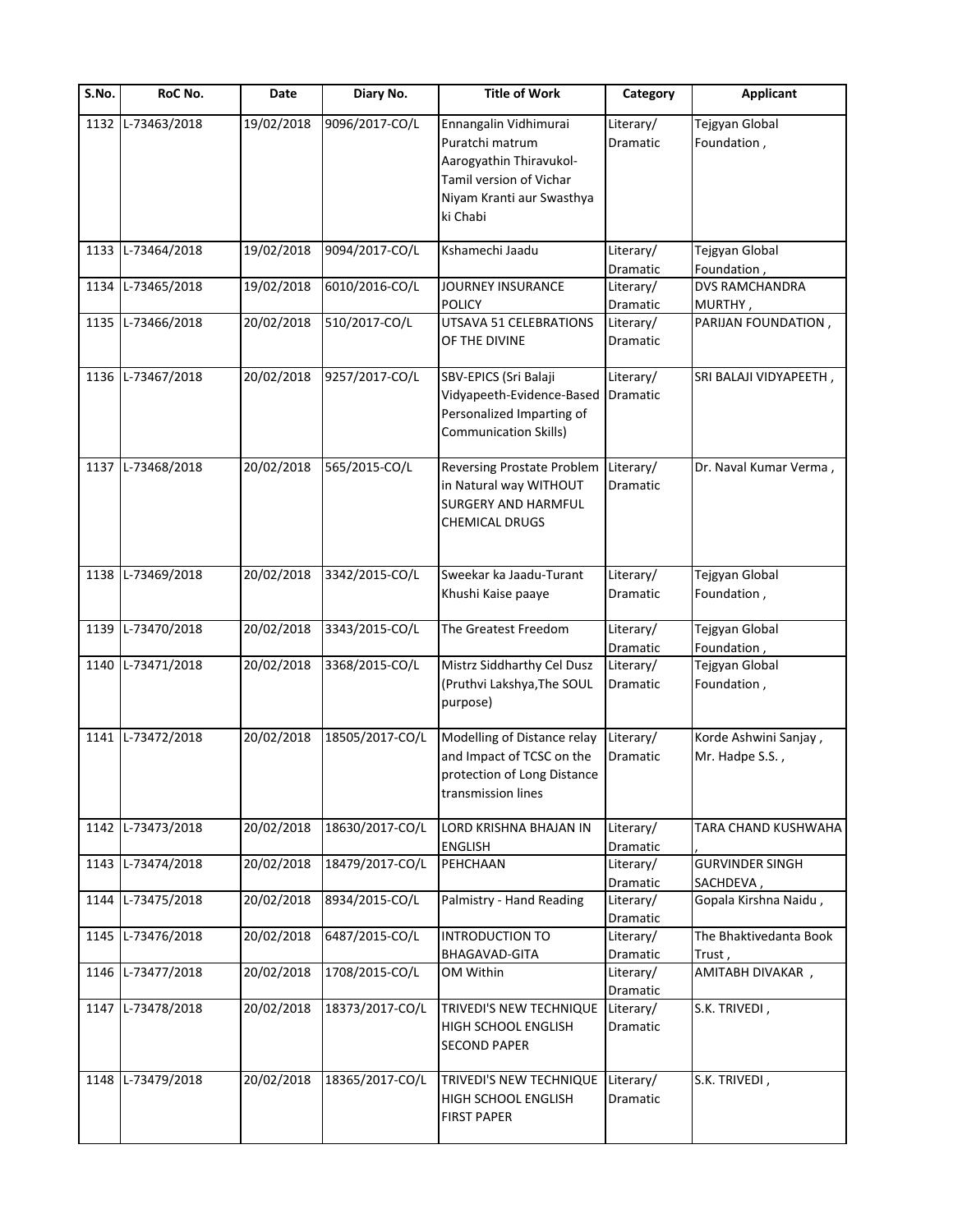| S.No. | RoC No.           | Date       | Diary No.       | <b>Title of Work</b>                   | Category        | <b>Applicant</b>                |
|-------|-------------------|------------|-----------------|----------------------------------------|-----------------|---------------------------------|
| 1149  | L-73480/2018      | 20/02/2018 | 18108/2017-CO/L | <b>Big Data Analysis Using R</b>       | Literary/       | KAVITA SINGH,                   |
|       |                   |            |                 | And Hadoop For Satellite               | Dramatic        |                                 |
|       |                   |            |                 | Image                                  |                 |                                 |
| 1150  | L-73481/2018      | 20/02/2018 | 18316/2017-CO/L | PROJECT PLANNING AND                   | Literary/       | SNEHAL K. KAMBLE,               |
|       |                   |            |                 | MANAGEMENT                             | Dramatic        |                                 |
|       | 1151 L-73482/2018 | 20/02/2018 | 18216/2017-CO/L | LAB.MANUAL-                            | Literary/       | Prof.Sangita S.Meshram &        |
|       |                   |            |                 | <b>TRANSPORTATION</b>                  | Dramatic        | Prof.Amruta A.Yadav,            |
|       |                   |            |                 | <b>ENGINEERING-I</b>                   |                 |                                 |
|       | 1152 L-73483/2018 | 20/02/2018 | 2984/2015-CO/L  | <b>BALA BHAGAVATAM</b>                 | Literary/       | Central Chinmaya Mission        |
|       |                   |            |                 |                                        | Dramatic        | Trust (CCMT),                   |
|       |                   |            |                 |                                        |                 |                                 |
|       | 1153 L-73484/2018 | 20/02/2018 | 2986/2015-CO/L  | <b>BALA RAMAYANA</b>                   | Literary/       | Central Chinmaya Mission        |
|       |                   |            |                 |                                        | Dramatic        | Trust (CCMT),                   |
|       |                   |            |                 |                                        |                 |                                 |
| 1154  | L-73485/2018      | 20/02/2018 | 2990/2015-CO/L  | The Bhagawad Geeta                     | Literary/       | Central Chinmaya Mission        |
|       |                   |            |                 | <b>CHAPTER XIV</b>                     | <b>Dramatic</b> | Trust (CCMT),                   |
|       |                   |            |                 |                                        |                 |                                 |
|       | 1155 L-73486/2018 | 20/02/2018 | 2993/2015-CO/L  | The Bhagawad Geeta                     | Literary/       | <b>Central Chinmaya Mission</b> |
|       |                   |            |                 | <b>CHAPTER XV</b>                      | Dramatic        | Trust (CCMT),                   |
|       |                   |            |                 |                                        |                 |                                 |
| 1156  | L-73487/2018      | 20/02/2018 | 2995/2015-CO/L  | The Bhagawad Geeta                     | Literary/       | Central Chinmaya Mission        |
|       |                   |            |                 | <b>CHAPTER XVI &amp; XVII</b>          | Dramatic        | Trust (CCMT),                   |
|       |                   |            |                 |                                        |                 |                                 |
|       | 1157 L-73488/2018 | 20/02/2018 | 6443/2015-CO/L  | <b>SWR PLUMBING SYSTEM:</b>            | Literary/       | ASHIRVAD PIPES PVT.             |
|       |                   |            |                 |                                        |                 |                                 |
|       |                   |            |                 | FASTER PULMBING, LEAK -                | Dramatic        | $LTD.$ ,                        |
|       |                   |            |                 | PROOF JOINTS                           |                 |                                 |
|       |                   |            |                 |                                        |                 |                                 |
| 1158  | L-73489/2018      | 20/02/2018 | 6446/2015-CO/L  | <b>ASHIRVAD'S PRODUCTS</b>             | Literary/       | ASHIRVAD PIPES PVT.             |
|       |                   |            |                 |                                        | Dramatic        | $LTD.$ ,                        |
| 1159  | L-73490/2018      | 20/02/2018 | 6447/2015-CO/L  | uPVC COLUMN PIPES : FOR                | Literary/       | ASHIRVAD PIPES PVT.             |
|       |                   |            |                 | <b>SUBMERSIBLE PUMPS</b>               | Dramatic        | $LTD.$ ,                        |
|       |                   |            |                 |                                        |                 |                                 |
|       | 1160 L-73491/2018 | 20/02/2018 | 6445/2015-CO/L  | <b>AQUALIFE WATER SYSTEM:</b>          | Literary/       | ASHIRVAD PIPES PVT.             |
|       |                   |            |                 | FOR COLD WATER                         | Dramatic        | LTD.,                           |
|       |                   |            |                 | PLUMBING                               |                 |                                 |
| 1161  | L-73492/2018      | 21/02/2018 | 6759/2016-CO/L  | <b>BAUDDH UNDER AMALTAAS Literary/</b> |                 | DR. MANDEEPPRAKASH,             |
|       |                   |            |                 |                                        | Dramatic        |                                 |
| 1162  | L-73493/2018      | 21/02/2018 | 13461/2016-CO/L | <b>Scoring Model For Financial</b>     | Literary/       | Icoach Financial                |
|       |                   |            |                 | Life Evaluation & Providing            | Dramatic        | <b>Consultancy Private</b>      |
|       |                   |            |                 | Advice                                 |                 | Limited,                        |
|       |                   |            |                 |                                        |                 |                                 |
| 1163  | L-73494/2018      | 21/02/2018 | 872/2018-CO/L   | LAV, ISHQ aur BHASAD                   | Literary/       | Akhilesh Pratap Singh,          |
|       |                   |            |                 |                                        | Dramatic        |                                 |
| 1164  | L-73495/2018      | 21/02/2018 | 12818/2016-CO/L | Babeetta Iyer [ CHARACTER              | Literary/       | Neela Tele Films Pvt Ltd,       |
|       |                   |            |                 | OF TAARAK MEHTA KA                     | Dramatic        |                                 |
|       |                   |            |                 | <b>OOLTAH CHASHMAH</b> ]               |                 |                                 |
|       |                   |            |                 |                                        |                 |                                 |
| 1165  | L-73496/2018      | 21/02/2018 | 12815/2016-CO/L | Anjali Mehtta [ CHARACTER              | Literary/       | Neela Tele Films Pvt Ltd,       |
|       |                   |            |                 | OF TAARAK MEHTA KA                     | Dramatic        |                                 |
|       |                   |            |                 | OOLTAH CHASHMAH]                       |                 |                                 |
|       |                   |            |                 |                                        |                 |                                 |
| 1166  | L-73497/2018      | 21/02/2018 | 310/2018-CO/L   | RISC and CISC Computers                | Literary/       | Rachana Deshmukh,               |
|       |                   |            |                 |                                        |                 |                                 |
|       |                   |            |                 |                                        | Dramatic        |                                 |
|       | 1167 L-73498/2018 | 21/02/2018 | 799/2018-CO/L   | <b>BIOMETRIC</b>                       | Literary/       | DEEPSHIKHA                      |
|       |                   |            |                 | <b>AUTHENTICATION FOR</b>              | Dramatic        | SHRIVASTAVA, PRIYA              |
|       |                   |            |                 | PENDRIVE                               |                 | OGHE, SHITAL SONAR,             |
|       |                   |            |                 |                                        |                 |                                 |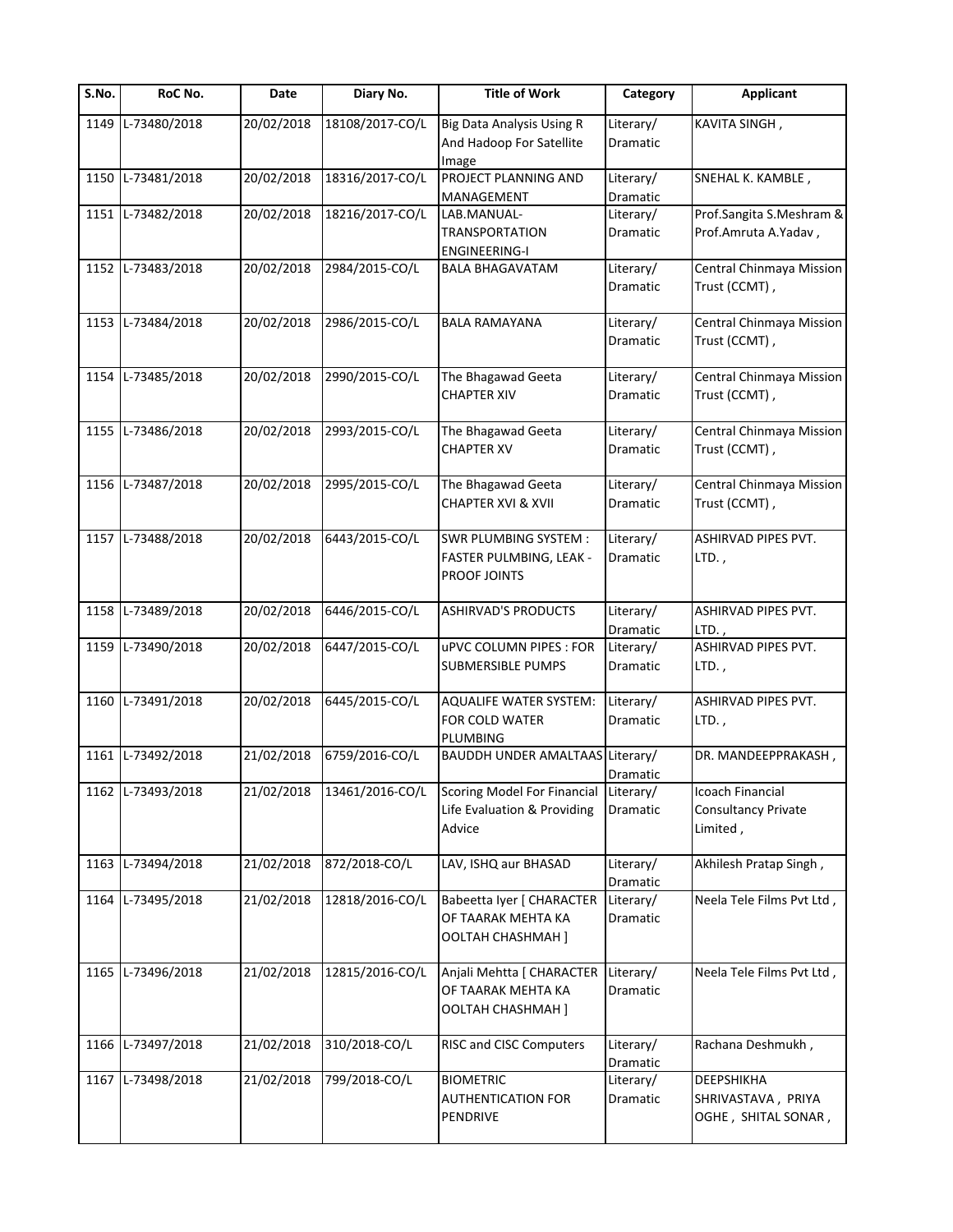| S.No. | RoC No.           | Date       | Diary No.                         | <b>Title of Work</b>                                                                                                   | Category                     | <b>Applicant</b>                               |
|-------|-------------------|------------|-----------------------------------|------------------------------------------------------------------------------------------------------------------------|------------------------------|------------------------------------------------|
| 1168  | L-73499/2018      | 21/02/2018 | 12814/2016-CO/L                   | Abdul [ CHARACTER OF<br><b>TAARAK MEHTA KA OOLTAH</b>                                                                  | Literary/<br>Dramatic        | Neela Tele Films Pvt Ltd,                      |
| 1169  | L-73500/2018      | 21/02/2018 | 863/2018-CO/L                     | Ekagrata ke Sartaj Sant<br>Eknath-Jeevan Charitra aur<br>Bahumulya shikshayein                                         | Literary/<br><b>Dramatic</b> | Tejgyan Global<br>Foundation,                  |
|       | 1170 L-73501/2018 | 21/02/2018 | 511/2018-CO/L                     | SANT SANDESH                                                                                                           | Literary/<br>Dramatic        | RADHA SOAMI SATSANG<br>BEAS,                   |
|       | 1171 L-73502/2018 | 21/02/2018 | 4915/2016-CO/L                    | www.helllodamaru.com                                                                                                   | Literary/<br>Dramatic        | Vivek Gupta,                                   |
|       | 1172 L-73503/2018 | 21/02/2018 | 581/2018-CO/L                     | DESIGN OF LOW COST<br><b>VIRTUAL PATIENT FOR REAL</b><br>TIME ELECTOCARDIOGRAM<br>ANALYSERS                            | Literary/<br>Dramatic        | Mrs. Minal Ghute,                              |
|       | 1173 L-73504/2018 | 21/02/2018 | 13182/2017-CO/CF Nalla Namaskaram |                                                                                                                        | Literary/<br>Dramatic        | Ramesh Ammanath,                               |
|       | 1174 L-73505/2018 | 21/02/2018 | 1828/2016-CO/L                    | Kaun Apna, Kaun Paraya                                                                                                 | Literary/<br>Dramatic        | Ashok Varma,                                   |
|       | 1175 L-73506/2018 | 21/02/2018 | 11250/2016-CO/L                   | CHAKRADHAR                                                                                                             | Literary/<br>Dramatic        | PAARAS JAISWAAL,                               |
|       | 1176 L-73507/2018 | 21/02/2018 | 8243/2016-CO/L                    | www.nikulsan.com                                                                                                       | Literary/<br>Dramatic        | KULDEEP CHOUDHARY,                             |
|       | 1177 L-73508/2018 | 21/02/2018 | 456/2018-CO/L                     | LEARNING WITH BRAILLE<br><b>AND TYPOGRAPHY</b>                                                                         | Literary/<br>Dramatic        | MR. SIDDHESH SUSHIL<br>SHIRSEKAR,              |
|       | 1178 L-73509/2018 | 21/02/2018 | 189/2018-CO/L                     | JANMA BHOOMI- KARMA<br><b>BHOOMI</b>                                                                                   | Literary/<br>Dramatic        | DHIRAJ KUMAR SINGH,                            |
|       | 1179 L-73510/2018 | 21/02/2018 | 18374/2017-CO/L                   | <b>FALAK PE</b>                                                                                                        | Literary/<br>Dramatic        | Deepak Nanik<br>Mirchandani, Sanjay<br>Dhawan, |
|       | 1180 L-73511/2018 | 21/02/2018 | 2996/2015-CO/L                    | The Bhagawad Geeta<br><b>CHAPTER XVIII</b>                                                                             | Literary/<br><b>Dramatic</b> | Central Chinmaya Mission<br>Trust (CCMT),      |
|       | 1181 L-73512/2018 | 21/02/2018 | 1964/2015-CO/L                    | SRIMAD BHAGAVAD-GITA<br><b>CHAPTER 9 ROYAL SECRET</b>                                                                  | Literary/<br>Dramatic        | Central Chinmaya Mission<br>Trust (CCMT),      |
|       | 1182 L-73513/2018 | 21/02/2018 | 1965/2015-CO/L                    | THE BHAGAWAD GEETA<br><b>CHAPTER X</b>                                                                                 | Literary/<br>Dramatic        | Central Chinmaya Mission<br>Trust (CCMT),      |
|       | 1183 L-73514/2018 | 21/02/2018 | 1966/2015-CO/L                    | THE BHAGAWAD GEETA<br><b>CHAPTER XI</b>                                                                                | Literary/<br>Dramatic        | Central Chinmaya Mission<br>Trust (CCMT),      |
| 1184  | L-73515/2018      | 21/02/2018 | 1967/2015-CO/L                    | THE BHAGAWAD GEETA<br><b>CHAPTER XII &amp; XIII</b>                                                                    | Literary/<br>Dramatic        | Central Chinmaya Mission<br>Trust (CCMT),      |
| 1185  | L-73516/2018      | 21/02/2018 | 18493/2017-CO/L                   | <b>ARAY MAN CHANCHAL</b>                                                                                               | Literary/<br>Dramatic        | ABHISHEK BHARDWAJ,                             |
|       | 1186 L-73517/2018 | 21/02/2018 | 686/2018-CO/L                     | <b>Experimental Analysis and</b><br>Investigation for Thermal<br>Behaviour of Ventilated Disc<br>Brake Rotor using CFD | Literary/<br>Dramatic        | Deepak Devidas Biradar,                        |
|       | 1187 L-73518/2018 | 21/02/2018 | 711/2018-CO/L                     | New indicator lights to<br>indicate the availability of<br>side for overtaking                                         | Literary/<br>Dramatic        | Aniket D Patil,                                |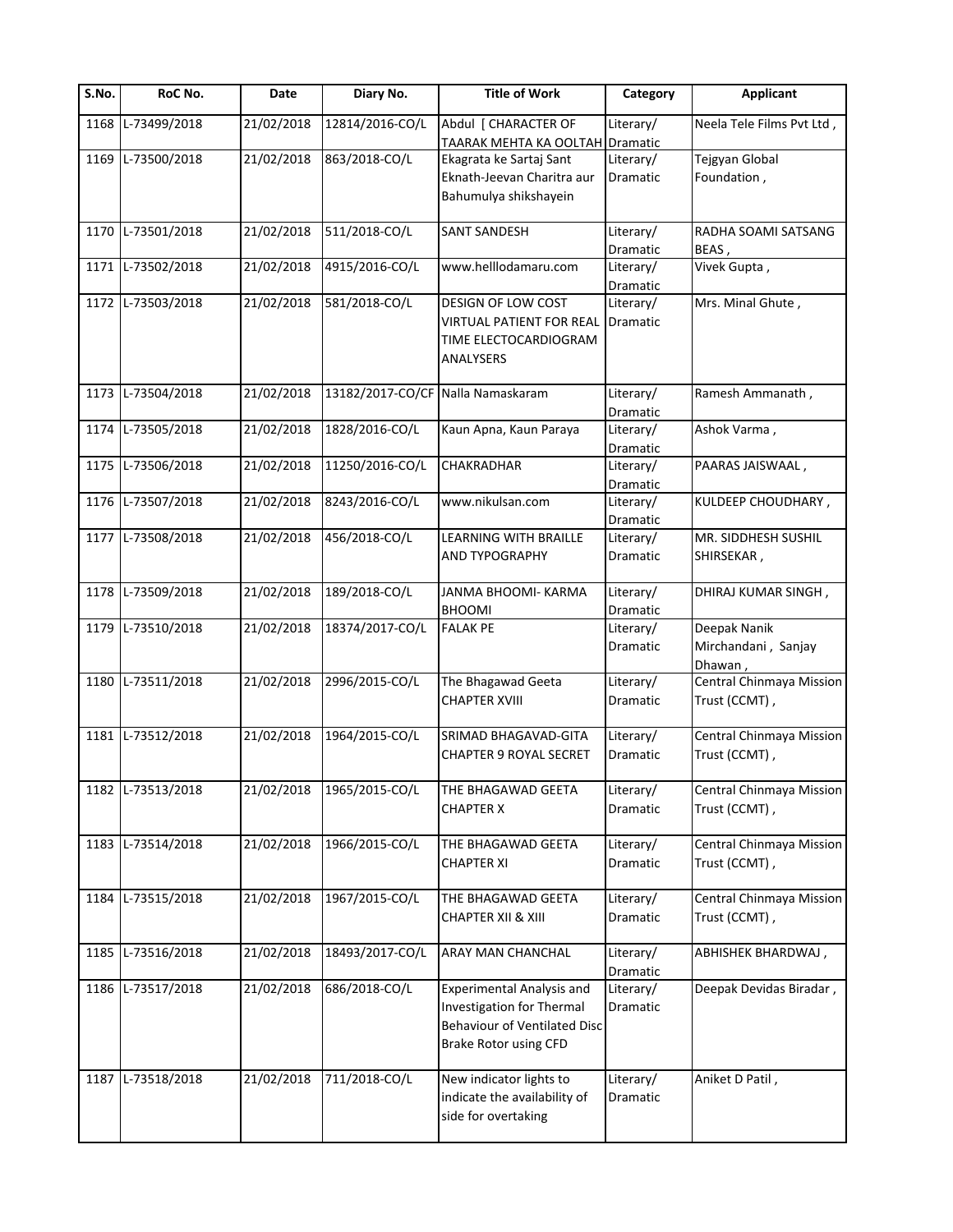| S.No. | RoC No.           | Date       | Diary No.       | <b>Title of Work</b>                                                                                                               | Category              | <b>Applicant</b>                                                      |
|-------|-------------------|------------|-----------------|------------------------------------------------------------------------------------------------------------------------------------|-----------------------|-----------------------------------------------------------------------|
| 1188  | L-73519/2018      | 21/02/2018 | 657/2018-CO/L   | Photovoltaic and Electric AC Literary/                                                                                             | Dramatic              | Nidhi Hegde, Pratik<br>khedekar,                                      |
| 1189  | L-73520/2018      | 21/02/2018 | 770/2018-CO/L   | Book Recorder in reference<br>section                                                                                              | Literary/<br>Dramatic | Mrs. Rupali Sanjay<br>Sonawane,                                       |
|       | 1190 L-73521/2018 | 21/02/2018 | 793/2018-CO/L   | Are Manasa                                                                                                                         | Literary/<br>Dramatic | Sarika Amit Mane,                                                     |
|       | 1191 L-73522/2018 | 21/02/2018 | 703/2018-CO/L   | Arnar Smart home Security<br>Systems                                                                                               | Literary/<br>Dramatic | Ajin Abraham, ATIK JAIN<br>Nidhi Hegde, Rishabh<br>Jain, Rohini Bali, |
|       | 1192 L-73523/2018 | 21/02/2018 | 791/2018-CO/L   | Synchronization of devices<br>using IR technologies                                                                                | Literary/<br>Dramatic | Shubham Patil, Varun<br>Pilakavil,                                    |
|       | 1193 L-73524/2018 | 21/02/2018 | 708/2018-CO/L   | Modular design - A case<br>study                                                                                                   | Literary/<br>Dramatic | Achyut Khare,                                                         |
|       | 1194 L-73525/2018 | 21/02/2018 | 14982/2016-CO/L | PictureBook                                                                                                                        | Literary/<br>Dramatic | Chandramouli Basu,                                                    |
|       | 1195 L-73526/2018 | 21/02/2018 | 9631/2016-CO/L  | <b>English Learning Course</b><br>Material(English Version)                                                                        | Literary/<br>Dramatic | Prakash Raj Arora,                                                    |
|       | 1196 L-73527/2018 | 22/02/2018 | 19/2018-CO/L    | <b>STRATEGIC CSR MODEL</b>                                                                                                         | Literary/<br>Dramatic | PARVIN SHAIKH,<br>VAISHALI RAHATE,                                    |
|       | 1197 L-73528/2018 | 22/02/2018 | 469/2018-CO/L   | <b>COACH INFORMATION</b><br><b>DISPLAY SYSTEM FOR</b><br><b>PASSENGERS FOR</b><br>ARRIVING/DEPARTING<br><b>TRAINS</b>              | Literary/<br>Dramatic | SAURABH CHANDRA<br>MITRA,                                             |
|       | 1198 L-73529/2018 | 22/02/2018 | 810/2018-CO/L   | <b>SHIKSHAKA</b>                                                                                                                   | Literary/<br>Dramatic | MAYURA MILIND YEOLE,<br>SANDEEP VINAYAKRAO<br>WANI,                   |
| 1199  | L-73530/2018      | 22/02/2018 | 820/2018-CO/L   | Varavu The Coming                                                                                                                  | Literary/<br>Dramatic | Mr Sivapresad R, Mr<br>Vineeth B,                                     |
|       | 1200 L-73531/2018 | 22/02/2018 | 480/2018-CO/L   | <b>Active Care Physical</b><br>Therapy Holistic Practice by<br>Dr. Karena Wu                                                       | Literary/<br>Dramatic | KARENA WU,                                                            |
|       | 1201 L-73532/2018 | 22/02/2018 | 462/2018-CO/L   | THE SLOW STAIN: The Story<br>of the Greatest Microbe-<br>Hunt in History                                                           | Literary/<br>Dramatic | Dr. ASHFAQ HASAN,                                                     |
|       | 1202 L-73533/2018 | 22/02/2018 | 7197/2015-CO/L  | Class 8 Computer Science<br><b>Text Book</b>                                                                                       | Literary/<br>Dramatic | K.S.Arvind,                                                           |
|       | 1203 L-73534/2018 | 22/02/2018 | 544/2018-CO/L   | THREE PHASE FAULT<br><b>ANALYSIS WITH AUTO</b><br><b>RESET ON TEMPORARY</b><br><b>FAULT AND PERMANENT</b><br><b>TRIP OTHERWISE</b> | Literary/<br>Dramatic | VARUN ANAND DADE,                                                     |
|       | 1204 L-73535/2018 | 22/02/2018 | 490/2018-CO/L   | HAQ HALAL KI KAMAI                                                                                                                 | Literary/<br>Dramatic | RADHA SOAMI SATSANG<br>BEAS,                                          |
|       | 1205 L-73536/2018 | 22/02/2018 | 497/2018-CO/L   | THE ADVENTURES OF INCHY Literary/<br><b>SLIM</b>                                                                                   | Dramatic              | Adreesh Chakraborty,                                                  |
|       | 1206 L-73537/2018 | 22/02/2018 | 16468/2017-CO/L | Livelihood Framework for<br>disability and profile<br>segmentation                                                                 | Literary/<br>Dramatic | Enable India,                                                         |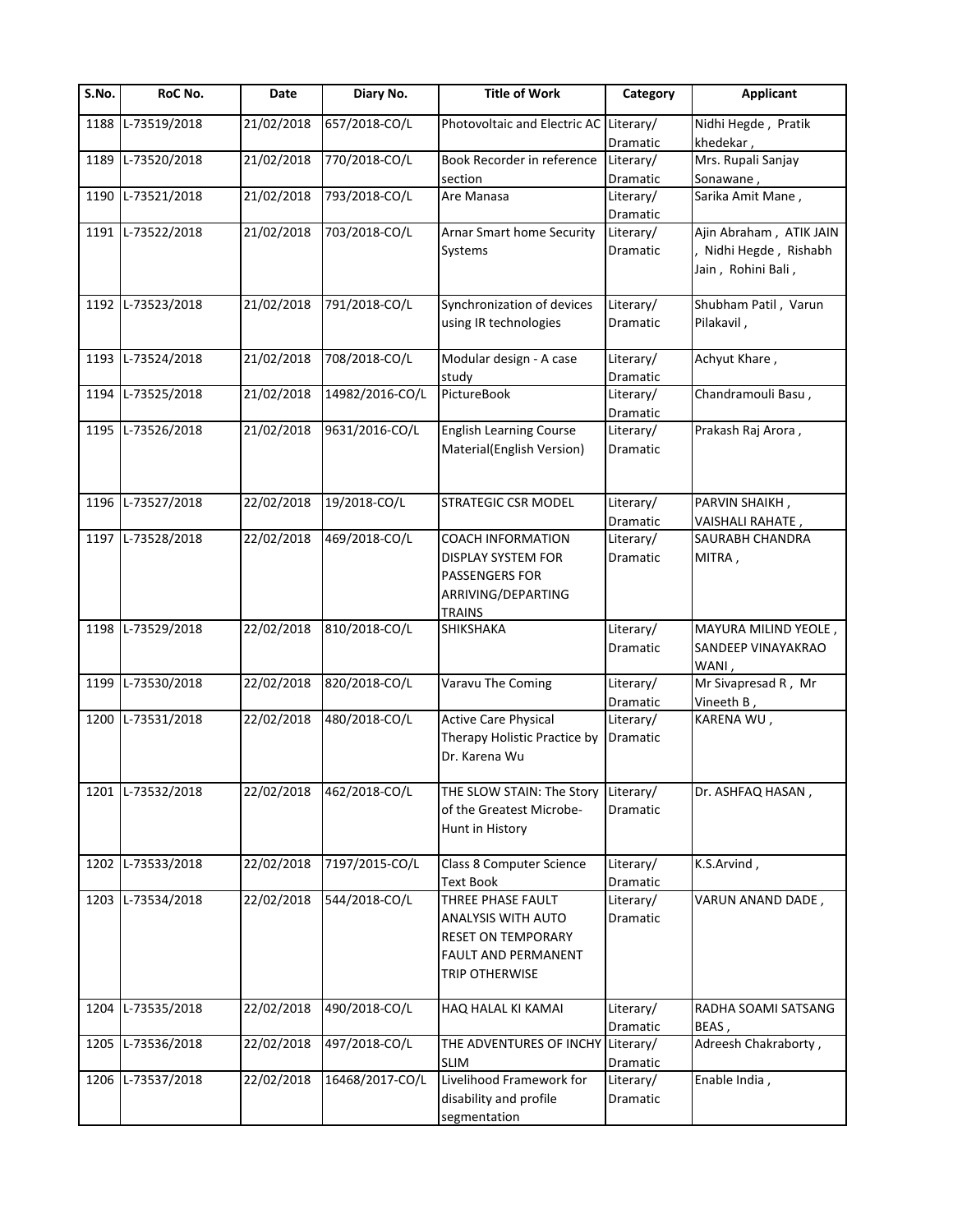| S.No. | RoC No.           | Date       | Diary No.       | <b>Title of Work</b>                                                                                                     | Category              | <b>Applicant</b>                                                         |
|-------|-------------------|------------|-----------------|--------------------------------------------------------------------------------------------------------------------------|-----------------------|--------------------------------------------------------------------------|
| 1207  | L-73538/2018      | 22/02/2018 | 16466/2017-CO/L | <b>DEPOSIT Frame Work: A</b><br>Blueprint for sustaining and<br>Mainstreaming Livelihoods<br>for persons with Disability | Literary/<br>Dramatic | Enable India,                                                            |
| 1208  | L-73539/2018      | 22/02/2018 | 381/2018-CO/L   | Conceptual Learning on<br><b>Indirect Tax laws</b>                                                                       | Literary/<br>Dramatic | CA. YASHVANT MANGAL,                                                     |
| 1209  | L-73540/2018      | 22/02/2018 | 780/2018-CO/L   | <b>SANT MARG</b>                                                                                                         | Literary/<br>Dramatic | RADHA SOAMI SATSANG<br>BEAS,                                             |
|       | 1210 L-73541/2018 | 22/02/2018 | 861/2018-CO/L   | Lee Gita La- Leela Aur Gita<br>Ka Anokha Sangam Aur<br>Prarambh                                                          | Literary/<br>Dramatic | Tejgyan Global<br>Foundation,                                            |
|       | 1211 L-73542/2018 | 22/02/2018 | 496/2018-CO/L   | HAQ HALAL KI KAMAI                                                                                                       | Literary/<br>Dramatic | RADHA SOAMI SATSANG<br>BEAS,                                             |
|       | 1212 L-73543/2018 | 22/02/2018 | 731/2018-CO/L   | <b>BODH DHARM</b>                                                                                                        | Literary/<br>Dramatic | RADHA SOAMI SATSANG<br>BEAS,                                             |
|       | 1213 L-73544/2018 | 22/02/2018 | 521/2018-CO/L   | <b>AAPAY ALI</b>                                                                                                         | Literary/<br>Dramatic | ASHISH SAXENA,                                                           |
| 1214  | L-73545/2018      | 22/02/2018 | 638/2018-CO/L   | SAP READING AND GPRS<br><b>SYSTEM</b>                                                                                    | Literary/<br>Dramatic | JANARADHAN POSHAYYA<br>NALWALA,                                          |
|       | 1215 L-73546/2018 | 22/02/2018 | 704/2018-CO/L   | PREDICTION OF RELATION<br>BETWEEN TOOL WEAR AND<br>TEMPERATURE DURING<br><b>MACHINING</b>                                | Literary/<br>Dramatic | ANIKET DESHMUKH,<br>RUPALI PATIL,                                        |
|       | 1216 L-73547/2018 | 22/02/2018 | 506/2018-CO/L   | <b>Badsurat Rishte</b>                                                                                                   | Literary/<br>Dramatic | Rahul Abhua,                                                             |
|       | 1217 L-73548/2018 | 22/02/2018 | 756/2018-CO/L   | RF Electromagnetic Pulse<br><b>Generation &amp; its Effects</b>                                                          | Literary/<br>Dramatic | Nausee Khan, Pradnya<br>Padwal, Pranali<br>Machutre, Triveni<br>Dhamale, |
|       | 1218 L-73549/2018 | 22/02/2018 | 14894/2017-CO/L | THE EMOTIONAL MATRIX<br><b>MAPPING SYSTEM</b>                                                                            | Literary/<br>Dramatic | LeanonMe Counselling<br>Services Pvt Ltd,                                |
|       | 1219 L-73550/2018 | 22/02/2018 | 14922/2017-CO/L | <b>ILLUMINATING HOME</b><br><b>INTERIOR FACTS</b>                                                                        | Literary/<br>Dramatic | S. VENKATA KRISHNAN,                                                     |
|       | 1220 L-73551/2018 | 22/02/2018 | 479/2018-CO/L   | Hindu Culture and Lifestyle<br>Studies, Inside India, Course Dramatic<br>Level: Basic, Book 2                            | Literary/             | Mrs. Vaishali Shah,                                                      |
| 1221  | L-73552/2018      | 22/02/2018 | 615/2018-CO/L   | <b>TALKDOC</b>                                                                                                           | Literary/<br>Dramatic | Dr. Ashish Bansal, Dr.<br>Keshav Patidar,                                |
| 1222  | L-73553/2018      | 22/02/2018 | 4796/2015-CO/L  | <b>CONCEPT NOTE</b>                                                                                                      | Literary/<br>Dramatic | Knowlens Solutons Pvt.<br>Ltd.                                           |
|       | 1223 L-73554/2018 | 22/02/2018 | 18747/2017-CO/L | LABORATORY MANUAL FOR<br><b>STRENGTH OF MATERIALS</b>                                                                    | Literary/<br>Dramatic | ATUL S. KURZEKAR,<br>RAJENDRA S. DEOTALE,<br>SAGAR W. DHENGARE,          |
|       | 1224 L-73555/2018 | 22/02/2018 | 18745/2017-CO/L | <b>STRENGTH OF MATERIALS</b>                                                                                             | Literary/<br>Dramatic | AAQUIB ANSARI,<br>RAJENDRA S. DEOTALE,<br>SAGAR W. DHENGARE,             |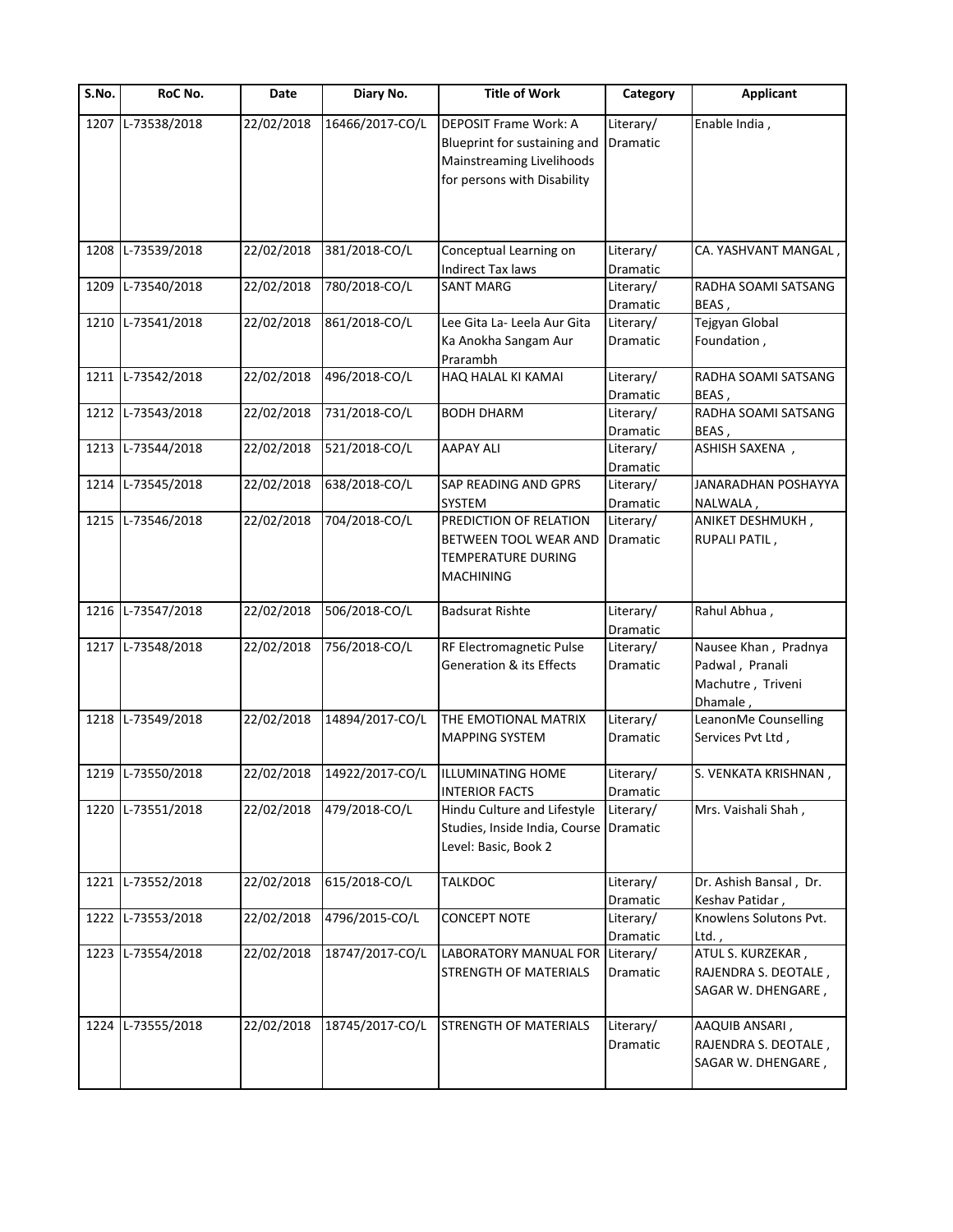| S.No. | RoC No.           | Date       | Diary No.       | <b>Title of Work</b>                                                                                                                                                                      | Category              | <b>Applicant</b>                                            |
|-------|-------------------|------------|-----------------|-------------------------------------------------------------------------------------------------------------------------------------------------------------------------------------------|-----------------------|-------------------------------------------------------------|
| 1225  | L-73556/2018      | 22/02/2018 | 18744/2017-CO/L | LABORATORY MANUAL<br>FOR GEOTECHNICAL<br><b>ENGINEERING</b>                                                                                                                               | Literary/<br>Dramatic | J.M.RAUT,<br>P.B.CHOUHAN,<br>P.B.PANDE,<br>S.R.KHANDESHWAR, |
| 1226  | L-73557/2018      | 22/02/2018 | 18732/2017-CO/L | <b>Advanced Steel Design</b>                                                                                                                                                              | Literary/<br>Dramatic | Vivek D. Jayale,                                            |
| 1227  | L-73558/2018      | 22/02/2018 | 18578/2017-CO/L | <b>Electronics Devices &amp;</b><br>Materials Where world is<br>heading Where we are<br>heading                                                                                           | Literary/<br>Dramatic | PRAMOD K B RANGAIAH,                                        |
| 1228  | L-73559/2018      | 22/02/2018 | 12592/2015-CO/L | PARM YOGESHWAR SANT<br><b>GARIBDAS</b>                                                                                                                                                    | Literary/<br>Dramatic | Swami Ganga Das JI,                                         |
|       | 1229 L-73560/2018 | 22/02/2018 | 4799/2015-CO/L  | <b>Software Operating Manual</b>                                                                                                                                                          | Literary/<br>Dramatic | Knowlens Solutons Pvt.<br>Ltd.,                             |
| 1230  | L-73561/2018      | 22/02/2018 | 4798/2015-CO/L  | Software Application<br><b>Business Logic</b>                                                                                                                                             | Literary/<br>Dramatic | Knowlens Solutons Pvt.<br>$Ltd.$ ,                          |
|       | 1231 L-73562/2018 | 22/02/2018 | 862/2018-CO/L   | Sukhi Jeevan Ke Password-<br>Kaise Kholein Dukh, Ashanti<br>Aur Pareshani KaTaala                                                                                                         | Literary/<br>Dramatic | Tejgyan Global<br>Foundation,                               |
|       | 1232 L-73563/2018 | 22/02/2018 | 659/2018-CO/L   | <b>Enhance Confidential File</b><br>Security by Integrating<br><b>Authorization Credential</b><br>and Hidden Code                                                                         | Literary/<br>Dramatic | Mahendra Salunke,<br>Nilesh Korade,                         |
|       | 1233 L-73564/2018 | 22/02/2018 | 672/2018-CO/L   | To achieve constant speed<br>through VANET                                                                                                                                                | Literary/<br>Dramatic | Madhuri Badole,<br>Ompriya Kale, Sonali<br>Lunawat,         |
| 1234  | L-73565/2018      | 22/02/2018 | 9932/2017-CO/L  | FOODIE FRIEND HAVING 12<br><b>PAGES</b>                                                                                                                                                   | Literary/<br>Dramatic | AMIT SARDA,                                                 |
| 1235  | L-73566/2018      | 22/02/2018 | 9843/2015-CO/L  | Geet aur gazal                                                                                                                                                                            | Literary/<br>Dramatic | Latha Nowal,                                                |
|       | 1236 L-73567/2018 | 23/02/2018 | 2569/2016-CO/L  | LAB MANUAL FOR<br><b>ENGINEERING</b><br><b>DEPARTMENT</b>                                                                                                                                 | Literary/<br>Dramatic | S RAMABALAN PRINCIPAL                                       |
|       | 1237 L-73568/2018 | 23/02/2018 | 12454/2016-CO/L | Future Mechanization -<br><b>Utilising Solar Batteries</b><br><b>Energy Collection Cells and</b><br><b>Electrical Energy and Atomic</b><br>and Nuclear Fuel Cells and<br><b>Batteries</b> | Literary/<br>Dramatic | Abhijeet Madhukar<br>Deshpande,                             |
| 1238  | L-73569/2018      | 23/02/2018 | 8266/2016-CO/L  | WIN OVER TOBACCO -<br><b>MADE EASY</b>                                                                                                                                                    | Literary/<br>Dramatic | Dr. Pawan Gupta,                                            |
| 1239  | L-73570/2018      | 23/02/2018 | 560/2018-CO/L   | Roohdaari                                                                                                                                                                                 | Literary/<br>Dramatic | Sangeeta Sehgal,                                            |
| 1240  | L-73571/2018      | 23/02/2018 | 500/2018-CO/L   | <b>JIGYASUON KE LIYE</b>                                                                                                                                                                  | Literary/<br>Dramatic | RADHA SOAMI SATSANG<br>BEAS,                                |
| 1241  | L-73572/2018      | 23/02/2018 | 7958/2016-CO/L  | Be Smart Do Not Start                                                                                                                                                                     | Literary/<br>Dramatic | Dr. Pawan Gupta,                                            |
| 1242  | L-73573/2018      | 23/02/2018 | 494/2018-CO/L   | MAT KOI BHARAM BHULE<br>SANSAR                                                                                                                                                            | Literary/<br>Dramatic | RADHA SOAMI SATSANG<br>BEAS,                                |
|       | 1243 L-73574/2018 | 23/02/2018 | 13851/2016-CO/L | Secrets, Sins & Struggles -<br>The Journey Of Five Women Dramatic                                                                                                                         | Literary/             | Kamini Kusum,                                               |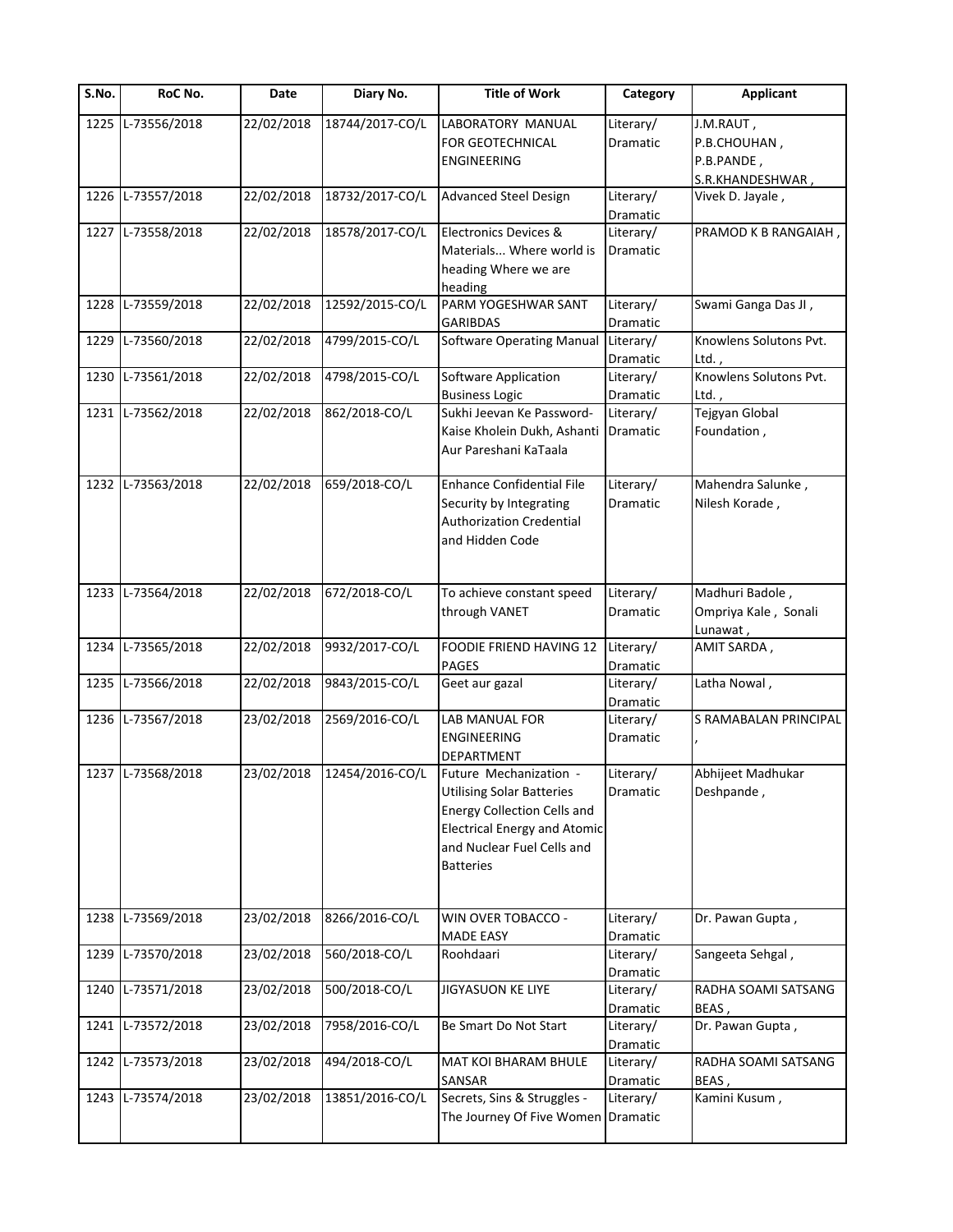| S.No. | RoC No.           | Date       | Diary No.       | <b>Title of Work</b>                                                                                                                                                                                                                                                                             | Category              | <b>Applicant</b>                                        |
|-------|-------------------|------------|-----------------|--------------------------------------------------------------------------------------------------------------------------------------------------------------------------------------------------------------------------------------------------------------------------------------------------|-----------------------|---------------------------------------------------------|
| 1244  | L-73575/2018      | 23/02/2018 | 502/2018-CO/L   | <b>JIGYASUON KE LIYE</b>                                                                                                                                                                                                                                                                         | Literary/<br>Dramatic | RADHA SOAMI SATSANG<br>BEAS,                            |
| 1245  | L-73576/2018      | 23/02/2018 | 766/2018-CO/L   | <b>MADAN SAHIB RACHIT</b><br><b>GRANTH</b>                                                                                                                                                                                                                                                       | Literary/<br>Dramatic | RADHA SOAMI SATSANG<br>BEAS,                            |
| 1246  | L-73577/2018      | 23/02/2018 | 11349/2016-CO/L | Royal Wedding for Rajput's                                                                                                                                                                                                                                                                       | Literary/<br>Dramatic | Jadhav Nayan Sanramsing                                 |
|       | 1247 L-73578/2018 | 23/02/2018 | 427/2018-CO/L   | POSTER FOR<br><b>EXPERIMENTAL ANALYSIS IN Dramatic</b><br>PARABOLIC COLLECTOR<br><b>USING NANOFLUID</b>                                                                                                                                                                                          | Literary/             | Ritesh Sambare,                                         |
|       | 1248 L-73579/2018 | 23/02/2018 | 472/2018-CO/L   | Hindu Culture & Lifestyle<br>Studies, Indian Scriptures,<br>Course Level: Advance,<br>Book 4                                                                                                                                                                                                     | Literary/<br>Dramatic | VAISHALI SHAH,                                          |
| 1249  | L-73580/2018      | 23/02/2018 | 17296/2017-CO/L | <b>DESIGN FABRICATION AND</b><br>ANALYSIS OF THERMO<br><b>ACOUSTIC REFRIGERATION</b><br>SYSTEM                                                                                                                                                                                                   | Literary/<br>Dramatic | SATISH GHANSHAM<br>SONWANE,                             |
|       | 1250 L-73581/2018 | 23/02/2018 | 334/2018-CO/L   | <b>FORMULATION OF</b><br>MATHEMATICAL MODEL<br><b>FOR ENERGY</b><br><b>CONSUMPTION BY</b><br>PINJANALAYA CARDING<br><b>MACHINE</b>                                                                                                                                                               | Literary/<br>Dramatic | Chandrashekhar Padole,                                  |
| 1251  | L-73582/2018      | 23/02/2018 | 7595/2016-CO/L  | In-Vitro Diagnostic (IVD)<br>Market (Applications, End-<br>users & Types) Trends &<br>Global Forecasts (Major &<br>Emerging Markets - G7,<br>Japan, BRIC) (2011-2016)                                                                                                                            | Literary/<br>Dramatic | MARKETS AND MARKETS,                                    |
|       | 1252 L-73583/2018 | 23/02/2018 | 18427/2017-CO/L | <b>VEER ROTATING INTERNAL</b><br><b>COMBUSTION ENGINE</b>                                                                                                                                                                                                                                        | Literary/<br>Dramatic | HARENDRA PAL SINGH,<br><b>KUMAR CHANDRA</b><br>PRAKASH, |
|       | 1253 L-73584/2018 | 23/02/2018 | 17597/2017-CO/L | MANN VEDE TUZYASATHI                                                                                                                                                                                                                                                                             | Literary/<br>Dramatic | Jitendra Ashok Kusalkar,                                |
| 1254  | L-73585/2018      | 23/02/2018 | 10342/2017-CO/L | GSODSP&C                                                                                                                                                                                                                                                                                         | Literary/<br>Dramatic | Abhijeet Madhukar<br>Deshpande,                         |
|       | 1255 L-73586/2018 | 23/02/2018 | 7677/2016-CO/L  | Advancement In Camera<br>Technologies Market-By<br>Component<br>(Microcontroller &<br>Microprocessor, Sensor, IC),<br>Technology (3D Depth<br>Sensing, Infrared Thermal,<br>4K Pixel & Ultra HD Display,<br>Panoramic, SCMOS Image<br>Sensor), Application, &<br>Geography - Forecast To<br>2020 | Literary/<br>Dramatic | MARKETS AND MARKETS,                                    |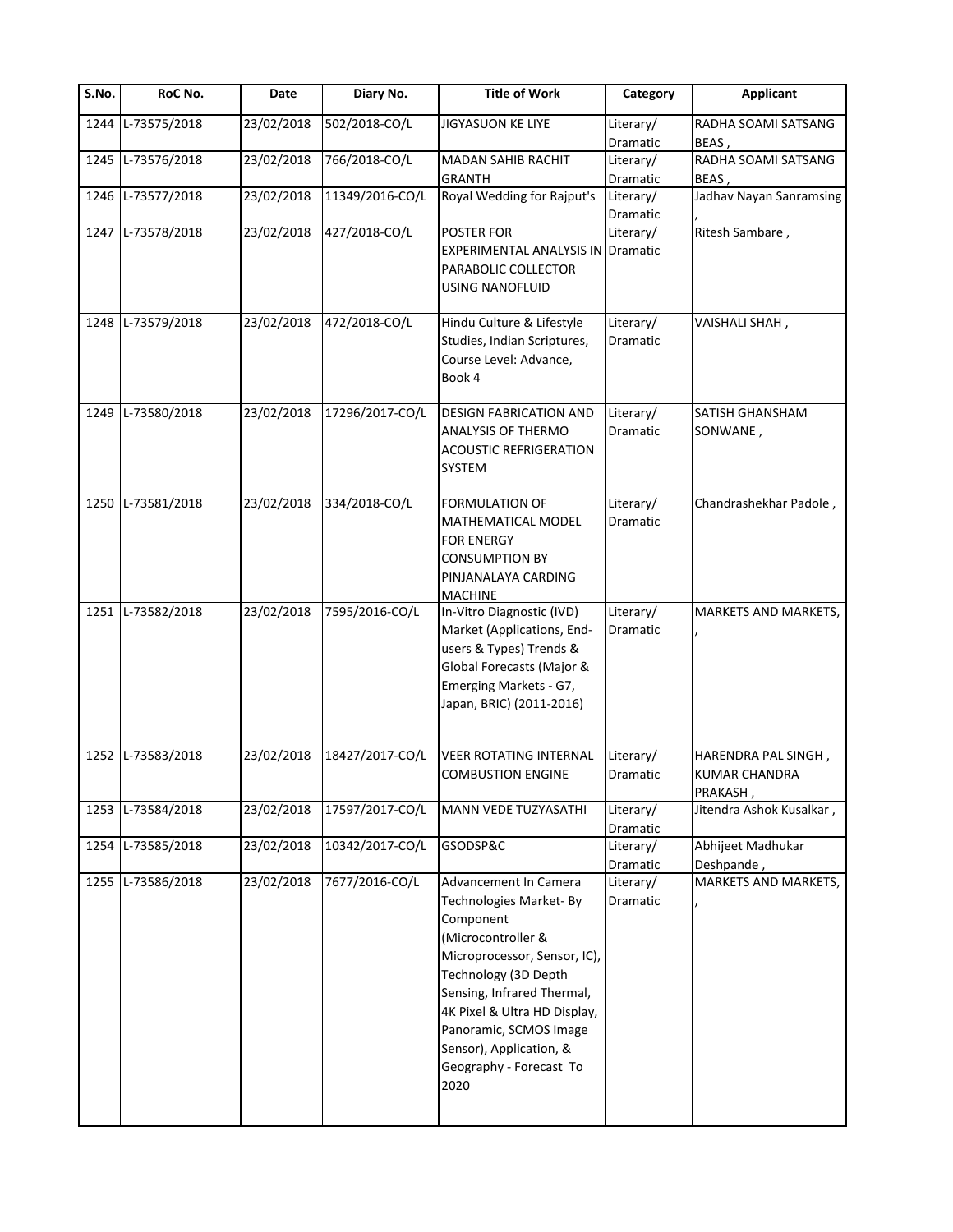| S.No. | RoC No.           | Date       | Diary No.       | <b>Title of Work</b>                                                                                                                                                                                                                                                       | Category              | <b>Applicant</b>                               |
|-------|-------------------|------------|-----------------|----------------------------------------------------------------------------------------------------------------------------------------------------------------------------------------------------------------------------------------------------------------------------|-----------------------|------------------------------------------------|
| 1256  | L-73587/2018      | 23/02/2018 | 7678/2016-CO/L  | <b>Bluetooth Smart &amp; Smart</b><br>Ready Market By Device<br>Type (Smart, Smart Ready),<br>Application (Automotive,<br>Consumer Electronics,<br>Wearable Electronics,<br>Healthcare, Appcessories,<br>Building & Retail), and<br>Geography - Global Forecast<br>to 2020 | Literary/<br>Dramatic | MARKETS AND MARKETS,                           |
|       | 1257 L-73588/2018 | 23/02/2018 | 17506/2017-CO/L | <b>CIVIL ENGINEERING-</b><br>HYDRAULIC MACHINES                                                                                                                                                                                                                            | Literary/<br>Dramatic | IES MASTER PUBLICATION                         |
|       | 1258 L-73589/2018 | 23/02/2018 | 7666/2016-CO/L  | Digestive Health ingredients<br>Market-U.S.                                                                                                                                                                                                                                | Literary/<br>Dramatic | MARKETS AND MARKETS,                           |
| 1259  | L-73590/2018      | 23/02/2018 | 17381/2017-CO/L | Racsha                                                                                                                                                                                                                                                                     | Literary/<br>Dramatic | Jino Jose Gopuran,                             |
| 1260  | L-73591/2018      | 23/02/2018 | 646/2018-CO/L   | A1                                                                                                                                                                                                                                                                         | Literary/<br>Dramatic | NAVINDER OBEROI,<br>BRITISH,                   |
| 1261  | L-73592/2018      | 23/02/2018 | 803/2018-CO/L   | Transmission of multiple<br>secret images through<br>single shares and natural<br>images by applying Hill<br>Cipher and VSS technique                                                                                                                                      | Literary/<br>Dramatic | Manasee Kurkure, Minal<br>Bodke, Smita Landge, |
|       | 1262 L-73593/2018 | 23/02/2018 | 7662/2016-CO/L  | Concentrated Photovoltaic<br>(PV) and Solar Photovoltaic<br><b>Global Market</b>                                                                                                                                                                                           | Literary/<br>Dramatic | MARKETS AND MARKETS,                           |
|       | 1263 L-73594/2018 | 23/02/2018 | 594/2018-CO/L   | Dhyana Niyama-Dhyana<br>Joga Ninety                                                                                                                                                                                                                                        | Literary/<br>Dramatic | Tejgyan Global<br>Foundation,                  |
| 1264  | L-73595/2018      | 23/02/2018 | 582/2018-CO/L   | Emotions Par Jeet-Dukhad<br>Bhavnao Se Mulakat Kaise<br>Karein                                                                                                                                                                                                             | Literary/<br>Dramatic | Tejgyan Global<br>Foundation,                  |
|       | 1265 L-73596/2018 | 23/02/2018 | 589/2018-CO/L   | Pariwarasathi Vichar Niyam-<br>Happy Familyche Saat Sutra                                                                                                                                                                                                                  | Literary/<br>Dramatic | Tejgyan Global<br>Foundation,                  |
|       | 1266 L-73597/2018 | 23/02/2018 | 588/2018-CO/L   | Shishya Upanishad- Guru-<br>Shishya Yanchya<br>Sakshatkarachya Katha.                                                                                                                                                                                                      | Literary/<br>Dramatic | Tejgyan Global<br>Foundation,                  |
|       | 1267 L-73598/2018 | 23/02/2018 | 473/2018-CO/L   | <b>FUN IP</b>                                                                                                                                                                                                                                                              | Literary/<br>Dramatic | Kalyan C Kankanala,                            |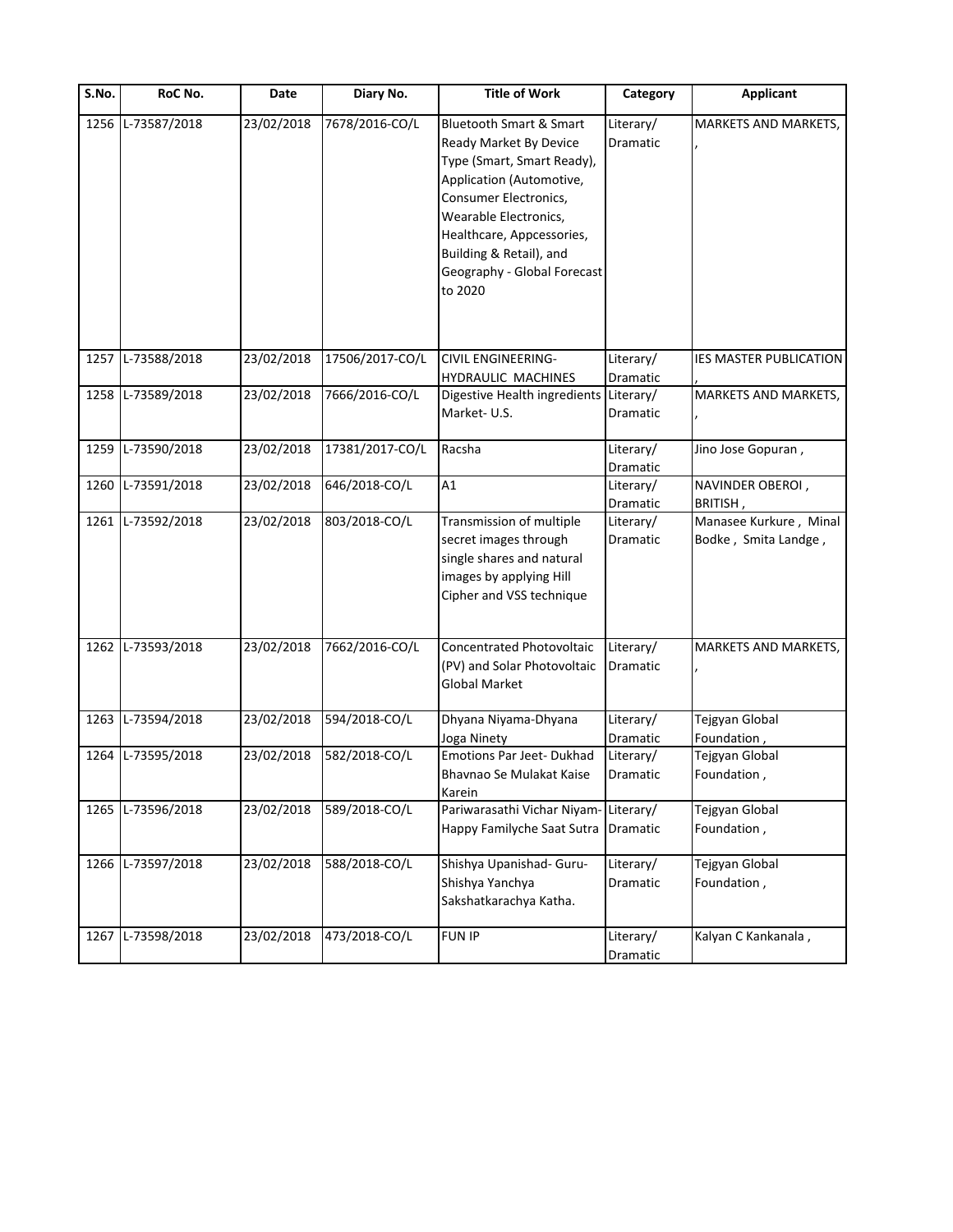| S.No. | RoC No.           | Date       | Diary No.      | <b>Title of Work</b>                                                                                                                                                                                                                                                               | Category                          | <b>Applicant</b>                            |
|-------|-------------------|------------|----------------|------------------------------------------------------------------------------------------------------------------------------------------------------------------------------------------------------------------------------------------------------------------------------------|-----------------------------------|---------------------------------------------|
| 1268  | L-73599/2018      | 23/02/2018 | 7661/2016-CO/L | Acrylic Acid & Its Derivatives Literary/<br>Market, By Derivative Types<br>(Esters/Acrylates - Methyl,<br>Ethyl, Butyl, 2-Eh; Polymers -<br>Elastomers, Sap, Water<br>Treatment Polymers; Other<br>Derivatives), Applications &<br>Geography - Global Trends<br>& Forecast To 2018 | Dramatic                          | MARKETS AND MARKETS,                        |
| 1269  | L-73600/2018      | 23/02/2018 | 476/2018-CO/L  | The Oath                                                                                                                                                                                                                                                                           | Literary/                         | Kalyan C Kankanala,                         |
|       | 1270 L-73601/2018 | 23/02/2018 | 658/2018-CO/L  | ANGAN                                                                                                                                                                                                                                                                              | Dramatic<br>Literary/<br>Dramatic | SONALI KEDAR KANASE,                        |
|       | 1271 L-73602/2018 | 23/02/2018 | 7673/2016-CO/L | Global Baby Food Market                                                                                                                                                                                                                                                            | Literary/<br>Dramatic             | MARKETS AND MARKETS,                        |
|       | 1272 L-73603/2018 | 23/02/2018 | 671/2018-CO/L  | App Showing Indication of<br><b>Availability Parking Spaces</b><br>According to Type of<br>Vehicle                                                                                                                                                                                 | Literary/<br>Dramatic             | Nidhi Khare,                                |
|       | 1273 L-73604/2018 | 23/02/2018 | 507/2018-CO/L  | FRAILTY AND VALOUR                                                                                                                                                                                                                                                                 | Literary/<br>Dramatic             | Vidya Bhushan Singh and<br>Dr Sudhir Singh, |
|       | 1274 L-73605/2018 | 23/02/2018 | 795/2018-CO/L  | PAPPA, JANMOJANMI<br>TUMCHA LADLA HOIL KA                                                                                                                                                                                                                                          | Literary/<br>Dramatic             | SANDEEP VINAYAKRAO<br>WANI,                 |
|       | 1275 L-73606/2018 | 23/02/2018 | 486/2018-CO/L  | THE TRAIL OF RIDDLE                                                                                                                                                                                                                                                                | Literary/<br>Dramatic             | SIDDHARTHA SINHA RAY,                       |
|       | 1276 L-73607/2018 | 23/02/2018 | 474/2018-CO/L  | Organization - Audit<br>Standards International<br><b>Education Systems - OASIES</b>                                                                                                                                                                                               | Literary/<br>Dramatic             | Abhijeet Madhukar<br>Deshpande,             |
|       | 1277 L-73608/2018 | 23/02/2018 | 590/2018-CO/L  | Vichar Niyam Na Aadhaar<br>-Aasha Ane Vishwas                                                                                                                                                                                                                                      | Literary/<br>Dramatic             | Tejgyan Global<br>Foundation,               |
|       | 1278 L-73609/2018 | 23/02/2018 | 7672/2016-CO/L | <b>Global Services Outsourcing</b><br>Opportunities in Medical<br><b>Devices</b>                                                                                                                                                                                                   | Literary/<br>Dramatic             | MARKETS AND MARKETS,                        |
| 1279  | L-73610/2018      | 23/02/2018 | 468/2018-CO/L  | <b>SECTION 375</b>                                                                                                                                                                                                                                                                 | Literary/<br>Dramatic             |                                             |
| 1280  | L-73611/2018      | 23/02/2018 | 593/2018-CO/L  | Nirakara - Kul Mul Lakshya                                                                                                                                                                                                                                                         | Literary/<br>Dramatic             | Tejgyan Global<br>Foundation,               |
| 1281  | L-73612/2018      | 23/02/2018 | 586/2018-CO/L  | Badlahat Ke Darr Se Mukti                                                                                                                                                                                                                                                          | Literary/<br>Dramatic             | Tejgyan Global<br>Foundation,               |
| 1282  | L-73613/2018      | 23/02/2018 | 591/2018-CO/L  | 100% Health O Vichara<br>Niyama                                                                                                                                                                                                                                                    | Literary/<br>Dramatic             | Tejgyan Global<br>Foundation,               |
|       | 1283 L-73614/2018 | 23/02/2018 | 587/2018-CO/L  | Apne Naukri Ya Vyavasay Ke<br>Har Karya Mein Anand Kaise Dramatic<br>Paayein                                                                                                                                                                                                       | Literary/                         | Tejgyan Global<br>Foundation,               |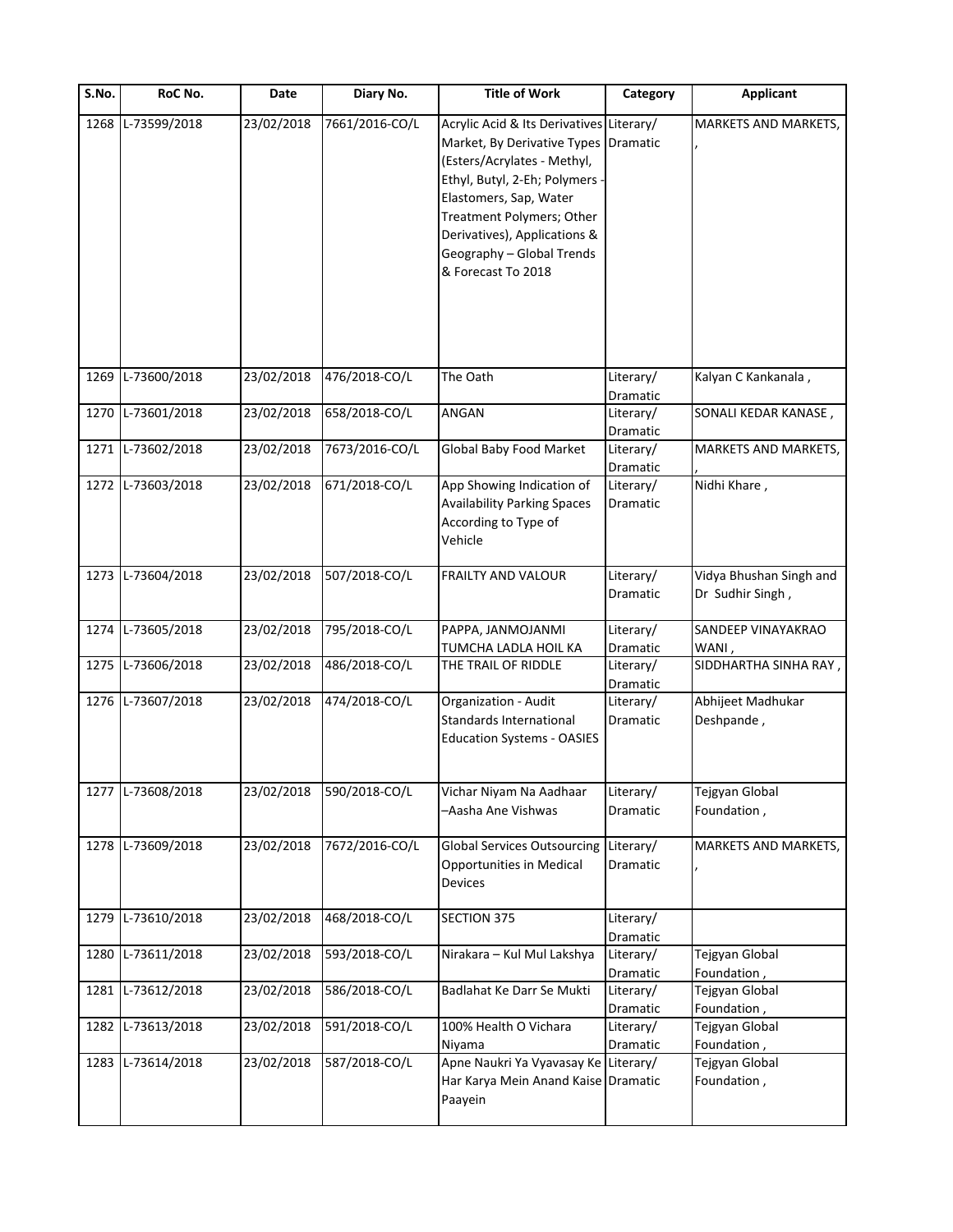| S.No. | RoC No.           | Date       | Diary No.       | <b>Title of Work</b>                                                                                                                                            | Category                     | <b>Applicant</b>                                     |
|-------|-------------------|------------|-----------------|-----------------------------------------------------------------------------------------------------------------------------------------------------------------|------------------------------|------------------------------------------------------|
| 1284  | L-73615/2018      | 23/02/2018 | 7675/2016-CO/L  | <b>Global Weight Management</b><br>$-2010$                                                                                                                      | Literary/<br>Dramatic        | <b>MARKETS AND MARKETS,</b>                          |
| 1285  | L-73616/2018      | 23/02/2018 | 16543/2017-CO/L | <b>KAMMITTEE: A Micro</b><br>Finance for SHG by Group of Dramatic<br><b>SHG</b>                                                                                 | Literary/                    | Shiv Ranjan,                                         |
|       | 1286 L-73617/2018 | 23/02/2018 | 6440/2015-CO/L  | UNDERGROUND DRAINAGE<br>SYSTEM: SMART AND<br>EFFICIENT DRAINAGE                                                                                                 | Literary/<br>Dramatic        | ASHIRVAD PIPES PRIVATE<br>LIMITED,                   |
|       | 1287 L-73618/2018 | 23/02/2018 | 6441/2015-CO/L  | LOW NOISE SWR SYSTEM:<br><b>KEEPING IT SILENT</b>                                                                                                               | Literary/<br>Dramatic        | <b>ASHIRVAD PIPES PRIVATE</b><br>LIMITED,            |
| 1288  | L-73619/2018      | 23/02/2018 | 18735/2017-CO/L | Laboratory Manual for<br><b>Environmental Engineering</b>                                                                                                       | Literary/<br>Dramatic        | Charuta Waghmare,<br>Dr.S.V.Ambekar,                 |
| 1289  | L-73620/2018      | 23/02/2018 | 16861/2017-CO/L | <b>PANCHAK</b>                                                                                                                                                  | Literary/<br>Dramatic        | Jayant Jathar,                                       |
| 1290  | L-73621/2018      | 23/02/2018 | 7582/2016-CO/L  | <b>THERMOPLASTIC</b><br><b>ELASTOMERS MARKET - BY</b><br>TYPES (SBC, TPO, TPV, TPU,<br>COPE, PEBA), APPLICATIONS<br>& GEOGRAPHY - Trends &<br>Forecasts To 2018 | Literary/<br><b>Dramatic</b> | MARKETS AND MARKETS,                                 |
|       | 1291 L-73622/2018 | 23/02/2018 | 7584/2016-CO/L  | Global Dental Devices &<br>Consumables Market - 2010                                                                                                            | Literary/<br>Dramatic        | MARKETS AND MARKETS,                                 |
| 1292  | L-73623/2018      | 23/02/2018 | 7587/2016-CO/L  | 1,4-Butanediol Market, By<br>Application & Geography,<br>Trends & Forecasts to 2017                                                                             | Literary/<br>Dramatic        | MARKETS AND MARKETS                                  |
| 1293  | L-73624/2018      | 23/02/2018 | 7590/2016-CO/L  | Global Animal Feed<br>Additives By Types,<br>Livestock, Geography,<br>Regulations, Trends &<br>Forecasts (2009-2016)                                            | Literary/<br>Dramatic        | MARKETS AND MARKETS,                                 |
|       | 1294 L-73625/2018 | 23/02/2018 | 7591/2016-CO/L  | <b>Global Dental Consumables</b><br>Market                                                                                                                      | Literary/<br>Dramatic        | <b>MARKETS AND MARKETS.</b>                          |
| 1295  | L-73626/2018      | 23/02/2018 | 818/2018-CO/L   | Lab Manual - Theory of<br>Machines                                                                                                                              | Literary/<br>Dramatic        | Sanjay Narayankar,                                   |
|       | 1296 L-73627/2018 | 23/02/2018 | 802/2018-CO/L   | Increasing range of<br>Electromagnetic induction<br>using magnets                                                                                               | Literary/<br>Dramatic        | Kunal Gawhale,                                       |
|       | 1297 L-73628/2018 | 23/02/2018 | 17166/2017-CO/L | NAI SWARNIM SATYUGI<br>DIVYA DAIVIYA SRISHTI KI<br><b>RACHNA KA</b><br>SHUBHARAMBH                                                                              | Literary/<br>Dramatic        | RAJANI SHARMA ALIAS<br>RAJANI MAHALAXMI<br>SATWANTI, |
|       | 1298 L-73629/2018 | 23/02/2018 | 7592/2016-CO/L  | U.S. Neonatal (Preterm)<br>Infant Care Market (2010-<br>2015)                                                                                                   | Literary/<br>Dramatic        | MARKETS AND MARKETS,                                 |
|       | 1299 L-73630/2018 | 23/02/2018 | 415/2018-CO/L   | MY LITTLE POND                                                                                                                                                  | Literary/<br>Dramatic        | P.VINOTHKUMAR,                                       |
|       | 1300 L-73631/2018 | 23/02/2018 | 9668/2016-CO/L  | BSC 5.0.0.9-A-MANAGER<br>ALAKNANDA VERSION 8.0.0                                                                                                                | Literary/<br>Dramatic        | VANU INDIA PRIVATE<br>LIMITED,                       |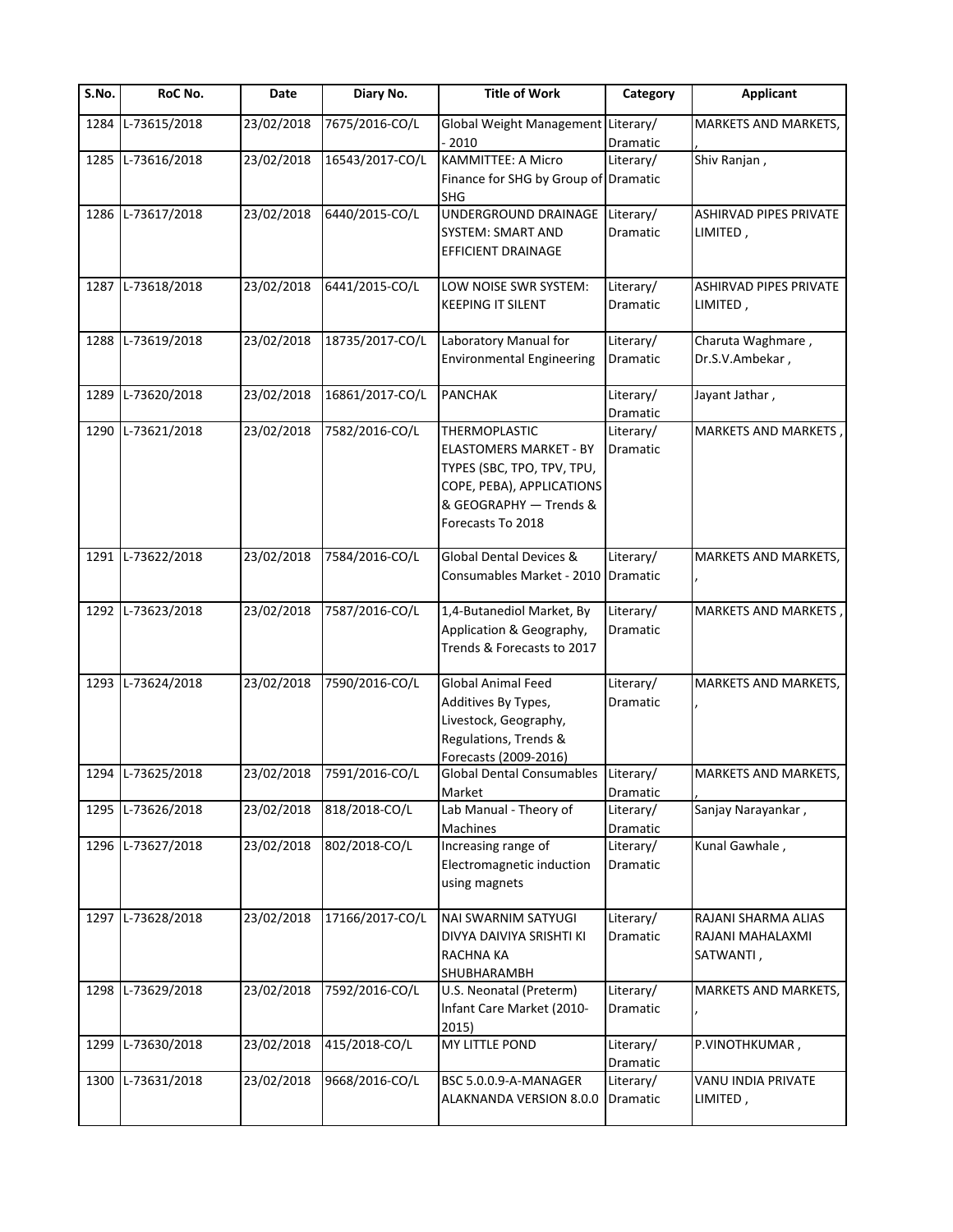| S.No. | RoC No.           | Date       | Diary No.                 | <b>Title of Work</b>                                                                                   | Category              | <b>Applicant</b>                                         |
|-------|-------------------|------------|---------------------------|--------------------------------------------------------------------------------------------------------|-----------------------|----------------------------------------------------------|
| 1301  | L-73632/2018      | 23/02/2018 | 3658/2016-CO/L            | The "I've No Time to Cook"<br><b>Book</b>                                                              | Literary/<br>Dramatic | Veena Gidwani,                                           |
| 1302  | L-73633/2018      | 23/02/2018 | 340/2018-CO/L             | <b>TUJHE DESH PUKARTA HAI</b>                                                                          | Literary/<br>Dramatic | ABHINAV KUMAR,                                           |
| 1303  | L-73634/2018      | 23/02/2018 | 374/2018-CO/L             | <b>SUPRABHAT</b>                                                                                       | Literary/<br>Dramatic | PRAMOD DEHARI,                                           |
| 1304  | L-73635/2018      | 23/02/2018 | 903/2018-CO/L             | <b>Computer Networks Lab</b><br>Manual with programs and<br>Output                                     | Literary/<br>Dramatic | Madhuri Badole,<br>Ompriya Kale, Sonali<br>Lunawat,      |
|       | 1305 L-73636/2018 | 23/02/2018 | 726/2018-CO/L             | <b>IMPLEMENTATION OF</b><br>MEMAC PROTOCOL USING<br><b>WSN</b>                                         | Literary/<br>Dramatic | TRIVENI DHAMALE,                                         |
|       | 1306 L-73637/2018 | 23/02/2018 | 18742/2017-CO/L           | Geotechnical Engineering-II                                                                            | Literary/<br>Dramatic | JAYANT M. RAUT,<br>P.B.CHOUHAN,<br>P.B.PANDE,            |
|       | 1307 L-73638/2018 | 23/02/2018 | 14710/2017-CO/CF THE GAME |                                                                                                        | Literary/<br>Dramatic | Manoj R C,                                               |
|       | 1308 L-73639/2018 | 23/02/2018 | 8182/2016-CO/L            | ISO 9001 2008 AWARENESS<br><b>TRAINING FOR</b><br><b>CONSTRUCTION ENGINEERS</b><br><b>AND MANAGERS</b> | Literary/<br>Dramatic | I.H. SHAH,                                               |
|       | 1309 L-73640/2018 | 23/02/2018 | 18749/2017-CO/L           | Bio-Waste / Refuse<br>Combustion Fuel Injection<br>Vehicular Engine System                             | Literary/<br>Dramatic | Abhijeet Madhukar<br>Deshpande,                          |
|       | 1310 L-73641/2018 | 23/02/2018 | 14239/2017-CO/L           | Poster of Project titled as<br>"Improved Security in<br>Mobile Banking Application"                    | Literary/<br>Dramatic | Gajanan Nanaji Tikhe,                                    |
|       | 1311 L-73642/2018 | 23/02/2018 | 18676/2017-CO/L           | <b>CONTROL SYSTEM</b><br><b>ENGINEERING</b>                                                            | Literary/<br>Dramatic | PRASHIM KAMBLE,                                          |
|       | 1312 L-73643/2018 | 23/02/2018 | 18524/2017-CO/L           | DC bus voltage regulation<br>with bidirectional inverter in Dramatic<br>DC microgrid applications      | Literary/             | Hadpe Somnath<br>Shantaram, Snehal<br>Hemant Bhandarkar, |
|       | 1313 L-73644/2018 | 23/02/2018 | 18581/2017-CO/L           | Here is Heaven and Here is<br>Hell                                                                     | Literary/<br>Dramatic | Sourabh Tiwari,                                          |
| 1314  | L-73645/2018      | 23/02/2018 | 18496/2017-CO/L           | Foursome                                                                                               | Literary/<br>Dramatic | Natasha Diddee,                                          |
|       | 1315 L-73646/2018 | 23/02/2018 | 18553/2017-CO/L           | <b>DTEL PPT of Data</b><br>Warehousing & Mining                                                        | Literary/<br>Dramatic | Lukeshkumar Madhukar<br>Barapatre,                       |
| 1316  | L-73647/2018      | 23/02/2018 | 2226/2016-CO/L            | eState of the Devas                                                                                    | Literary/<br>Dramatic | Sandip Das,                                              |
|       | 1317 L-73648/2018 | 23/02/2018 | 18489/2017-CO/L           | LEAD TIME REDUCTION FOR<br>POST PRODUCTION STAGES<br>OF JUNCTION BOX                                   | Literary/<br>Dramatic | Pranav Charkha,                                          |
| 1318  | L-73649/2018      | 23/02/2018 | 18352/2017-CO/L           | JAGO RE PYARE JAGO                                                                                     | Literary/<br>Dramatic | RADHA SOAMI SATSANG<br>BEAS,                             |
|       | 1319 L-73650/2018 | 23/02/2018 | 18461/2017-CO/L           | Satellite Communication                                                                                | Literary/<br>Dramatic | Prof. Prachi Gawande,<br>Prof. Yogesh Kale,              |
|       | 1320 L-73651/2018 | 23/02/2018 | 18510/2017-CO/L           | The Little Little Things                                                                               | Literary/<br>Dramatic | Hoshi D. Bhagwagar,                                      |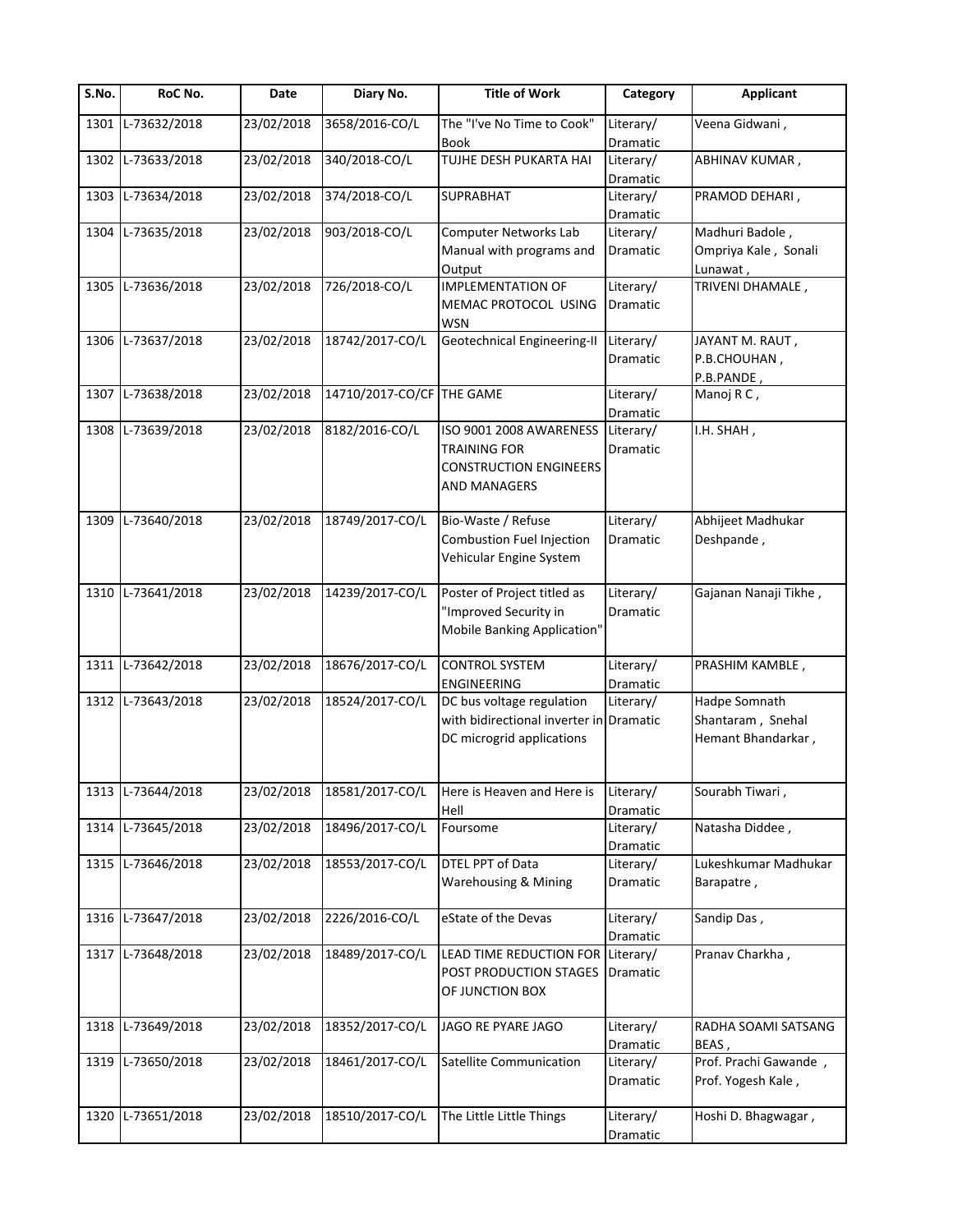| S.No. | RoC No.           | Date       | Diary No.       | <b>Title of Work</b>                  | Category        | <b>Applicant</b>                 |
|-------|-------------------|------------|-----------------|---------------------------------------|-----------------|----------------------------------|
| 1321  | L-73652/2018      | 26/02/2018 | 5822/2016-CO/L  | IMPACT OF SECOND HAND                 | Literary/       | Prachi Abrol,                    |
|       |                   |            |                 | PRODUCT MARKET IN INDIA               | Dramatic        |                                  |
|       |                   |            |                 |                                       |                 |                                  |
|       | 1322 L-73653/2018 | 26/02/2018 | 6414/2016-CO/L  | <b>Altan Education Business</b>       | Literary/       | Divya Radhakrishnan,             |
|       |                   |            |                 | Plan and Achieve Your Love            | <b>Dramatic</b> |                                  |
|       |                   |            |                 | Course                                |                 |                                  |
|       |                   |            |                 |                                       |                 |                                  |
| 1323  | L-73654/2018      | 26/02/2018 | 395/2018-CO/L   | <b>How Football Saved</b>             | Literary/       | Asad Malvi,                      |
|       |                   |            |                 | <b>Humans</b>                         | Dramatic        |                                  |
|       | 1324 L-73655/2018 | 26/02/2018 | 1041/2018-CO/L  | <b>DIRECT SELLING</b>                 | Literary/       | <b>BHARAT JAGNNATH</b>           |
|       |                   |            |                 | COMPENSATION/MARKETIN                 | <b>Dramatic</b> | HANDIFOD,                        |
|       |                   |            |                 | <b>G PLAN OF RETAIL STORE</b>         |                 |                                  |
|       |                   |            |                 | MANAGEMENT                            |                 |                                  |
|       | 1325 L-73656/2018 | 26/02/2018 | 7178/2016-CO/L  | Husna Di Raani                        | Literary/       | Deepak Bhadana,                  |
|       |                   |            |                 |                                       | Dramatic        |                                  |
|       | 1326 L-73657/2018 | 26/02/2018 | 636/2018-CO/L   | MONEY CHIP AND APP FOR                | Literary/       | VARUN ANAND DADE,                |
|       |                   |            |                 | <b>CASHLESS TRANSACTION</b>           | Dramatic        |                                  |
|       |                   |            |                 |                                       |                 |                                  |
|       | 1327 L-73658/2018 | 26/02/2018 | 639/2018-CO/L   | <b>BROWSING AND HIDING</b>            | Literary/       | VARUN ANAND DADE,                |
|       |                   |            |                 | <b>APPLICATION</b>                    | Dramatic        |                                  |
| 1328  | L-73659/2018      | 26/02/2018 | 11984/2016-CO/L | <b>ODDY UNIWRAPS</b>                  | Literary/       | ATUL PAPER PRIVATE               |
|       |                   |            |                 | <b>WRAPPING PAPER</b>                 | Dramatic        | LIMITED,                         |
| 1329  | L-73660/2018      | 26/02/2018 | 18194/2017-CO/L | INTERNET PROGRAMMING                  | Literary/       | RAJKUMAR CHALSE,                 |
|       |                   |            |                 |                                       | Dramatic        |                                  |
| 1330  | L-73661/2018      | 26/02/2018 | 7644/2016-CO/L  | EFFECTIVE CLINICAL CASE               | Literary/       | SOURYA ACHARYA,                  |
|       |                   |            |                 | PRESENTATION                          | Dramatic        |                                  |
|       | 1331 L-73662/2018 | 26/02/2018 | 2570/2016-CO/L  | THE STAGE                             | Literary/       | Viacom18 Media Pvt. Ltd.         |
|       |                   |            |                 |                                       | Dramatic        |                                  |
| 1332  | L-73663/2018      | 26/02/2018 | 635/2018-CO/L   | ANAPP WEBSITE SYSTEM                  | Literary/       | VARUN ANAND DADE,                |
|       |                   |            |                 | FOR FREE EDUCATION FORE               | Dramatic        |                                  |
|       |                   |            |                 | <b>EACH AND EVERY</b>                 |                 |                                  |
|       |                   |            |                 | <b>INDIVIDUAL WITH ISO</b>            |                 |                                  |
|       |                   |            |                 | <b>CERTIFICATION AND</b>              |                 |                                  |
|       |                   |            |                 |                                       |                 |                                  |
|       |                   |            |                 | LIMITLESS EARNING                     |                 |                                  |
|       | 1333 L-73664/2018 | 26/02/2018 | 11630/2016-CO/L | Data Security Provision and           | Literary/       | APURVA R. NAIK, LALIT            |
|       |                   |            |                 | Access Control Mechanism              | Dramatic        | B. DAMAHE,                       |
|       |                   |            |                 |                                       |                 |                                  |
| 1334  | L-73665/2018      | 26/02/2018 | 640/2018-CO/L   | <b>CHATTING APPLICATION</b>           | Literary/       | VARUN ANANDO DADE ,              |
|       |                   |            |                 | AND WEBSITE                           | Dramatic        |                                  |
| 1335  | L-73666/2018      | 26/02/2018 | 7884/2016-CO/L  | PEDAGOGY OF                           | Literary/       | HIMANSHU SINGLA,                 |
|       |                   |            |                 | <b>MATHEMATICS</b>                    | Dramatic        |                                  |
|       | 1336 L-73667/2018 | 26/02/2018 | 7766/2016-CO/L  | <b>ENGINEERING</b>                    | Literary/       | P.S. BHAARATHI, SOLE             |
|       |                   |            |                 | <b>MATHEMATICS - I</b>                | Dramatic        | PROPRIETRIX, TRADING             |
|       |                   |            |                 |                                       |                 | AS G. BALAJI PUBLISHERS,         |
|       |                   |            |                 |                                       |                 |                                  |
| 1337  | L-73668/2018      | 26/02/2018 | 18729/2017-CO/L | CROSSROAD                             | Literary/       | PRERNA GUPTA,                    |
|       |                   |            |                 |                                       | Dramatic        |                                  |
| 1338  | L-73669/2018      | 26/02/2018 | 6499/2015-CO/L  | MUKUND MALA STOTRA                    | Literary/       | The Bhaktivedanta Book           |
|       |                   |            |                 |                                       | Dramatic        |                                  |
| 1339  | L-73670/2018      | 26/02/2018 | 6465/2015-CO/L  | THE NECTAR OF                         |                 | Trust,<br>The Bhaktivedanta Book |
|       |                   |            |                 |                                       | Literary/       |                                  |
|       | L-73671/2018      | 26/02/2018 | 3442/2016-CO/L  | <b>INSTRUCTION</b>                    | Dramatic        | Trust,<br>NILESH ANIL SOMAN,     |
| 1340  |                   |            |                 | A JOURNEY TO STOCK                    | Literary/       |                                  |
|       |                   |            |                 | <b>MARKET</b>                         | Dramatic        |                                  |
| 1341  | L-73672/2018      | 26/02/2018 | 17445/2017-CO/L | Freddy, Frankie and Cruella Literary/ |                 | Anoop Singh Bhandari,            |
|       |                   |            |                 |                                       | Dramatic        |                                  |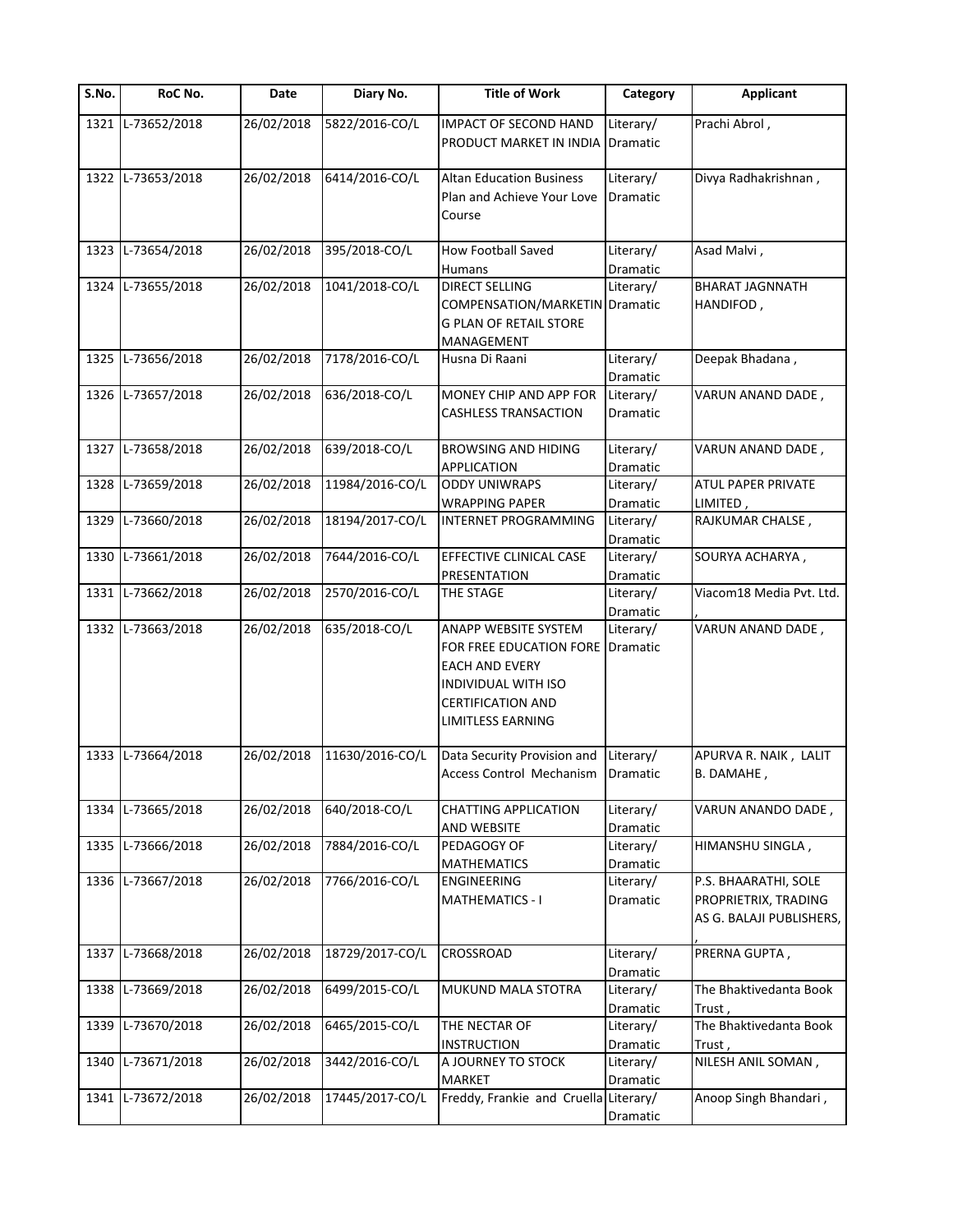| S.No. | RoC No.           | Date       | Diary No.       | <b>Title of Work</b>                                 | Category              | <b>Applicant</b>      |
|-------|-------------------|------------|-----------------|------------------------------------------------------|-----------------------|-----------------------|
| 1342  | L-73673/2018      | 26/02/2018 | 18450/2017-CO/L | <b>Object Oriented</b>                               | Literary/             | NISHA WANKHADE,       |
|       |                   |            |                 | Programming using JAVA                               | Dramatic              |                       |
|       | 1343 L-73674/2018 | 26/02/2018 | 12384/2016-CO/L | The Legend of Harib and                              | Literary/             | S. Quotient Sumer,    |
|       |                   |            |                 | Saek                                                 | Dramatic              |                       |
| 1344  | L-73675/2018      | 26/02/2018 | 11877/2016-CO/L | Diet and Ayurveda                                    | Literary/             | Nitha Gopalan,        |
|       |                   |            |                 |                                                      | Dramatic              |                       |
|       | 1345 L-73676/2018 | 26/02/2018 | 18623/2017-CO/L | EXPERIMENTAL                                         | Literary/             | Nikesh Bele,          |
|       |                   |            |                 | <b>INVESTIGATION OF BASIC</b><br>OXYGEN FURNACE SLAG | Dramatic              |                       |
|       |                   |            |                 | (BOFS) AS FINE AGGREGATE                             |                       |                       |
|       |                   |            |                 | WITH PARTIAL AND FULL                                |                       |                       |
|       |                   |            |                 | REPLACEMENT OF NATURAL                               |                       |                       |
|       |                   |            |                 | SAND FOR USE IN                                      |                       |                       |
|       |                   |            |                 | <b>MASONARY MORTAR</b>                               |                       |                       |
|       |                   |            |                 |                                                      |                       |                       |
| 1346  | L-73677/2018      | 26/02/2018 | 18731/2017-CO/L | <b>Second Chapter</b>                                | Literary/             | harshali dave,        |
|       |                   |            |                 |                                                      | Dramatic              |                       |
| 1347  | L-73678/2018      | 26/02/2018 | 18345/2017-CO/L | MIRA PREM DIWANI                                     | Literary/             | RADHA SOAMI SATSANG   |
|       |                   |            |                 |                                                      | Dramatic              | BEAS,                 |
| 1348  | L-73679/2018      | 26/02/2018 | 18541/2017-CO/L | Regulation of Water and                              | Literary/             | Mrs.TEJASWINI PANSE,  |
|       |                   |            |                 | Monitoring of Soil                                   | Dramatic              |                       |
|       |                   |            |                 | Parameter of Agriculture                             |                       |                       |
|       |                   |            |                 | field using IoT                                      |                       |                       |
|       | 1349 L-73680/2018 | 26/02/2018 | 18490/2017-CO/L | ONE TAX ONE TOOL DEVICE                              | Literary/             | RAJESH CHHAGANBHAI    |
|       |                   |            |                 |                                                      | Dramatic              | TARPARA,              |
|       |                   |            |                 |                                                      |                       |                       |
| 1350  | L-73681/2018      | 26/02/2018 | 18598/2017-CO/L | JOGAN WEED DI                                        | Literary/             | Kailash Gupta,        |
|       |                   |            |                 |                                                      | Dramatic              |                       |
|       | 1351 L-73682/2018 | 26/02/2018 | 3755/2016-CO/L  | The Arranged Love Marriage Literary/                 |                       | Safina Khan Soudagar, |
|       | 1352 L-73683/2018 | 26/02/2018 | 18738/2017-CO/L | <b>ENVIRONMENTAL</b>                                 | Dramatic<br>Literary/ | PALLAVI S.CHAKOLE,    |
|       |                   |            |                 | <b>ENGINEERING-II</b>                                | Dramatic              | RAJESH M. BHAGAT,     |
|       |                   |            |                 |                                                      |                       | SNEHAL K. KAMBLE,     |
|       | 1353 L-73684/2018 | 26/02/2018 | 1029/2018-CO/L  | Application of PLC & SCADA Literary/                 |                       | Dr. Abhishek Jain,    |
|       |                   |            |                 | in high quality medium scale Dramatic                |                       |                       |
|       |                   |            |                 | Jaggery production                                   |                       |                       |
|       |                   |            |                 |                                                      |                       |                       |
| 1354  | L-73685/2018      | 26/02/2018 | 7694/2016-CO/L  | <b>CHILDREN BABA -- STORY</b><br>COLLECTION          | Literary/             | DHARMENDRA KUMAR,     |
| 1355  | L-73686/2018      | 26/02/2018 | 1138/2018-CO/L  | POOJAKARMA PRAVESHIKA                                | Dramatic<br>Literary/ | SHIV KUMAR BHARDWAJ,  |
|       |                   |            |                 |                                                      | Dramatic              |                       |
| 1356  | L-73687/2018      | 26/02/2018 | 1056/2018-CO/L  | Savitri and satyvan vortex of Literary/              |                       | Satyesh Loudwal,      |
|       |                   |            |                 | time                                                 | Dramatic              |                       |
| 1357  | L-73688/2018      | 26/02/2018 | 1075/2018-CO/L  | Meri Jaan                                            | Literary/             | Aamir Khan,           |
|       |                   |            |                 |                                                      | Dramatic              |                       |
|       | 1358 L-73689/2018 | 26/02/2018 | 5800/2015-CO/L  | Himachal Pradesh Ke                                  | Literary/             | Dr Hemant Kumar       |
|       |                   |            |                 | Pradhanacharyon Ke Liye                              | Dramatic              | Vinayak,              |
|       |                   |            |                 | Vidyalaya Nirman karya<br>Marg Nirdeshika            |                       |                       |
| 1359  | L-73690/2018      | 26/02/2018 | 878/2018-CO/L   | Suspended Alive the Movie.                           | Literary/             | Gautam Nijhawan,      |
|       |                   |            |                 |                                                      | Dramatic              |                       |
| 1360  | L-73691/2018      | 26/02/2018 | 1001/2018-CO/L  | CANDY THE ROYAL CAT-                                 | Literary/             | S.SAKTHI SHRIDEVI,    |
|       |                   |            |                 | <b>CANY'S ADVENTURES</b>                             | Dramatic              |                       |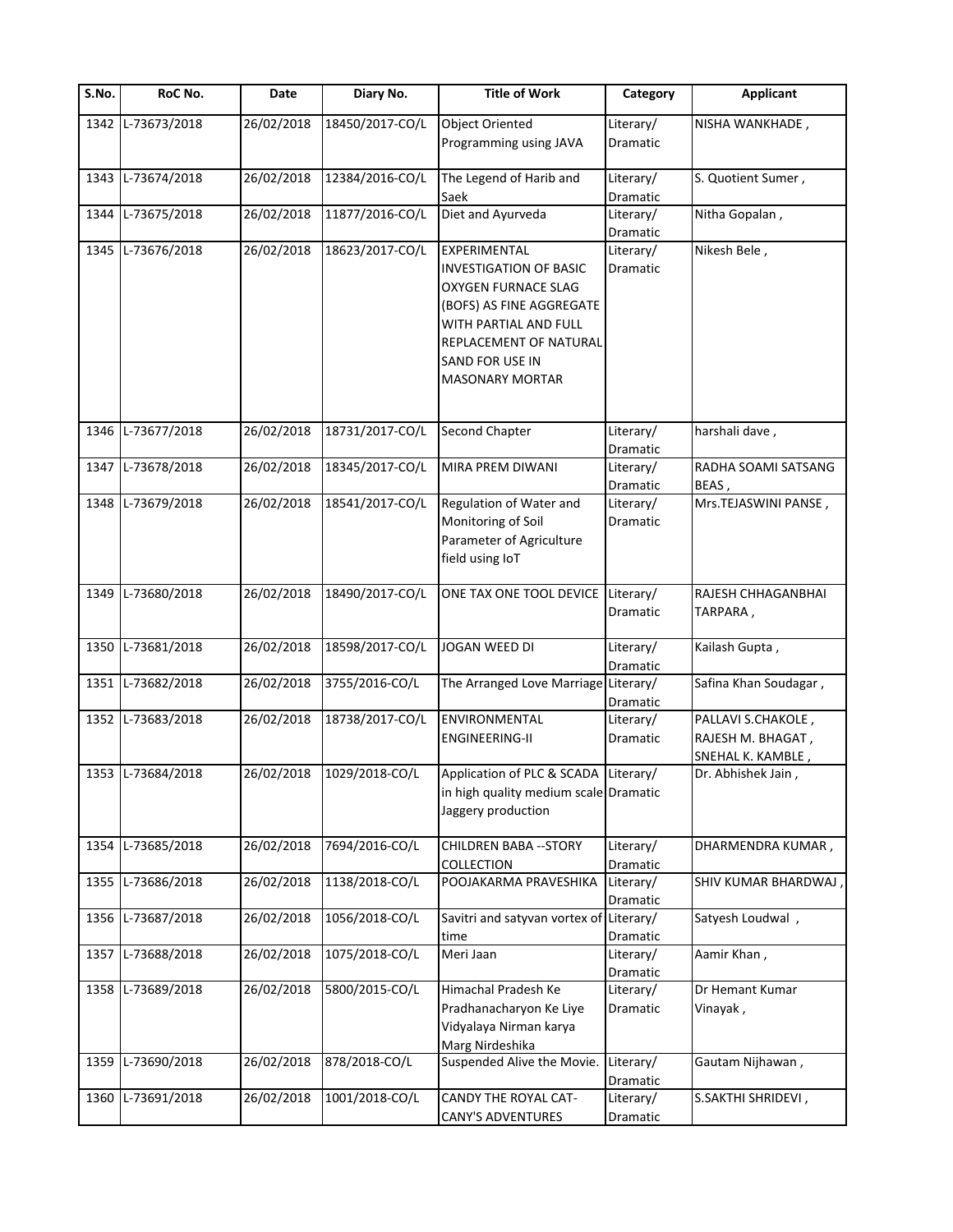| $\overline{\mathsf{S}}$ . No. | RoC No.           | Date       | Diary No.       | <b>Title of Work</b>                                                                                                                                           | Category                     | <b>Applicant</b>                                                                                    |
|-------------------------------|-------------------|------------|-----------------|----------------------------------------------------------------------------------------------------------------------------------------------------------------|------------------------------|-----------------------------------------------------------------------------------------------------|
| 1361                          | L-73692/2018      | 26/02/2018 | 1007/2018-CO/L  | Implementation of<br><b>Bluetooth Data Acquisition</b><br>System Based on ARM                                                                                  | Literary/<br><b>Dramatic</b> | Suvarna Pathak,                                                                                     |
|                               | 1362 L-73693/2018 | 26/02/2018 | 994/2018-CO/L   | SOCIAL MEDIA AND IP                                                                                                                                            | Literary/<br>Dramatic        | Dr Kalyan C Kankanala,                                                                              |
|                               | 1363 L-73694/2018 | 26/02/2018 | 992/2018-CO/L   | <b>IP FOR STARTUPS</b>                                                                                                                                         | Literary/<br>Dramatic        | Dr Kalyan C Kankanala,                                                                              |
|                               | 1364 L-73695/2018 | 26/02/2018 | 5102/2015-CO/L  | <b>BEHROOPIYA</b>                                                                                                                                              | Literary/<br><b>Dramatic</b> | <b>SUMEET HUKAMCHAND</b><br>MITTAL,                                                                 |
|                               | 1365 L-73696/2018 | 26/02/2018 | 626/2018-CO/L   | An efficient System to<br>control Environmental<br>Pollution in Automobiles                                                                                    | Literary/<br>Dramatic        | Manasee Kurkure, Minal<br>Bodke, Smita Landge,                                                      |
| 1366                          | L-73697/2018      | 26/02/2018 | 777/2018-CO/L   | Green Campus based on IOT                                                                                                                                      | Literary/<br>Dramatic        | Kiran Kundnani, Neha<br>Shimpi, Rutuja Pande,<br>Rutuja Patil, Shruti Patil,<br>Vijayalaxmi Kumbar, |
|                               | 1367 L-73698/2018 | 26/02/2018 | 644/2018-CO/L   | My Luck Factor Calculator                                                                                                                                      | Literary/<br>Dramatic        | Gajanan Namdeo Supe,<br>Sandeep Vinayakrao Wani                                                     |
|                               | 1368 L-73699/2018 | 26/02/2018 | 634/2018-CO/L   | Flow Chart to fit a Straight<br>line using using Least square Dramatic<br>technique                                                                            | Literary/                    | Sukhadip Chougule,                                                                                  |
| 1369                          | L-73700/2018      | 26/02/2018 | 670/2018-CO/L   | <b>IOT BASED SMART</b><br><b>CONTAINER</b>                                                                                                                     | Literary/<br>Dramatic        | MAITHILI ANDHARE,                                                                                   |
|                               | 1370 L-73701/2018 | 27/02/2018 | 9533/2016-CO/L  | Flora & Fauna Universal<br>License                                                                                                                             | Literary/<br>Dramatic        | Abhijeet Madhukar<br>Deshpande,                                                                     |
|                               | 1371 L-73702/2018 | 27/02/2018 | 3468/2016-CO/L  | SHIP TO SHIP TRANSFER                                                                                                                                          | Literary/<br>Dramatic        | CAPT JAAY ACHUTHAN,                                                                                 |
|                               | 1372 L-73703/2018 | 27/02/2018 | 17006/2017-CO/L | Secret of the Third Side of<br>the Coin - Unraveling<br>Missing Links in Spirituality                                                                          | Literary/<br>Dramatic        | Tejgyan Global<br>Foundation,                                                                       |
|                               | 1373 L-73704/2018 | 27/02/2018 | 368/2018-CO/L   | Happy Journey                                                                                                                                                  | Literary/<br>Dramatic        | Ritwick Alok,                                                                                       |
|                               | 1374 L-73705/2018 | 27/02/2018 | 313/2018-CO/L   | Ruhani Gazal                                                                                                                                                   | Literary/<br>Dramatic        | Vinod Kumar Pareek,                                                                                 |
|                               | 1375 L-73706/2018 | 27/02/2018 | 15750/2017-CO/L | Urban Bridge Management<br>System (UBMS)                                                                                                                       | Literary/<br>Dramatic        | Sachidanand Joshi,                                                                                  |
| 1376                          | L-73707/2018      | 27/02/2018 | 1276/2016-CO/L  | God Zaryachi Khari Vihir                                                                                                                                       | Literary/<br>Dramatic        | Mr. Bhushan Giramkar,                                                                               |
| 1377                          | L-73708/2018      | 27/02/2018 | 10162/2017-CO/L | PHYSIOLOGY                                                                                                                                                     | Literary/<br>Dramatic        | Astron Institute of Social<br>Sciences                                                              |
|                               | 1378 L-73709/2018 | 27/02/2018 | 647/2018-CO/L   | <b>DESIGN OF TURBINE</b><br>PROTECTION WITH TRIPLE<br>MODULAR REDUNDANT<br><b>CONTROLLERS ACN AND 2</b><br><b>CHANNEL TRIP BUS FOR 500</b><br>MW STEAM TURBINE | Literary/<br>Dramatic        | <b>BHARAT HEAVY</b><br>ELECTRICALS LIMITED A<br><b>GOVT OF INDIA</b><br>UNDERTAKING,                |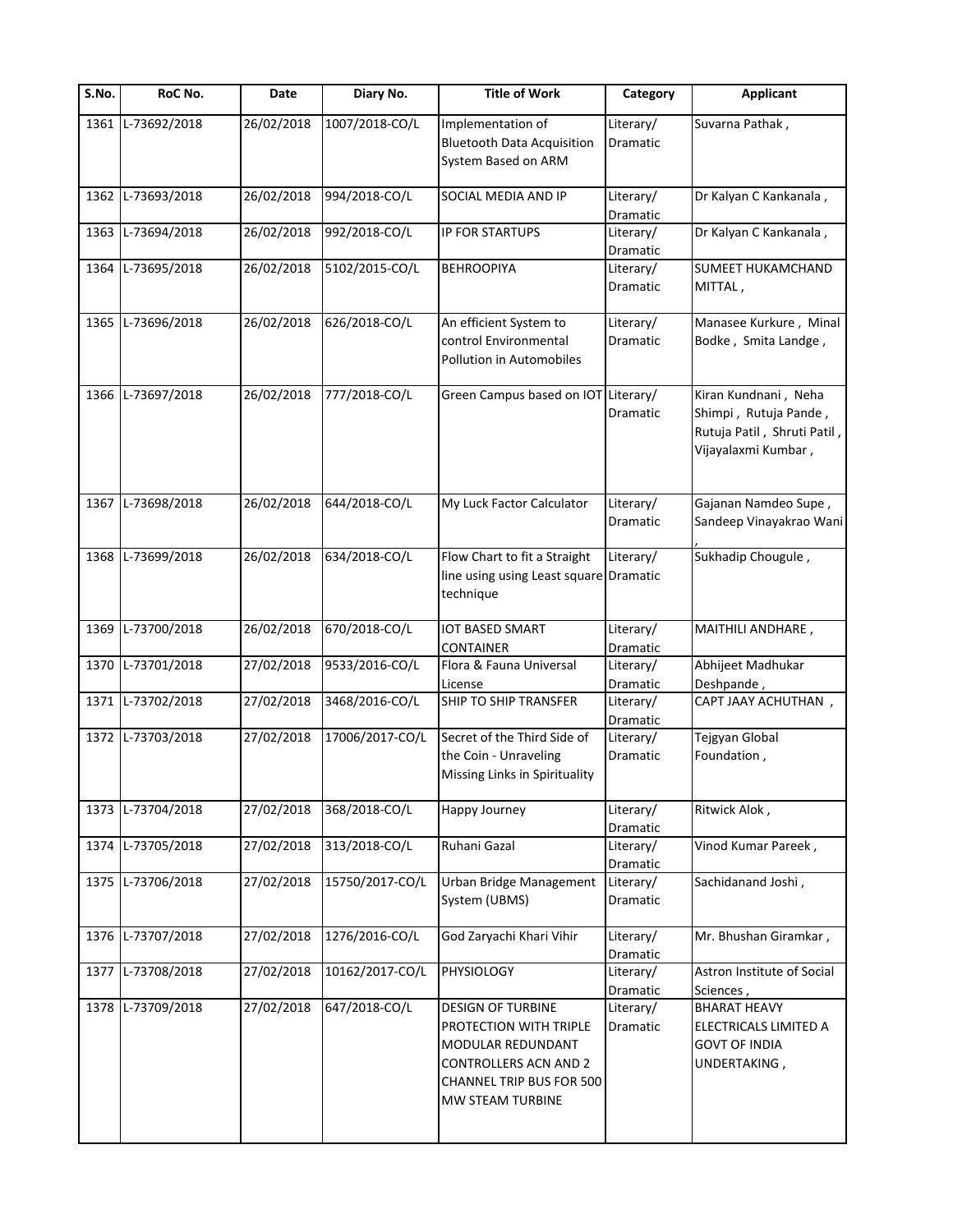| S.No. | RoC No.           | Date       | Diary No.       | <b>Title of Work</b>                                                                                     | Category              | <b>Applicant</b>                                                                              |
|-------|-------------------|------------|-----------------|----------------------------------------------------------------------------------------------------------|-----------------------|-----------------------------------------------------------------------------------------------|
|       | 1379 L-73710/2018 | 27/02/2018 | 495/2018-CO/L   | <b>GOVERNING CONTROLS</b><br>FOR HIGH BACK PRESSURE<br><b>TURBINE IN DCS</b>                             | Literary/<br>Dramatic | <b>BHARAT HEAVY</b><br>ELECTRICALS LIMITED,                                                   |
|       | 1380 L-73711/2018 | 27/02/2018 | 492/2018-CO/L   | RGMO IMPLEMENTATION<br>IN DCS                                                                            | Literary/<br>Dramatic | <b>BHARAT HEAVY</b><br>ELECTRICALS LIMITED,                                                   |
|       | 1381 L-73712/2018 | 27/02/2018 | 533/2018-CO/L   | DEMOCRACY OR<br><b>BUREAUCRACY</b>                                                                       | Literary/<br>Dramatic | VIJAY NITHAWAN,                                                                               |
|       | 1382 L-73713/2018 | 27/02/2018 | 707/2018-CO/L   | <b>BRANDING and RE-</b><br>POSITIONING OF TIER -III B-<br><b>SCHOOL</b>                                  | Literary/<br>Dramatic | SHINEY CHIB,                                                                                  |
|       | 1383 L-73714/2018 | 27/02/2018 | 664/2018-CO/L   | INVESTIGATION AND MICRO Literary/<br>STRUCTURAL ANALYSIS OF<br>PIVOT ASSEMBLY IN WAG-<br>09 LOCOMOTIVE   | Dramatic              | SNEHA PAWADE,                                                                                 |
| 1384  | L-73715/2018      | 27/02/2018 | 684/2018-CO/L   | <b>Fitness Master Android</b><br>Application                                                             | Literary/<br>Dramatic | Manisha R Chate,<br>Shamali Daniel,<br>Shubhangi Dhawan,<br>Sonali Dhol,                      |
|       | 1385 L-73716/2018 | 27/02/2018 | 665/2018-CO/L   | Experimental investigation<br>of Spot Weld ability of TWIP<br><b>Steel for Automotive</b><br>Structures. | Literary/<br>Dramatic | Nandkumar Vele,                                                                               |
|       | 1386 L-73717/2018 | 27/02/2018 | 689/2018-CO/L   | Multiparty privacy conflict<br>resolution using Tag-line                                                 | Literary/<br>Dramatic | Laxmi Biradar, Madhavi<br>Dube, Pooja Hande,                                                  |
| 1387  | L-73718/2018      | 27/02/2018 | 688/2018-CO/L   | <b>TWO STRANGERS</b>                                                                                     | Literary/<br>Dramatic | SUMEDH NARAYAN PATIL                                                                          |
| 1388  | L-73719/2018      | 27/02/2018 | 471/2018-CO/L   | <b>GHAZAL SANGRAH</b><br><b>DHADKAN</b>                                                                  | Literary/<br>Dramatic |                                                                                               |
| 1389  | L-73720/2018      | 27/02/2018 | 513/2018-CO/L   | <b>SARMAD SHAHEED</b>                                                                                    | Literary/<br>Dramatic | RADHA SOAMI SATSANG<br>BEAS,                                                                  |
|       | 1390 L-73721/2018 | 27/02/2018 | 510/2018-CO/L   | SANT CHARANDAS                                                                                           | Literary/<br>Dramatic | RADHA SOAMI SATSANG<br>BEAS,                                                                  |
|       | 1391 L-73722/2018 | 27/02/2018 | 988/2018-CO/L   | PPT FOR PRODUCTION AND<br><b>OPERATION MANAGEMENT</b>                                                    | Literary/<br>Dramatic | SUNIL LONDHE,                                                                                 |
|       | 1392 L-73723/2018 | 27/02/2018 | 907/2018-CO/L   | Help Me Dear- Anytime<br>Anywhere Everywhere                                                             | Literary/<br>Dramatic | VINOD KUMAR ARYA,                                                                             |
|       | 1393 L-73724/2018 | 27/02/2018 | 16192/2017-CO/L | <b>MODUS STANDARD</b><br>HOMOEOPATHIC<br>PROTOCOL                                                        | Literary/<br>Dramatic | Dr HARSH NIGAM,                                                                               |
| 1394  | L-73725/2018      | 27/02/2018 | 13942/2017-CO/L | Birds of Rajbhavan Nagpur -<br><b>REEF</b>                                                               | Literary/<br>Dramatic | Dr. Deepshikha Mehra,<br>Shri Ramdeobaba College<br>of Engineering and<br>Management, Nagpur, |
| 1395  | L-73726/2018      | 27/02/2018 | 15801/2017-CO/L | <b>HPRO Website</b>                                                                                      | Literary/<br>Dramatic | Bhanu Pratap Singh,                                                                           |
| 1396  | L-73727/2018      | 27/02/2018 | 54599/2014-CO/L | <b>JAAN PEHCHAN HO</b>                                                                                   | Literary/<br>Dramatic | Thumkuntla Akash Reddy                                                                        |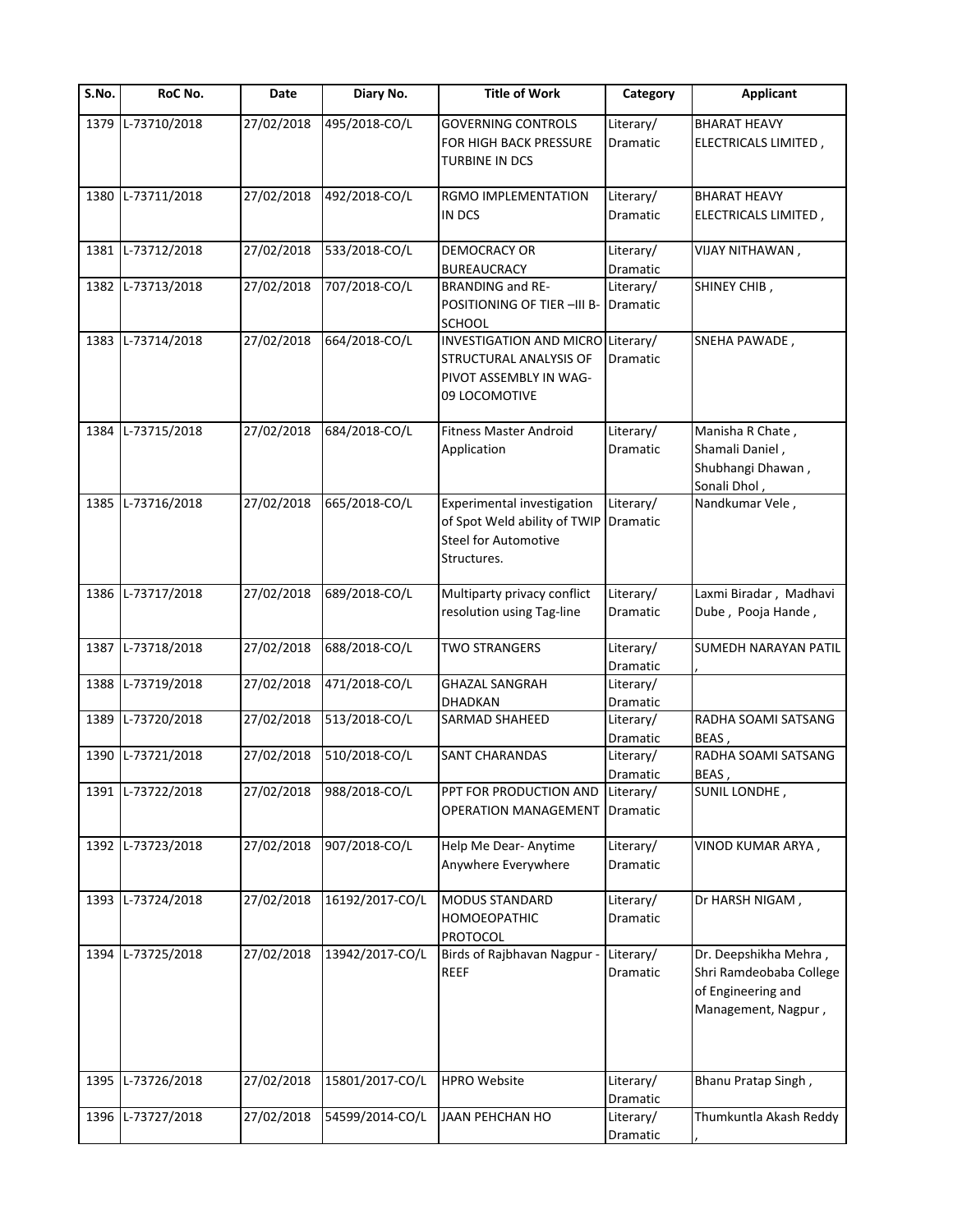| S.No. | RoC No.           | Date       | Diary No.       | <b>Title of Work</b>                               | Category              | Applicant                     |
|-------|-------------------|------------|-----------------|----------------------------------------------------|-----------------------|-------------------------------|
| 1397  | L-73728/2018      | 27/02/2018 | 390/2018-CO/L   | <b>Wait Continues</b>                              | Literary/<br>Dramatic | VARADH KRISHNA,               |
|       | 1398 L-73729/2018 | 27/02/2018 | 866/2018-CO/L   | Mann Ka Vigyan-Mann Ke<br><b>Buddha Kaise Bane</b> | Literary/<br>Dramatic | Tejgyan Global<br>Foundation, |
| 1399  | L-73730/2018      | 27/02/2018 | 868/2018-CO/L   | Samasyaon ko Kaise                                 | Literary/             | Tejgyan Global                |
|       |                   |            |                 | Suljhayein                                         | Dramatic              | Foundation,                   |
|       | 1400 L-73731/2018 | 27/02/2018 | 616/2018-CO/L   | <b>Generating Electricity More</b>                 | Literary/             | Dr.Abhishek Jain, Kartik      |
|       |                   |            |                 | <b>Efficiently Using An</b>                        | Dramatic              | Kakkar, Sankhadeep            |
|       |                   |            |                 | Assembly Of Speed Breaker                          |                       | Ghosh,                        |
|       |                   |            |                 | <b>Blocks</b>                                      |                       |                               |
|       | 1401 L-73732/2018 | 27/02/2018 | 858/2018-CO/L   | Madhur Natyansathi Vichar                          | Literary/             | Tejgyan Global                |
|       |                   |            |                 | Niyam                                              | Dramatic              | Foundation,                   |
|       | 1402 L-73733/2018 | 27/02/2018 | 865/2018-CO/L   | Bhav Shakti Aur Vichar                             | Literary/             | Tejgyan Global                |
|       |                   |            |                 | Niyam                                              | Dramatic              | Foundation,                   |
|       | 1403 L-73734/2018 | 27/02/2018 | 16295/2017-CO/L | LAKSHYA KE SADHNA                                  | Literary/             | VIVEK SRIVASTAVA,             |
|       |                   |            |                 |                                                    |                       |                               |
|       |                   |            | 509/2018-CO/L   | <b>BUDDHISM: PATH TO</b>                           | Dramatic              | RADHA SOAMI SATSANG           |
| 1404  | L-73735/2018      | 27/02/2018 |                 |                                                    | Literary/             |                               |
|       |                   | 27/02/2018 |                 | <b>NIRVANA</b>                                     | Dramatic              | BEAS,                         |
|       | 1405 L-73736/2018 |            | 789/2018-CO/L   | <b>Compact Heat Exchanger</b>                      | Literary/             | JAYESH BUTE,                  |
|       |                   |            |                 | with helical coil, mixed flow                      | Dramatic              |                               |
|       |                   |            |                 | and regenerative concept.                          |                       |                               |
|       |                   |            |                 |                                                    |                       |                               |
|       | 1406 L-73737/2018 | 27/02/2018 | 14811/2017-CO/L | AN INITIATIVE TOWARDS                              | Literary/             | COUNCIL OF SCIENTIFIC         |
|       |                   |            |                 | <b>ENVIRONMENT FRIENDLY</b>                        | Dramatic              | AND INDUSTRIAL                |
|       |                   |            |                 | DISPOSAL OF INERT                                  |                       | RESEARCH,                     |
|       |                   |            |                 | MATERIAL IN MATERIAL IN                            |                       |                               |
|       |                   |            |                 | MUNICIPAL SOLID WASTE                              |                       |                               |
|       |                   |            |                 | AVAILABLE IN DURGAPUR,                             |                       |                               |
|       |                   |            |                 | WEST BENGAL THROUGH                                |                       |                               |
|       |                   |            |                 | DEVELOPMENT OF BRICKS                              |                       |                               |
|       |                   |            |                 |                                                    |                       |                               |
|       |                   |            |                 |                                                    |                       |                               |
|       |                   |            |                 |                                                    |                       |                               |
|       |                   |            |                 |                                                    |                       |                               |
|       | 1407 L-73738/2018 | 27/02/2018 | 319/2016-CO/L   | <b>GATE SOLUTIONS</b>                              | Literary/             | <b>IES MASTER PUBLICATION</b> |
|       |                   |            |                 | MECHANICAL ENGINEERING                             | Dramatic              |                               |
|       |                   |            |                 |                                                    |                       |                               |
|       | 1408 L-73739/2018 | 27/02/2018 | 14873/2017-CO/L | Mirror Mirror                                      | Literary/             | Abhilash                      |
|       |                   |            |                 |                                                    | Dramatic              | Somasamudramath,              |
| 1409  | L-73740/2018      | 27/02/2018 | 14482/2017-CO/L | <b>BHAGWAN PARSHURAM JI</b>                        | Literary/             | PARSHOTAM DASS,               |
|       |                   |            |                 | <b>KI AARTI</b>                                    | Dramatic              |                               |
|       | 1410 L-73741/2018 | 27/02/2018 | 17446/2017-CO/L | Indian Wheat Varieties at a                        | Literary/             | DR. G.P. SINGH,               |
|       |                   |            |                 |                                                    |                       |                               |
|       |                   |            |                 | Glance, Vol. II (Varieties                         | Dramatic              |                               |
|       |                   |            |                 | released between 2006-                             |                       |                               |
|       |                   |            |                 | 2017)                                              |                       |                               |
|       |                   |            |                 |                                                    |                       |                               |
| 1411  | L-73742/2018      | 27/02/2018 | 680/2018-CO/L   | Numerical Solution of Two                          | Literary/             | PRADEEP RAVINDRA              |
|       |                   |            |                 | Dimensional Rayleigh                               | Dramatic              | GAIKWAD,                      |
|       |                   |            |                 | BenardConvection in Infinite                       |                       |                               |
|       |                   |            |                 | Domain                                             |                       |                               |
|       |                   |            |                 |                                                    |                       |                               |
|       | 1412 L-73743/2018 | 27/02/2018 | 784/2018-CO/L   | Wireless Notice Board                              | Literary/             | Deepali Paratane,             |
|       |                   |            |                 |                                                    | Dramatic              |                               |
|       | 1413 L-73744/2018 | 27/02/2018 | 857/2018-CO/L   | Adhyatmik Upanishad-                               | Literary/             | Tejgyan Global                |
|       |                   |            |                 | Satyachya Sakshine                                 | Dramatic              | Foundation,                   |
|       |                   |            |                 | Janmalelya 24 Katha                                |                       |                               |
|       |                   |            |                 |                                                    |                       |                               |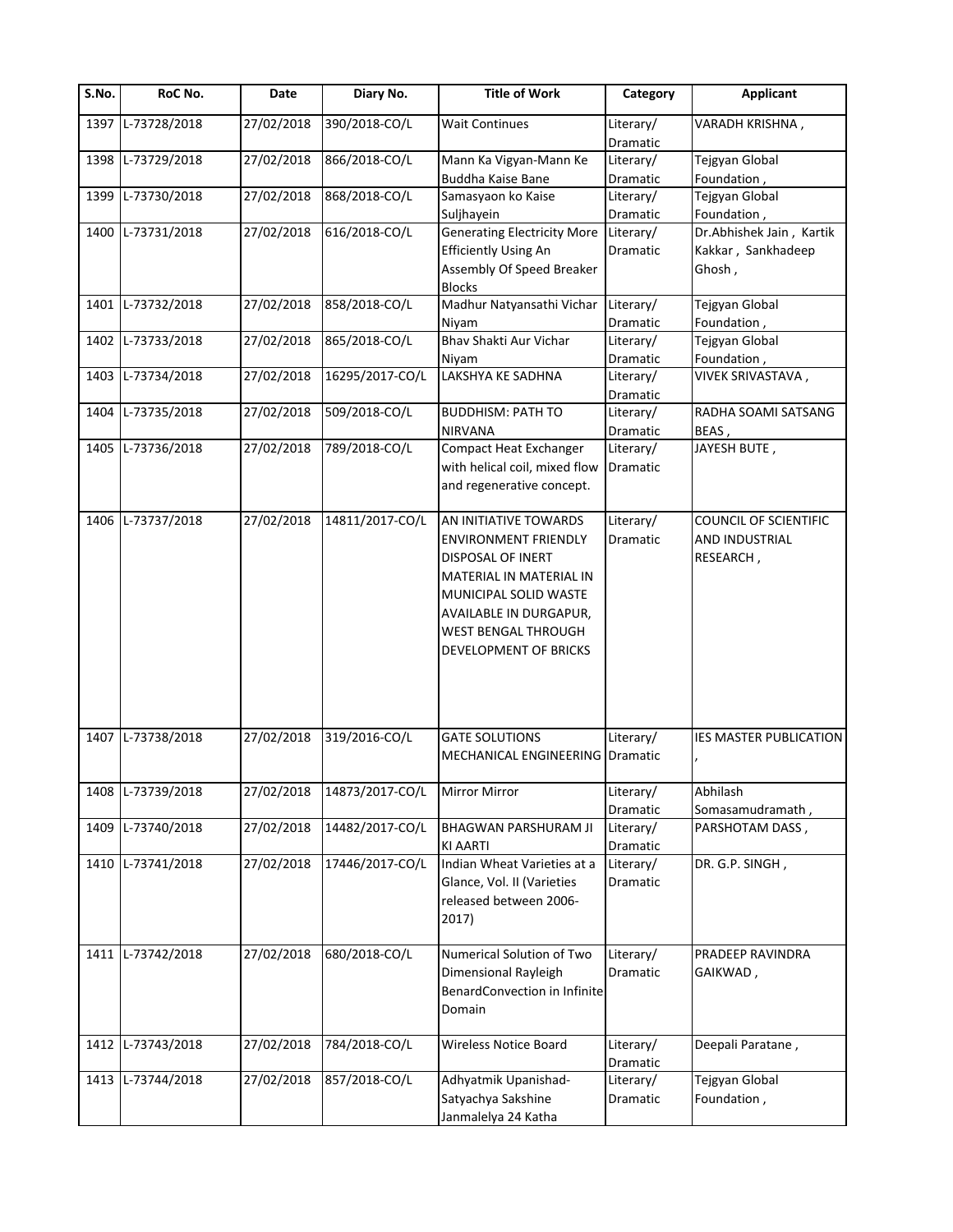| S.No. | RoC No.           | Date                    | Diary No.       | <b>Title of Work</b>                                                                              | Category                     | <b>Applicant</b>                                   |
|-------|-------------------|-------------------------|-----------------|---------------------------------------------------------------------------------------------------|------------------------------|----------------------------------------------------|
| 1414  | L-73745/2018      | 27/02/2018              | 1151/2018-CO/L  | No Blind Faith                                                                                    | Literary/<br>Dramatic        | JOSANTONY JOSEPH,                                  |
| 1415  | L-73746/2018      | 27/02/2018              | 874/2018-CO/L   | Spice House                                                                                       | Literary/<br>Dramatic        | SANJIT PAUL,                                       |
| 1416  | L-73747/2018      | 27/02/2018              | 973/2018-CO/L   | MINUTES OF CALCULUS                                                                               | Literary/<br>Dramatic        | MANTU KUMAR THAKUR,                                |
| 1417  | L-73748/2018      | 27/02/2018              | 961/2018-CO/L   | <b>BADNASEEB</b>                                                                                  | Literary/<br>Dramatic        | HARIOM GUPTA,                                      |
| 1418  | L-73749/2018      | 27/02/2018              | 860/2018-CO/L   | Tumhicha Tumche<br>Bhagyavidhate-Badla<br>Bhavishya, Ghadva<br>Aayushya                           | Literary/<br>Dramatic        | Tejgyan Global<br>Foundation,                      |
| 1419  | L-73750/2018      | 27/02/2018              | 856/2018-CO/L   | Fateh                                                                                             | Literary/<br>Dramatic        | Shikha Makan,                                      |
|       | 1420 L-73751/2018 | 27/02/2018              | 4558/2017-CO/L  | Adhyatmik Upanishad-<br>Satya ki upasthiti mein<br>janmi 24 kahaniya                              | Literary/<br>Dramatic        | Tejgyan Global<br>Foundation,                      |
|       | 1421 L-73752/2018 | 27/02/2018              | 4562/2017-CO/L  | Who am I Now? Beyond<br>Mindfulness into No-mind                                                  | Literary/<br><b>Dramatic</b> | Tejgyan Global<br>Foundation,                      |
|       | 1422 L-73753/2018 | 27/02/2018              | 4567/2017-CO/L  | 100 percent Meditation-Dip Literary/<br>into stillness of Pure<br>Awareness                       | Dramatic                     | Tejgyan Global<br>Foundation,                      |
| 1423  | L-73754/2018      | 27/02/2018              | 2586/2017-CO/L  | Prisoner of the Asuras                                                                            | Literary/<br>Dramatic        | <b>Phi Motion Pictures</b><br>Private Limited,     |
| 1424  | L-73755/2018      | $\overline{27}/02/2018$ | 8147/2017-CO/L  | <b>BEWAFAI</b>                                                                                    | Literary/<br>Dramatic        | DEEPAK,                                            |
|       | 1425 L-73756/2018 | 27/02/2018              | 15590/2017-CO/L | FULWALI NISTEWAL TRIO                                                                             | Literary/<br>Dramatic        | TATUM CLARE DSOUZA,                                |
| 1426  | L-73757/2018      | 27/02/2018              | 867/2018-CO/L   | Nastikta Se Mukti-Ulta<br>Vishwas Seedha Kaise<br>Karein                                          | Literary/<br>Dramatic        | Tejgyan Global<br>Foundation,                      |
|       | 1427 L-73758/2018 | 27/02/2018              | 815/2018-CO/L   | Fusion and delay aware<br><b>Structure with Multiple</b><br>Routing in Wireless Sensor<br>Network | Literary/<br>Dramatic        | AMOL DUMBARE,<br>JAMEER KOTWAL,<br>VAISHALI LATKE, |
| 1428  | L-73759/2018      | 28/02/2018              | 38/2018-CO/L    | Yoniravantha                                                                                      | Literary/<br>Dramatic        | Vaishali Haldankar,                                |
|       | 1429 L-73760/2018 | 28/02/2018              | 41/2018-CO/L    | Deadline                                                                                          | Literary/<br>Dramatic        | Moin Khan,                                         |
|       | 1430 L-73761/2018 | 28/02/2018              | 144/2018-CO/L   | LOGICAL REASONING AND<br>THINKING ABILITY                                                         | Literary/<br>Dramatic        | AAKIB R HAMDANI,                                   |
| 1431  | L-73762/2018      | 28/02/2018              | 113/2018-CO/L   | <b>AMRIT VACHAN</b>                                                                               | Literary/<br>Dramatic        | RADHA SOAMI SATSANG<br>BEAS,                       |
| 1432  | L-73763/2018      | 28/02/2018              | 94/2018-CO/L    | PARAS SE PARAS                                                                                    | Literary/<br>Dramatic        | RADHA SOAMI SATSANG<br>BEAS,                       |
|       | 1433 L-73764/2018 | 28/02/2018              | 911/2018-CO/L   | <b>MERI BEITIYA</b>                                                                               | Literary/<br>Dramatic        | RANJEET KUMAR,                                     |
| 1434  | L-73765/2018      | 28/02/2018              | 3087/2018-CO/L  | AA LLA                                                                                            | Literary/<br>Dramatic        | RAMESH AMMANATH,                                   |
|       | 1435 L-73766/2018 | 28/02/2018              | 971/2018-CO/L   | <b>ENHANCE EFFICIENCY OF</b><br><b>BOOST CONVERTER USING</b><br><b>VARIOUS FILTERS</b>            | Literary/<br>Dramatic        | SANDIP MOHANRAO<br>APTE,                           |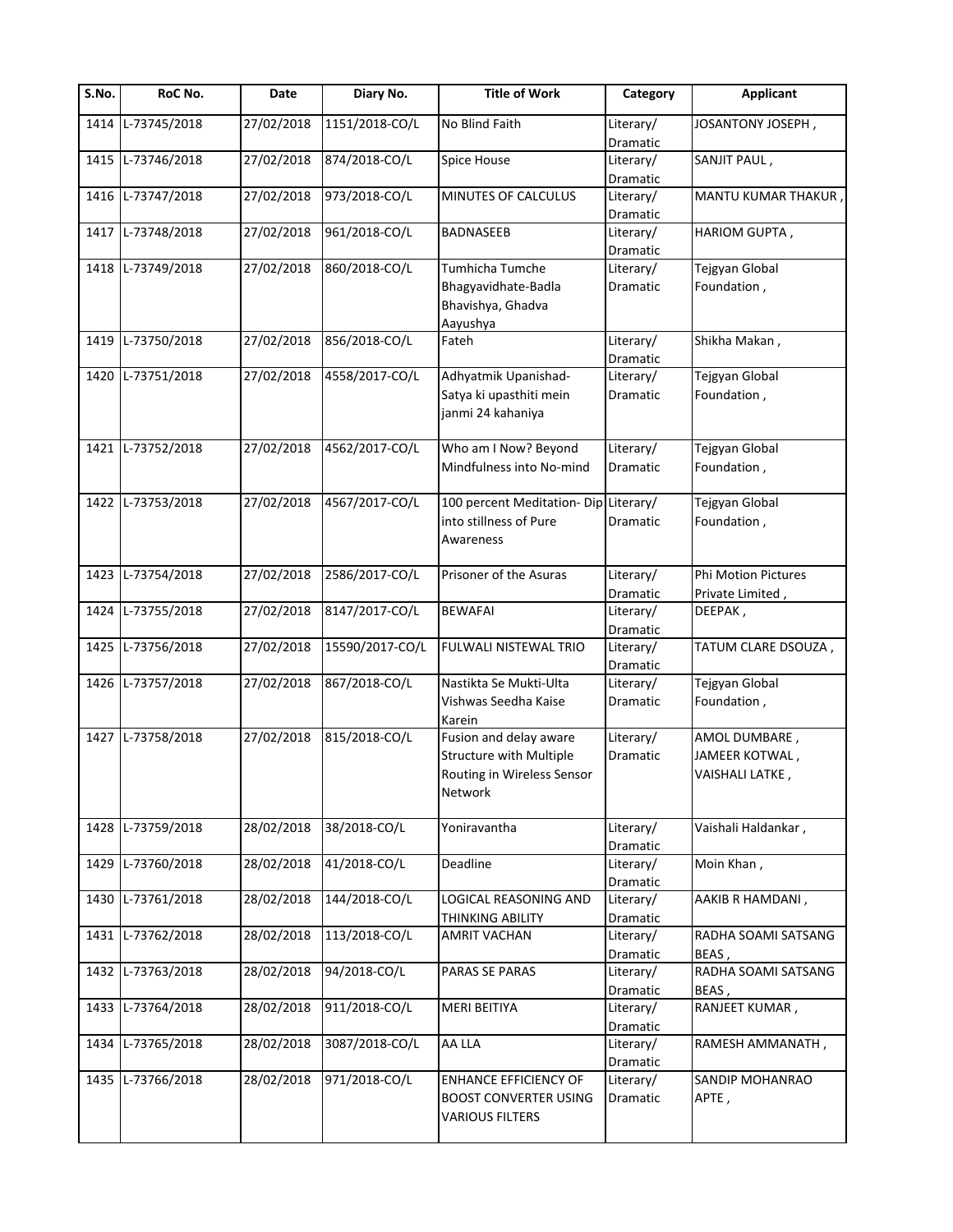| S.No. | RoC No.           | Date       | Diary No.       | <b>Title of Work</b>                                                                                                             | Category              | <b>Applicant</b>                                                                                       |
|-------|-------------------|------------|-----------------|----------------------------------------------------------------------------------------------------------------------------------|-----------------------|--------------------------------------------------------------------------------------------------------|
|       | 1436 L-73767/2018 | 28/02/2018 | 880/2018-CO/L   | <b>MECHDOT</b>                                                                                                                   | Literary/<br>Dramatic | CHNADRAKANT<br>NARSAPPA JAKKAN,<br>SHUBHAM PRUTHVIRAJ<br>GAIKWAD,                                      |
| 1437  | L-73768/2018      | 28/02/2018 | 1012/2018-CO/L  | The New Dewtas, the rise of<br>Rudra                                                                                             | Literary/<br>Dramatic | suraj kothiyal,                                                                                        |
|       | 1438 L-73769/2018 | 28/02/2018 | 50939/2014-CO/L | <b>LNCRBASE</b>                                                                                                                  | Literary/<br>Dramatic | <b>BIOINFORMATICS CENTRE</b><br>OF BOSE INSTITUTE,                                                     |
| 1439  | L-73770/2018      | 28/02/2018 | 1045/2018-CO/L  | Space MOMs                                                                                                                       | Literary/<br>Dramatic | Radha Bharadwaj,                                                                                       |
| 1440  | L-73771/2018      | 28/02/2018 | 622/2018-CO/L   | <b>BRAMHAAND</b>                                                                                                                 | Literary/<br>Dramatic | KULDEEP SINGH,                                                                                         |
| 1441  | L-73772/2018      | 28/02/2018 | 1034/2018-CO/L  | CHENNAI SCHOOL KINGS<br>CSK                                                                                                      | Literary/<br>Dramatic | ARPUTHARAJ, DINESH<br>KUMAR,                                                                           |
| 1442  | L-73773/2018      | 28/02/2018 | 1033/2018-CO/L  | CHENNAI SCHOOL KINGS<br>CSK                                                                                                      | Literary/<br>Dramatic | ARPUTHARAJ R, DINESH<br>KUMAR,                                                                         |
| 1443  | L-73774/2018      | 28/02/2018 | 1111/2018-CO/L  | <b>Succesful English Speaking</b><br>Course                                                                                      | Literary/<br>Dramatic | Sainath Kisan Ipar,                                                                                    |
| 1444  | L-73775/2018      | 28/02/2018 | 3349/2015-CO/L  | Sampoorna Lakshya                                                                                                                | Literary/<br>Dramatic | Tejgyan Global<br>Foundation,                                                                          |
|       | 1445 L-73776/2018 | 28/02/2018 | 12176/2017-CO/L | Status and updradation of<br>Laboratory Equipment<br>"Mechanical".                                                               | Literary/<br>Dramatic | Steel Authority of India<br>Limited, R & D Centre for<br>Iron & Steel, P.O-<br>Doranda, Ranchi-834002, |
| 1446  | L-73777/2018      | 28/02/2018 | 905/2018-CO/L   | Maitri Tuzi Mazi                                                                                                                 | Literary/<br>Dramatic | Sandeep Vinayakrao Wani                                                                                |
| 1447  | L-73778/2018      | 28/02/2018 | 488/2018-CO/L   | <b>GURU NANAKACHA</b><br><b>ADHYATMIC UPDESH</b><br>(GURU NANAK KA RUHANI<br>UPDESH)                                             | Literary/<br>Dramatic | RADHA SOAMI SATSANG<br>BEAS,                                                                           |
| 1448  | L-73779/2018      | 28/02/2018 | 512/2018-CO/L   | <b>SANT SANDESH</b>                                                                                                              | Literary/<br>Dramatic | RADHA SOAMI SATSANG<br>BEAS,                                                                           |
| 1449  | L-73780/2018      | 28/02/2018 | 628/2018-CO/L   | <b>FAKTA TUZACH</b>                                                                                                              | Literary/<br>Dramatic | SUDARSHAN SAMPATRAO<br>BOBADE,                                                                         |
|       | 1450 L-73781/2018 | 28/02/2018 | 452/2018-CO/L   | An Effective Algorithm for<br><b>Intrusion Detection System</b><br>using combined Signature &<br>Anomaly Detection<br>Techniques | Literary/<br>Dramatic | Prakash Nandkumar<br>Kalavadekar,                                                                      |
| 1451  | L-73782/2018      | 28/02/2018 | 13957/2017-CO/L | Jignesh The TV serial<br>producer                                                                                                | Literary/<br>Dramatic | Abhishek Jhaveri,                                                                                      |
| 1452  | L-73783/2018      | 28/02/2018 | 499/2018-CO/L   | JAGO RE PYARE JAGO                                                                                                               | Literary/<br>Dramatic | RADHA SOAMI SATSANG<br>BEAS,                                                                           |
| 1453  | L-73784/2018      | 28/02/2018 | 9909/2017-CO/L  | <b>DIGITRACY ABILITY TO USE</b><br>DIGITAL TECHNOLOGY AS<br>COMMUNICATION TOOL                                                   | Literary/<br>Dramatic | DR CHARU LATA SINGH,                                                                                   |
| 1454  | L-73785/2018      | 28/02/2018 | 15656/2017-CO/L | Soma Ras C12H16N2                                                                                                                | Literary/<br>Dramatic | Dhairya Arora,                                                                                         |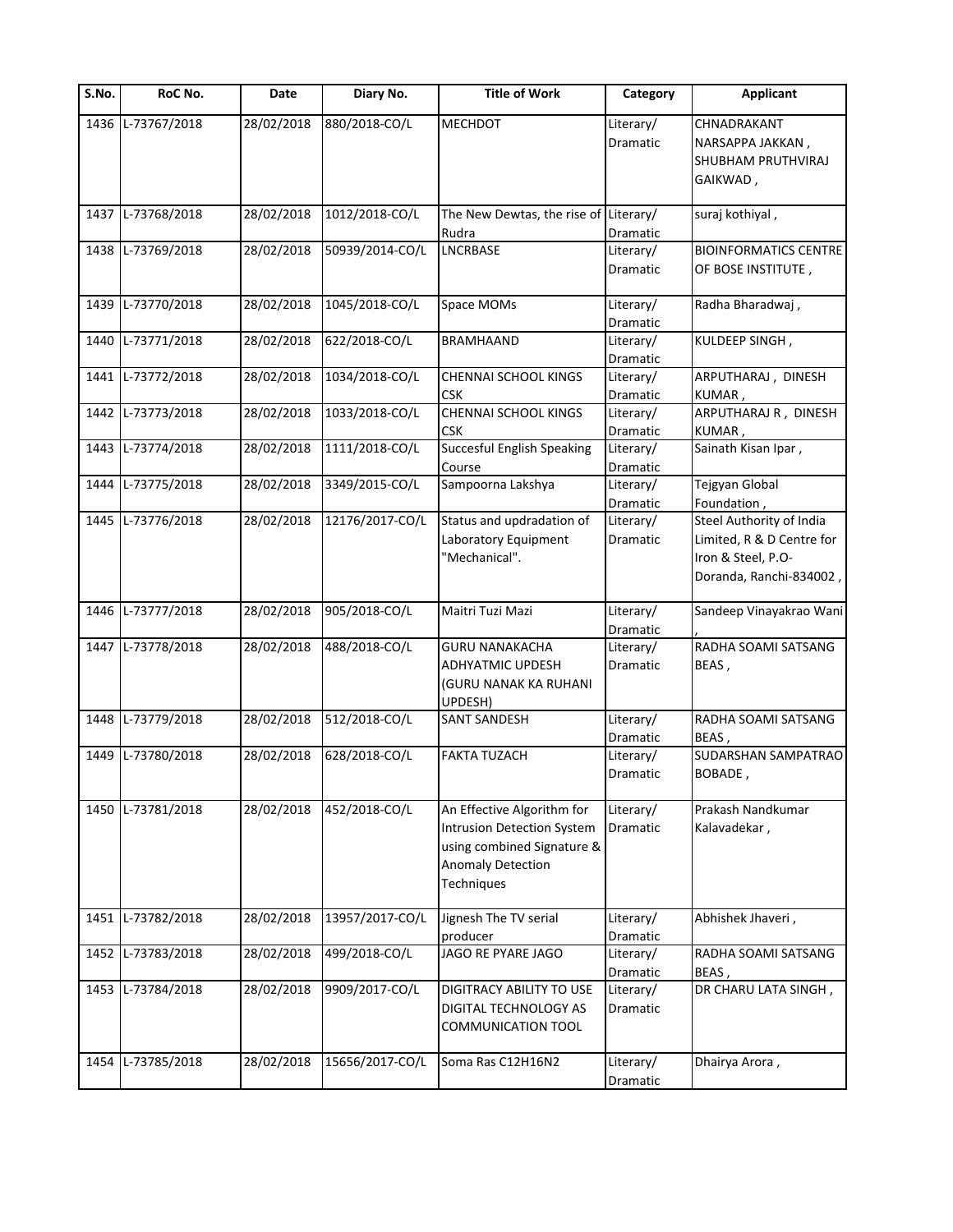| $\overline{\mathsf{S}}$ . No. | RoC No.           | Date       | Diary No.       | <b>Title of Work</b>                                                                                              | Category                     | <b>Applicant</b>                                                                                                              |
|-------------------------------|-------------------|------------|-----------------|-------------------------------------------------------------------------------------------------------------------|------------------------------|-------------------------------------------------------------------------------------------------------------------------------|
| 1455                          | L-73786/2018      | 28/02/2018 | 712/2018-CO/L   | Arpan's Personal Safety<br><b>Education Lesson Plan</b><br>Manual - Grade 5 & 6                                   | Literary/<br>Dramatic        | ARPAN,                                                                                                                        |
| 1456                          | L-73787/2018      | 28/02/2018 | 1064/2018-CO/L  | <b>GENETIC BASED PATENT</b><br>AND PUBLIC DOMAIN<br><b>BALANCE</b>                                                | Literary/<br>Dramatic        | Dr Kalyan C Kankanala,                                                                                                        |
|                               | 1457 L-73788/2018 | 28/02/2018 | 15122/2017-CO/L | <b>BHARAT ME</b><br><b>BHRASHTACHAR EK</b><br>ANSULJHA TATHYA                                                     | Literary/<br><b>Dramatic</b> | <b>BADRI PRASAD PANDEY,</b>                                                                                                   |
|                               | 1458 L-73789/2018 | 28/02/2018 | 3352/2015-CO/L  | Unnadha Vaazhvukku Aaru<br>Ragasiangal-The six secrets<br>for a noble life (Sampoorna<br>Lakshya, Self Encounter) | Literary/<br>Dramatic        | Tejgyan Global<br>Foundation,                                                                                                 |
| 1459                          | L-73790/2018      | 28/02/2018 | 3351/2015-CO/L  | Prarthana Beeja-Biswasa<br>Bija eka adbhuta shakti                                                                | Literary/<br>Dramatic        | Tejgyan Global<br>Foundation,                                                                                                 |
| 1460                          | L-73791/2018      | 28/02/2018 | 3350/2015-CO/L  | Ishwara hin achanti, tume<br>kie eha khoja au bujha<br>(Eshwar hi hai tum kyon ho<br>yaha pata karo pakka karo)   | Literary/<br>Dramatic        | Tejgyan Global<br>Foundation,                                                                                                 |
| 1461                          | L-73792/2018      | 28/02/2018 | 3339/2015-CO/L  | Gurur Se Mukti-Mann ko<br>apna Guru na banayein                                                                   | Literary/<br>Dramatic        | Tejgyan Global<br>Foundation,                                                                                                 |
| 1462                          | L-73793/2018      | 28/02/2018 | 3337/2015-CO/L  | Moksh- Antim Safalyacha<br>Rajmarg                                                                                | Literary/<br>Dramatic        | Tejgyan Global<br>Foundation,                                                                                                 |
| 1463                          | L-73794/2018      | 28/02/2018 | 3346/2015-CO/L  | The Magic of Awakening-<br>111 answers on life and<br>living                                                      | Literary/<br>Dramatic        | Tejgyan Global<br>Foundation,                                                                                                 |
| 1464                          | L-73795/2018      | 28/02/2018 | 883/2018-CO/L   | SELF RELIANT ECONOMY<br><b>MODEL</b>                                                                              | Literary/<br>Dramatic        | SHIV RANJAN,                                                                                                                  |
| 1465                          | L-73796/2018      | 28/02/2018 | 16082/2017-CO/L | TRuckr - Strategising a<br>Mobile Application for<br><b>Transporters and Shippers</b>                             | Literary/<br>Dramatic        | Prashant Chhajer, Shri<br>Ramdeobaba College of<br>Engineering and<br>Management, Nagpur,<br>Vandana Gandhi, Vishal<br>Mehta, |
| 1466                          | L-73797/2018      | 28/02/2018 | 15859/2017-CO/L | <b>GST Redefined</b>                                                                                              | Literary/<br>Dramatic        | Shyam Krishna Kedia,                                                                                                          |
| 1467                          | L-73798/2018      | 28/02/2018 | 13968/2017-CO/L | Thank you                                                                                                         | Literary/<br>Dramatic        | PRERNA GUPTA,                                                                                                                 |
| 1468                          | L-73799/2018      | 28/02/2018 | 14626/2017-CO/L | Tamilaka Araciyalil<br>Thalaimurai matrram                                                                        | Literary/<br>Dramatic        | P.T.Perumal alias Kavi<br>Surya,                                                                                              |
| 1469                          | L-73800/2018      | 28/02/2018 | 12380/2017-CO/L | <b>SOUND LEVEL</b><br>ADJUSTMENT(SLA)ALGORIT<br>HM                                                                | Literary/<br>Dramatic        | ELANGOVAN D,<br>PURUSHOTHAMAN B,<br>V.D.AMBETH KUMAR,                                                                         |
| 1470                          | L-73801/2018      | 28/02/2018 | 997/2018-CO/L   | Zivame Brand Essence                                                                                              | Literary/<br>Dramatic        | Actoserba Active<br>Wholesale Pvt. Ltd.,                                                                                      |
| 1471                          | L-73802/2018      | 28/02/2018 | 995/2018-CO/L   | <b>NURTURING GENIUS</b>                                                                                           | Literary/<br>Dramatic        | Dr Kalyan C Kankanala,                                                                                                        |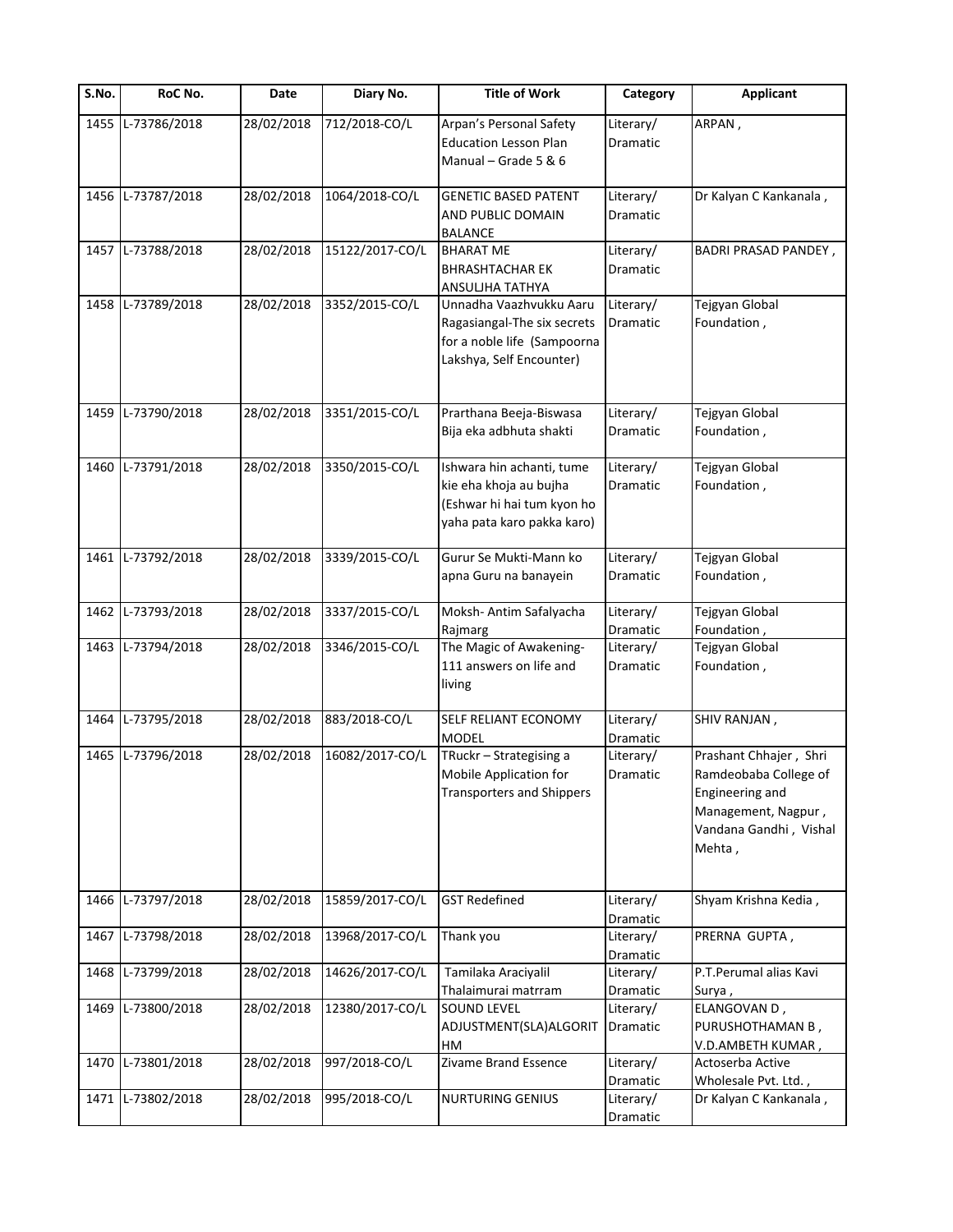| S.No. | RoC No.            | Date       | Diary No.                                   | <b>Title of Work</b>                                 | Category           | <b>Applicant</b>                              |
|-------|--------------------|------------|---------------------------------------------|------------------------------------------------------|--------------------|-----------------------------------------------|
|       | 1472 L-73803/2018  | 28/02/2018 | 14015/2017-CO/L                             | <b>SLIP OF TONGUE</b>                                | Literary/          | WHITE FORCE MOTION                            |
|       |                    |            |                                             |                                                      | Dramatic           | PICTURES PVT LTD,                             |
|       | 1473 L-73804/2018  | 28/02/2018 | 13328/2017-CO/L                             | FarmMouse                                            | Literary/          | Mr. Sudhir Devidas                            |
|       |                    |            |                                             |                                                      | Dramatic           | Gavhal,                                       |
|       | 1474 L-73805/2018  | 28/02/2018 | 14804/2017-CO/L                             | AN INNOVATIVE SCHEME                                 | Literary/          | <b>COUNCIL OF SCIENTIFIC</b>                  |
|       |                    |            |                                             | <b>TOWARDS ENVIRONMENT</b>                           | Dramatic           | AND INDUSTRIAL                                |
|       |                    |            |                                             | FRIENDLY DISPOSAL OF                                 |                    | RESEARCH,                                     |
|       |                    |            |                                             | <b>FLUORIDE RICH ALUMINA</b>                         |                    |                                               |
|       |                    |            |                                             | WASTE USING LOW COST                                 |                    |                                               |
|       |                    |            |                                             | <b>GEOMATERIALS</b>                                  |                    |                                               |
|       |                    |            |                                             |                                                      |                    |                                               |
|       | 1475 L-73806/2018  | 28/02/2018 | 14803/2017-CO/L                             | AN INITIATIVE IN WASTSE                              | Literary/          | <b>COUNCIL OF SCIENTIFIC &amp;</b>            |
|       |                    |            |                                             | <b>SLUDGE MANAGEMENT</b>                             | Dramatic           | INDUSTRIAL RESEARCH,                          |
|       |                    |            |                                             | FOR DISPOSED MATERIAL                                |                    |                                               |
|       |                    |            |                                             | OF FLUORIDE REMOVAL                                  |                    |                                               |
|       |                    |            |                                             | <b>WATER FILTER PLANT</b>                            |                    |                                               |
|       | 1476 M-497/2018    |            | 09/02/2018 407/2016-CO/M                    | Jaane Kyun                                           | Music              | Kamran Khurshid,                              |
|       | 1477 M-498/2018    |            | 09/02/2018 18741/2017-CO/M                  | Jane kya baat hai                                    | Music              | Atul Sharma,                                  |
|       |                    |            |                                             |                                                      |                    |                                               |
|       | 1478 M-499/2018    | 15/02/2018 | 12333/2017-CO/M                             | LIFE IS BEAUTIFUL                                    | Literary/          | PRERNA GUPTA,                                 |
|       |                    |            |                                             |                                                      | Dramatic           |                                               |
|       | 1479 M-500/2018    | 16/02/2018 | 250/2018-CO/M                               | MORA BALMA BADA                                      | Music              | Keerati ballabh dev                           |
|       |                    |            |                                             | <b>HARJAYI</b>                                       |                    | pathak,                                       |
|       | 1480 SR-13314/2018 |            | 02/02/2018 12703/2016-CO/M                  | Main Zinda Hoon                                      | Sound              | Sujay Kar,                                    |
|       |                    |            |                                             |                                                      | Recording          |                                               |
|       | 1481 SR-13315/2018 |            | 05/02/2018 7083/2016-CO/M                   | Kya Ho Tum Mere Liye                                 | Sound              | Abhishek Kanwar,                              |
|       |                    |            |                                             |                                                      | Recording          |                                               |
|       | 1482 SR-13316/2018 |            | 05/02/2018 7744/2017-CO/SR                  | Ek Din Manzil Ko                                     | Sound              | Casa Brands India Pvt.                        |
|       |                    |            |                                             |                                                      | Recording          | Ltd.                                          |
|       | 1483 SR-13317/2018 |            | 05/02/2018 5648/2017-CO/SR                  | YAARI ENDLESS                                        | Sound              | <b>SONY MUSIC</b>                             |
|       |                    |            |                                             |                                                      | Recording          | ENTERTAINMENT INDIA                           |
|       |                    |            |                                             |                                                      |                    | PVT. LTD.,                                    |
|       | 1484 SR-13318/2018 |            | 07/02/2018 790/2016-CO/SR                   | <b>JAB JALE</b>                                      | Sound              | <b>VMV ARTS PRIVATE</b>                       |
|       |                    |            |                                             |                                                      | Recording          | LIMITED,                                      |
|       | 1485 SR-13319/2018 |            |                                             | 08/02/2018 13277/2017-CO/SR It Takes Two To Hold Up  | Sound              | Omnibell Multimedia,                          |
|       |                    |            |                                             | The Sky                                              | Recording          |                                               |
|       | 1486 SR-13320/2018 |            | 08/02/2018 13275/2017-CO/SR Rock With Grace |                                                      | Sound              | Omnibell Multimedia,                          |
|       |                    |            |                                             |                                                      | Recording          |                                               |
|       | 1487 SR-13321/2018 |            |                                             | 09/02/2018 13188/2017-CO/SR I'm Gonna Build A Mosaic | Sound              | Omnibell Multimedia,                          |
|       | 1488 SR-13322/2018 |            | 09/02/2018 5664/2016-CO/SR                  | City                                                 | Recording          |                                               |
|       |                    |            |                                             | MAIN KARUN INTEZAR                                   | Sound              | STEELBIRD HI-TECH INDIA                       |
|       | 1489 SR-13323/2018 |            |                                             | 09/02/2018 15029/2016-CO/SR Pyar Ki- HOUSEFULL 3     | Recording<br>Sound | LTD.,<br><b>SUPER CASSETTES</b>               |
|       |                    |            |                                             |                                                      |                    |                                               |
| 1490  | SR-13324/2018      |            |                                             | 09/02/2018 15030/2016-CO/SR TAANG UTHAKE HOUSEFULL   | Recording<br>Sound | INDUSTRIES PVT LTD,<br><b>SUPER CASSETTES</b> |
|       |                    |            |                                             |                                                      | Recording          | INDUSTRIES PVT LTD,                           |
|       | 1491 SR-13325/2018 |            |                                             | 09/02/2018 15031/2016-CO/SR MALAMAAL- HOUSEFULL 3    | Sound              | <b>SUPER CASSETTES</b>                        |
|       |                    |            |                                             |                                                      | Recording          | INDUSTRIES PVT LTD,                           |
|       | 1492 SR-13326/2018 |            |                                             | 09/02/2018 15032/2016-CO/SR FAKE ISHQ- HOUSEFULL 3   | Sound              | <b>SUPER CASSETTES</b>                        |
|       |                    |            |                                             |                                                      | Recording          | INDUSTRIES PVT LTD,                           |
|       | 1493 SR-13327/2018 |            | 12/02/2018 981/2016-CO/M                    | <b>VMV ARTS THEME SONG</b>                           | Sound              | <b>VMV ARTS PRIVATE</b>                       |
|       |                    |            |                                             |                                                      | Recording          | LIMITED,                                      |
|       |                    |            |                                             |                                                      |                    |                                               |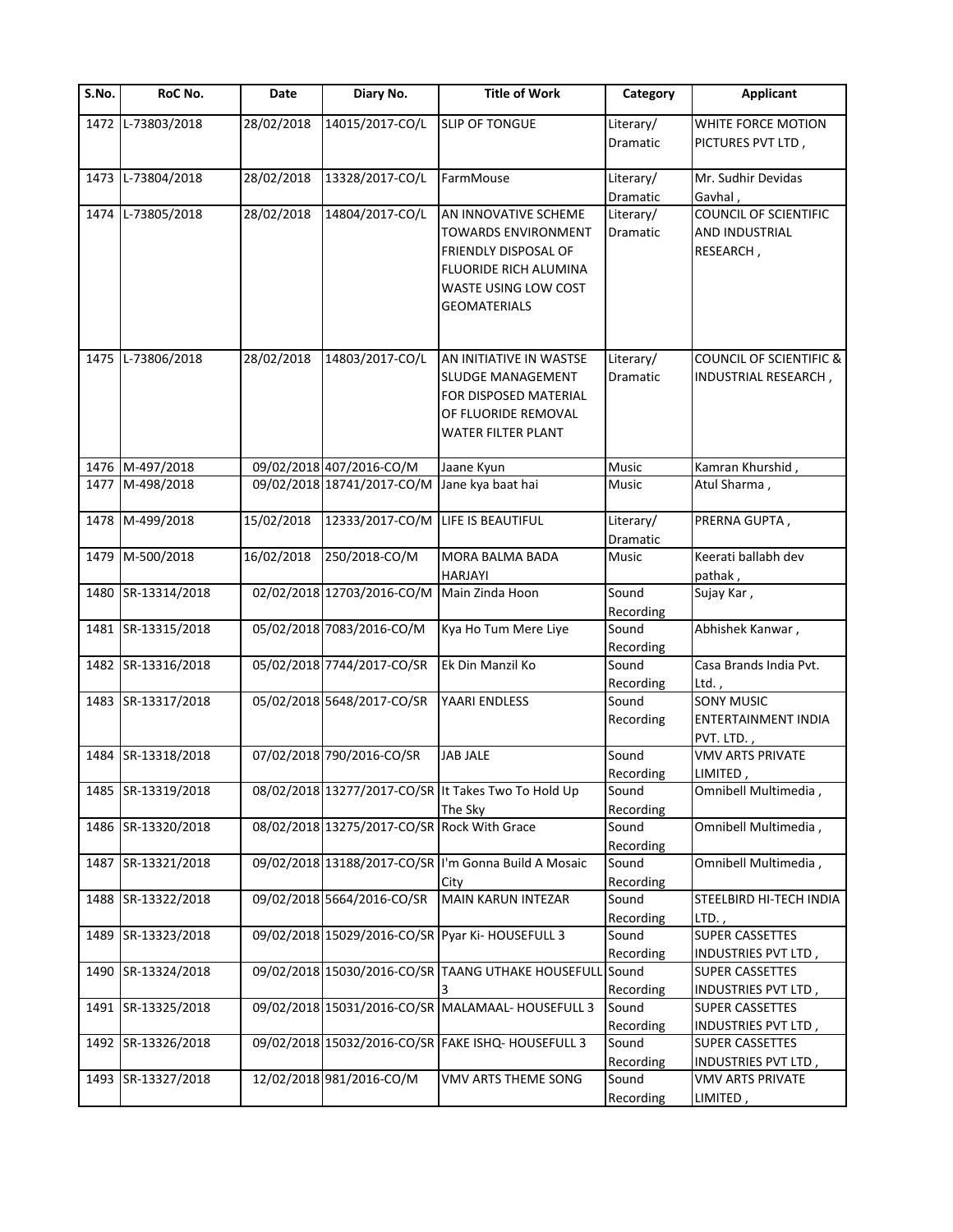| S.No. | <b>RoC No.</b>     | Date       | Diary No.                                 | <b>Title of Work</b>                                      | Category           | <b>Applicant</b>              |
|-------|--------------------|------------|-------------------------------------------|-----------------------------------------------------------|--------------------|-------------------------------|
|       | 1494 SR-13328/2018 |            | 12/02/2018 251/2016-CO/SR                 | AE KAASH TERA NAKSH                                       | Sound              | STEELBIRD HI-TECH INDIA       |
|       |                    |            |                                           | MERE DIL MEIN UTAR JAAYE Recording                        |                    | $LTD.$ ,                      |
|       | 1495 SR-13329/2018 |            | 12/02/2018 228/2016-CO/SR                 | JATT KHARKU                                               | Sound              | STEELBIRD HI-TECH INDIA       |
|       |                    |            |                                           |                                                           | Recording          | LTD.,                         |
|       | 1496 SR-13330/2018 |            | 12/02/2018 249/2016-CO/SR                 | SHARMA KE IS TARAH SE                                     | Sound              | STEELBIRD HI-TECH INDIA       |
|       |                    |            |                                           | CHEHRE KO NA CHHUPAAO                                     | Recording          | $LTD.$ ,                      |
|       |                    |            |                                           |                                                           |                    |                               |
|       | 1497 SR-13331/2018 |            | 12/02/2018 254/2016-CO/SR                 | <b>JIGAR KI SOONI RAAHON</b>                              | Sound              | STEELBIRD HI-TECH INDIA       |
|       |                    |            |                                           | <b>MEIN</b>                                               | Recording          | LTD.,                         |
|       | 1498 SR-13332/2018 |            | 12/02/2018 247/2016-CO/SR                 | <b>BICHHA RAKHI HAIN</b>                                  | Sound              | STEELBIRD HI-TECH INDIA       |
|       |                    |            |                                           | HUMNE APNI PALKEIN TERI<br><b>RAAHON MEIN</b>             | Recording          | LTD.,                         |
|       | 1499 SR-13333/2018 |            | 12/02/2018 43473/2014-CO/SR GANDHI VICHAR |                                                           | Sound              | <b>GUNJAN</b>                 |
|       |                    |            |                                           |                                                           | Recording          | COMMUNICATION,                |
|       | 1500 SR-13334/2018 |            |                                           | 12/02/2018 43474/2014-CO/SR Bapu Aaj Agar Tum hote        | Sound              | Gunjan Communication,         |
|       |                    |            |                                           |                                                           | Recording          |                               |
|       | 1501 SR-13335/2018 |            | 12/02/2018 43475/2014-CO/SR JAG MOHAN     |                                                           | Sound              | <b>GUNJAN</b>                 |
|       |                    |            |                                           |                                                           | Recording          | COMMUNICATION,                |
|       | 1502 SR-13336/2018 |            |                                           | 12/02/2018 17818/2017-CO/SR RAHMANIYA AJAB SINGH KI       | Sound              | <b>SUPER CASSETTES</b>        |
|       |                    |            |                                           | GAZAB KAHANI                                              | Recording          | INDUSTRIES PRIVATE LTD.       |
|       |                    |            |                                           |                                                           |                    |                               |
|       | 1503 SR-13337/2018 |            |                                           | 12/02/2018 17819/2017-CO/SR BLOUSE KA BUTTON AJAB         | Sound              | <b>SUPER CASSETTES</b>        |
|       |                    |            |                                           | SINGH KI GAZAB KAHANI                                     | Recording          | INDUSTRIES PRIVATE LTD.       |
|       | 1504 SR-13338/2018 |            |                                           | 12/02/2018 17820/2017-CO/SR NOTYO FOT AJAB SINGH KI       | Sound              | <b>SUPER CASSETES</b>         |
|       |                    |            |                                           | <b>GAZAB KAHANI</b>                                       | Recording          | INDUSTRIES PRIVATE LTD.       |
|       |                    |            |                                           |                                                           |                    |                               |
|       | 1505 SR-13339/2018 |            |                                           | 12/02/2018 17821/2017-CO/SR HAI PRACHAND AJAB SINGH Sound |                    | <b>SUPER CASSETTES</b>        |
|       |                    |            |                                           | KI GAZAB KAHANI                                           | Recording          | <b>INDUSTRIES PRIVATE LTD</b> |
|       |                    |            |                                           |                                                           | Sound              |                               |
|       | 1506 SR-13340/2018 |            |                                           | 12/02/2018 17823/2017-CO/SR AANKH BAND KARKE AJAB         |                    | <b>SUPER CASSETTES</b>        |
|       |                    |            |                                           | SINGH KI GAZAB KAHANI                                     | Recording          | INDUSTRIES PRIVATE LTD        |
|       | 1507 SR-13341/2018 |            |                                           | 12/02/2018 17824/2017-CO/SR KHUDA TUYEH SUN LE AJAB Sound |                    | <b>SUPER CASSETTES</b>        |
|       |                    |            |                                           | SINGH KI GAZAB KAHANI                                     | Recording          | <b>INDUSTRIES PRIVATE LTD</b> |
|       |                    |            |                                           |                                                           |                    |                               |
|       | 1508 SR-13342/2018 |            |                                           | 12/02/2018 17825/2017-CO/SR NA LENA NA DENA AJAB          | Sound              | <b>SUPER CASSETTES</b>        |
|       |                    |            |                                           | SINGH KI GAZAB KAHANI                                     | Recording          | INDUSTRIES PRIVATE LTD        |
|       |                    |            |                                           |                                                           |                    |                               |
|       | 1509 SR-13343/2018 |            |                                           | 12/02/2018 17826/2017-CO/SR LAGAN TUMSE LAGA AJAB         | Sound              | <b>SUPER CASSETTES</b>        |
|       |                    |            |                                           | SINGH KI GAZAB KAHANI                                     | Recording          | INDUSTRIES PRIVATE LTD.       |
|       | 1510 SR-13344/2018 | 13/02/2018 | 9308/2016-CO/SR                           | Meditation & Chanting Of                                  | Sound              | Sanjay Shah,                  |
|       |                    |            |                                           | Navkaar Mantra                                            | Recording          |                               |
|       | 1511 SR-13345/2018 | 15/02/2018 | 634/2016-CO/SR                            | madhubala                                                 | Sound              | <b>VMV ARTS PRIVATE</b>       |
|       |                    |            |                                           |                                                           | Recording          | LIMITED,                      |
|       | 1512 SR-13346/2018 | 15/02/2018 | 7132/2015-CO/SR                           | AMRUTHA SANJEEVANI                                        | Sound              | SREEKUMAR N @ GURU            |
|       |                    |            |                                           | TFL(ONLY FOR TRACK NO.1)                                  | Recording          | ATMA PRABODHI SRI             |
|       |                    |            |                                           |                                                           |                    | JEEVANANDHA                   |
|       |                    |            |                                           |                                                           |                    | MAHARSHI,                     |
|       |                    | 20/02/2018 |                                           |                                                           |                    |                               |
|       | 1513 SR-13347/2018 |            | 1470/2015-CO/SR                           | DART TABLET AUDIO<br>PERFORMANCE                          | Sound<br>Recording | JAGDALE INDUSTRIES            |
|       |                    |            |                                           | ADVERTISEMENT (HINDI)                                     |                    | LIMITED,                      |
|       |                    |            |                                           |                                                           |                    |                               |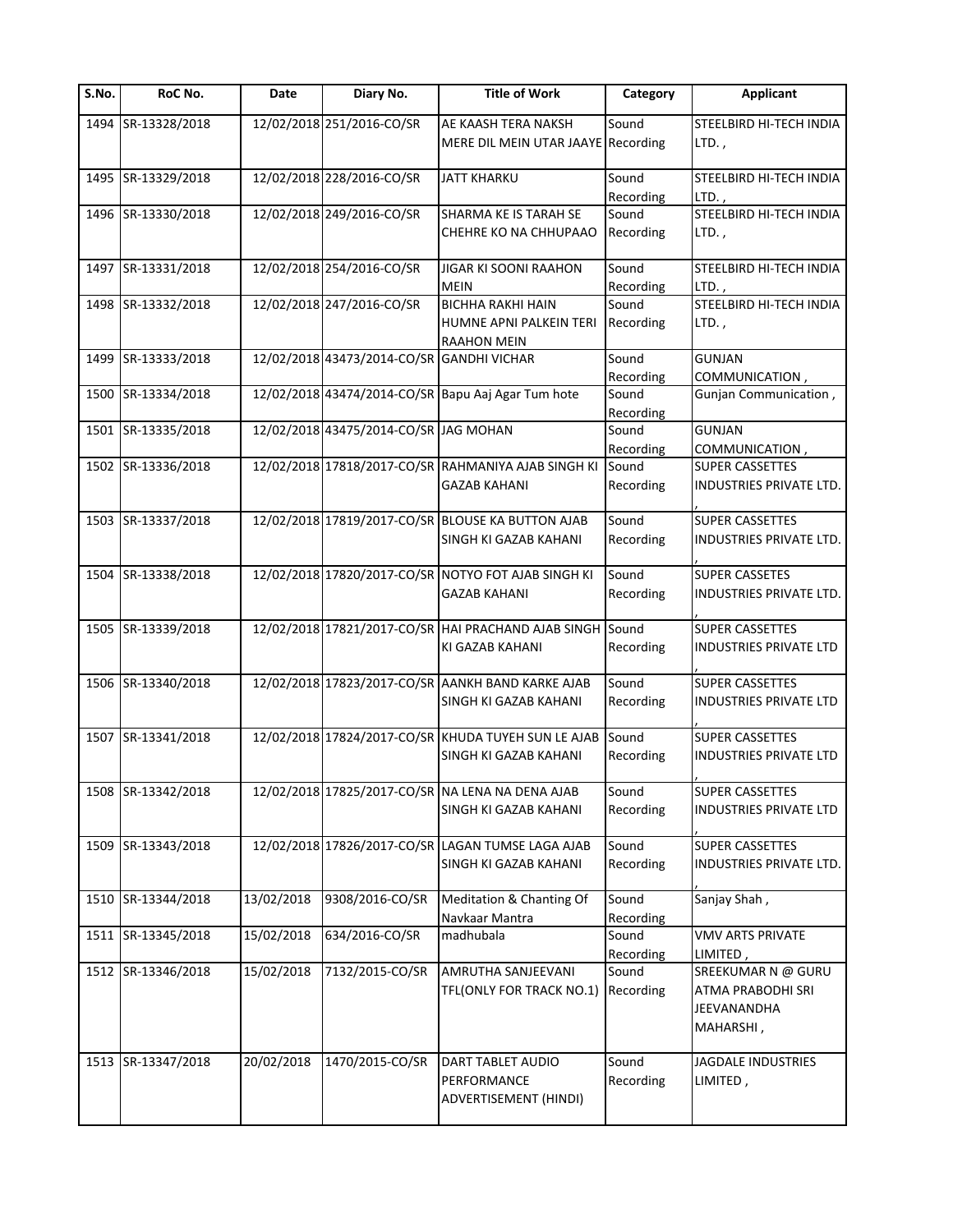| S.No. | <b>RoC No.</b>     | Date       | Diary No.                     | <b>Title of Work</b>                                        | Category           | <b>Applicant</b>                                        |
|-------|--------------------|------------|-------------------------------|-------------------------------------------------------------|--------------------|---------------------------------------------------------|
|       | 1514 SR-13348/2018 | 20/02/2018 | 1636/2015-CO/SR               | DART TABLET AUDIO<br>PERFORMANCE<br>ADVERTISEMENT (ENGLISH) | Sound<br>Recording | <b>JAGDALE INDUSTRIES</b><br>LIMITED,                   |
|       | 1515 SR-13349/2018 | 20/02/2018 | 10467/2015-CO/M               | SALANGAI AUSSAI                                             | Sound<br>Recording | GOPIKRISHNAN,                                           |
|       | 1516 SR-13350/2018 | 21/02/2018 | 4717/2015-CO/SR               | Tarpan                                                      | Sound<br>Recording | Gunjan Communication,                                   |
|       | 1517 SR-13351/2018 | 21/02/2018 | 4727/2015-CO/SR               | Futel Hoti Vedi Aasha                                       | Sound<br>Recording | Gunjan Communication,                                   |
|       | 1518 SR-13352/2018 | 21/02/2018 | 4734/2015-CO/SR               | Kshama ka Adhidevta                                         | Sound<br>Recording | Gunjan Communication,                                   |
|       | 1519 SR-13353/2018 | 21/02/2018 | 4733/2015-CO/SR               | Vishwatma Bapu                                              | Sound<br>Recording | Gunjan Communication,                                   |
|       | 1520 SR-13354/2018 | 21/02/2018 | 4728/2015-CO/SR               | Gandhi                                                      | Sound<br>Recording | Gunjan Communication,                                   |
| 1521  | SR-13355/2018      | 21/02/2018 | 4726/2015-CO/SR               | Bapujichi Pranjyoti                                         | Sound<br>Recording | Gunjan Communication,                                   |
| 1522  | SR-13356/2018      | 21/02/2018 | 4725/2015-CO/SR               | Ha Bapu                                                     | Sound<br>Recording | Gunjan Communication,                                   |
|       | 1523 SR-13357/2018 | 21/02/2018 | 4724/2015-CO/SR               | Sant Mahatma Tumhara<br>Tyaag                               | Sound<br>Recording | Gunjan Communication,                                   |
|       | 1524 SR-13358/2018 | 21/02/2018 | 4722/2015-CO/SR               | Nikhil Sandesh Dhyan<br>Gyan                                | Sound<br>Recording | Gunjan Communication,                                   |
|       | 1525 SR-13359/2018 | 21/02/2018 | 4720/2015-CO/SR               | Gandhi                                                      | Sound<br>Recording | Gunjan Communication,                                   |
|       | 1526 SR-13360/2018 | 21/02/2018 | 4719/2015-CO/SR               | Vishwatma Mahatma                                           | Sound<br>Recording | Gunjan Communication,                                   |
| 1527  | SR-13361/2018      | 21/02/2018 | 4718/2015-CO/SR               | Bapu ki Hatya par                                           | Sound<br>Recording | Gunjan Communication,                                   |
|       | 1528 SR-13362/2018 | 21/02/2018 | 11810/2015-CO/SR KAALPURUSH   |                                                             | Sound<br>Recording | Gunjan Communication,                                   |
| 1529  | SR-13363/2018      | 21/02/2018 |                               | 11812/2015-CO/SR Bhav ke Bhagwan hai                        | Sound<br>Recording | Gunjan Communication,                                   |
| 1530  | SR-13364/2018      | 21/02/2018 | 11814/2015-CO/SR Ye Sau Varsh |                                                             | Sound<br>Recording | Gunjan Communication,                                   |
|       | 1531 SR-13365/2018 | 21/02/2018 | 11818/2015-CO/SR Bharathendu  |                                                             | Sound<br>Recording | Gunjan Communication,                                   |
|       | 1532 SR-13366/2018 | 22/02/2018 | 454/2018-CO/SR                | JAI MATA DI BHOOMI                                          | Sound<br>Recording | <b>SUPER CASSETTES</b><br>INDUSTRIES PRIVATE LTD        |
|       | 1533 SR-13367/2018 | 22/02/2018 | 455/2018-CO/SR                | <b>DAAG BHOOMI</b>                                          | Sound<br>Recording | <b>SUPER CASSETTES</b><br><b>INDUSTRIES PRIVATE LTD</b> |
|       | 1534 SR-13368/2018 | 22/02/2018 | 457/2018-CO/SR                | KHO DIYA BHOOMI                                             | Sound<br>Recording | <b>SUPER CASSETTES</b><br>INDUSTRIES PRIVATE LTD        |
|       | 1535 SR-13369/2018 | 22/02/2018 | 458/2018-CO/SR                | WILL YOU MARRY ME<br><b>BHOOMI</b>                          | Sound<br>Recording |                                                         |
|       | 1536 SR-13370/2018 | 22/02/2018 | 459/2018-CO/SR                | LAG JA GALE BHOOMI                                          | Sound<br>Recording | <b>SUPER CASSETTES</b><br>INDUSTRIES PRIVATE LTD        |
|       | 1537 SR-13371/2018 | 22/02/2018 | 460/2018-CO/SR                | <b>TRIPPY TRIPPY BHOOMI</b>                                 | Sound<br>Recording | <b>SUPER CASSETTES</b><br>INDUSTRIES PRIVATE LTD        |
|       | 1538 SR-13372/2018 | 22/02/2018 | 11965/2015-CO/M               | <b>TUNE</b>                                                 | Sound<br>Recording | <b>BHARGAV KOTADIA,</b>                                 |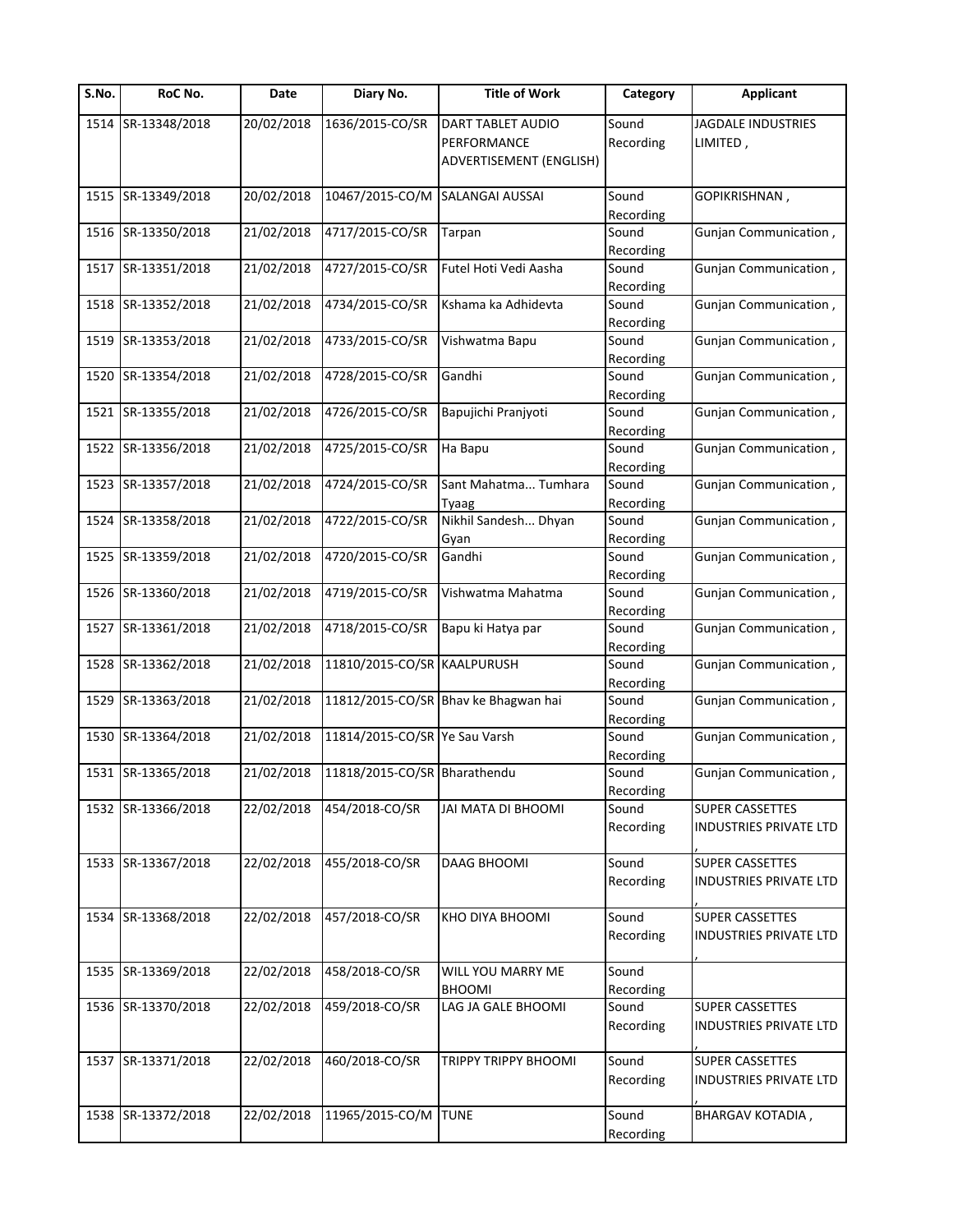| S.No. | RoC No.            | Date       | Diary No.                         | <b>Title of Work</b>      | Category  | <b>Applicant</b>               |
|-------|--------------------|------------|-----------------------------------|---------------------------|-----------|--------------------------------|
| 1539  | SR-13373/2018      | 23/02/2018 | 10095/2016-CO/M                   | <b>JAYACHE SHARIR</b>     | Sound     | <b>OMASE YASHWANT</b>          |
|       |                    |            |                                   |                           | Recording | MANIK,                         |
| 1540  | SR-13374/2018      | 23/02/2018 | 14032/2017-CO/SR Ishq Tum Mere Ho |                           | Sound     | Jasmer Singh Wadhwa,           |
|       |                    |            |                                   |                           | Recording |                                |
| 1541  | SR-13375/2018      | 26/02/2018 | 9665/2016-CO/SR                   | SHILAJEET KHIYAKE RAJA KE | Sound     | SACHIN,                        |
|       |                    |            |                                   | <b>APNA</b>               | Recording |                                |
|       | 1542 SR-13376/2018 | 26/02/2018 | 11390/2016-CO/SR GURBANI          |                           | Sound     | <b>SONY MUSIC</b>              |
|       |                    |            |                                   |                           | Recording | ENTERTAINMENT PVT.             |
|       |                    |            |                                   |                           |           | LTD.,                          |
|       | 1543 SR-13377/2018 | 27/02/2018 | 8694/2016-CO/SR                   | SASARAM KE KELA KELA KE   | Sound     | SACHIN,                        |
|       |                    |            |                                   | <b>KHELA</b>              | Recording |                                |
|       | 1544 SR-13378/2018 | 27/02/2018 | 8691/2016-CO/SR                   | KHOLLE BA SALAI RINCH SE  | Sound     | SACHIN,                        |
|       |                    |            |                                   | PECHKAS SE KASTA          | Recording |                                |
|       | 1545 SR-13379/2018 | 27/02/2018 | 8693/2016-CO/SR                   | <b>BARAF KE PANI</b>      | Sound     | SACHIN,                        |
|       |                    |            |                                   |                           | Recording |                                |
|       | 1546 SR-13380/2018 | 27/02/2018 | 8692/2016-CO/SR                   | RATIYA ME CHOLI KHOLE     | Sound     | SACHIN,                        |
|       |                    |            |                                   |                           | Recording |                                |
| 1547  | SR-13381/2018      | 27/02/2018 | 8690/2016-CO/SR                   | CHOLIA SALAI RINCH SE     | Sound     | SACHIN,                        |
|       |                    |            |                                   | KHOLATA HOLI GEET         | Recording |                                |
| 1548  | SR-13382/2018      | 27/02/2018 | 461/2018-CO/SR                    | LAGDI HAI THAAI SONG      | Sound     | SUPER CASSETTES                |
|       |                    |            |                                   | <b>SIMRAN</b>             | Recording | INDUSTRIES PVT LTD,            |
| 1549  | SR-13383/2018      | 27/02/2018 | 463/2018-CO/SR                    | PINJRA TOD KE SIMRAN      | Sound     |                                |
|       |                    |            |                                   |                           | Recording |                                |
|       | 1550 SR-13384/2018 | 27/02/2018 | 464/2018-CO/SR                    | <b>MEET SIMRAN</b>        | Sound     | <b>SUPER CASSETTES</b>         |
|       |                    |            |                                   |                           | Recording | INDUSTRIES PRIVATE LTD         |
|       |                    |            |                                   |                           |           |                                |
|       | 1551 SR-13385/2018 | 27/02/2018 | 465/2018-CO/SR                    | MAJAA NILIFE SIMRAN       | Sound     | <b>SUPER CASSETTES</b>         |
|       |                    |            |                                   |                           | Recording | INDUSTRIES PRIVATE LTD         |
|       |                    |            |                                   |                           |           |                                |
|       | 1552 SR-13386/2018 | 27/02/2018 | 466/2018-CO/SR                    | <b>SIMRAN</b>             | Sound     | <b>SUPER CASSETTES</b>         |
|       |                    |            |                                   |                           | Recording | INDUSTRIES PVT LTD,            |
|       | 1553 SR-13387/2018 | 27/02/2018 | 467/2018-CO/SR                    | <b>BARAS JA SIMRAN</b>    | Sound     | <b>SUPER CASSETTES</b>         |
|       |                    |            |                                   |                           | Recording | INDUSTRIES PRIVATE LTD         |
|       |                    |            |                                   |                           |           |                                |
|       | 1554 SR-13388/2018 | 27/02/2018 | 12392/2017-CO/M                   | War of Love               | Sound     | Noel Malekar,                  |
|       |                    |            |                                   |                           | Recording |                                |
|       | 1555 SR-13389/2018 | 27/02/2018 | 11180/2017-CO/SR SEEMA SINGH LAW  |                           | Sound     | DR. SEEMA SINGH,               |
|       |                    |            |                                   | <b>LECTURES</b>           | Recording |                                |
|       | 1556 SR-13390/2018 | 28/02/2018 | 1652/2016-CO/SR                   | AFGHAN JALEBI PHANTOM     | Sound     | <b>SUPER CASSETTES</b>         |
|       |                    |            |                                   |                           | Recording | INDUSTRIES PRIVATE LTD.        |
|       |                    |            |                                   |                           |           |                                |
|       | 1557 SR-13391/2018 | 28/02/2018 | 1651/2016-CO/SR                   | <b>SAWARE PHANTOM</b>     | Sound     | <b>SUPER CASSETTES</b>         |
|       |                    |            |                                   |                           | Recording | <b>INDUSTRIES PRIVATE LTD.</b> |
|       |                    |            |                                   |                           |           |                                |
|       | 1558 SR-13392/2018 | 28/02/2018 | 1661/2016-CO/SR                   | <b>NACDA PHANTOM</b>      | Sound     | <b>SUPER CASSETTES</b>         |
|       |                    |            |                                   |                           |           |                                |
|       |                    |            |                                   |                           | Recording | INDUSTRIES PRIVATE LTD.        |
|       |                    |            |                                   |                           |           |                                |
|       | 1559 SR-13393/2018 | 28/02/2018 | 1662/2016-CO/SR                   | YA BABA FITNA FAREBI      | Sound     | <b>SUPER CASSETTES</b>         |
|       |                    |            |                                   | PHANTOM                   | Recording | INDUSTRIES PRIVATE LTD.        |
|       |                    |            |                                   |                           |           |                                |
|       | 1560 SR-13394/2018 | 28/02/2018 | 1647/2016-CO/SR                   | AFGHAN JALEBI YA BABA     | Sound     | <b>SUPER CASSETTES</b>         |
|       |                    |            |                                   | PHANTOM                   | Recording | INDUSTRIES PRIVATE LTD.        |
|       |                    |            |                                   |                           |           |                                |
|       | 1561 SR-13395/2018 | 28/02/2018 | 1663/2016-CO/SR                   | AFGHAN JALEBI PHANTOM     | Sound     | <b>SUPER CASSETTES</b>         |
|       |                    |            |                                   |                           | Recording | INDUSTRIES PRIVATE LTD.        |
|       |                    |            |                                   |                           |           |                                |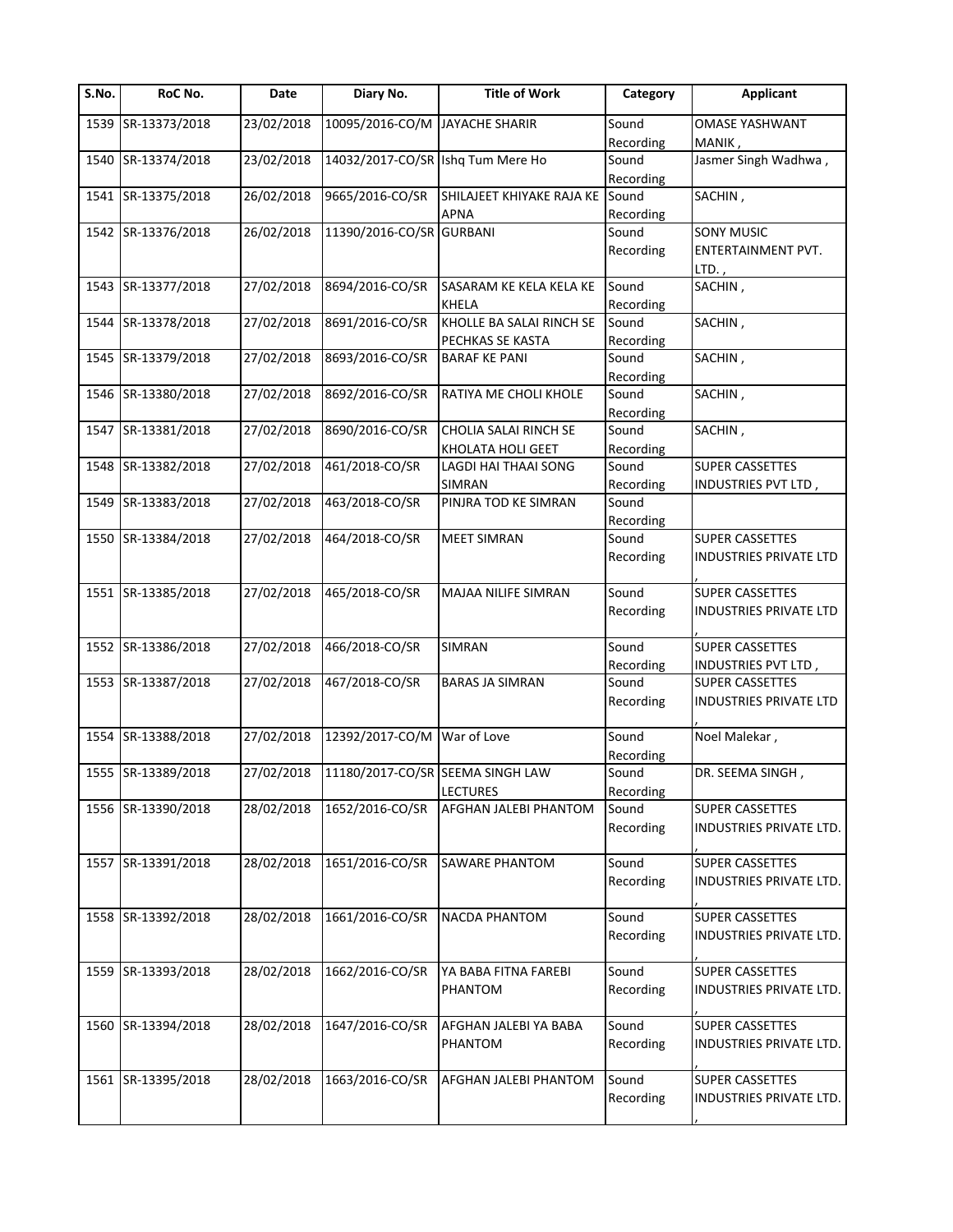| S.No. | RoC No.            | Date       | Diary No.                  | <b>Title of Work</b>                | Category  | <b>Applicant</b>           |
|-------|--------------------|------------|----------------------------|-------------------------------------|-----------|----------------------------|
|       | 1562 SR-13396/2018 | 28/02/2018 | 422/2018-CO/SR             | Aage Aage Zindagi                   | Sound     | Mohit Mundra, Pranay       |
|       |                    |            |                            |                                     | Recording | Mathur,                    |
|       | 1563 SR-13397/2018 | 28/02/2018 | 6415/2016-CO/SR            | <b>AWAREGI LOVE GAMES</b>           | Sound     | <b>SUPER CASSETTES</b>     |
|       |                    |            |                            |                                     | Recording | INDUSTRIES PRIVATE LTD     |
|       | 1564 SR-13398/2018 | 28/02/2018 | 6422/2016-CO/SR            | POISON LOVE GAMES                   | Sound     | <b>SUPER CASSETTES</b>     |
|       |                    |            |                            |                                     | Recording | INDUSTRIES PRIVATE LTD     |
|       | 1565 SR-13399/2018 | 28/02/2018 | 6418/2016-CO/SR            | <b>MOHABBAT LOVE GAMES</b>          | Sound     | <b>SUPER CASSETTES</b>     |
|       |                    |            |                            |                                     | Recording | INDUSTRIES PRIVATE LTD     |
|       | 1566 SR-13400/2018 | 28/02/2018 | 6419/2016-CO/SR            | NIRVANA LOVE GAMES                  | Sound     | <b>SUPER CASSETTES</b>     |
|       |                    |            |                            |                                     | Recording | INDUSTRIES PRIVATE LTD     |
|       | 1567 SR-13401/2018 | 28/02/2018 | 6420/2016-CO/SR            | AYE DIL LOVE GAMES                  | Sound     | <b>SUPER CASSETTES</b>     |
|       |                    |            |                            |                                     | Recording | INDUSTRIES PRIVATE LTD     |
|       | 1568 SR-13402/2018 | 28/02/2018 | 6421/2016-CO/SR            | LOCK HIM UP LOVE GAMES              | Sound     | <b>SUPER CASSETTES</b>     |
|       |                    |            |                            |                                     | Recording | INDUSTRIES PRIVATE LTD     |
|       | 1569 SW-10095/2018 |            | 01/02/2018 11481/2017-     | <b>APTHA'S HMS</b>                  | Computer  | HY-FI SYSTEMS SERVICES     |
|       |                    |            | CO/SW                      |                                     | Software  | PVT. LTD,                  |
|       | 1570 SW-10096/2018 |            | 02/02/2018 7622/2016-CO/SW | MENTAL ARITHMATIC                   | Computer  | VANDANA BAJPAI,            |
|       |                    |            |                            | PRACTICE APPLICATION                | Software  |                            |
|       | 1571 SW-10097/2018 |            | 02/02/2018 13124/2016-     | KAMBAN FAS SOFTWARE                 | Computer  | VELUSAMY                   |
|       |                    |            | CO/SW                      |                                     | Software  | KARUPPANNAN,               |
|       | 1572 SW-10098/2018 |            | 02/02/2018 2245/2016-CO/SW | <b>ONLINE BILLING SYSTEM</b>        | Computer  | <b>BHARAT HEAVY</b>        |
|       |                    |            |                            | <b>FOR MEDICAL</b>                  | Software  | ELECTRICALS LIMITED,       |
|       |                    |            |                            | DEPARTMENT                          |           |                            |
|       | 1573 SW-10099/2018 |            | 02/02/2018 12045/2016-     | <b>Invent Payroll Management</b>    | Computer  | Invent Infotech Pvt. Ltd., |
|       |                    |            | CO/SW                      | Software                            | Software  |                            |
|       | 1574 SW-10100/2018 |            | 02/02/2018 10105/2016-CO/L | OMC 8.0.0.9-EMS                     | Computer  | VANU INDIA PRIVATE         |
|       |                    |            |                            | KANCHENJUNGA VERSION<br>7.0.0       | Software  | LIMITED,                   |
|       | 1575 SW-10101/2018 |            | 05/02/2018 12773/2016-     | MULTIVENDOR APP FOR                 | Computer  | Cedcoss Technologies       |
|       |                    |            | CO/SW                      | MAGENTO 1                           | Software  | Private Limited,           |
|       | 1576 SW-10102/2018 |            | 06/02/2018 11205/2017-     | LEGAL CASE MANAGEMENT Computer      |           | <b>BHARAT HEAVY</b>        |
|       |                    |            | CO/SW                      | SYSTEM (LCMS) BHEL<br><b>BHOPAL</b> | Software  | ELECTRICALS LIMITED,       |
|       | 1577 SW-10103/2018 |            | 06/02/2018 11203/2017-     | <b>WORKFLOW BASED NO-</b>           | Computer  | <b>BHARAT HEAVY</b>        |
|       |                    |            | CO/SW                      | <b>CHARGE ORDER</b>                 | Software  | ELECTRICALS LIMITED,       |
|       |                    |            |                            | <b>GENERATION &amp; APPROVAL</b>    |           |                            |
|       |                    |            |                            | SYSTEM                              |           |                            |
|       | 1578 SW-10104/2018 |            | 06/02/2018 11199/2017-     | A UNIQUE SOFTWARE FOR               | Computer  | <b>BHARAT HEAVY</b>        |
|       |                    |            | CO/SW                      | MULTI JET COMBINATION               | Software  | ELECTRICALS LIMITED,       |
|       |                    |            |                            | OF PELTON TURBINE TO                |           |                            |
|       |                    |            |                            | ANALYSE AND CALCULATE               |           |                            |
|       |                    |            |                            |                                     |           |                            |
|       |                    |            |                            | UNIVERSAL                           |           |                            |
|       |                    |            |                            | <b>CHARACTERISTIC DATA</b>          |           |                            |
|       |                    |            |                            | FROM HYDRO TURBINE                  |           |                            |
|       |                    |            |                            | MODEL TEST DATA AND TO              |           |                            |
|       |                    |            |                            | DRAW MODEL OR                       |           |                            |
|       |                    |            |                            | PROTOTYPE UNIVERSAL                 |           |                            |
|       |                    |            |                            | <b>CHARACTERISTICS</b>              |           |                            |
|       |                    |            |                            |                                     |           |                            |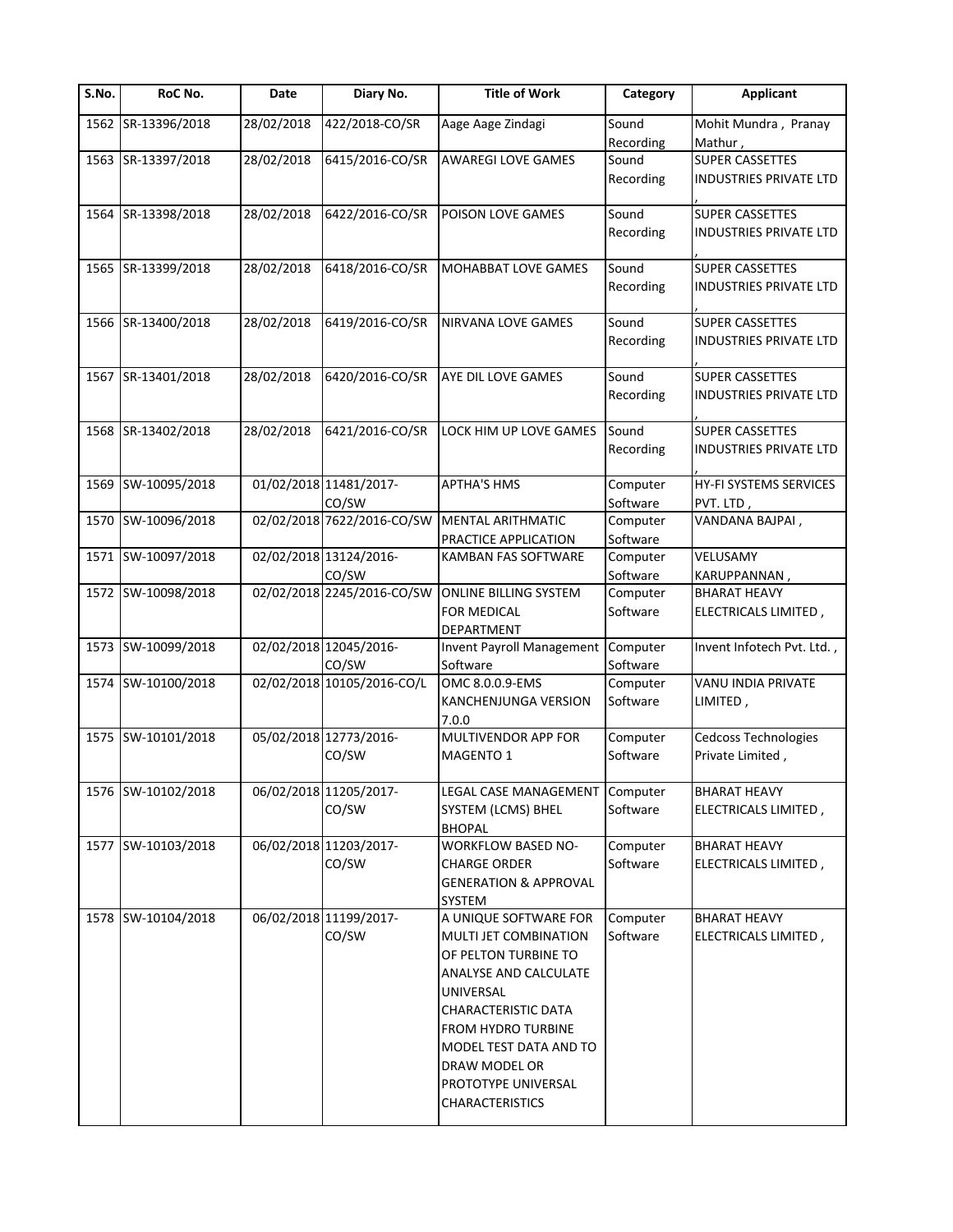| S.No. | RoC No.            | Date | Diary No.                       | <b>Title of Work</b>                                                                                                                                                                    | Category             | Applicant                                      |
|-------|--------------------|------|---------------------------------|-----------------------------------------------------------------------------------------------------------------------------------------------------------------------------------------|----------------------|------------------------------------------------|
| 1579  | SW-10105/2018      |      | 06/02/2018 11196/2017-<br>CO/SW | <b>KNOWLEDGE FUSION</b><br><b>SOFTWARE FOR</b><br><b>AUTOMATIC DESIGN AND</b>                                                                                                           | Computer<br>Software | <b>BHARAT HEAVY</b><br>ELECTRICALS LIMITED,    |
|       |                    |      |                                 | <b>GENERATION OF</b><br><b>DRAWINGS OF INLET PIPE</b><br>TO SPIRAL CASING FOR<br><b>HYDRO TURBINES</b>                                                                                  |                      |                                                |
|       | 1580 SW-10106/2018 |      | 06/02/2018 8066/2017-CO/SW      | <b>CODE FOR ESTIMATING</b><br>NUMBER OF START/STOPS<br>FOR SHRINK FIT LOCATION<br>OF RETAINING RING ON<br><b>TURBOGENERATOR ROTOR</b><br><b>CONSIDERING LOW CYCLE</b><br><b>FATIGUE</b> | Computer<br>Software | <b>BHARAT HEAVY</b><br>ELECTRICALS LIMITED,    |
|       | 1581 SW-10107/2018 |      | 06/02/2018 11192/2017-<br>CO/SW | <b>ONLINE SYSTEM FOR</b><br>UNIQUE MATERIAL<br><b>IDENTIFICATION NUMBER</b><br>(UMID) AND VEHICLE PASS<br><b>GENERATION</b>                                                             | Computer<br>Software | <b>BHARAT HEAVY</b><br>ELECTRICALS LIMITED,    |
|       | 1582 SW-10108/2018 |      | 06/02/2018 11064/2017-<br>CO/SW | PHOTO BUCKET AGENT IN<br>SHAREPOINT 2010                                                                                                                                                | Computer<br>Software | <b>BHARAT HEAVY</b><br>ELECTRICALS LIMITED,    |
|       | 1583 SW-10109/2018 |      | 06/02/2018 11061/2017-<br>CO/SW | RATING PLATE DRAWING<br><b>GENERATION SYSTEMS FOR</b><br><b>FANS</b>                                                                                                                    | Computer<br>Software | <b>BHARAT HEAVY</b><br>ELECTRICALS LIMITED,    |
| 1584  | SW-10110/2018      |      | 07/02/2018 11093/2017-<br>CO/SW | <b>STL-DRG AUTOMATED</b><br><b>GENERATION OF STEEL</b><br><b>STRUCTURE DRAWINGS FOR</b><br><b>GIVEN INPUTS</b>                                                                          | Computer<br>Software | <b>BHARAT HEAVY</b><br>ELECTRICALS LIMITED,    |
|       | 1585 SW-10111/2018 |      | 07/02/2018 11065/2017-<br>CO/SW | <b>DESIGN AUTOMATION OF</b><br>PIN RACK ASSEMBLY FOR<br>28.5 - 34 SIZES OF RAPH<br>USING RULE STREAM                                                                                    | Computer<br>Software | <b>BHARAT HEAVY</b><br>ELECTRICALS LIMITED,    |
|       | 1586 SW-10112/2018 |      | 07/02/2018 11201/2017-<br>CO/SW | ONLINE REAL TIME SRV<br><b>PRICING</b>                                                                                                                                                  | Computer<br>Software | <b>BHARAT HEAVY</b><br>ELECTRICALS LIMITED,    |
|       | 1587 SW-10113/2018 |      | 07/02/2018 15784/2017-<br>CO/SW | APT ASTHRA ATM<br><b>APPLICATION</b>                                                                                                                                                    | Computer<br>Software | <b>APPLIED PAYMENTS</b><br>TECHNOLOGY PVT LTD, |
|       | 1588 SW-10114/2018 |      | 07/02/2018 15511/2017-<br>CO/SW | Request for Quote Plug-in                                                                                                                                                               | Computer<br>Software | LEEJO JOSEPH,                                  |
| 1589  | SW-10115/2018      |      | 07/02/2018 16269/2017-<br>CO/SW | AM OptoMet                                                                                                                                                                              | Computer<br>Software | INTECH DMLS PRIVATE<br>LIMITED,                |
|       | 1590 SW-10116/2018 |      | 07/02/2018 14027/2016-CO/L      | <b>ESS SOFT</b>                                                                                                                                                                         | Computer<br>Software | IRIZID TECHNOLOGIES<br>PRIVATE LIMITED,        |
|       | 1591 SW-10117/2018 |      | 07/02/2018 2584/2017-CO/SW      | Yellowpages.Mytownbus                                                                                                                                                                   | Computer<br>Software | Rajeshkumar Marappan,                          |
|       | 1592 SW-10118/2018 |      | 07/02/2018 680/2017-CO/SW       | <b>TRACKWIZZ FCS</b>                                                                                                                                                                    | Computer<br>Software | TSS CONSULTANCY PVT.<br>LTD.,                  |
|       | 1593 SW-10119/2018 |      | 07/02/2018 686/2017-CO/SW       | TRACKWIZZ SM                                                                                                                                                                            | Computer<br>Software | TSS CONSULTANCY PVT.<br>LTD.,                  |
|       | 1594 SW-10120/2018 |      | 07/02/2018 666/2017-CO/SW       | TRACKWIZZ CDD                                                                                                                                                                           | Computer<br>Software | TSS CONSULTANCY PVT.<br>$LTD.$ ,               |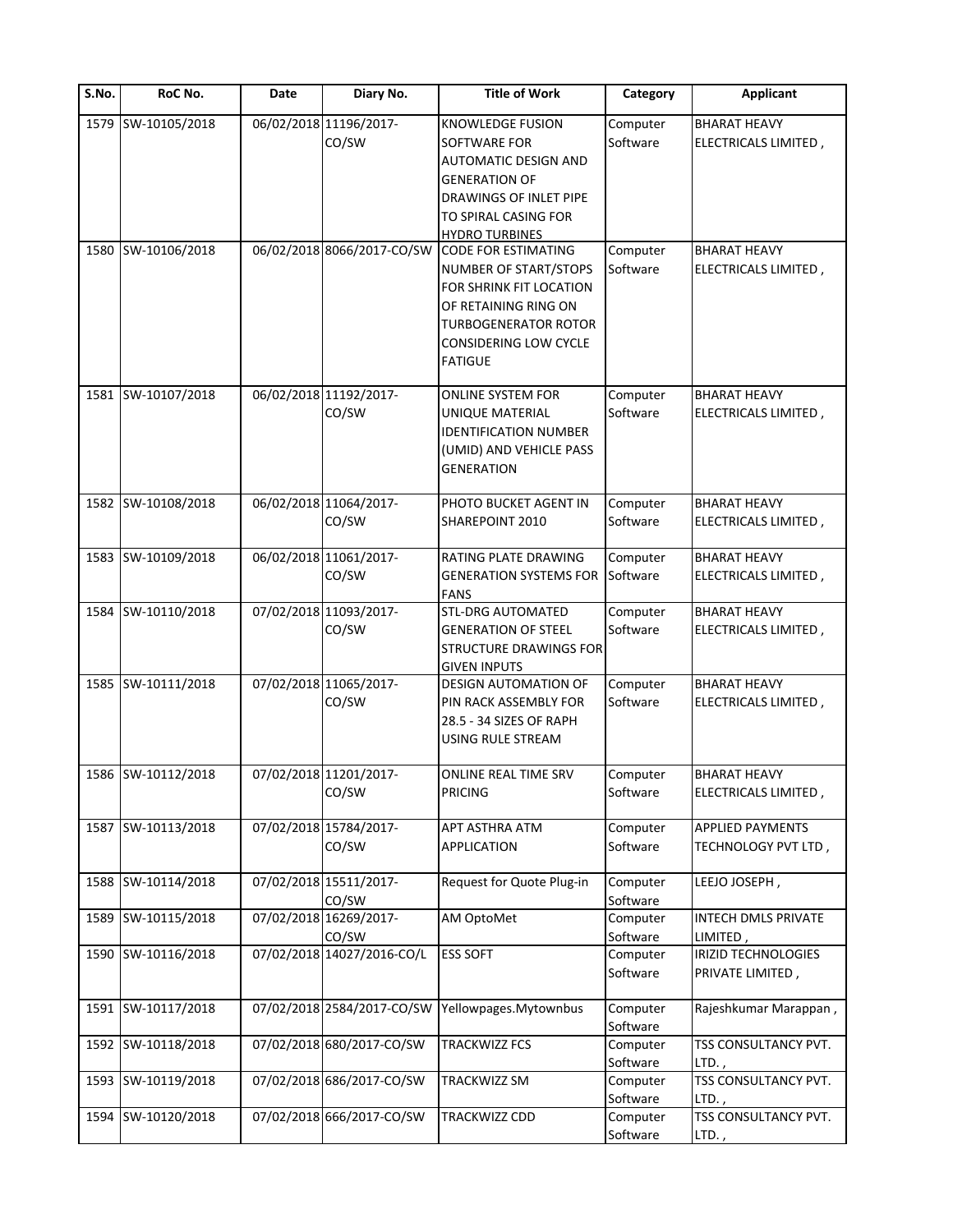| S.No. | RoC No.            | Date | Diary No.                       | <b>Title of Work</b>                                                                                                                      | Category             | <b>Applicant</b>                                                              |
|-------|--------------------|------|---------------------------------|-------------------------------------------------------------------------------------------------------------------------------------------|----------------------|-------------------------------------------------------------------------------|
|       | 1595 SW-10121/2018 |      | 07/02/2018 55824/2014-<br>CO/SW | DEVELOPMENT OF CUSTOM<br><b>COMPONENT "WBTOGIR"</b><br>FOR CONNECTING WELDED<br><b>BEAM TO CEILING GRIDER</b><br><b>IN TEKLA SOFTWARE</b> | Computer<br>Software | <b>BHARAT HEAVY</b><br>ELECTRICALS LIMITED,                                   |
|       | 1596 SW-10122/2018 |      | 07/02/2018 55829/2014-<br>CO/SW | PHASOR MEASUREMENT<br><b>UNIT SOFTWARE</b>                                                                                                | Computer<br>Software | <b>BHARAT HEAVY</b><br>ELECTRICALS LIMITED,                                   |
|       | 1597 SW-10123/2018 |      | 07/02/2018 55827/2014-<br>CO/SW | CODOCX-OTSC DESIGN BY<br><b>BHEL</b>                                                                                                      | Computer<br>Software | <b>BHARAT HEAVY</b><br>ELECTRICALS LIMITED,                                   |
|       | 1598 SW-10124/2018 |      | 07/02/2018 55830/2014-<br>CO/SW | PROGRAM FOR DESIGN OF<br><b>TRANSFORMER BUSHINGS</b><br>WITH OPTIMUM AXIAL AND<br>RADIAL ELECTRIC STRESS<br><b>GRADING</b>                | Computer<br>Software | <b>BHARAT HEAVY</b><br>ELECTRICALS LIMITED,                                   |
|       | 1599 SW-10125/2018 |      | 07/02/2018 55831/2014-<br>CO/SW | DEVELOPMENT OF ROBOT<br>PART PROGRAM FOR<br>AUTOMATIC ASSEMBLY OF<br><b>LAMINATION CORE</b>                                               | Computer<br>Software | <b>BHARAT HEAVY</b><br>ELECTRICALS LIMITED,                                   |
| 1600  | SW-10126/2018      |      | 08/02/2018 683/2017-CO/SW       | <b>TRACKWIZZ CKYC</b>                                                                                                                     | Computer<br>Software | TSS CONSULTANCY PVT.<br>LTD.,                                                 |
|       | 1601 SW-10127/2018 |      |                                 | 09/02/2018 1199/2017-CO/SW www.shopnista.com                                                                                              | Computer<br>Software | Phalin Impex Private<br>Limited,                                              |
|       | 1602 SW-10128/2018 |      | 09/02/2018 11706/2017-<br>CO/SW | SHIKAYAT NIWARAN<br><b>SOFTWARE</b>                                                                                                       | Computer<br>Software | M/S GRAPHENE<br><b>INFOSOFT PRIVATE</b><br>LIMITED,                           |
|       | 1603 SW-10129/2018 |      |                                 | 09/02/2018 5709/2017-CO/SW AATHARV PAAY TOLL                                                                                              | Computer<br>Software | MR KAMAL JAYANTIBHAI<br>PATEL AND MRS SONALI<br>KAMALBHAI PATEL,<br>PARTNERS, |
|       | 1604 SW-10130/2018 |      | 09/02/2018 12772/2016-<br>CO/SW | <b>MAGENATIVE APP FOR</b><br>MAGENTO 2                                                                                                    | Computer<br>Software | <b>Cedcoss Technologies</b><br>Private Limited,                               |
|       | 1605 SW-10131/2018 |      | 09/02/2018 6894/2017-CO/SW      | OmniCX                                                                                                                                    | Computer<br>Software | Vikram Saxena,                                                                |
|       | 1606 SW-10132/2018 |      | 09/02/2018 8369/2017-CO/SW      | Web based Data<br>Management tool for CRUD<br>operations                                                                                  | Computer<br>Software | Manish Kumar,                                                                 |
| 1607  | SW-10133/2018      |      | 09/02/2018 12115/2016-<br>CO/SW | PORTDESK SOFTWARE<br><b>MANAGEMENT SYSTEM</b>                                                                                             | Computer<br>Software | PUSSHPIT PALLAV,                                                              |
|       | 1608 SW-10134/2018 |      | 09/02/2018 15055/2016-<br>CO/SW | <b>HRM Thread</b>                                                                                                                         | Computer<br>Software | SENSYS TECHNOLOGIES<br>PVT LTD,                                               |
|       | 1609 SW-10135/2018 |      | 09/02/2018 694/2016-CO/L        | YESTHISONE                                                                                                                                | Computer<br>Software | MAYANK GOYAL,                                                                 |
|       | 1610 SW-10136/2018 |      | 10/02/2018 6674/2016-CO/SW      | WayForward                                                                                                                                | Computer<br>Software | Psylnnovations Inc,                                                           |
|       | 1611 SW-10137/2018 |      | 10/02/2018 9264/2016-CO/SW      | <b>HOSMAS</b> (Hospital<br>Management<br>Administration Software)                                                                         | Computer<br>Software | Innatus IT Solutions<br>Private Limited,                                      |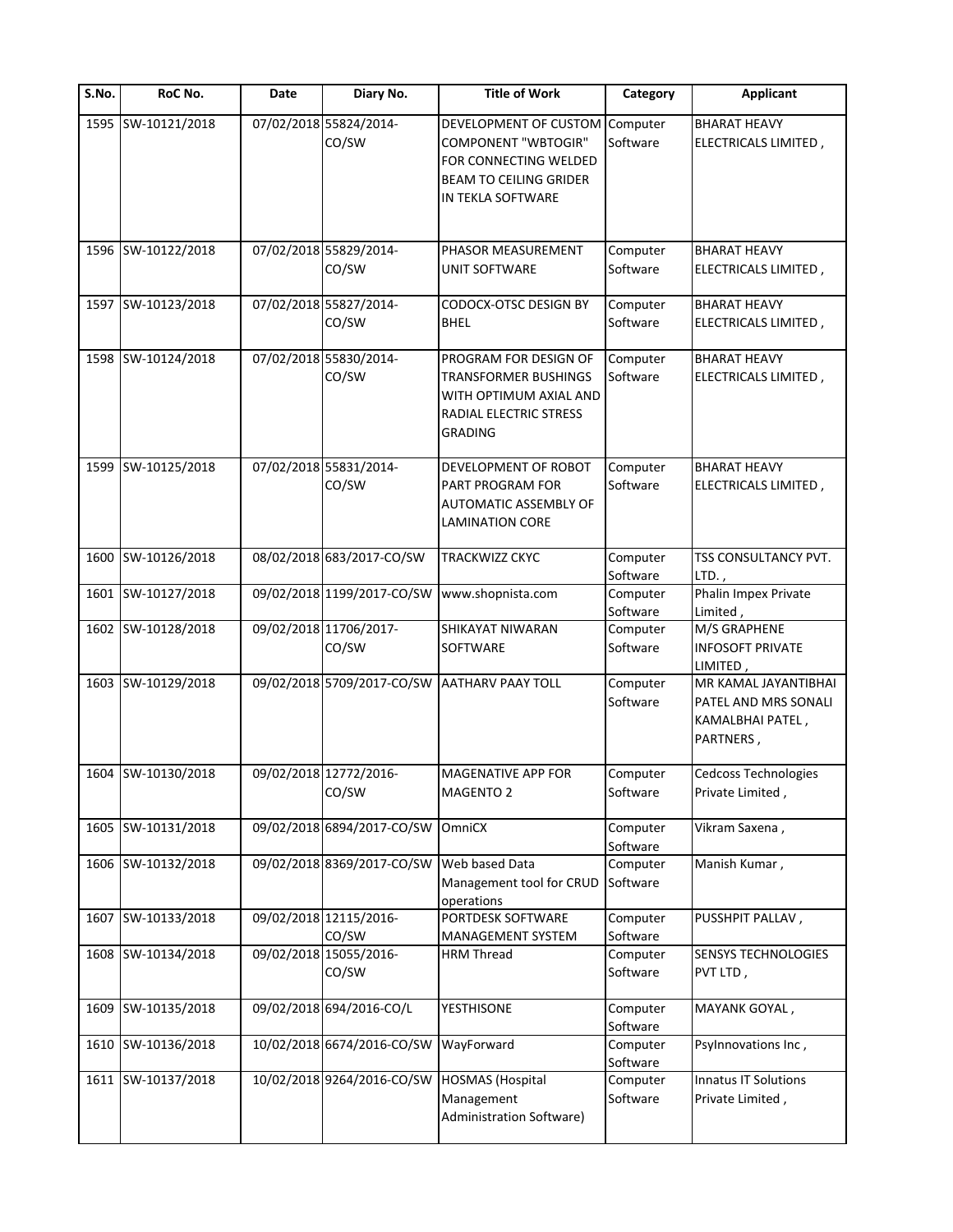| S.No. | RoC No.            | Date       | Diary No.                                  | <b>Title of Work</b>                                                                                                                                                  | Category             | <b>Applicant</b>                                |
|-------|--------------------|------------|--------------------------------------------|-----------------------------------------------------------------------------------------------------------------------------------------------------------------------|----------------------|-------------------------------------------------|
| 1612  | SW-10138/2018      |            | 10/02/2018 2164/2018-CO/SW                 | <b>BENEPIK APP</b>                                                                                                                                                    | Computer<br>Software | <b>BENEPIK TECHNOLOGY</b><br>PRIVATE LIMITED,   |
|       | 1613 SW-10139/2018 |            | 10/02/2018 17786/2017-<br>CO/SW            | <b>COMPUTER PROGRAM FOR</b><br><b>GENERATION OF DU</b><br><b>SPECIFIC OPERATIONS</b><br>PROCESS SHEET WITH<br>MANUFACTURING TIME<br>FOR BOILER PIPING                 | Computer<br>Software | <b>BHARAT HEAVY</b><br>ELECTRICALS LIMITED,     |
|       | 1614 SW-10140/2018 |            | 10/02/2018 17809/2017-<br>CO/SW            | <b>AUTOMATION OF TOOL</b><br><b>FOR GENERATING</b><br>NUMERICAL MODEL OF<br><b>CONSTITUTIVE ELEMENT OF</b><br><b>BOLTED FLANGE JOINT</b>                              | Computer<br>Software | <b>BHARAT HEAVY</b><br>ELECTRICALS LIMITED,     |
|       | 1615 SW-10141/2018 |            | 10/02/2018 17817/2017-<br>CO/SW            | AC MOTOR COOLER<br>PROGRAM : A DESIGN TOOL                                                                                                                            | Computer<br>Software | <b>BHARAT HEAVY</b><br>ELECTRICALS LIMITED,     |
|       | 1616 SW-10142/2018 |            | 12/02/2018 11532/2016-<br>CO/SW            | NE-FRESH ONLINE AUCTION Computer<br><b>SYSTEM</b>                                                                                                                     | Software             | CDAC, KOLKATA,                                  |
|       | 1617 SW-10143/2018 |            | 12/02/2018 3833/2016-CO/SW DESIGN OF AXIAL | <b>COMPRESSOR USING SHAPE Software</b><br><b>NUMBER</b>                                                                                                               | Computer             | <b>BHARAT HEAVY</b><br>ELECTRICALS LIMITED,     |
|       | 1618 SW-10144/2018 |            |                                            | 12/02/2018 3274/2016-CO/SW A CUSTOMIZED SOFTWARE<br>FOR REMOTE INSTALLATION Software<br>AND UNINSTALLATION OF<br>SELECT SOFTWARE IN THE<br><b>CLIENTS IN A DOMAIN</b> | Computer             | <b>BHARAT HEAVY</b><br>ELECTRICALS LIMITED,     |
|       | 1619 SW-10145/2018 |            | 12/02/2018 3273/2016-CO/SW                 | <b>SOFTWARE FOR PENDANT</b><br><b>COILS SUPPORTS DESIGN</b>                                                                                                           | Computer<br>Software | <b>BHARAT HEAVY</b><br>ELECTRICALS LIMITED,     |
|       | 1620 SW-10146/2018 |            | 12/02/2018 15882/2017-<br>CO/SW            | Sears Shopify Integration                                                                                                                                             | Computer<br>Software | Cedcoss Technologies<br>Private Limited,        |
|       | 1621 SW-10147/2018 |            | 12/02/2018 15903/2017-<br>CO/SW            | Houzz Magento 2<br>Integration                                                                                                                                        | Computer<br>Software | <b>Cedcoss Technologies</b><br>Private Limited, |
|       | 1622 SW-10148/2018 |            | 12/02/2018 15911/2017-<br>CO/SW            | Ebay Magento 2 Importer                                                                                                                                               | Computer<br>Software | <b>Cedcoss Technologies</b><br>Private Limited, |
|       | 1623 SW-10149/2018 |            | 12/02/2018 15887/2017-<br>CO/SW            | Woocommerce Wish<br>integration                                                                                                                                       | Computer<br>Software | <b>Cedcoss Technologies</b><br>Private Limited, |
|       | 1624 SW-10150/2018 |            | 12/02/2018 15896/2017-<br>CO/SW            | <b>Houzz Magento Integration</b>                                                                                                                                      | Computer<br>Software | <b>Cedcoss Technologies</b><br>Private Limited, |
|       | 1625 SW-10151/2018 |            | 12/02/2018 15885/2017-<br>CO/SW            | Woocommerce Bonanza<br>Integration                                                                                                                                    | Computer<br>Software | <b>Cedcoss Technologies</b><br>Private Limited, |
|       | 1626 SW-10152/2018 | 13/02/2018 | 288/2017-CO/SW                             | <b>Genericart Medicine</b>                                                                                                                                            | Computer<br>Software | Mr.Shripad Manohar<br>Kolhatkar,                |
|       | 1627 SW-10153/2018 | 13/02/2018 | 13757/2016-<br>CO/SW                       | <b>mNOVA</b>                                                                                                                                                          | Computer<br>Software | <b>Shriram Value Services</b><br>Limited,       |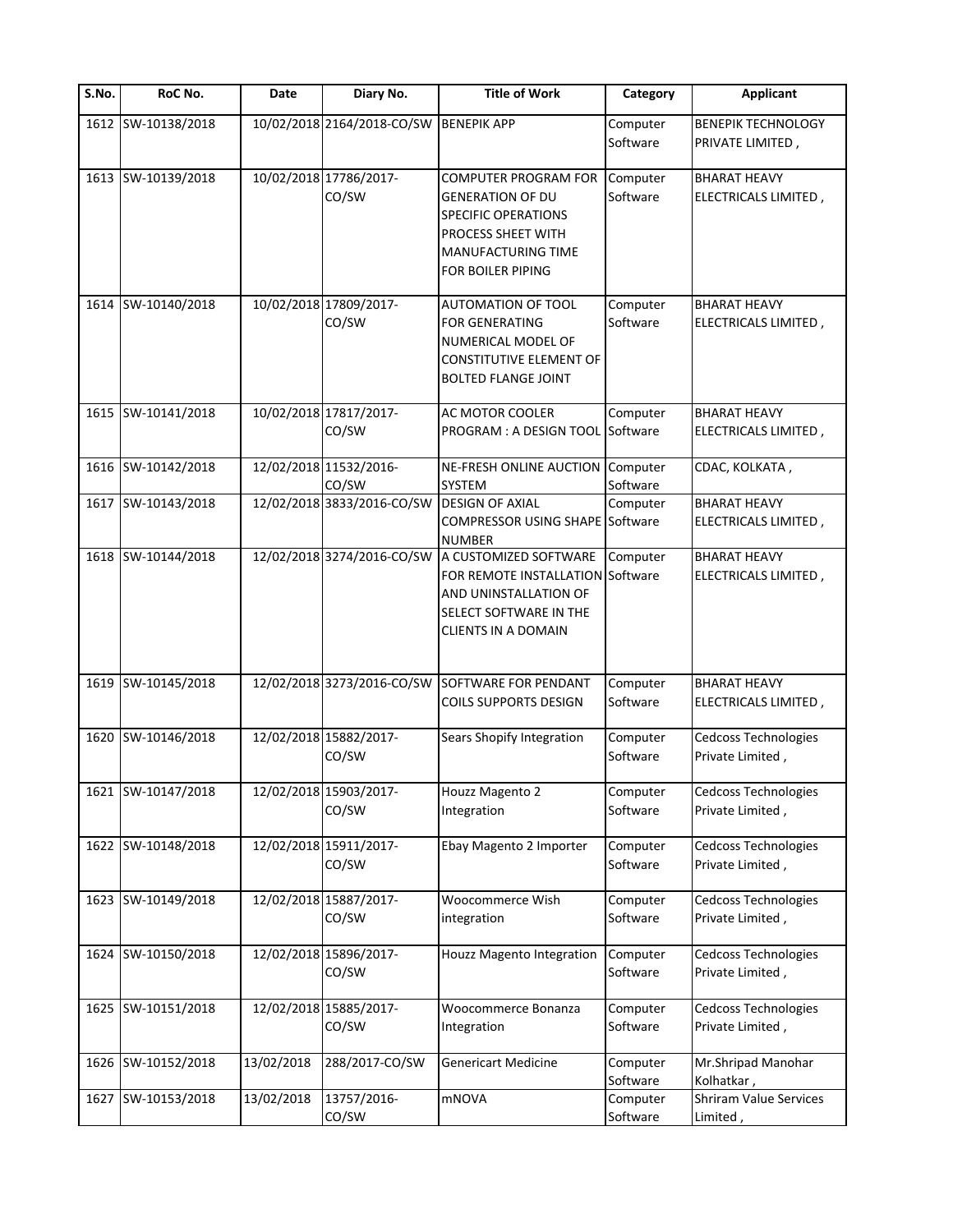| S.No. | RoC No.            | Date       | Diary No.            | <b>Title of Work</b>                                                                                                 | Category             | <b>Applicant</b>                            |
|-------|--------------------|------------|----------------------|----------------------------------------------------------------------------------------------------------------------|----------------------|---------------------------------------------|
| 1628  | SW-10154/2018      | 13/02/2018 | 451/2016-CO/SW       | LIBO AN ONLINE BOOK<br>PALACE                                                                                        | Computer<br>Software | HARSHIT PANDEY,                             |
|       | 1629 SW-10155/2018 | 15/02/2018 | 158/2018-CO/SW       | www.saarathihealthcare.co                                                                                            | Computer             | Saarathi Healthcare                         |
|       |                    |            |                      | m/forum                                                                                                              | Software             | Private Limited,                            |
| 1630  | SW-10156/2018      | 15/02/2018 | 156/2018-CO/SW       | www.phcrm.saarathihealthc Computer<br>are.com                                                                        | Software             | Saarathi Healthcare<br>Private Limited,     |
|       | 1631 SW-10157/2018 | 15/02/2018 | 153/2018-CO/SW       | www.saarathihealthcare.co                                                                                            | Computer             | Saarathi Healthcare                         |
|       |                    |            |                      | m                                                                                                                    | Software             | Private Limited,                            |
|       | 1632 SW-10158/2018 | 15/02/2018 | 81/2018-CO/SW        | <b>APPLICATION FOR</b>                                                                                               | Computer             | <b>BHARAT HEAVY</b>                         |
|       |                    |            |                      | CREATING 3-D MODEL AND<br>ARRANGEMENT DRAWINGS<br>OF OTSC BOILER<br>PENTHOUSE USING PML                              | Software             | ELECTRICALS LIMITED,                        |
|       | 1633 SW-10159/2018 | 15/02/2018 | 14217/2017-<br>CO/SW | MOBILITY PLATFORM<br><b>SERVICES</b>                                                                                 | Computer<br>Software | NATIONAL INFORMATICS<br>CENTRE,             |
|       | 1634 SW-10160/2018 | 15/02/2018 | 14221/2017-          | PUBLIC DISTRIBUTION                                                                                                  | Computer             | NATIONAL INFORMATICS                        |
|       |                    |            | CO/SW                | SYSTEM DIRECT BENEFIT<br><b>TRANSFER</b>                                                                             | Software             | CENTRE,                                     |
|       | 1635 SW-10161/2018 | 15/02/2018 | 14219/2017-<br>CO/SW | PUBLIC DISTRIBUTION<br>SYSTEM DIRECT BENEFIT<br>TRANSFER                                                             | Computer<br>Software | NATIONAL INFORMATICS<br>CENTRE,             |
|       | 1636 SW-10162/2018 | 16/02/2018 | 2260/2016-CO/SW      | <b>COMPUTER PROGRAM FOR</b><br>ROTOR SPAN CALCULATION Software<br><b>BETWEEN SERIES OF</b><br><b>IMPELLER STAGES</b> | Computer             | <b>BHARAT HEAVY</b><br>ELECTRICALS LIMITED, |
|       | 1637 SW-10163/2018 | 16/02/2018 | 2257/2016-CO/SW      | <b>DESIGN AUTOMATION OF</b><br>END PLATE FOR UNFIRED<br>PRESSURE VESSELS                                             | Computer<br>Software | <b>BHARAT HEAVY</b><br>ELECTRICALS LIMITED, |
|       | 1638 SW-10164/2018 | 16/02/2018 | 2251/2016-CO/SW      | <b>DESIGN AUTOMATION OF</b><br>HYDRO CARBON DEW<br>POINT CALCULATION                                                 | Computer<br>Software | <b>BHARAT HEAVY</b><br>ELECTRICALS LIMITED, |
|       | 1639 SW-10165/2018 | 16/02/2018 |                      | 2236/2016-CO/SW ONLINE OVER TIME SYSTEM Computer                                                                     |                      | <b>BHARAT HEAVY</b>                         |
|       |                    |            |                      |                                                                                                                      | Software             | ELECTRICALS LIMITED,                        |
|       | 1640 SW-10166/2018 | 16/02/2018 | 2218/2016-CO/SW      | WEB BASED INTERMEDIATE Computer<br>STORE STOCK SYSTEM FOR<br>LINES & LINKS AND HEADER<br><b>SHOP</b>                 | Software             | <b>BHARAT HEAVY</b><br>ELECTRICALS LIMITED, |
|       | 1641 SW-10167/2018 | 16/02/2018 | 2130/2016-CO/SW      | <b>EMBEDDED DEVICE</b><br>SOFTWARE FOR<br><b>AUTOMATIC LEAKAGE</b><br><b>CONTROL SYSTEM</b>                          | Computer<br>Software | <b>BHARAT HEAVY</b><br>ELECTRICALS LIMITED, |
|       | 1642 SW-10168/2018 | 16/02/2018 | 2129/2016-CO/SW      | <b>AUTOMATION OF P &amp; ID</b><br>FOR WET LIMESTONE FGD<br>USING VB.NET & UGNX                                      | Computer<br>Software | <b>BHARAT HEAVY</b><br>ELECTRICALS LIMITED, |
|       | 1643 SW-10169/2018 | 16/02/2018 | 2091/2016-CO/SW      | <b>HYDRO SIMULATOR</b><br>SOFTWARE FOR HIL<br>TESTING OF EDN<br><b>GOVERNORS FOR FRANCIS</b><br><b>TURBINES</b>      | Computer<br>Software | <b>BHARAT HEAVY</b><br>ELECTRICALS LIMITED, |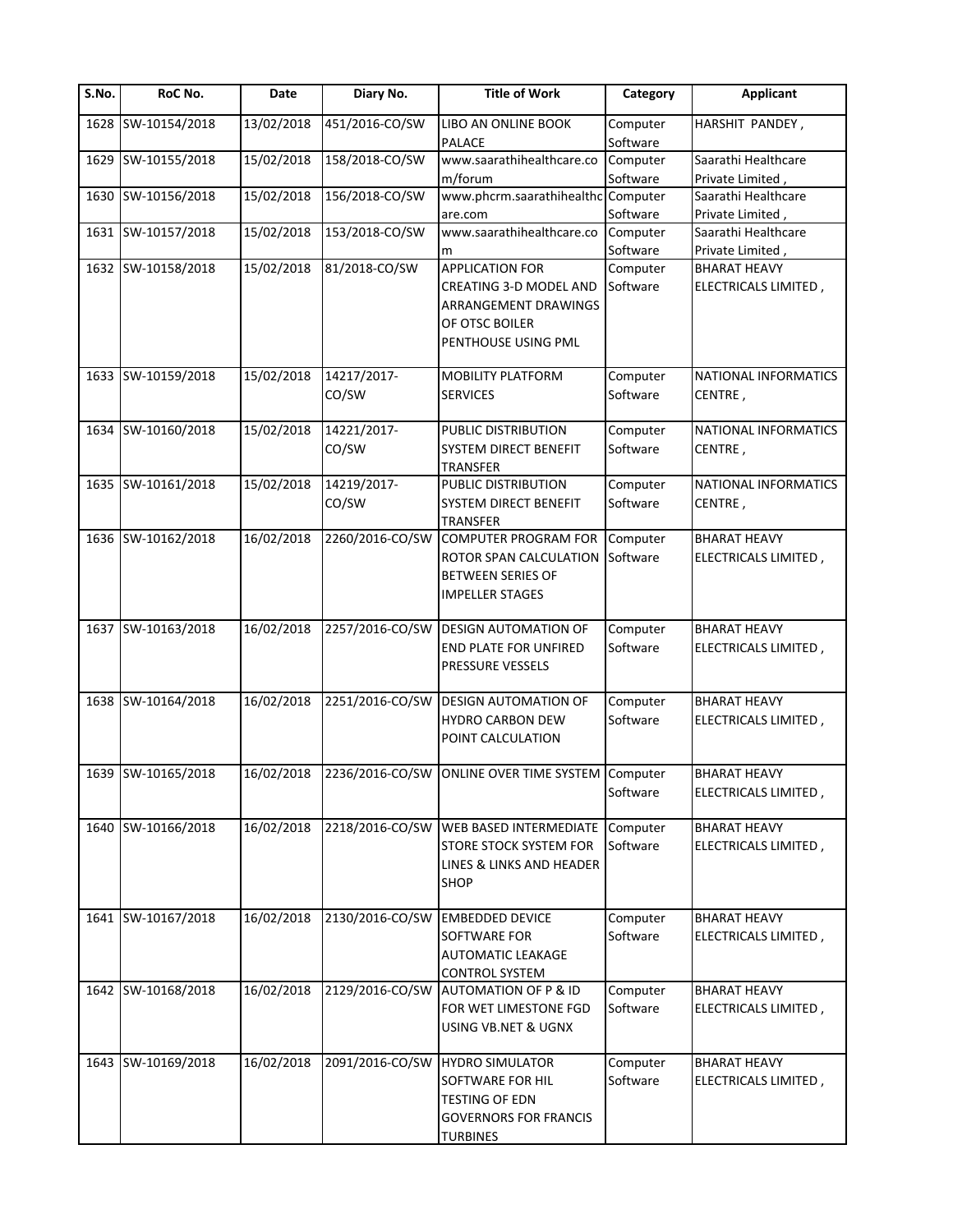| $\overline{\mathsf{S}}$ . No. | RoC No.            | Date       | Diary No.            | <b>Title of Work</b>                                                                                                                                                                       | Category             | <b>Applicant</b>                                               |
|-------------------------------|--------------------|------------|----------------------|--------------------------------------------------------------------------------------------------------------------------------------------------------------------------------------------|----------------------|----------------------------------------------------------------|
| 1644                          | SW-10170/2018      | 16/02/2018 | 2088/2016-CO/SW      | <b>CUSTOMISED METHOD FOR</b><br><b>DIMENSIONAL</b><br><b>MEASUREMENT OF LARGE</b>                                                                                                          | Computer<br>Software | <b>BHARAT HEAVY</b><br>ELECTRICALS LIMITED,                    |
|                               |                    |            |                      | <b>VOLUME HOLES USING 6</b><br><b>AXIS ROBOT</b>                                                                                                                                           |                      |                                                                |
|                               | 1645 SW-10171/2018 | 16/02/2018 | 2406/2018-CO/SW      | <b>iSmartRecruit</b>                                                                                                                                                                       | Computer<br>Software | <b>AMIT RAVJIBHAI</b><br>GHODSARA,                             |
|                               | 1646 SW-10172/2018 | 20/02/2018 | 13206/2015-<br>CO/SW | Sales Distribution Inventory<br>Management System                                                                                                                                          | Computer<br>Software | Puneet Arora and Ritu<br>Punhani,                              |
|                               | 1647 SW-10173/2018 | 21/02/2018 | 454/2016-CO/SW       | <b>DOMESTIC WASTE</b><br><b>COLLECTION AND</b>                                                                                                                                             | Computer<br>Software | PARUL AROGYA SEVA<br>MANDAL,                                   |
|                               | 1648 SW-10174/2018 | 22/02/2018 | 52511/2014-<br>CO/SW | <b>DISTRIBUTION SYSTEM</b><br>ENGINEERING<br><b>AUTOMATION OF</b><br><b>MATERIAL FORECAST</b><br><b>GENERATION FOR SHORT</b><br><b>NIPPLE HEADERS OF</b>                                   | Computer<br>Software | <b>BHARAT HEAVY</b><br>ELECTRICALS LIMITED,                    |
|                               | 1649 SW-10175/2018 | 22/02/2018 | 13002/2015-<br>CO/SW | <b>BOILERS</b><br>SOFTWARE FOR<br><b>CALCULATION OF</b><br><b>CENTRIFUGAL PUMP</b><br>PERFORMANCE<br>PARAMETERS FROM CFD<br><b>RESULTS</b>                                                 | Computer<br>Software | <b>BHARAT HEAVY</b><br>ELECTRICALS LIMITED,                    |
| 1650                          | SW-10176/2018      | 22/02/2018 | 52514/2014-<br>CO/SW | SOFTWARE PROGRAM FOR<br><b>HUMAN MACHINE</b><br><b>INTERFACE OF BHELSCAN</b>                                                                                                               | Computer<br>Software | <b>BHARAT HEAVY</b><br>ELECTRICALS LIMITED,                    |
|                               | 1651 SW-10177/2018 | 22/02/2018 | 52507/2014-<br>CO/SW | <b>ENGINEERING</b><br><b>AUTOMATION OF</b><br><b>MANUFACTURING</b><br><b>DRAWINGS OF SUPPORT</b><br><b>COMPONENTS OF LINES</b><br>AND LINKS PGMAs OF FBC<br><b>UB &amp; HRSG BOILERS</b>   | Computer<br>Software | <b>BHARAT HEAVY</b><br>ELECTRICALS LIMITED,                    |
|                               | 1652 SW-10178/2018 | 22/02/2018 | 52505/2014-<br>CO/SW | <b>COMPUTER PROGRAM FOR</b><br>THE ELECTRONIC FEED<br><b>CONTROL SYSTEM</b>                                                                                                                | Computer<br>Software | <b>BHARAT HEAVY</b><br>ELECTRICALS LIMITED,                    |
|                               | 1653 SW-10179/2018 | 22/02/2018 | 7333/2017-CO/SW      | Refresh of QA database<br>from Oracle Standby<br>Database - fully automated                                                                                                                | Computer<br>Software | Kanhaiya Lal,                                                  |
|                               | 1654 SW-10180/2018 | 22/02/2018 | 14157/2015-<br>CO/SW | <b>Bobble App</b>                                                                                                                                                                          | Computer<br>Software | TALENT UNLIMITED<br><b>ONLINE SERVICES</b><br>PRIVATE LIMITED, |
|                               | 1655 SW-10181/2018 | 23/02/2018 | 7289/2017-CO/SW      | Monitoring Oracle Alert<br>Logs                                                                                                                                                            | Computer<br>Software | KANHAIYA LAL,                                                  |
|                               | 1656 SW-10182/2018 | 23/02/2018 | 18555/2017-<br>CO/SW | PROGRAM FOR<br>COMPUTING CONTACT<br><b>PRESSURE ON</b><br><b>ELASTOMERIC O-RING</b><br>SEALS IN CONSTITUTIVE<br><b>ELEMENT OF</b><br><b>TRANSFORMER TANK</b><br><b>BOLTED FLANGE JOINT</b> | Computer<br>Software | <b>BHARAT HEAVY</b><br>ELECTRICALS LIMITED,                    |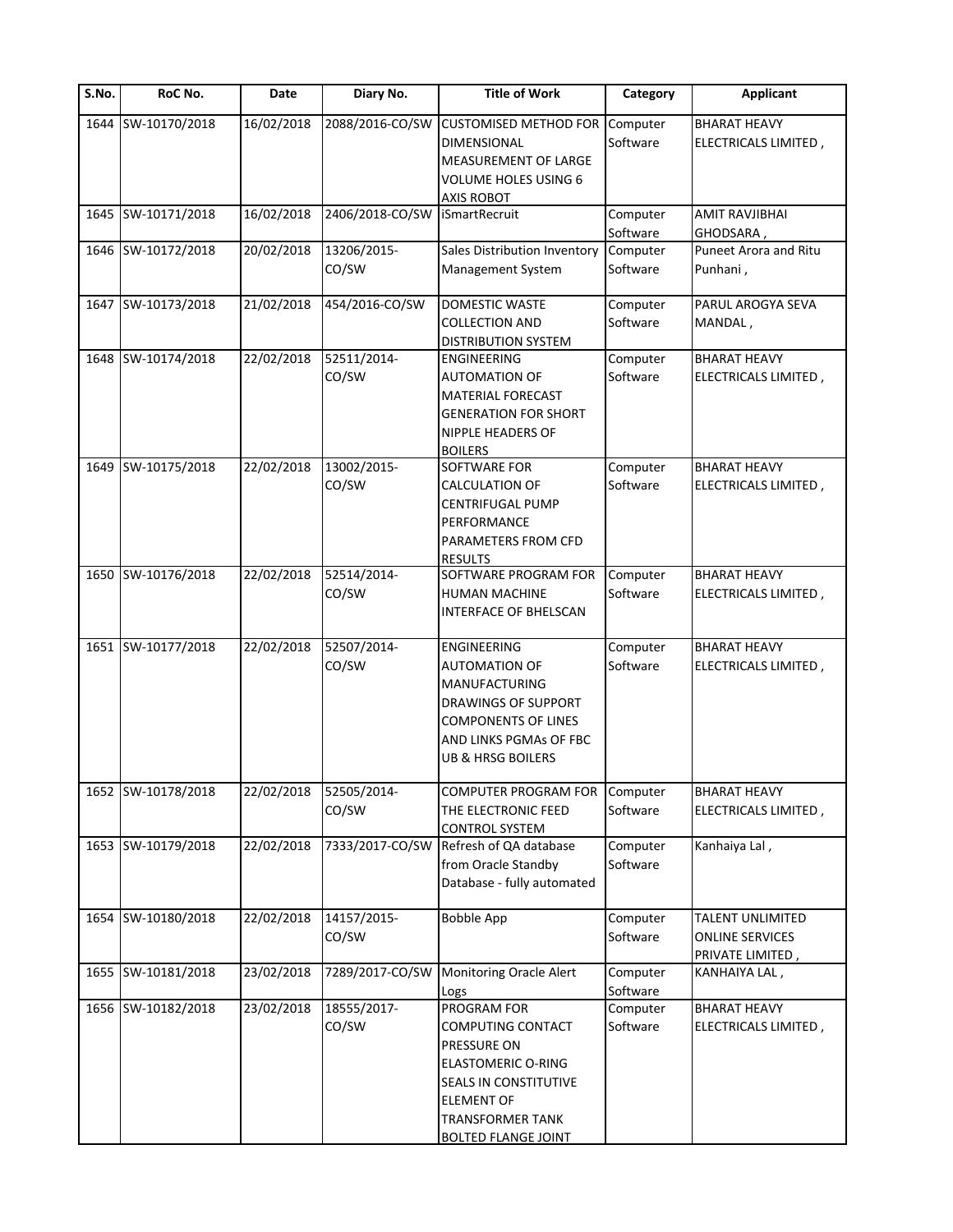| S.No. | RoC No.            | Date                   | Diary No.            | <b>Title of Work</b>                                                                                                                                    | Category             | <b>Applicant</b>                                                      |
|-------|--------------------|------------------------|----------------------|---------------------------------------------------------------------------------------------------------------------------------------------------------|----------------------|-----------------------------------------------------------------------|
| 1657  | SW-10183/2018      | 23/02/2018             | 8527/2015-CO/SW      | "FEED ASSIST" for Formers                                                                                                                               | Computer<br>Software | Sami Pillai,                                                          |
|       | 1658 SW-10184/2018 | 23/02/2018             | 2852/2018-CO/L       | GOODCORNER.IN                                                                                                                                           | Computer<br>Software | M/S. GOOD CORNER,                                                     |
|       | 1659 SW-10185/2018 | 26/02/2018             | 6922/2016-CO/SW      | Yaapu - Innovative Tamil                                                                                                                                | Computer             | DR.S.MURUGAVALLI,                                                     |
|       |                    |                        |                      | based scripting language                                                                                                                                | Software             | Gokul Amuthan S,<br>Hariprasath P,                                    |
|       | 1660 SW-10186/2018 | 26/02/2018             | 14999/2017-<br>CO/SW | PROGRAM FOR LIFE-STRAIN<br>RANGE CALCULATION FOR<br>SUPER 304H Cu STEEL AND<br>CCA617 SUPER ALLOY FOR<br><b>HIGH TEMPERATURE</b><br><b>APPLICATIONS</b> | Computer<br>Software | <b>BHARAT HEAVY</b><br>ELECTRICALS LIMITED,                           |
|       | 1661 SW-10187/2018 | 27/02/2018             | 15537/2017-<br>CO/SW | <b>AATHARV PAAY TOLL</b>                                                                                                                                | Computer<br>Software | SONALI KAMALBHAI<br>PATEL,                                            |
|       | 1662 SW-10188/2018 | 27/02/2018             | 15999/2017-<br>CO/SW | Wish Magento Integration                                                                                                                                | Computer<br>Software | Cedcoss Technologies<br>Private Limited,                              |
|       | 1663 SW-10189/2018 | 27/02/2018             | 15994/2017-<br>CO/SW | Amazon Affiliate for<br>Magento 2                                                                                                                       | Computer<br>Software | Cedcoss Technologies<br>Private Limited,                              |
|       | 1664 SW-10190/2018 | $\frac{1}{27}/02/2018$ | 15992/2017-<br>CO/SW | Reverb Magento 2<br>Integration                                                                                                                         | Computer<br>Software | Cedcoss Technologies<br>Private Limited,                              |
|       | 1665 SW-10191/2018 | 27/02/2018             | 7285/2017-CO/SW      | iBank                                                                                                                                                   | Computer<br>Software | Dr S Thilagamani, K<br>Vivekanandhan, R Raj<br>Kumar, R Sathyamoorthy |
|       | 1666 SW-10192/2018 | 27/02/2018             | 15123/2017-<br>CO/SW | Anti Collision System using<br><b>SIPZ</b>                                                                                                              | Computer<br>Software | Aishwarya Aggarwal,<br>Dimple saproo, Prachi,<br>Renu,                |
|       | 1667 SW-10193/2018 | 27/02/2018             | 13700/2017-<br>CO/SW | FiWish                                                                                                                                                  | Computer<br>Software | Ashish,                                                               |
|       | 1668 SW-10194/2018 | 28/02/2018             | 535/2018-CO/SW       | HELLOSAARTHI<br><b>MARKETPLACE</b>                                                                                                                      | Computer<br>Software | SHIVA SONI,                                                           |
|       | 1669 SW-10195/2018 | 28/02/2018             | 543/2018-CO/A        | <b>HELLOSAARTHI DRIVING</b><br>LEARNING SIMULATOR DLS                                                                                                   | Computer<br>Software | SHIVA SONI,                                                           |
| 1670  | SW-10196/2018      | 28/02/2018             | 538/2018-CO/SW       | HELLOSAARTHI VIRTUAL<br><b>BURNOUT</b>                                                                                                                  | Computer<br>Software | SHIVA SONI,                                                           |
|       | 1671 SW-10197/2018 | 28/02/2018             | 536/2018-CO/A        | HELLOSAARTHI SPEED RUSH                                                                                                                                 | Computer<br>Software | SHIVA SONI,                                                           |
|       | 1672 SW-10198/2018 | 28/02/2018             | 542/2018-CO/SW       | HELLOSAARTHI GALAXY                                                                                                                                     | Computer<br>Software | SHIVA SONI,                                                           |
|       | 1673 SW-10199/2018 | 28/02/2018             | 541/2018-CO/SW       | VIRTUAL PAATHSHAL                                                                                                                                       | Computer<br>Software | SHIVA SONI,                                                           |
|       | 1674 SW-10200/2018 | 28/02/2018             | 540/2018-CO/SW       | SELF EMPLOYEE APP                                                                                                                                       | Computer<br>Software | SHIVA SONI,                                                           |
|       | 1675 SW-10201/2018 | 28/02/2018             | 539/2018-CO/SW       | HELLOSAARTHI EDUCARDS                                                                                                                                   | Computer<br>Software | SHIVA SONI,                                                           |
|       | 1676 SW-10202/2018 | 28/02/2018             | 3089/2018-CO/SW      | <b>CROP RISK EXPERT SYSTEM</b><br>(CRES)                                                                                                                | Computer<br>Software | ASIA RISK TRANSFER<br>SOLUTIONS PVT. LTD.,,                           |
|       | 1677 SW-10203/2018 | 28/02/2018             | 18443/2017-<br>CO/SW | FAMSim: Five-Axis Milling<br>Simulator                                                                                                                  | Computer<br>Software | Indian Institute of<br>Technology Bombay,                             |